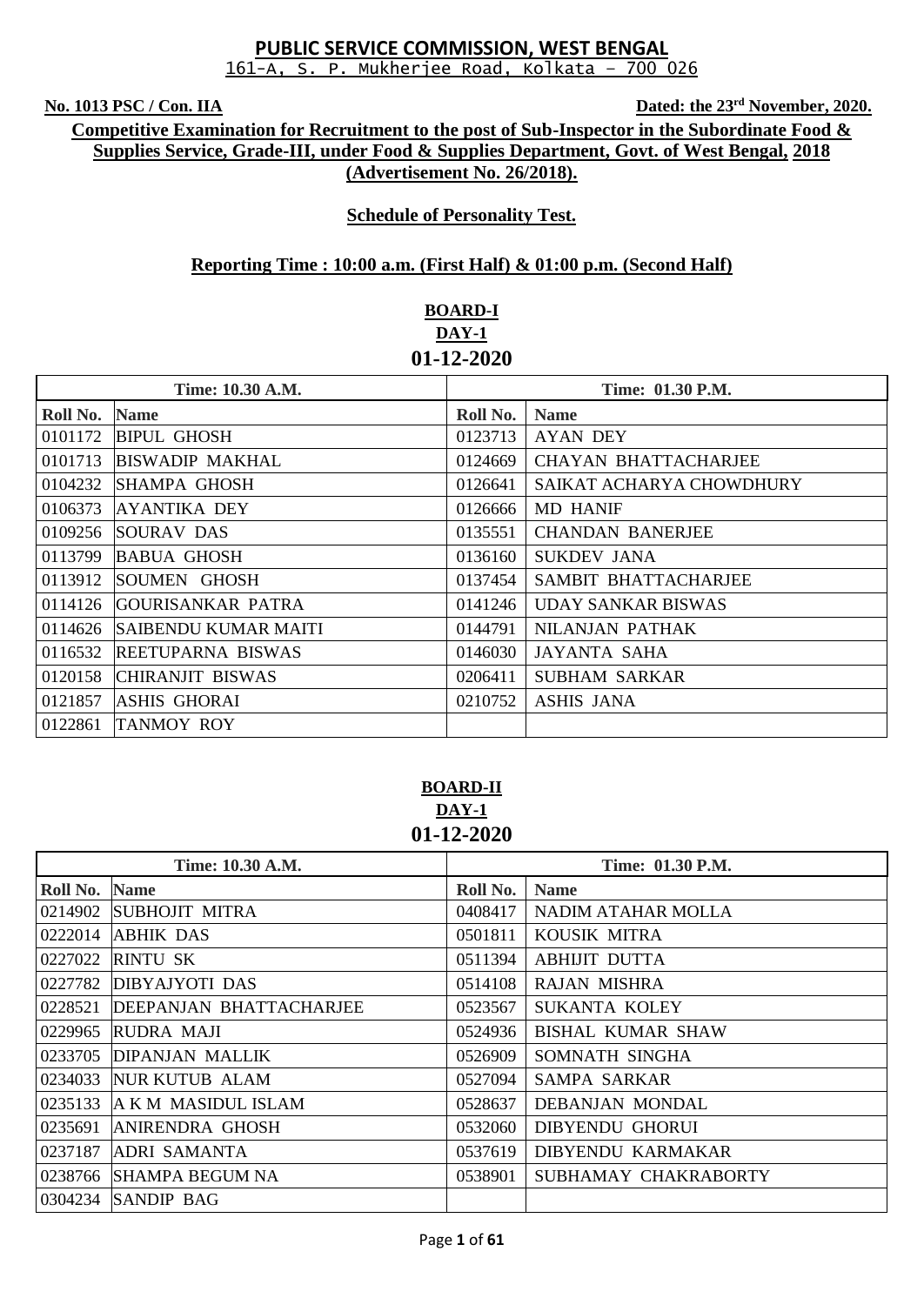## **Competitive Examination for Recruitment to the post of Sub-Inspector in the Subordinate Food & Supplies Service, Grade-III, under Food & Supplies Department, Govt. of West Bengal, 2018 Schedule of Personality Test.**

### **Reporting Time : 10:00 a.m. (First Half) & 01:00 p.m. (Second Half)**

## **BOARD-III DAY-1 01-12-2020**

| Time: 10.30 A.M. |                            | Time: 01.30 P.M. |                      |
|------------------|----------------------------|------------------|----------------------|
| Roll No.         | <b>Name</b>                | Roll No.         | <b>Name</b>          |
| 0542885          | <b>SUSMITA DEY</b>         | 0724017          | HANNAN GHATAK        |
| 0543052          | <b>JAYANTA PAUL</b>        | 0729276          | SARAJIT MONDAL       |
|                  | 0544776  KAJAL BISWAS      | 0730158          | SADDAM HOSSAIN SK    |
| 0626199          | <b>TITO SIMON MAZUMDAR</b> | 0730418          | SMARAJIT CHAKRABORTY |
| 0635351          | RONTI RAHA                 | 0731162          | SANTU DEY            |
| 0641455          | <b>TRISHAB GHOSH</b>       | 0742778          | RIYA KARMAKAR        |
| 0642562          | SOURAV DHARA               | 0747104          | PROHALLAD GHOSH      |
| 0643558          | <b>BAPI BISWAS</b>         | 0752328          | <b>FIROJ SK</b>      |
|                  | 0657929 PRABIR BASU        | 0753832          | <b>SAYED SK</b>      |
| 0700564          | SOURAV KUNDU               | 0755034          | <b>BABAN MONDAL</b>  |
| 0708598          | <b>BISWAJIT BISWAS</b>     | 0759242          | SUBHANKAR BISWAS     |
| 0717412          | <b>DEBASIS GHOSH</b>       | 0765780          | <b>AMIT DAS</b>      |
| 0722937          | <b>SOUMYADEV SARKAR</b>    |                  |                      |

### **BOARD-IV DAY-1 01-12-2020**

| Time: 10.30 A.M. |                              | Time: 01.30 P.M. |                       |
|------------------|------------------------------|------------------|-----------------------|
| Roll No.         | <b>Name</b>                  | Roll No.         | <b>Name</b>           |
|                  | 0770676 MALAY DALAL          | 0906932          | PARIJAT GHOSH         |
| 0771176          | SUMAN DUTTA                  | 0909910          | <b>DEBAJIT GHOSH</b>  |
|                  | 0771694 DIPEN BISWAS         | 0910501          | <b>SAYANTAN DEY</b>   |
| 0776304          | SUBHAJIT PRAMANIK            | 0921364          | <b>RITWIK GANGULY</b> |
|                  | 0779936 PRABHAT ROY          | 0935181          | <b>SUDIP DHARA</b>    |
|                  | 0781056 NASIM MALLICK        | 1009629          | BISWANATH DUTTA       |
|                  | 0782328 JHILIK GHOSH         | 1010555          | <b>SANTU MONDAL</b>   |
|                  | 0801239 SAURAV BANDYOPADHYAY | 1021058          | <b>SAMIM ABBAS</b>    |
| 0807776          | <b>ATIN KAR</b>              | 1021844          | SANTOSH MANDAL        |
| 0820384          | <b>KRISANU THAKUR</b>        | 1028800          | <b>ASMONI KHATUN</b>  |
| 0821486          | <b>RAKESH DAS</b>            | 1030284          | <b>SHUBHANKAR RAY</b> |
| 0824735          | <b>SARTHAK MAJI</b>          | 1044770          | RAMPRASAD PARAMANIK   |
| 0826403          | ARKADEEP HALDAR              |                  |                       |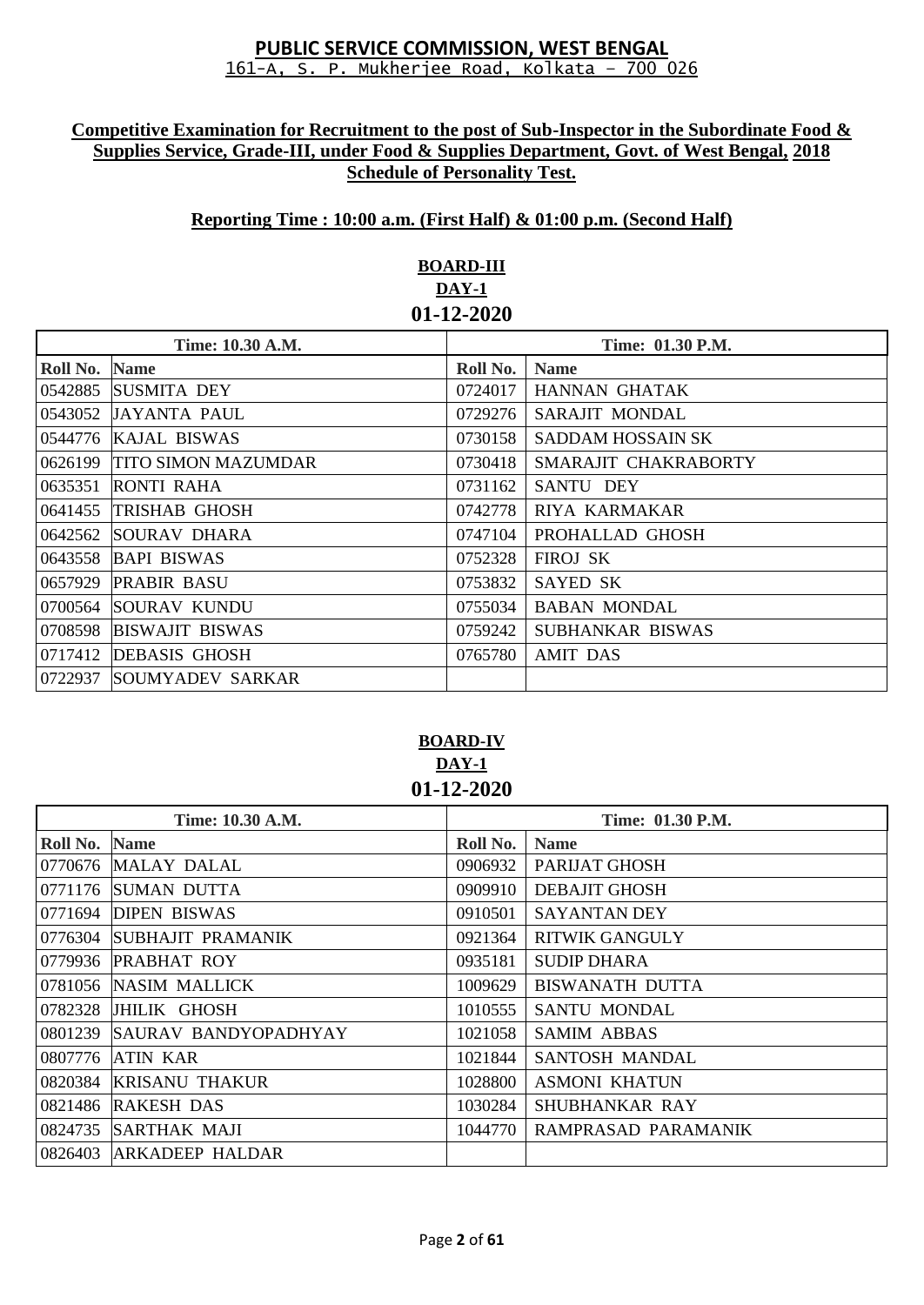#### **Competitive Examination for Recruitment to the post of Sub-Inspector in the Subordinate Food & Supplies Service, Grade-III, under Food & Supplies Department, Govt. of West Bengal, 2018 Schedule of Personality Test.**

## **Reporting Time : 10:00 a.m. (First Half) & 01:00 p.m. (Second Half)**

# **BOARD-V DAY-1 01-12-2020**

| Time: 10.30 A.M.     |                          | Time: 01.30 P.M. |                          |
|----------------------|--------------------------|------------------|--------------------------|
| <b>Roll No. Name</b> |                          | Roll No.         | <b>Name</b>              |
|                      | 1047330 MITHUN KARMAKAR  | 1401788          | ANUKUL BHANJA            |
| 1100126              | <b>SUSIL KUMAR SINGH</b> | 1403699          | PUTUL MANNA              |
| 1111477              | INDRANIL BHATTACHARYA    | 1404280          | CHAYAN PATTANAYAK        |
| 1118292              | <b>SUBHANKAR SHOW</b>    | 1412633          | <b>AMIT PARIA</b>        |
| 1128653              | SANDIP SIDDHARTH         | 1413159          | TAPAN KUMAR JANA         |
| 1208787              | <b>RABI MONDAL</b>       | 1415633          | PRADIP GUCHHAIT          |
| 1210152              | CHITTARANJAN SINGHA      | 1416814          | DIPTESH MISHRA           |
| 1233686              | <b>SUMIT KUMAR</b>       | 1420165          | <b>KARTICK SHAW</b>      |
| 1313479              | <b>SANJOY GHOSH</b>      | 1423015          | MANISANKAR BHATTACHARYYA |
| 1313625              | SUSANTA BERA             | 1429884          | PRITAM SAMANTA           |
| 1316938              | <b>SUBHADIP BISWAS</b>   | 1439951          | <b>BIVASH PRADHAN</b>    |
| 1328834              | <b>DEEPAK PRASAD</b>     | 1505350          | <b>INDARAJIT MANDAL</b>  |
| 1353032              | RAJU PATRA               |                  |                          |

## **BOARD-VI DAY-1 01-12-2020**

| Time: 10.30 A.M. |                             | Time: 01.30 P.M. |                           |
|------------------|-----------------------------|------------------|---------------------------|
| Roll No.         | <b>Name</b>                 | Roll No.         | <b>Name</b>               |
|                  | 1602819 NILANJAN PATRA      | 1738494          | <b>TARIQUL ISLAM</b>      |
| 1621766          | <b>BAPI SHIT</b>            | 1805224          | <b>MD HABIBUR RAHAMAN</b> |
|                  | 1629655 MALAY KUMAR PAL     | 1805663          | TANMAY SAHA               |
| 1631953          | <b>PRANAY KUMAR GANGULY</b> | 1812987          | <b>AMIT MAJUMDER</b>      |
|                  | 1701326 SADDAM HOSSAIN      | 1815518          | RAJA SAHA                 |
| 1716580          | <b>NANDITA GHOSH</b>        | 1820101          | <b>KISHAN SAHA</b>        |
| 1718498          | <b>MD AJOB MONDAL</b>       | 1821782          | DEBABRATA SARKAR          |
| 1720457          | <b>MOJAFFAR RAHAMAN SK</b>  | 1822799          | <b>MIMU MANDAL</b>        |
| 1725933          | <b>MRINMOY SARKAR</b>       | 1824418          | <b>RABIUL ALAM</b>        |
| 1727784          | <b>RUHUL ISLAM</b>          | 1827006          | PRANAY BISWAS             |
| 1728909          | SHIBNATH CHOUDHURY          | 1832323          | SIMANTA BALA              |
| 1731249          | <b>DIPJIT MITRA</b>         | 1835514          | <b>RAJIB GHOSH</b>        |
|                  | 1736029 AVIJIT MONDAL       |                  |                           |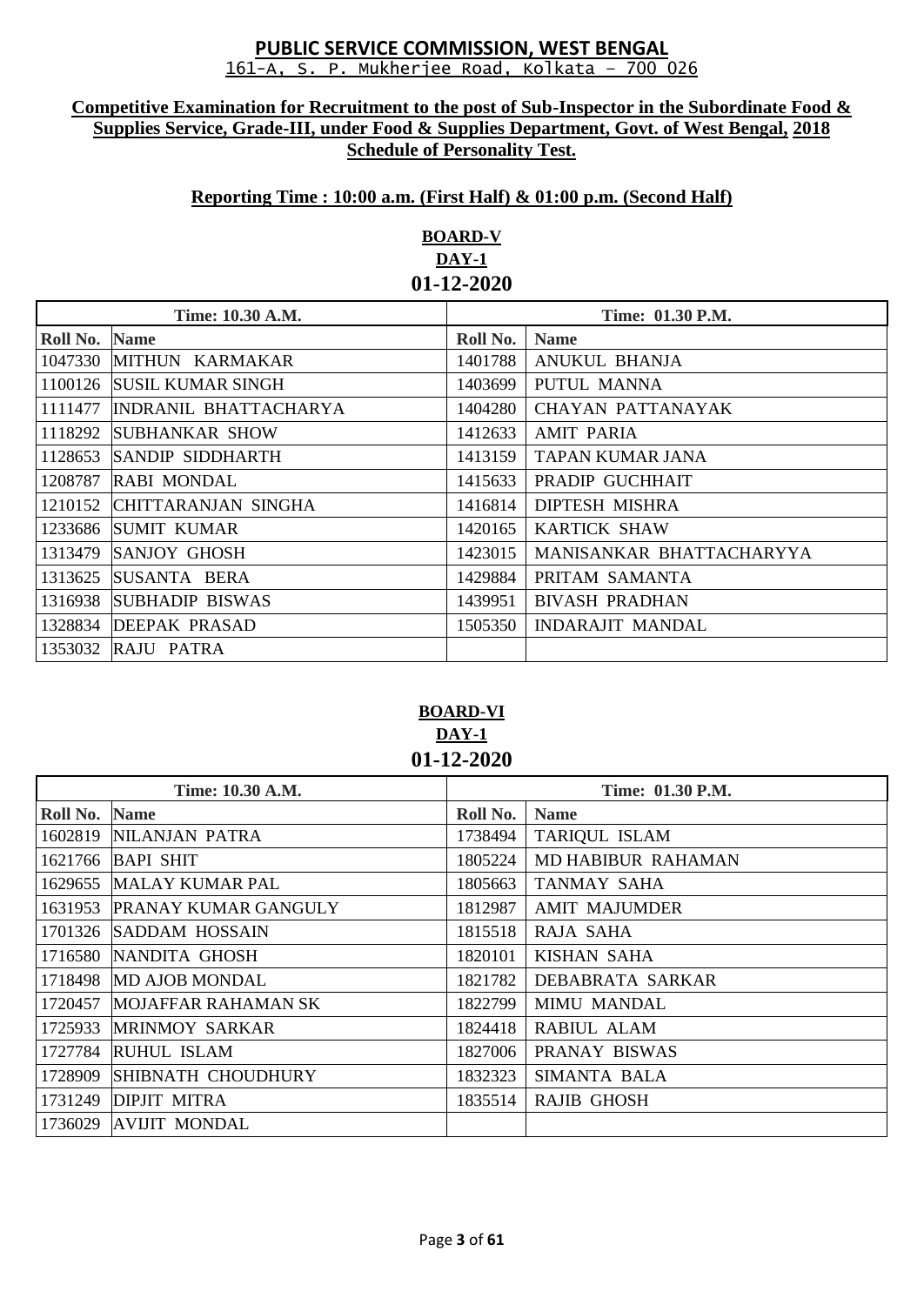#### **Competitive Examination for Recruitment to the post of Sub-Inspector in the Subordinate Food & Supplies Service, Grade-III, under Food & Supplies Department, Govt. of West Bengal, 2018 Schedule of Personality Test.**

## **Reporting Time : 10:00 a.m. (First Half) & 01:00 p.m. (Second Half)**

# **BOARD-VII DAY-1 01-12-2020**

| Time: 10.30 A.M. |                           | Time: 01.30 P.M. |                        |
|------------------|---------------------------|------------------|------------------------|
| Roll No.         | <b>Name</b>               | Roll No.         | <b>Name</b>            |
|                  | 1842839 RAMIJ RAJA        | 1872485          | TUTUL DAS BAIRAGYA     |
| 1844384          | <b>SAJIB SARKAR</b>       | 1873804          | <b>ASHISH DAS</b>      |
|                  | 1844656 TARIT KUMAR GHOSH | 1900310          | <b>JAYBRATA MANDAL</b> |
| 1845254          | <b>PALASH NAG</b>         | 1903713          | PINTU SAHA             |
| 1853187          | <b>SAKIL AHAMMED</b>      | 1903813          | SARMISTHA KARMAKAR     |
| 1856892          | <b>SHYAMAL DAS</b>        | 1904242          | MD RAFIKUL ISLAM       |
| 1861287          | <b>MD MONOWAR ANSARI</b>  | 1904339          | MD SABIR ALAM          |
| 1861873          | <b>SUBHANKAR MONDAL</b>   | 1904343          | <b>ENJAMUL HOQUE</b>   |
|                  | 1863089 HASMOTULLA SK     | 1904786          | DAYEL PRAMANIK         |
| 1867361          | <b>BABAN BISWAS</b>       | 1905189          | <b>ANUPAM ROY</b>      |
| 1867376          | <b>BASUDEB SHIL</b>       | 1906419          | <b>BISHAL SAHA</b>     |
| 1871292          | <b>BIJOY KUMAR BISWAS</b> | 1910668          | SHYAMAL MANDAL         |
|                  | 1872289 HAZRAT ALI        |                  |                        |

**BOARD-I DAY-2 02-12-2020**

| Time: 10.30 A.M. |                          | <b>Time: 01.30 P.M.</b> |                        |
|------------------|--------------------------|-------------------------|------------------------|
| Roll No.         | <b>Name</b>              | Roll No.                | <b>Name</b>            |
|                  | 1910764 GOUTAM PRAMANIK  | 1922682                 | PROSANTA DAS           |
| 1911607          | <b>SHRABANI PRAMANIK</b> | 1922929                 | SOUVIK PRAMANIK        |
|                  | 1912598 SUBRATA GHOSH    | 1925192                 | <b>ASHIF CHOWDHURY</b> |
| 1914041          | <b>AMINUR ALAM</b>       | 1925722                 | <b>TUSHAR MANDAL</b>   |
|                  | 1914418 MITHUN MANDAL    | 1926778                 | SAJIB SK               |
|                  | 1914468 JAYED BIN HASSAN | 1927129                 | <b>GOPAL PRAMANIK</b>  |
|                  | 1915734 MD RAHIM SABJEE  | 1927394                 | <b>SALAUDDIN AHMED</b> |
|                  | 1917219 SIMA SAHA        | 1927553                 | HARIPADA SARKAR        |
|                  | 1918220 ROJI AFROJ       | 1927758                 | <b>KISHOR MANDAL</b>   |
| 1919147          | <b>AKBOR ALI</b>         | 1928105                 | RAJKUMAR MANDAL        |
|                  | 1920735 RANJIT GOSWAMI   | 1928373                 | JAYANTA SAHA           |
|                  | 1921288 SK LITON ALI     | 1931469                 | <b>ABHINABA GHOSH</b>  |
| 1922668          | <b>TITUL SEKH</b>        |                         |                        |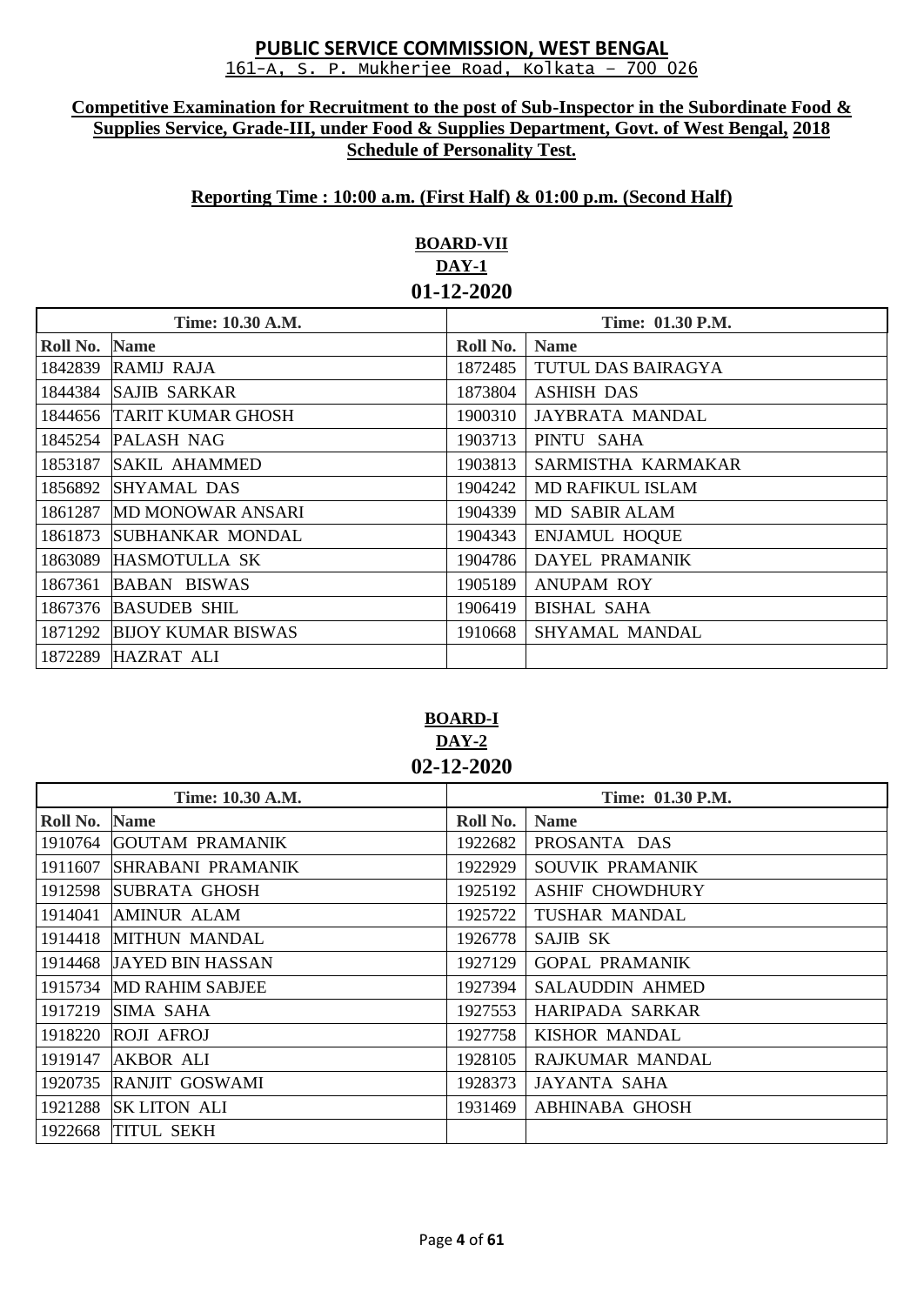#### **Competitive Examination for Recruitment to the post of Sub-Inspector in the Subordinate Food & Supplies Service, Grade-III, under Food & Supplies Department, Govt. of West Bengal, 2018 Schedule of Personality Test.**

# **Reporting Time : 10:00 a.m. (First Half) & 01:00 p.m. (Second Half)**

# **BOARD-II DAY-2 02-12-2020**

| Time: 10.30 A.M. |                         | Time: 01.30 P.M. |                      |
|------------------|-------------------------|------------------|----------------------|
| Roll No.         | <b>Name</b>             | Roll No.         | <b>Name</b>          |
| 1931675          | <b>KRISHNA MANDAL</b>   | 1939053          | <b>SADHAN GHOSH</b>  |
| 1931773          | PARTHA SARATHI PRAMANIK | 1939077          | TAPAS DAS            |
| 1932710          | <b>MITHUN PRAMANIK</b>  | 1939951          | <b>SHANKU DAS</b>    |
| 1933638          | CHINMAY GHOSH           | 1941996          | BITHIKA RAY          |
| 1933715          | <b>PROSENJIT SAHA</b>   | 1942550          | <b>MAHIMUDDIN SK</b> |
| 1933731          | ANANDA MANDAL           | 1942676          | <b>SARAT PAL</b>     |
| 1934330          | <b>PIKAI GHOSH</b>      | 1942778          | MD ASMAUL SK         |
| 1934406          | <b>ALOM SAIKH</b>       | 1943011          | <b>MD SOLEMAN SK</b> |
| 1935147          | <b>FAIJAN MIA</b>       | 1944435          | RUPALI KHATUN        |
| 1935197          | <b>SONU ROY</b>         | 1944907          | <b>MD MOBARAK SK</b> |
| 1935334          | AZAD SK                 | 1945284          | DHARANI MANDAL       |
| 1936653          | <b>SANJIB GHOSH</b>     | 1945903          | UJJWAL KARMAKAR      |
| 1938950          | <b>MEHBUB ALAM</b>      |                  |                      |

# **BOARD-III DAY-2 02-12-2020**

| Time: 10.30 A.M. |                         | Time: 01.30 P.M. |                        |
|------------------|-------------------------|------------------|------------------------|
| Roll No.         | <b>Name</b>             | Roll No.         | <b>Name</b>            |
|                  | 1948260 MANATOSH MANDAL | 1956921          | <b>MD MAHABUB ALAM</b> |
| 1948555          | <b>PREM KUMAR DAS</b>   | 1957031          | TAPAS DAS              |
| 1948992          | NAJIA SULTANA           | 1959091          | <b>MOBARAK SARKAR</b>  |
| 1949128          | <b>BAPPA PRAMANIK</b>   | 1960573          | PANKAJ PRAMANIK        |
| 1949614          | SUBHAJIT SAHA           | 1960738          | <b>AMRIT MANDAL</b>    |
| 1950068          | <b>BISWAJIT GHOSH</b>   | 1961360          | ABDUL MUHAIMIM HIZAJEE |
| 1950312          | <b>DEBASISH MANDAL</b>  | 1962716          | SAHADAT HOSSAIN        |
| 1950482          | <b>MOUSUMI GHOSH</b>    | 1963040          | BITTU DAS              |
| 1950519          | <b>HIRDAY GHOSH</b>     | 1963121          | <b>KRISHNA MANDAL</b>  |
| 1951647          | NAYAN DAS               | 1964181          | <b>MD AKTAR</b>        |
| 1954247          | <b>AVIJIT GHOSH</b>     | 1964820          | <b>SK HAJRAT</b>       |
| 1955362          | <b>AZAM HOSSAIN</b>     | 1965791          | <b>SAMSUDDIN SK</b>    |
| 1955698          | <b>IMRAN HOSSAIN</b>    |                  |                        |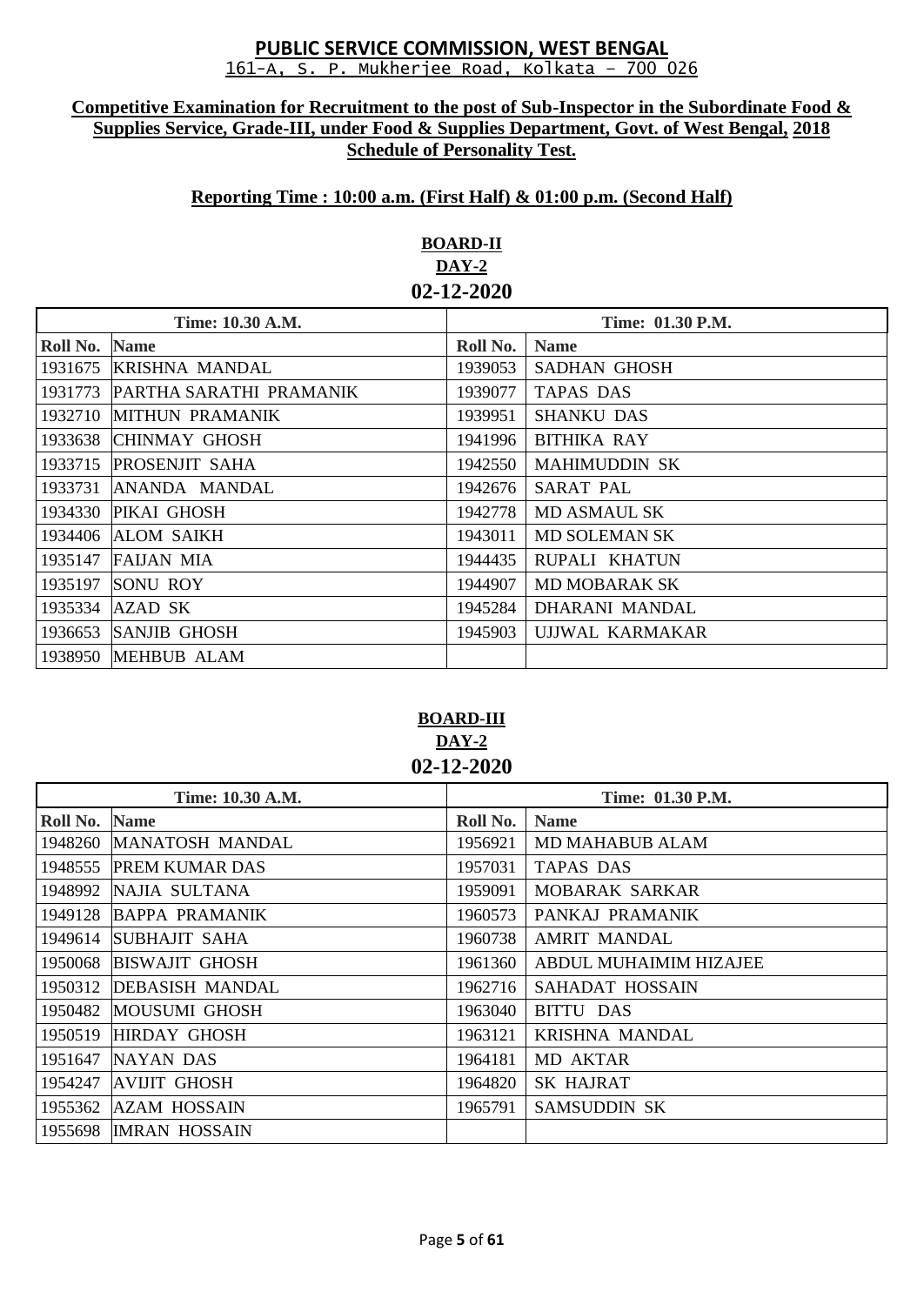#### **Competitive Examination for Recruitment to the post of Sub-Inspector in the Subordinate Food & Supplies Service, Grade-III, under Food & Supplies Department, Govt. of West Bengal, 2018 Schedule of Personality Test.**

## **Reporting Time : 10:00 a.m. (First Half) & 01:00 p.m. (Second Half)**

# **BOARD-IV DAY-2 02-12-2020**

| Time: 10.30 A.M. |                          | <b>Time: 01.30 P.M.</b> |                          |
|------------------|--------------------------|-------------------------|--------------------------|
| Roll No.         | <b>Name</b>              | Roll No.                | <b>Name</b>              |
| 1966564          | <b>DINBANDHU MANDAL</b>  | 2000916                 | <b>MANIK MONDAL</b>      |
| 1966871          | UJJWAL SAHA              | 2001012                 | <b>SHYAM SUNDAR PAUL</b> |
| 1967604          | <b>SK BABAR</b>          | 2001159                 | <b>BHOLA PAL</b>         |
| 1967745          | <b>RINKU BISWAS</b>      | 2001458                 | <b>SEULI DAS</b>         |
| 1968117          | <b>MD HUSSAIN SK</b>     | 2001536                 | MD JASIN ANSARI          |
| 1968290          | CHIRANJIT CHAKEABORTY    | 2001579                 | <b>RISHAB DAS</b>        |
| 1968532          | <b>JABED AKHTAR</b>      | 2001969                 | <b>SUBHADIP DHAR</b>     |
| 1968563          | <b>SORIFUL ISLAM</b>     | 2001980                 | DEBABRATA DAS            |
| 1969432          | <b>SUKCHAND KARMAKAR</b> | 2002055                 | NARAYAN DAS              |
| 1970014          | <b>MONOJ DAS</b>         | 2002227                 | <b>JIARUL MIAH</b>       |
| 1970284          | MD GOLAP CHAND HOSSAIN   | 2002313                 | <b>ARJUBAN KHATUN</b>    |
| 1972070          | <b>KRISHNA PAUL</b>      | 2002344                 | <b>SHREYASHI DAS</b>     |
| 2000587          | <b>SEKHAR MONDAL</b>     |                         |                          |

# **BOARD-V DAY-2 02-12-2020**

| Time: 10.30 A.M. |                              | Time: 01.30 P.M. |                       |
|------------------|------------------------------|------------------|-----------------------|
| Roll No.         | <b>Name</b>                  | Roll No.         | <b>Name</b>           |
| 2003094          | <b>BIDHAN MONDAL</b>         | 2012493          | <b>MEHEDI HASSAN</b>  |
|                  | 2006573 JAGANNATH ROY        | 2013765          | SUBRATA SARKAR        |
| 2006607          | <b>PAPPU SARKAR</b>          | 2013875          | SUKANTA LAHA          |
| 2008834          | <b>GOURANGA PODDAR</b>       | 2014556          | SAYANI MOHANTA        |
| 2009461          | <b>SUBHASIS MAJUMDAR</b>     | 2016635          | PARTHA SARKAR         |
| 2009500          | NIPA PAUL                    | 2016720          | <b>NAKUL SARKAR</b>   |
|                  | $2010143$ AVIJIT DAM         | 2017970          | <b>SOURABH GHOSH</b>  |
| 2010918          | <b>BAPI GHOSH</b>            | 2017979          | CHAITALI PAUL         |
|                  | 2010988 DEBJANI DEBCHOWDHURY | 2018756          | SAMPITA DAS           |
| 2011273          | CHANCHAL MONDAL              | 2019996          | <b>ABHIJIT MONDAL</b> |
|                  | 2011678 KAUSAR ALI SARKAR    | 2020716          | <b>SUJIT MOHANTA</b>  |
|                  | 2012206 JAGATMOY PAUL        | 2020850          | <b>SURAJIT DAS</b>    |
| 2012382          | <b>GOPAL SAHA</b>            |                  |                       |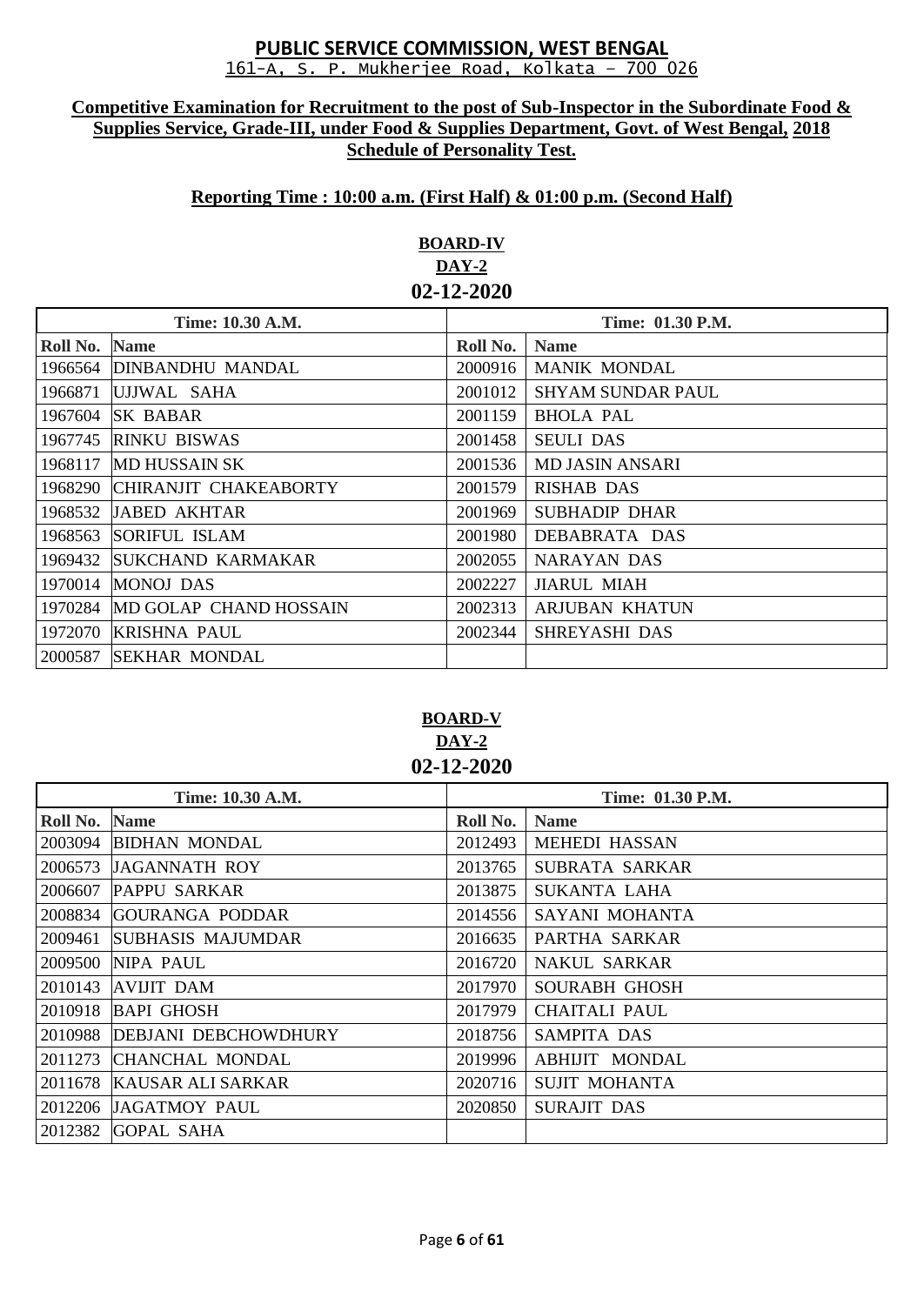#### **Competitive Examination for Recruitment to the post of Sub-Inspector in the Subordinate Food & Supplies Service, Grade-III, under Food & Supplies Department, Govt. of West Bengal, 2018 Schedule of Personality Test.**

# **Reporting Time : 10:00 a.m. (First Half) & 01:00 p.m. (Second Half)**

# **BOARD-VI DAY-2 02-12-2020**

| Time: 10.30 A.M. |                          | Time: 01.30 P.M. |                       |
|------------------|--------------------------|------------------|-----------------------|
| Roll No. Name    |                          | Roll No.         | <b>Name</b>           |
|                  | 2020998 SHUBHRAJIT SAHA  | 2029940          | <b>BHASKAR MANDOL</b> |
|                  | 2021006 RAFIKUL MIAH     | 2030336          | RAKIB CHOWDHURY [PWD] |
|                  | 2021185 MANOJ PAUL       | 2102827          | PABITRA SARKAR        |
|                  | 2021336 PRODIP MONDAL    | 2104444          | <b>SADEK ALI</b>      |
|                  | 2023456 SADI SAHID ISLAM | 2105731          | ANOWARA BEGAM         |
|                  | 2023555 JAYANTA DAS      | 2105739          | <b>TANMOY DUTTA</b>   |
|                  | 2023780 RUKSANA KHATUN   | 2105778          | <b>MARTUJ ALI</b>     |
|                  | 2025623 MINTU MAHANTA    | 2108342          | <b>JIAUL HOQUE</b>    |
|                  | 2026494 NARAYAN SARKAR   | 2111594          | <b>ANOARUL HOQUE</b>  |
|                  | 2027449 RAKHI DAS        | 2112664          | <b>SADDAM HOSSEN</b>  |
|                  | 2027502 SOURAV SARKAR    | 2116325          | <b>SARABUL HAQUE</b>  |
|                  | 2027905 SOMEN BANIK      | 2116480          | <b>ASNARUL ISLAM</b>  |
|                  | 2028583 WASHIM BARI KHAN |                  |                       |

## **BOARD-VII DAY-2 02-12-2020**

| Time: 10.30 A.M. |                           | Time: 01.30 P.M. |                        |
|------------------|---------------------------|------------------|------------------------|
| Roll No.         | <b>Name</b>               | Roll No.         | <b>Name</b>            |
|                  | 2123186 AAMITH RAJ WAQUAR | 2319370          | <b>ABHISHEK PROSAD</b> |
| 2127509          | SUBRATA DUTTA             | 2404620          | <b>TARUN SEN</b>       |
|                  | 2127888 SANDIP SINGHA     | 2405003          | SANKHADEEP SAHA        |
| 2129201          | <b>TUSHAR HUSSAIN</b>     | 2405831          | KRISHNA SARKAR         |
|                  | 2129846 ARPAN BANIK       | 2415492          | KUNTAL SARKAR          |
| 2130000          | <b>HASANUJJAMAN</b>       | 2415812          | <b>RUPA DAS</b>        |
|                  | 2131751 DIPIKA MAJUMDER   | 2417581          | <b>AGNIVA DAS</b>      |
| 2132772          | <b>AMIN SARKAR</b>        | 2420150          | <b>GOURANGA SAHA</b>   |
| 2217671          | <b>ALTAP HOSSEN</b>       | 2424347          | <b>APU GHOSH</b>       |
|                  | 2222065 ASIM BISWASHARMA  | 2426825          | SARASWATI SARKAR       |
|                  | 2303792 SWAPAN SARKAR     | 2428793          | PRATIK MUKHERJEE       |
|                  | 2318652 ANIRBAN BHOWMICK  | 2432661          | <b>ALOMGIR HOSSAIN</b> |
|                  | 2319113 TITAN SAHA        |                  |                        |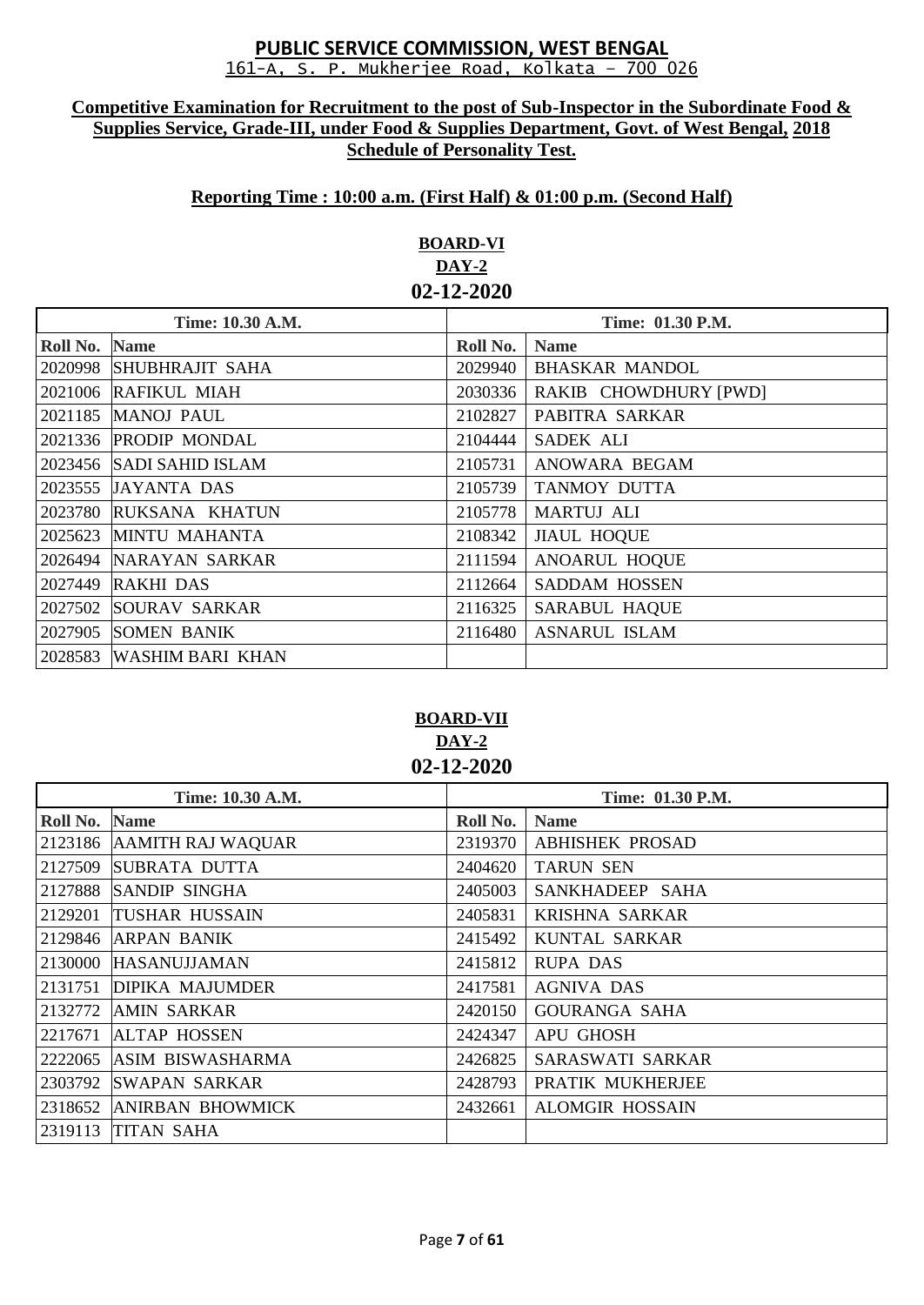#### **Competitive Examination for Recruitment to the post of Sub-Inspector in the Subordinate Food & Supplies Service, Grade-III, under Food & Supplies Department, Govt. of West Bengal, 2018 Schedule of Personality Test.**

## **Reporting Time : 10:00 a.m. (First Half) & 01:00 p.m. (Second Half)**

# **BOARD-I DAY-3 03-12-2020**

| Time: 10.30 A.M. |                           | Time: 01.30 P.M. |                                |
|------------------|---------------------------|------------------|--------------------------------|
| Roll No.         | <b>Name</b>               | Roll No.         | <b>Name</b>                    |
| 2500806          | <b>PRASHANTO MAHATO</b>   | 2531445          | <b>BIPLAB MANDAL</b>           |
| 2502202          | <b>ANKITA BANIK</b>       | 2706432          | <b>JOYONTO SINGHA</b>          |
| 2511509          | PARTHA PRATIM GOPE        | 0126774          | <b>ABHIJEET KUMAR [MSP]</b>    |
| 2511667          | <b>SAHALIM ANZAR</b>      | 0132772          | RAJDEEP BHOWMIK [MSP]          |
| 2512203          | <b>AMIT MANDAL</b>        | 0134988          | SAYANTAN SENGUPTA [MSP]        |
| 2517253          | <b>SUJA AKRAMUL HAQUE</b> | 0142882          | SUDIPTA JOY SINHA [MSP]        |
| 2520155          | <b>MANNAN RAHAMAN</b>     | 0502057          | KAUSHIK BANERJEE [MSP], [ESM]  |
| 2521103          | <b>RUNA LAILA</b>         | 0508557          | MANOJ KUMAR PANJA [MSP], [ESM] |
| 2523360          | <b>MANABENDRA PAUL</b>    | 0515145          | ASHUTOSH KUMAR SINGH [MSP]     |
| 2524230          | <b>MUSTAQUE AHAMED</b>    | 0518360          | <b>DOLLY JHA [MSP]</b>         |
| 2527630          | <b>MD OLIUR HASAN</b>     | 0545242          | <b>JHUMA SAHA [MSP]</b>        |
| 2528781          | <b>ANKIT BOSE</b>         | 0814355          | AMIT KUMAR MONDAL [MSP]        |
| 2531284          | <b>ANBIR ALAM</b>         |                  |                                |

**BOARD-II DAY-3 03-12-2020**

| Time: 10.30 A.M. |                             | Time: 01.30 P.M. |                               |
|------------------|-----------------------------|------------------|-------------------------------|
| Roll No.         | <b>Name</b>                 | Roll No.         | <b>Name</b>                   |
| 0825100          | ANINDYA ADHIKARY [MSP]      | 1805124          | <b>NILESH DAS [MSP]</b>       |
| 0921996          | PRADIPTA DAS [MSP]          | 1820539          | SABIR ALI [MSP]               |
| 0940970          | <b>TAUSIF MOLLAH [MSP]</b>  | 1835683          | SHAHANUR REJA [MSP]           |
| 0942906          | <b>ABHISEK HAZRA [MSP]</b>  | 1861239          | UTPAL KUMAR MANDAL [MSP]      |
| 1011264          | SUSMITA CHAKRABORTY [MSP]   | 1910990          | HAJRAT ALI [MSP]              |
| 1103042          | AMAR DEEP KARN [MSP]        | 1973524          | MD MOTIUR RAHMAN [MSP], [PWD] |
| 1106504          | SUNIL KUMAR YADAV [MSP]     | 2117371          | <b>ABDUL RAJJAK [MSP]</b>     |
| 1119805          | <b>PRASHANT KUMAR [MSP]</b> | 2527133          | <b>VIJAY RAI [MSP]</b>        |
| 1125182          | MUKUL KUMAR MURMU [MSP]     | 0109193          | <b>SAHANA HOSSAIN [ESM]</b>   |
| 1127272          | SUDIP BHATTACHARJEE [MSP]   | 0113306          | KAUSIK BHATTACHARYA [ESM]     |
| 1237912          | <b>AYANJIT PAL [MSP]</b>    | 0113570          | <b>DEBASHIS SAHA [ESM]</b>    |
| 1614656          | <b>DIPANKAR KARAK [MSP]</b> | 0121761          | NITIS KUMAR DAS [ESM]         |
| 1710772          | RANGAN SINHA [MSP]          |                  |                               |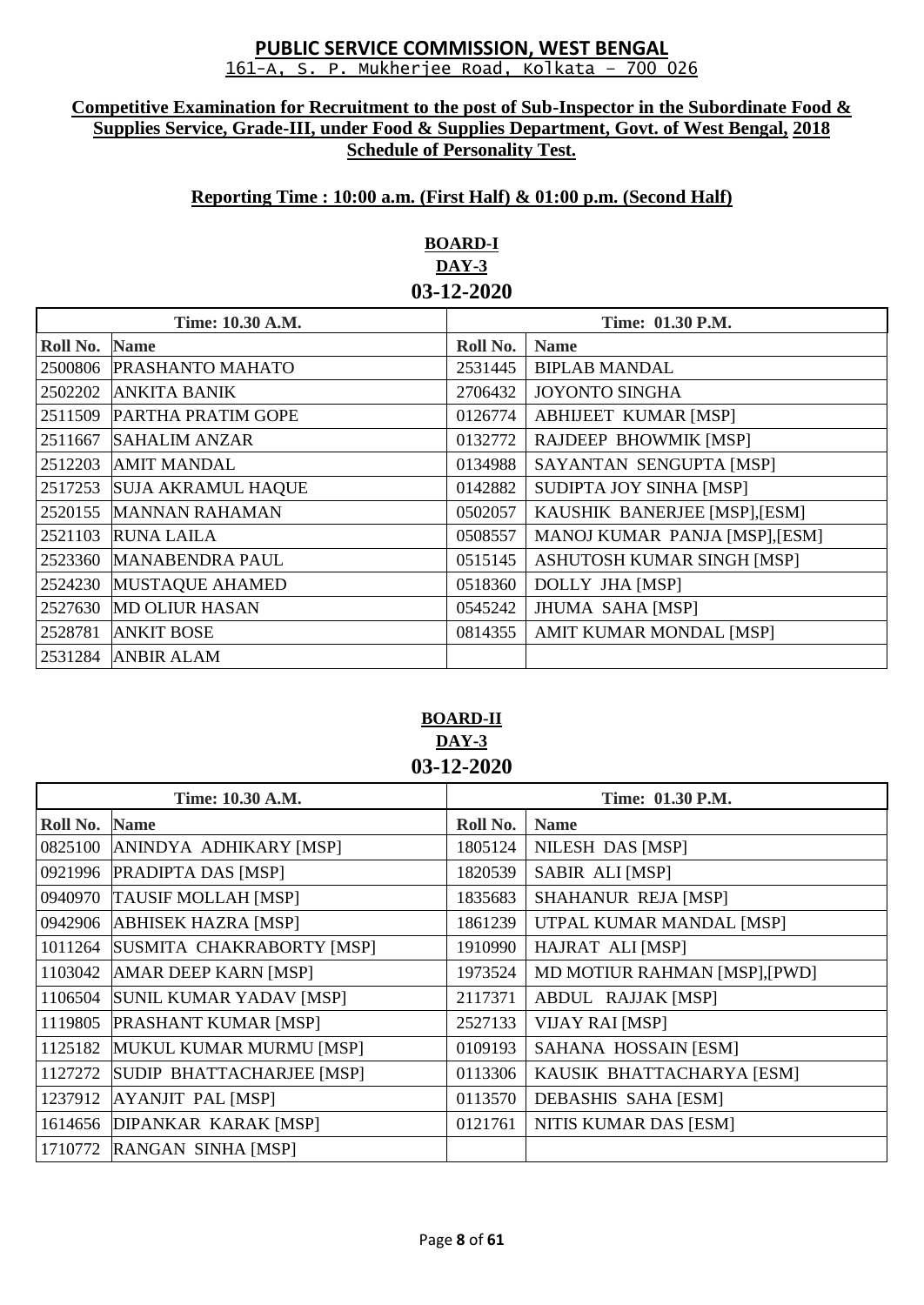#### **Competitive Examination for Recruitment to the post of Sub-Inspector in the Subordinate Food & Supplies Service, Grade-III, under Food & Supplies Department, Govt. of West Bengal, 2018 Schedule of Personality Test.**

## **Reporting Time : 10:00 a.m. (First Half) & 01:00 p.m. (Second Half)**

# **BOARD-III DAY-3 03-12-2020**

| Time: 10.30 A.M. |                                     | Time: 01.30 P.M. |                                 |
|------------------|-------------------------------------|------------------|---------------------------------|
| Roll No.         | <b>Name</b>                         | Roll No.         | <b>Name</b>                     |
| 0122427          | PINAKI PRAMANIK [ESM]               | 0222804          | <b>SURYA DUTTA [ESM]</b>        |
| 0123793          | <b>DEBABRATA ROY [ESM]</b>          | 0224319          | <b>SANTU SARKAR [ESM]</b>       |
| 0126000          | <b>BALINDER CHOUDHARY [ESM]</b>     | 0225921          | <b>AYAN MAITY [ESM]</b>         |
| 0127429          | PAPUN KANSABANIK [ESM]              | 0228617          | SANDIP SHAW [ESM]               |
| 0136822          | MD JAWED HASAN [ESM]                | 0501390          | <b>AMIT KUMAR DAS [ESM]</b>     |
| 0140315          | <b>SAJJAT HOSSAIN MALLICK [ESM]</b> | 0502966          | <b>SUMIT SARKAR [ESM]</b>       |
| 0140407          | SAMARESH DEBNATH [ESM]              | 0509600          | <b>AMBARISH MITRA [ESM]</b>     |
|                  | 0144250 RAJESH PRASAD [ESM]         | 0510074          | OM PRAKASH SHAW [ESM]           |
| 0145710          | <b>DINESH KUMAR PANDEY [ESM]</b>    | 0510400          | <b>RAVI SHANKAR SINGH [ESM]</b> |
| 0202393          | <b>RATHIN KUMAR BOSE [ESM]</b>      | 0512466          | SHASWATA CHATTERJEE [ESM]       |
| 0204934          | <b>SUNIL KUMAR SINGH [ESM]</b>      | 0512945          | PREMANANDA MANDAL [ESM]         |
| 0216603          | PINTU MOHAN ADHIKARI [ESM]          | 0514523          | <b>SUBIR KUMAR GHOSH [ESM]</b>  |
| 0221523          | RANAJIT PAL [ESM]                   |                  |                                 |

### **BOARD-IV DAY-3 03-12-2020**

| Time: 10.30 A.M. |                                 |          | Time: 01.30 P.M.                 |  |
|------------------|---------------------------------|----------|----------------------------------|--|
| Roll No.         | <b>Name</b>                     | Roll No. | <b>Name</b>                      |  |
| 0523027          | SANJOY BISWAS [ESM]             | 0631994  | SAMBHU KUMAR SARKAR [ESM]        |  |
| 0525942          | HEMANT KUMAR [ESM]              | 0644884  | AMIT DAS [ESM]                   |  |
| 0528324          | RUDRA PROSAD GHOSH [ESM]        | 0650739  | <b>SARUP DAS [ESM]</b>           |  |
| 0533840          | AMIT BHATTACHARYYA [ESM]        | 0662563  | SOMNATH MONDAL [ESM]             |  |
| 0535613          | <b>BIPIN BIHARI SINGH [ESM]</b> | 0733103  | MRINAL KANTI GHOSH [ESM]         |  |
| 0537478          | NANIGOPAL MONDAL [ESM]          | 0767650  | <b>BILASH KUMAR BISWAS [ESM]</b> |  |
| 0538201          | <b>INDRAJIT KAHALI [ESM]</b>    | 0801631  | <b>ASHISH SHARMA [ESM]</b>       |  |
| 0542242          | <b>KRISHNA KUMAR [ESM]</b>      | 0808375  | <b>JOYANTA JANA [ESM]</b>        |  |
| 0544611          | <b>GOPAL MUKHERJEE [ESM]</b>    | 0818492  | <b>SUNIL GIRI [ESM]</b>          |  |
| 0546580          | <b>BISWAJIT PAL [ESM]</b>       | 0826069  | TANMOY CHATTOPADHYAY [ESM]       |  |
| 0551859          | SOURISH KUMAR DEY [ESM]         | 0900199  | <b>SOUMEN GHOSH [ESM]</b>        |  |
| 0551948          | SK SIRAJ SARKAR [ESM][PWD]      | 0907342  | ASHOK KUMAR AGARWAL [ESM]        |  |
|                  | 0619724 SANTINATH GHOSH [ESM]   |          |                                  |  |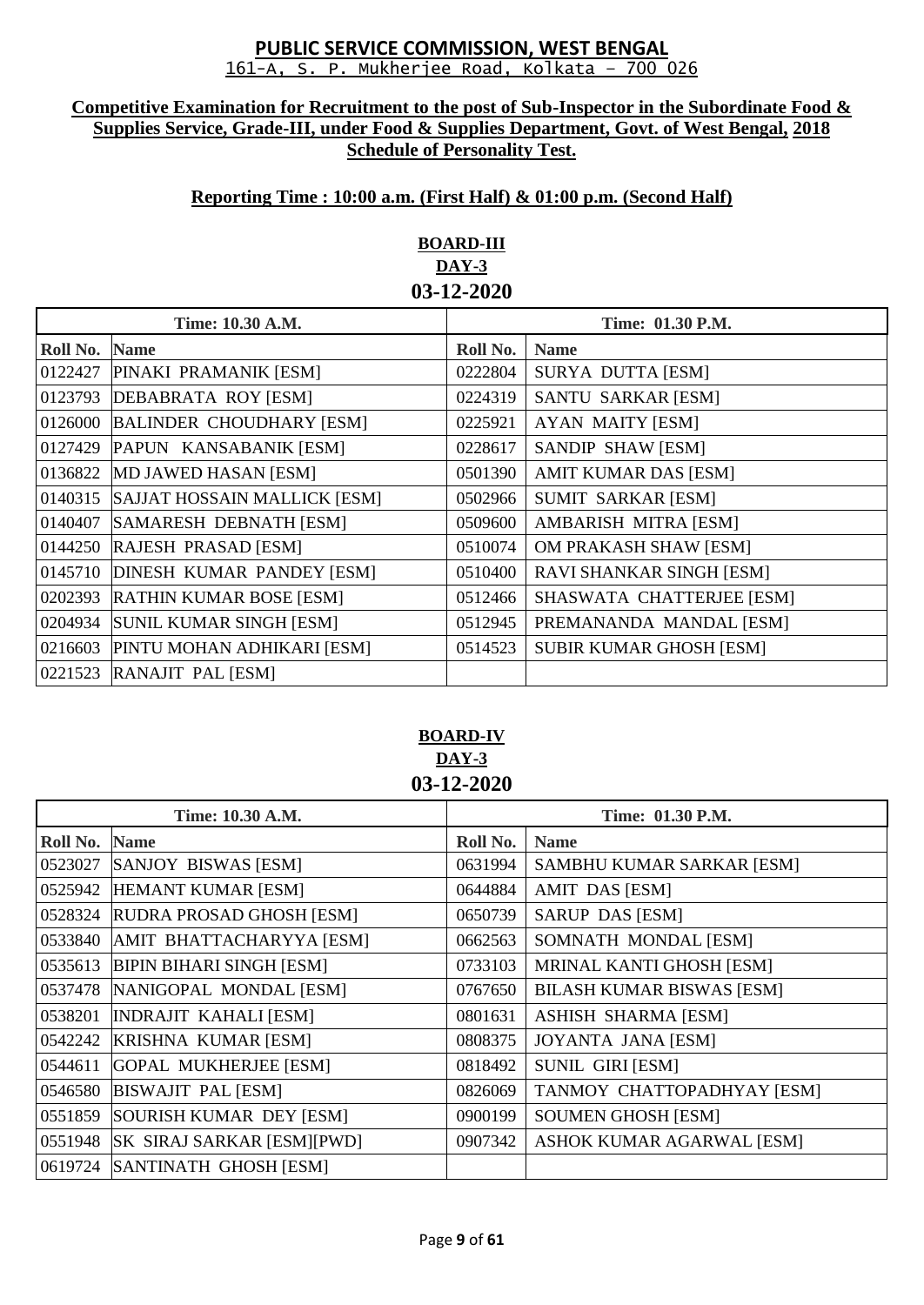#### **Competitive Examination for Recruitment to the post of Sub-Inspector in the Subordinate Food & Supplies Service, Grade-III, under Food & Supplies Department, Govt. of West Bengal, 2018 Schedule of Personality Test.**

## **Reporting Time : 10:00 a.m. (First Half) & 01:00 p.m. (Second Half)**

# **BOARD-V DAY-3 03-12-2020**

| Time: 10.30 A.M. |                                     | Time: 01.30 P.M. |                                |
|------------------|-------------------------------------|------------------|--------------------------------|
| Roll No.         | <b>Name</b>                         | Roll No.         | <b>Name</b>                    |
|                  | 0908536   MANOJ KUMAR JAISWAL [ESM] | 1042601          | RAJ KUMAR SAMANTA [ESM]        |
| 0910043          | ASHIS KUMAR MAJI [ESM]              | 1049457          | SUMANTA KUMAR CHATTERJEE [ESM] |
|                  | 0911296 UJJWAL PATRA [ESM]          | 1053201          | <b>SUMIT MANDAL [ESM]</b>      |
| 0920510          | <b>SAMIR PAL [ESM]</b>              | 1101658          | <b>ABHIJIT SHAW [ESM]</b>      |
|                  | 0926116   MADAN MOHAN MANDAL [ESM]  | 1117451          | PRADIPTA MUKHERJEE [ESM]       |
| 0932568          | <b>SURJA DAS [ESM]</b>              | 1128816          | ANIRUDDHA GHOSH [ESM]          |
| 0941774          | <b>SANJIB PANDIT [ESM]</b>          | 1201811          | SITAL BHATTACHARJEE [ESM]      |
| 0943850          | <b>SURENDRA KUMAR SHAW [ESM]</b>    | 1225010          | DIPAK CHAKRABORTY [ESM]        |
| 0943909          | CHANDRA SEKHAR SHAW [ESM]           | 1329026          | <b>BISWAS KAMLESH [ESM]</b>    |
| 1010533          | DEBAJYOTI CHATTERJEE [ESM]          | 1330669          | DEBABRATA BAKSHI [ESM]         |
| 1014089          | <b>KAZI EKRAMUL HAQUE [ESM]</b>     | 1334402          | <b>MANAS KUMAR JANA [ESM]</b>  |
| 1015988          | RAMABRATA CHATTERJEE [ESM]          | 1341622          | <b>GOUTAM PATRA [ESM]</b>      |
| 1036545          | <b>BIPLOB ACHARJEE [ESM]</b>        |                  |                                |

# **BOARD-VI DAY-3 03-12-2020**

| Time: 10.30 A.M. |                                     |          | Time: 01.30 P.M.            |
|------------------|-------------------------------------|----------|-----------------------------|
| Roll No.         | <b>Name</b>                         | Roll No. | <b>Name</b>                 |
| 1349493          | <b>BHABANI PRASAD GANGULI [ESM]</b> | 1731252  | <b>BIRBAL NAG [ESM]</b>     |
| 1400245          | <b>ANUP KUMAR BAG [ESM]</b>         | 1857587  | <b>MD SAMIM [ESM]</b>       |
| 1413492          | CHIRANJIB HAIT [ESM]                | 2028983  | PARTHA PRAMANIK [ESM]       |
| 1429181          | SANJIB DAS [ESM]                    | 2103383  | PRABIR KUNDU [ESM]          |
| 1437800          | SUBHENDU MAITY [ESM]                | 2314328  | AMITAVA DATTA [ESM]         |
| 1437945          | <b>SABIR ALI KHAN [ESM]</b>         | 2422135  | <b>MANAS DEB [ESM]</b>      |
| 1439433          | <b>SUKHEN KAR [ESM]</b>             | 2503748  | RAJ KUMAR YADAV [ESM]       |
| 1606078          | <b>KH GOLAM MASUD [ESM]</b>         | 2523078  | <b>SOUMYAJEET SEN [ESM]</b> |
| 1610295          | SANTU MUKHOPADHYAY [ESM]            | 0101075  | KAMAL MONDAL [OBC-A]        |
| 1618898          | GOUTAM BANDYOPADHYAY [ESM]          | 0101605  | MD NASERUL SK [OBC-A]       |
| 1636197          | <b>SAMIR KUNDU [ESM]</b>            | 0102921  | <b>TANBIR REZA [OBC-A]</b>  |
| 1636583          | <b>SOVAN SHIT [ESM]</b>             | 0103641  | SAFINA BANU [OBC-A]         |
| 1700905          | SHASHWATA ROY [ESM]                 |          |                             |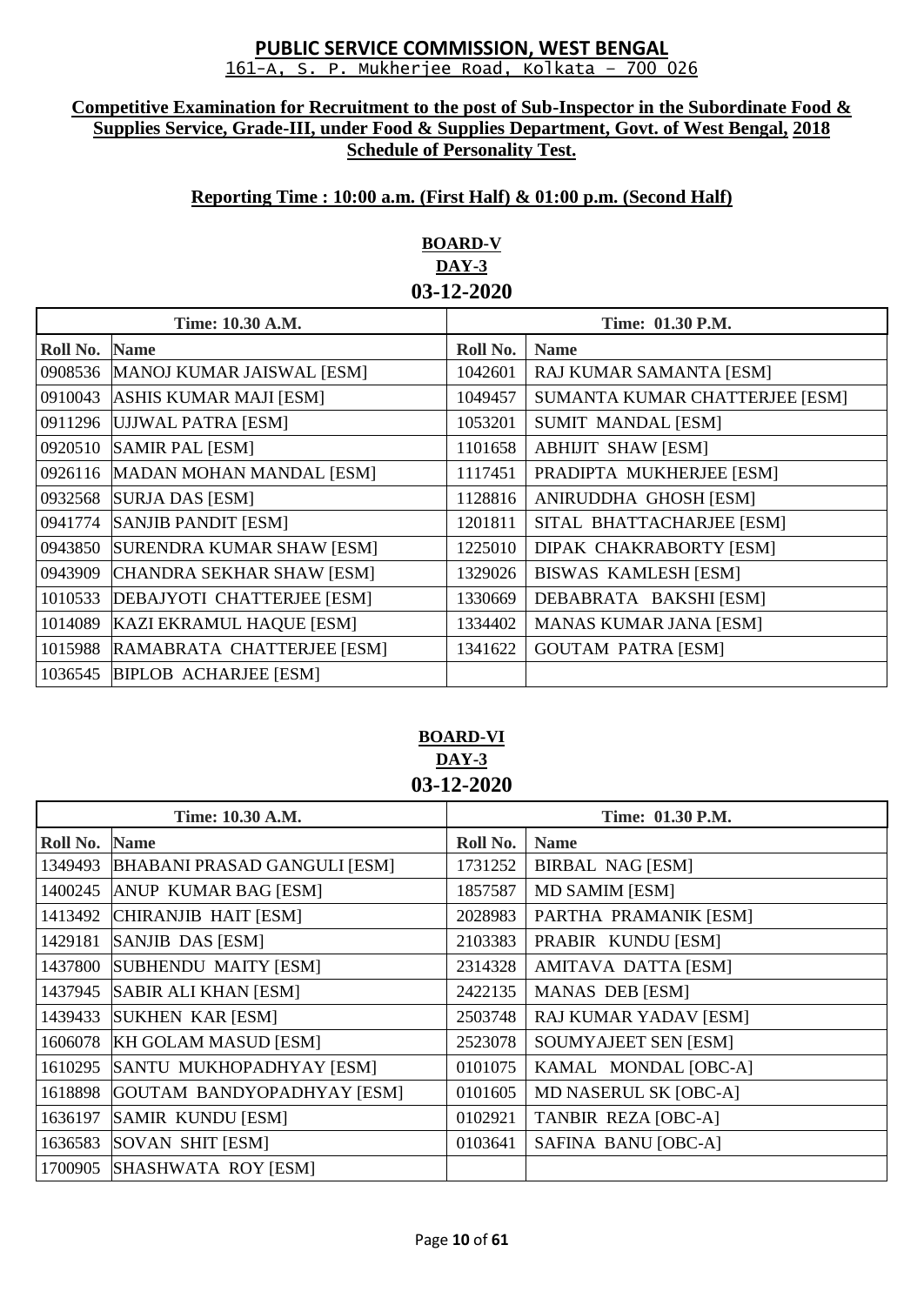#### **Competitive Examination for Recruitment to the post of Sub-Inspector in the Subordinate Food & Supplies Service, Grade-III, under Food & Supplies Department, Govt. of West Bengal, 2018 Schedule of Personality Test.**

# **Reporting Time : 10:00 a.m. (First Half) & 01:00 p.m. (Second Half)**

# **BOARD-VII DAY-3 03-12-2020**

| Time: 10.30 A.M. |                              | Time: 01.30 P.M. |                               |
|------------------|------------------------------|------------------|-------------------------------|
| Roll No.         | <b>Name</b>                  | Roll No.         | <b>Name</b>                   |
|                  | 0105520 MD SHAHROZE [OBC-A]  | 0123930          | FARMAN ALI [OBC-A]            |
| 0106587          | SAJID IQBAL [OBC-A]          | 0124253          | JAHIRUL ISLAM [OBC-A]         |
| 0107027          | MD RIKI SK [OBC-A]           | 0126469          | <b>MD OLID BISWAS [OBC-A]</b> |
| 0108105          | MD SABIR ALAM [OBC-A]        | 0130114          | MD SHAMSHAD ALAM [OBC-A]      |
| 0108287          | SARIF RAHAMAN [OBC-A]        | 0135073          | SAJAHAN ALI BADSHA [OBC-A]    |
| 0111485          | MD ASFAKUL ISLAM [OBC-A]     | 0135317          | SALMA PARVIN [OBC-A]          |
| 0112451          | HABIBUL SK [OBC-A]           | 0141355          | MD WABAIDUR RAHAMAN [OBC-A]   |
| 0113251          | PANSUNARA KHATUN [OBC-A]     | 0141594          | SAIFUR RAHAMAN MONDAL [OBC-A] |
| 0115834          | <b>ABDUL KARIM [OBC-A]</b>   | 0142988          | <b>FAIZ ALI [OBC-A]</b>       |
| 0117226          | ABDUL WAHED REJA [OBC-A]     | 0144273          | SAMIM AKHTAR HOSSAIN [OBC-A]  |
| 0120554          | MD BURHAN ZAMAN [OBC-A]      | 0144849          | MOTIUR RAHMAN [OBC-A]         |
| 0122310          | MUSARAF HOSSAIN [OBC-A]      | 0202836          | <b>AKHER ALI SK [OBC-A]</b>   |
| 0123699          | SIRAJUL ISLAM MONDAL [OBC-A] |                  |                               |

# **BOARD-I DAY-4 04-12-2020**

| Time: 10.30 A.M. |                              | Time: 01.30 P.M. |                                  |  |
|------------------|------------------------------|------------------|----------------------------------|--|
| Roll No.         | <b>Name</b>                  | Roll No.         | <b>Name</b>                      |  |
| 0204878          | ABDUL WAHAB [OBC-A]          | 0301262          | <b>MD TAIBUR RAHAMAN [OBC-A]</b> |  |
| 0208146          | ASFAQUE ALAM [OBC-A]         | 0317528          | MD ASIF IQUEBAL [OBC-A]          |  |
| 0212719          | CHAMELI KHATUN [OBC-A]       | 0317582          | MD SELIM JAHANGIR [OBC-A]        |  |
| 0214857          | MD HASIM AKHTAR [OBC-A]      | 0317988          | MD NOOR AMIN [OBC-A]             |  |
| 0219049          | ASIF IQBAL [OBC-A]           | 0322945          | SK SAHEB ALI [OBC-A]             |  |
| 0220690          | <b>WASIM RAJA [OBC-A]</b>    | 0325685          | <b>TARIF ISLAM [OBC-A]</b>       |  |
| 0220971          | ASIF IQBAL [OBC-A]           | 0328618          | MIR ATAUR RAHAMAN [OBC-A]        |  |
| 0221902          | SABIUL HAQUE [OBC-A]         | 0405956          | <b>FARUK AJAM [OBC-A]</b>        |  |
| 0223269          | MD NADIM ADIL [OBC-A]        | 0414921          | SADIQUZZAMAN [OBC-A][PWD]        |  |
| 0223332          | MD WAHEEDUL ISLAM [OBC-A]    | 0504750          | WASIM AKRAM [OBC-A]              |  |
| 0233751          | <b>MERINA PARVIN [OBC-A]</b> | 0506245          | ARMAN ALI ANSARI [OBC-A]         |  |
| 0235129          | SAFIK SABAN [OBC-A]          | 0514463          | <b>RAJESH DAFADAR [OBC-A]</b>    |  |
| 0237804          | FORID ALAM [OBC-A]           |                  |                                  |  |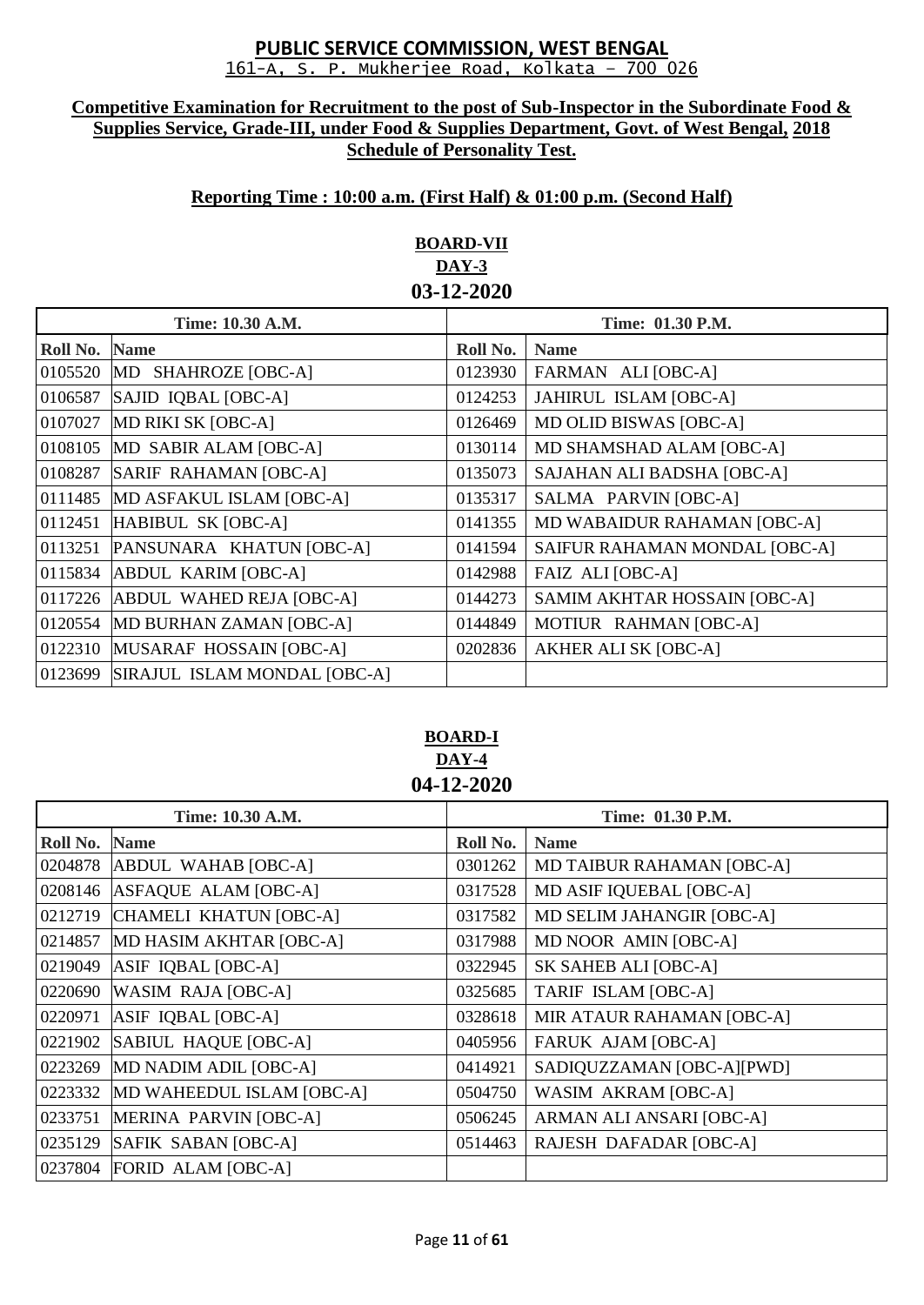#### **Competitive Examination for Recruitment to the post of Sub-Inspector in the Subordinate Food & Supplies Service, Grade-III, under Food & Supplies Department, Govt. of West Bengal, 2018 Schedule of Personality Test.**

## **Reporting Time : 10:00 a.m. (First Half) & 01:00 p.m. (Second Half)**

# **BOARD-II DAY-4 04-12-2020**

| Time: 10.30 A.M. |                                | Time: 01.30 P.M. |                                   |
|------------------|--------------------------------|------------------|-----------------------------------|
| Roll No.         | <b>Name</b>                    | Roll No.         | <b>Name</b>                       |
| 0519701          | AZHAR ALI [OBC-A]              | 0631588          | AJAHAR UDDIN MONDAL [OBC-A]       |
| 0523965          | KHALILULLA DAFADAR [OBC-A]     | 0633223          | <b>CHAND MANSURI [OBC-A]</b>      |
| 0524011          | <b>FAJLUR RAHAMAN [OBC-A]</b>  | 0650932          | ANICHHUR MANDAL [OBC-A]           |
| 0527704          | PAPPU MONDAL [OBC-A]           | 0668278          | SADDAM MONDAL [OBC-A]             |
| 0532698          | ARIFUJJAMAL MONDAL [OBC-A]     | 0702667          | SAYESTA HOSSAIN [OBC-A]           |
| 0534092          | MOSTAUR RAHAMAN MONDAL [OBC-A] | 0705771          | NURUL HASAN MANDAL [OBC-A]        |
| 0535665          | SAIF ALI ANSARI [OBC-A]        | 0706100          | <b>NASIM AKTAR SHEIKH [OBC-A]</b> |
| 0538875          | AHAMAD HASAN SIDDIKI [OBC-A]   | 0712108          | SADDAM HOSSEN MONDAL [OBC-A]      |
| 0545611          | SHAHID JAMAL [OBC-A]           | 0728610          | PALAS SHAIKH [OBC-A]              |
| 0546863          | KABIRUL SHEIKH [OBC-A]         | 0733518          | SAKIL MONDAL [OBC-A]              |
| 0546980          | ANOWER HOSSAIN MONDAL [OBC-A]  | 0735276          | <b>BASARUL MONDAL [OBC-A]</b>     |
| 0605223          | NURUL ISLAM [OBC-A]            | 0744404          | <b>SHAIKH SABIR ALI [OBC-A]</b>   |
| 0613432          | MAHABUR MONDAL [OBC-A]         |                  |                                   |

### **BOARD-III DAY-4 04-12-2020**

| Time: 10.30 A.M. |                                 | Time: 01.30 P.M. |                                |  |
|------------------|---------------------------------|------------------|--------------------------------|--|
| Roll No.         | <b>Name</b>                     | Roll No.         | <b>Name</b>                    |  |
| 0766990          | MUNJARUL SHAIKH [OBC-A]         | 0923614          | MOHAMMAD MANZOOR ALAM [OBC-A]  |  |
| 0768846          | <b>MAHASIN MALLICK [OBC-A]</b>  | 1015815          | MDASIF IQUBAL HOSSAIN [OBC-A]  |  |
| 0772229          | HANSMIN BISWAS [OBC-A]          | 1028730          | HABIB MONDAL [OBC-A]           |  |
|                  | 0773494 MASUD BISWAS [OBC-A]    | 1038709          | SOLEMAN MANDAL [OBC-A]         |  |
| 0776115          | <b>ABDUL KADER SEKH [OBC-A]</b> | 1038806          | MD ARIF NOWAZ [OBC-A]          |  |
| 0783823          | ASHLAM MANDAL [OBC-A][PWD]      | 1045412          | <b>ALAUDDIN SARKAR [OBC-A]</b> |  |
| 0800322          | SOUMEN MAITY [OBC-A]            | 1114963          | MD SOHRAB ALAM [OBC-A]         |  |
| 0801661          | SYED GOLAM AHMED NESAT [OBC-A]  | 1121476          | SHAHID RAJA [OBC-A]            |  |
| 0804787          | MINHAJ MOLLA [OBC-A]            | 1214626          | HAPIJIUL MONDAL [OBC-A]        |  |
| 0804838          | SAIM REYAZ [OBC-A]              | 1227577          | SAMIKUL ANSARY [OBC-A]         |  |
| 0909844          | SHAHID ALI [OBC-A]              | 1609483          | <b>ASHIM MANDAL [OBC-A]</b>    |  |
| 0915964          | MD IZRAIL [OBC-A]               | 1704147          | ROFIK SK [OBC-A]               |  |
|                  | 0923216 AQUIB JAWED [OBC-A]     |                  |                                |  |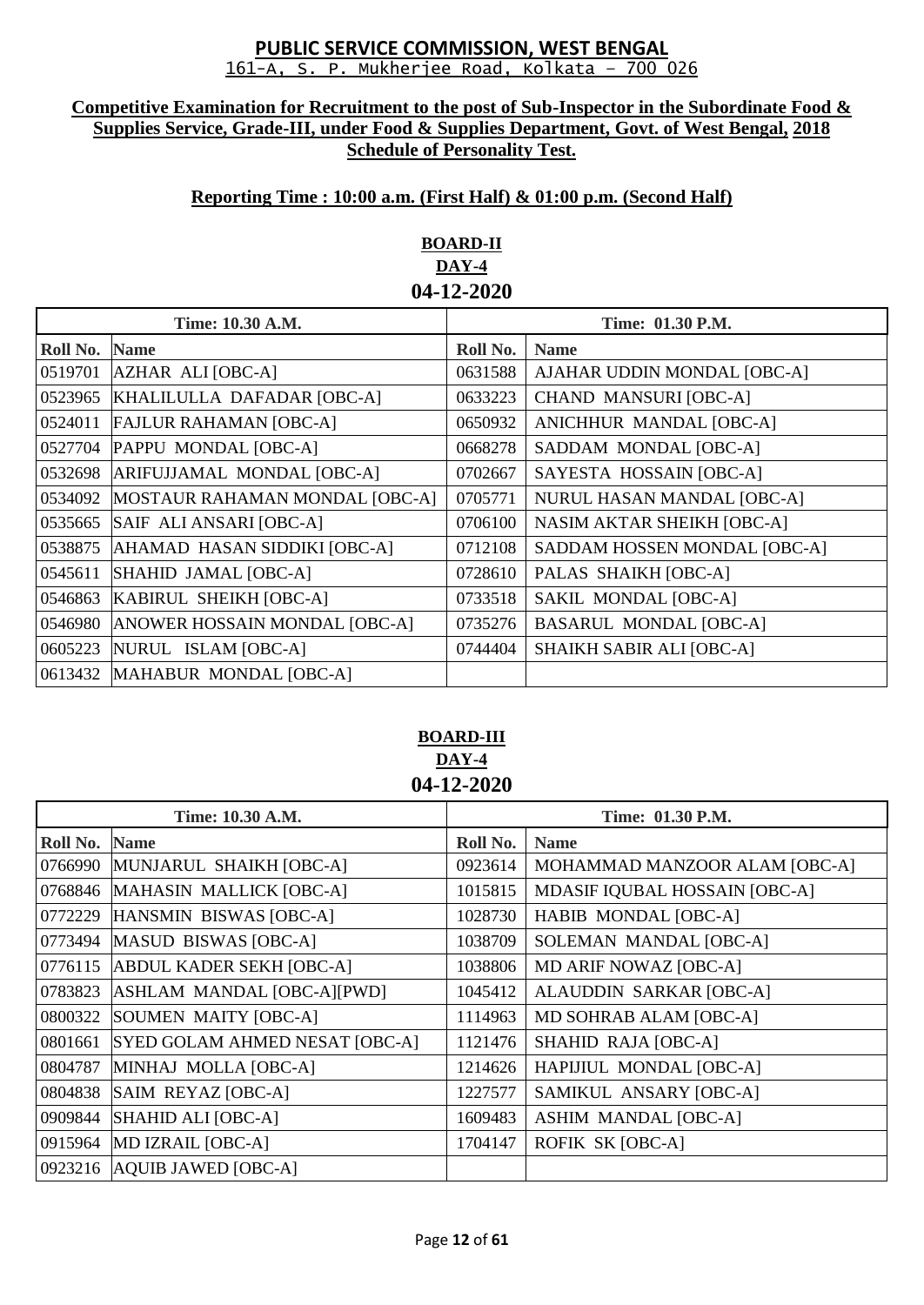#### **Competitive Examination for Recruitment to the post of Sub-Inspector in the Subordinate Food & Supplies Service, Grade-III, under Food & Supplies Department, Govt. of West Bengal, 2018 Schedule of Personality Test.**

## **Reporting Time : 10:00 a.m. (First Half) & 01:00 p.m. (Second Half)**

# **BOARD-IV DAY-4 04-12-2020**

| Time: 10.30 A.M. |                                | Time: 01.30 P.M. |                                  |
|------------------|--------------------------------|------------------|----------------------------------|
| Roll No.         | <b>Name</b>                    | Roll No.         | <b>Name</b>                      |
| 1711974          | SAFIA KHATUN [OBC-A]           | 1817699          | NAYEM ALI [OBC-A]                |
| 1716818          | NAZNIN YEASMIN [OBC-A]         | 1817845          | MD ABDUL AZIZ [OBC-A]            |
| 1717508          | MD HEDAYETTULLAH MOMIN [OBC-A] | 1820927          | <b>FARUK ABDULLA [OBC-A]</b>     |
| 1719153          | <b>IFTIKAR RAJA [OBC-A]</b>    | 1821057          | MOHAMMAD ALI [OBC-A]             |
| 1721184          | SANAT MANDAL [OBC-A]           | 1821989          | <b>ENAMUL SK [OBC-A]</b>         |
| 1725973          | ABUL HASAN [OBC-A]             | 1825086          | ABDUL KAIYUM ALI [OBC-A]         |
| 1726221          | MD NURUDDIN MIA [OBC-A]        | 1828328          | MD ESMAIL SK [OBC-A]             |
| 1806604          | MD ASGAR ALI [OBC-A]           | 1828902          | <b>MD JARJIS HOSSAIN [OBC-A]</b> |
| 1806793          | SAMIMA SULTANA [OBC-A]         | 1834460          | <b>JAHID HASAN [OBC-A]</b>       |
| 1810807          | SALAM MANDAL [OBC-A]           | 1836975          | MOTAHAR MOLLA [OBC-A]            |
| 1812132          | MD TARIK AZIZ [OBC-A]          | 1840568          | MD HASANUJJAMAN [OBC-A]          |
| 1814752          | ANIKUL HOQUE [OBC-A]           | 1850381          | KAJAL RAHAMAN [OBC-A]            |
| 1816533          | GOLAM YEAJDANI [OBC-A]         |                  |                                  |

## **BOARD-V DAY-4 04-12-2020**

| Time: 10.30 A.M. |                                      | Time: 01.30 P.M. |                                    |  |  |
|------------------|--------------------------------------|------------------|------------------------------------|--|--|
| Roll No.         | <b>Name</b>                          | Roll No.         | <b>Name</b>                        |  |  |
| 1851241          | HASSAIN ALI [OBC-A]                  | 1900627          | RAFIKUL ALAM [OBC-A]               |  |  |
| 1852128          | ANOWAR HOSSAIN [OBC-A]               | 1902346          | MD MASUD AHAMMED [OBC-A]           |  |  |
| 1852756          | MILTON MONDAL [OBC-A]                | 1902832          | MD MOSAHID REJA [OBC-A]            |  |  |
| 1854447          | OHIDUL SAIKH [OBC-A]                 | 1903447          | RUBEL ISLAM [OBC-A]                |  |  |
| 1861246          | MD ABDUL HALIM [OBC-A]               | 1903478          | <b>SHAH SARUWAR [OBC-A]</b>        |  |  |
| 1862044          | MD SAIRUDDIN [OBC-A]                 | 1903588          | SK ALIJAN [OBC-A]                  |  |  |
| 1863062          | ABUHENA MOSTAFA KAMAL [OBC-A]        | 1905771          | RAKIBUL MIA [OBC-A]                |  |  |
| 1863245          | SARIFUL ISLAM [OBC-A]                | 1906141          | MD RASIDUR RAHAMAN [OBC-A]         |  |  |
| 1863975          | MD ABDUR RAJJAQUE [OBC-A]            | 1907975          | MD MOSARAF HOSSAIN [OBC-A]         |  |  |
| 1865166          | SAEED BISWAS [OBC-A]                 | 1908056          | <b>RASUL SK [OBC-A]</b>            |  |  |
| 1866757          | ISME AZAM ALI [OBC-A]                | 1908102          | MD WASIM [OBC-A]                   |  |  |
| 1870458          | <b>INJAMAMUL HOQUE [OBC-A]</b>       | 1909504          | <b>MOST SALEMA SULTANA [OBC-A]</b> |  |  |
|                  | 1871546 MD MUSTAFIZUR RAHMAN [OBC-A] |                  |                                    |  |  |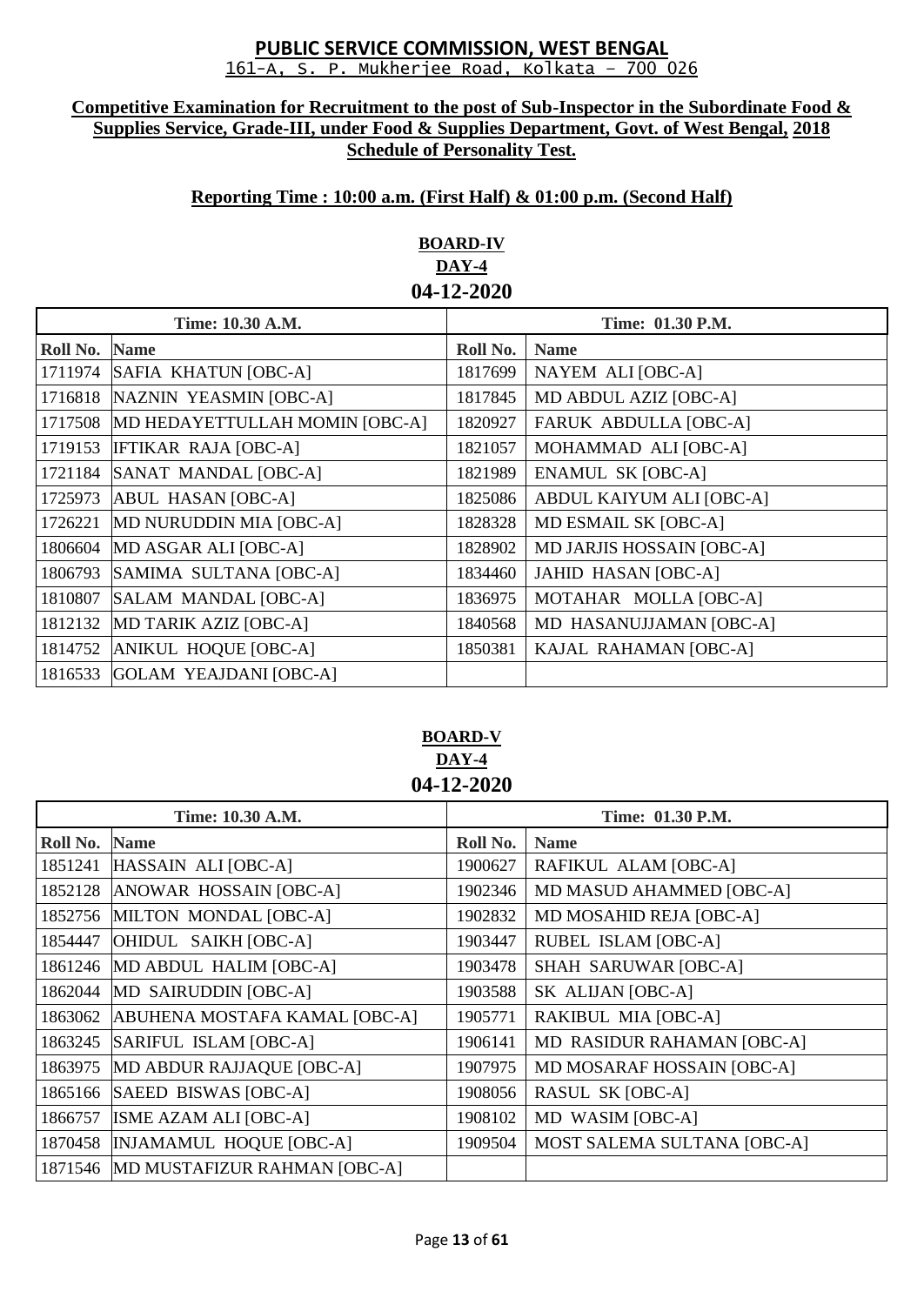#### **Competitive Examination for Recruitment to the post of Sub-Inspector in the Subordinate Food & Supplies Service, Grade-III, under Food & Supplies Department, Govt. of West Bengal, 2018 Schedule of Personality Test.**

## **Reporting Time : 10:00 a.m. (First Half) & 01:00 p.m. (Second Half)**

# **BOARD-VI DAY-4 04-12-2020**

| Time: 10.30 A.M. |                               | Time: 01.30 P.M. |                                  |
|------------------|-------------------------------|------------------|----------------------------------|
| Roll No.         | <b>Name</b>                   | Roll No.         | <b>Name</b>                      |
| 1909942          | BAPI HOQUE [OBC-A]            | 1913766          | MUSTAFIJUR RAHMAN [OBC-A]        |
| 1910459          | MD HASIBUR SK [OBC-A]         | 1914266          | NAZMA HOSSAIN [OBC-A]            |
| 1910490          | ROJINA SARKAR [OBC-A]         | 1914298          | SARIFUDDIN ANSARI [OBC-A]        |
| 1910633          | MAKBUL HASAN SIDDIQUI [OBC-A] | 1914744          | <b>ABDUL ROUF [OBC-A]</b>        |
| 1911005          | <b>ESMAIL HOSSAIN [OBC-A]</b> | 1915570          | <b>MD FIROJ HOSSAIN [OBC-A]</b>  |
| 1911105          | MD JILLUR RAHAMAN [OBC-A]     | 1916288          | <b>MD ANOWAR HOSSAIN [OBC-A]</b> |
| 1912276          | ASIF IKBAL [OBC-A]            | 1916664          | MOHAMMAD ALAM [OBC-A]            |
| 1912377          | MANERUL ISLAM [OBC-A]         | 1916795          | MORSELIM SK [OBC-A]              |
| 1912490          | MD AKBAR ALI [OBC-A]          | 1917189          | <b>MD UJIR HOSSAIN [OBC-A]</b>   |
| 1912747          | SABIUL MANDAL [OBC-A]         | 1917825          | RAHUL HOQUE [OBC-A]              |
| 1912813          | SAROAR ALI [OBC-A]            | 1917881          | <b>SELIM AKHTAR [OBC-A]</b>      |
| 1913483          | <b>BABLU SK [OBC-A]</b>       | 1917925          | MD SITU MIA [OBC-A]              |
|                  | 1913585 PABAN MANDAL [OBC-A]  |                  |                                  |

# **BOARD-VII DAY-4 04-12-2020**

| Time: 10.30 A.M. |                              | Time: 01.30 P.M. |                                |
|------------------|------------------------------|------------------|--------------------------------|
| Roll No.         | <b>Name</b>                  | Roll No.         | <b>Name</b>                    |
| 1917926          | MABIYA KHATUN [OBC-A]        | 1924181          | JEM SK [OBC-A]                 |
| 1918594          | MD ISRAUL MIR AZAM [OBC-A]   | 1924200          | MD SAHID ISLAM [OBC-A]         |
| 1918820          | MUKESH KHANNA [OBC-A]        | 1924311          | JOHIDUR SK [OBC-A]             |
| 1920000          | <b>KURBAN SK [OBC-A]</b>     | 1924405          | MD WAHEDUZZAMAN [OBC-A]        |
| 1920040          | RUHUL ISLAM [OBC-A]          | 1924887          | <b>JANARUL ALI [OBC-A]</b>     |
| 1920630          | MD ALAUDDIN [OBC-A]          | 1925679          | MD MASIDUR RAHAMAN [OBC-A]     |
| 1920792          | <b>TAJNUR KHATUN [OBC-A]</b> | 1925786          | MD SAKIUL BISWAS [OBC-A]       |
| 1922050          | MD SOMITUL ALOM [OBC-A]      | 1926050          | <b>JUEL SK [OBC-A]</b>         |
| 1922347          | MD SAMIM AKTAR [OBC-A]       | 1926494          | <b>MD TARIQUE AJIJ [OBC-A]</b> |
| 1922549          | SAFIKUL ALAM [OBC-A]         | 1926690          | BISWAJIT MANDAL [OBC-A]        |
| 1922610          | DAUD IBRAHIM [OBC-A]         | 1927241          | <b>ABDUL RAHAMAN [OBC-A]</b>   |
| 1922824          | MANOJ MANDAL [OBC-A]         | 1928021          | MAKSEDUR MANDAL [OBC-A]        |
| 1923567          | NAJIMUL HOQUE [OBC-A]        |                  |                                |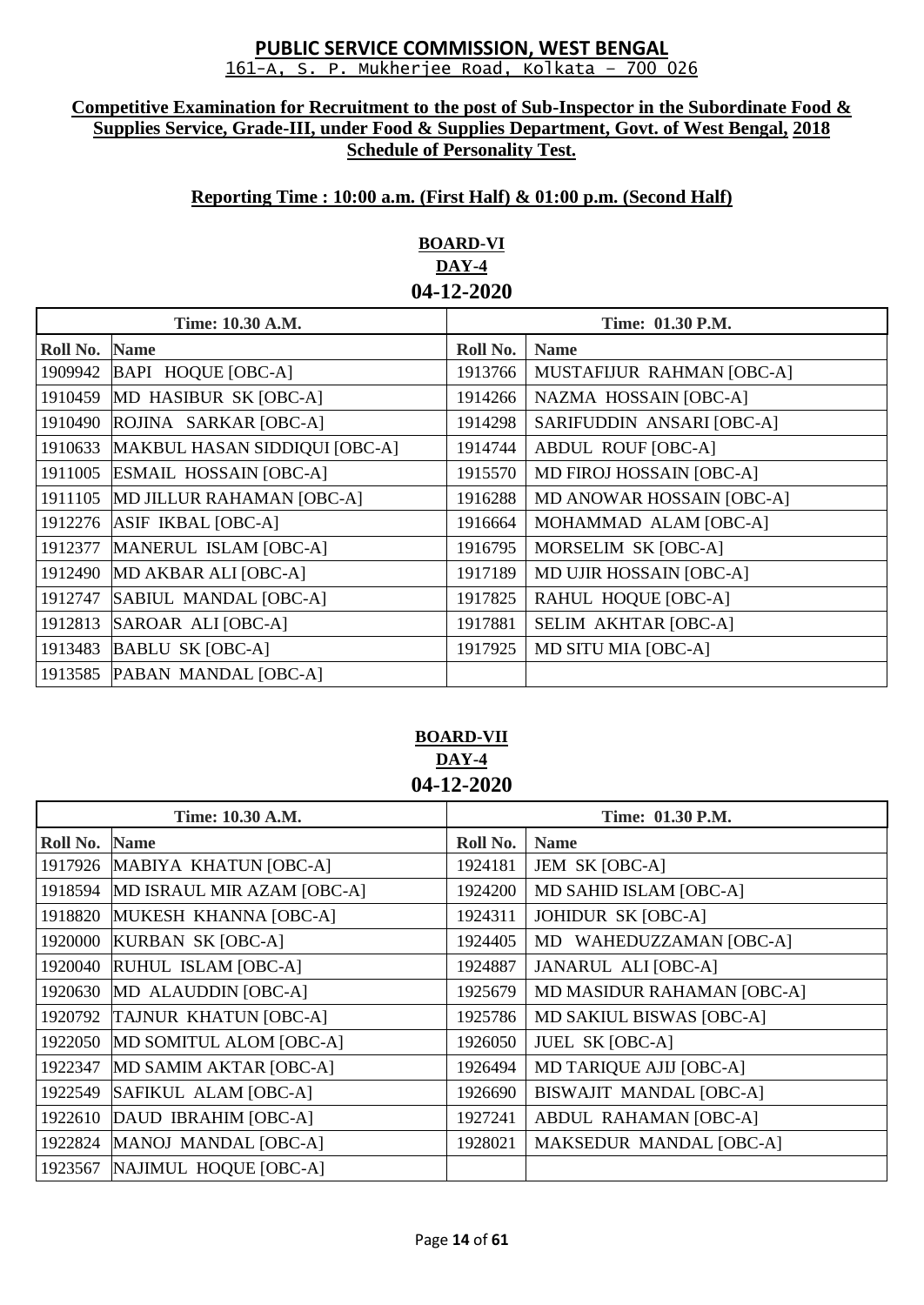#### **Competitive Examination for Recruitment to the post of Sub-Inspector in the Subordinate Food & Supplies Service, Grade-III, under Food & Supplies Department, Govt. of West Bengal, 2018 Schedule of Personality Test.**

## **Reporting Time : 10:00 a.m. (First Half) & 01:00 p.m. (Second Half)**

# **BOARD-I DAY-5 07-12-2020**

| Time: 10.30 A.M. |                                   | Time: 01.30 P.M. |                                  |
|------------------|-----------------------------------|------------------|----------------------------------|
| Roll No.         | <b>Name</b>                       | Roll No.         | <b>Name</b>                      |
|                  | 1928585 MD NURUZZAMAN [OBC-A]     | 1938969          | <b>ANARUL MIA [OBC-A]</b>        |
| 1928896          | MD JAVED AKTER [OBC-A]            | 1939324          | <b>ASRAF MIA [OBC-A]</b>         |
| 1929936          | RUNU SK [OBC-A]                   | 1940055          | MD JAMIRUL HOQUE [OBC-A]         |
| 1930262          | MD HASIRUDDIN [OBC-A]             | 1941952          | MD RUKUMUDDIN SK [OBC-A]         |
| 1930333          | SABANA AJMIN [OBC-A]              | 1942675          | SK LITON [OBC-A]                 |
| 1930334          | ANJUMAN BANU [OBC-A]              | 1943616          | <b>ABDUL ROHIM [OBC-A]</b>       |
| 1931368          | MD IQUEBAL HOSSAIN [OBC-A]        | 1944793          | <b>GOLAM RASUL [OBC-A]</b>       |
| 1931640          | MD.HASANUZZAMAN [OBC-A]           | 1946790          | SK JAHANGIR [OBC-A]              |
| 1932703          | NURSHED ALAM [OBC-A]              | 1946931          | SIDDIQUE SEKH [OBC-A]            |
| 1935326          | MASIDUR RAHAMAN [OBC-A]           | 1946983          | <b>INZAMAMUL HOSSAIN [OBC-A]</b> |
| 1936334          | MD KHAJA MAINUDDIN [OBC-A]        | 1947494          | HASIBUL HOSSAIN [OBC-A]          |
| 1937335          | ADUL AZIZ [OBC-A]                 | 1947590          | SAMIUL AHMED [OBC-A]             |
|                  | 1938850 MD JUNAYED BISWAS [OBC-A] |                  |                                  |

### **BOARD-II DAY-5 07-12-2020**

|          | Time: 10.30 A.M.             | Time: 01.30 P.M. |                                 |
|----------|------------------------------|------------------|---------------------------------|
| Roll No. | <b>Name</b>                  | Roll No.         | <b>Name</b>                     |
| 1947847  | <b>DIRAJ NAZIR [OBC-A]</b>   | 1953242          | SAKHAWAT HOSSAIN [OBC-A]        |
| 1947863  | <b>ABDUL MATIN [OBC-A]</b>   | 1953821          | <b>MARINE BISWAS [OBC-A]</b>    |
| 1948093  | SADDAM HOSSAIN [OBC-A]       | 1953865          | MD HASIUL RAHAMAN [OBC-A]       |
| 1948110  | SAHIDUL ISLAM [OBC-A]        | 1954832          | RAFIKUL SABJEE [OBC-A]          |
| 1948681  | HABIB MUSTAFA [OBC-A]        | 1955838          | MD INTAJUL HOQUE [OBC-A]        |
| 1949812  | <b>OBAIDUL HOQUE [OBC-A]</b> | 1956048          | <b>MD TAUSIF JAMIL [OBC-A]</b>  |
| 1950166  | <b>FAIJUL HOQUE [OBC-A]</b>  | 1956591          | MD SENARUL SABJEE [OBC-A]       |
| 1950690  | PALASH MANDAL [OBC-A]        | 1956877          | <b>FULKALI KHATUN [OBC-A]</b>   |
| 1950849  | MD NESAR KHALED [OBC-A]      | 1957205          | ANWAR MIADAD [OBC-A]            |
| 1951159  | MEHEBUB ALAM [OBC-A]         | 1957272          | LUTFUR RAHAMAN [OBC-A]          |
| 1951326  | AHESAN ALAM [OBC-A]          | 1957332          | <b>MAZLESUR RAHAMAN [OBC-A]</b> |
| 1951598  | MD KORBAN ALI [OBC-A]        | 1957377          | KULSUM KHATUN [OBC-A]           |
| 1951660  | MD OBAIDUR RAHAMAN [OBC-A]   |                  |                                 |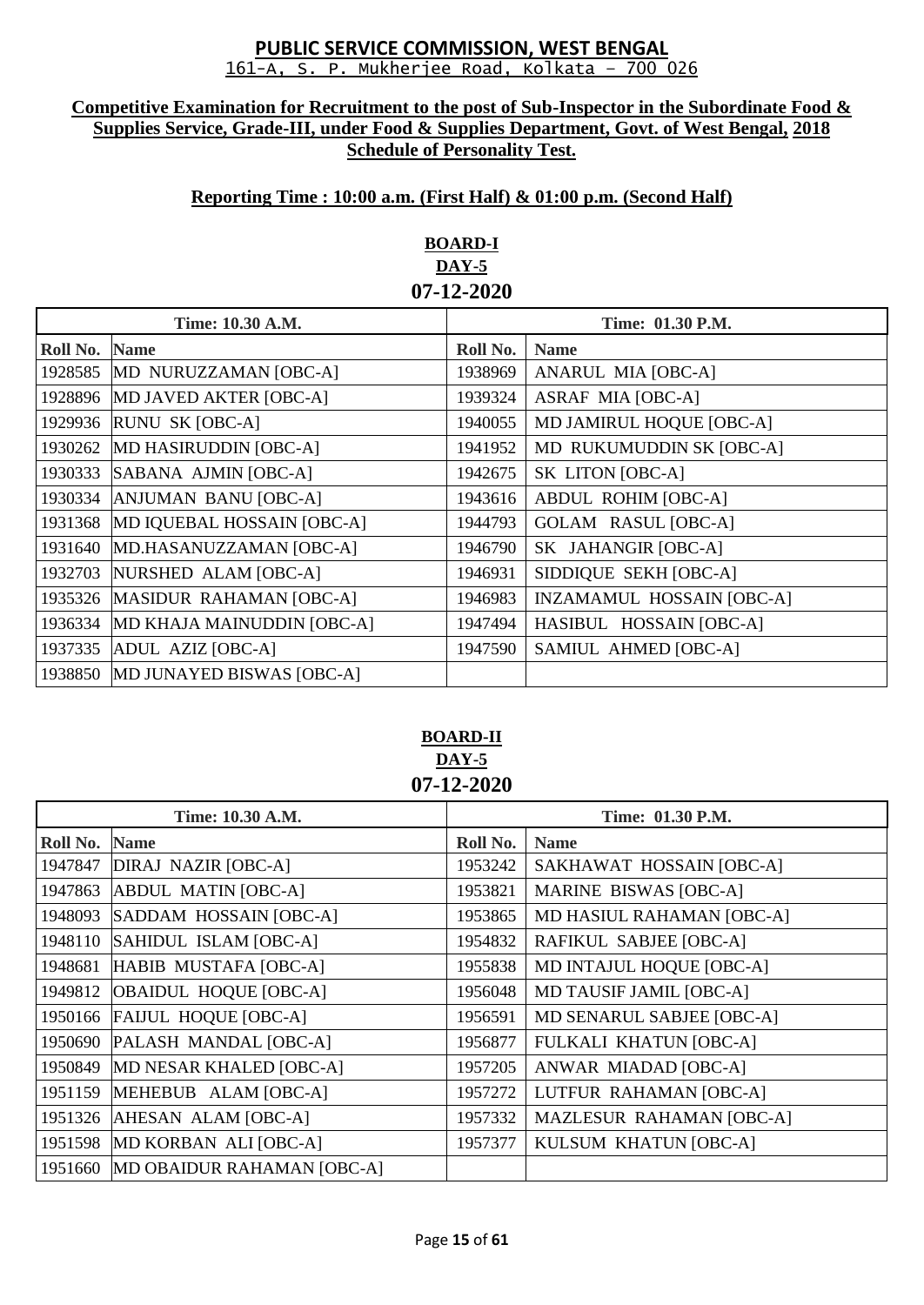#### **Competitive Examination for Recruitment to the post of Sub-Inspector in the Subordinate Food & Supplies Service, Grade-III, under Food & Supplies Department, Govt. of West Bengal, 2018 Schedule of Personality Test.**

# **Reporting Time : 10:00 a.m. (First Half) & 01:00 p.m. (Second Half)**

# **BOARD-III DAY-5 07-12-2020**

| Time: 10.30 A.M. |                               | Time: 01.30 P.M. |                              |
|------------------|-------------------------------|------------------|------------------------------|
| Roll No.         | <b>Name</b>                   | Roll No.         | <b>Name</b>                  |
| 1957409          | MD SAHAJAN ANSARI [OBC-A]     | 1964827          | <b>MD NUR ISLAM [OBC-A]</b>  |
| 1957437          | MD SAIFUDDIN SAHEB [OBC-A]    | 1965102          | MD AINUL HOSSAIN [OBC-A]     |
| 1958678          | HASIBAR RAHMAN [OBC-A]        | 1965252          | MD SAMIUL KALAM [OBC-A]      |
| 1960616          | ANIKUL HOQUE [OBC-A]          | 1965724          | SAMIM SK [OBC-A]             |
| 1960777          | SARIFA KHATUN [OBC-A]         | 1965799          | MASTARUL ANSARI [OBC-A]      |
| 1961248          | MD RAFIQUE SK [OBC-A]         | 1965848          | <b>GOLAM YEASIN [OBC-A]</b>  |
| 1961492          | <b>TANUJA KHATUN [OBC-A]</b>  | 1966024          | FIROJ ALAM [OBC-A]           |
| 1961808          | MD MAINUL ISLAM [OBC-A]       | 1966187          | SK LOKMAN HOSSAIN [OBC-A]    |
| 1962556          | SAYED ALI [OBC-A]             | 1966891          | SADDAM HOSSAIN [OBC-A]       |
| 1962705          | HAJIKUL ALAM [OBC-A]          | 1967144          | <b>ABDUS SELIM [OBC-A]</b>   |
| 1962721          | <b>FARUQUE MIA [OBC-A]</b>    | 1967818          | <b>JEMIMA NASRIN [OBC-A]</b> |
| 1964319          | MD ABDUL KUDDUS [OBC-A]       | 1968134          | MD ESTEFAKUL ALAM [OBC-A]    |
|                  | 1964618 JAHANGIR ALAM [OBC-A] |                  |                              |

# **BOARD-IV DAY-5 07-12-2020**

| Time: 10.30 A.M. |                                | Time: 01.30 P.M. |                              |
|------------------|--------------------------------|------------------|------------------------------|
| Roll No.         | <b>Name</b>                    | Roll No.         | <b>Name</b>                  |
| 1970672          | JAMAL HOSSAIN [OBC-A]          | 2003890          | ARIF MOLLA [OBC-A]           |
| 1971112          | ABUL KALM AZAD [OBC-A]         | 2003960          | <b>FARUK AHAMED [OBC-A]</b>  |
| 1971774          | JUBER ALI [OBC-A]              | 2004667          | SEKENDAR AZAM [OBC-A]        |
| 1971940          | RUHUL ISLAM [OBC-A]            | 2005377          | <b>ANISUR MIAH [OBC-A]</b>   |
| 1972932          | MD MEHEBUB ZAHEDI [OBC-A][PWD] | 2005821          | <b>JAHANGIR ALAM [OBC-A]</b> |
| 1973349          | MD DAUD HOSSAIN [OBC-A][PWD]   | 2007132          | SERINA AKTAR [OBC-A]         |
| 1973505          | ALAMGIR ALAM [OBC-A][PWD]      | 2007570          | HAFIJUR RAHAMAN MIAH [OBC-A] |
| 2000074          | MEHEDI ALI SARKAR [OBC-A]      | 2007846          | <b>HIRU HAIDAR [OBC-A]</b>   |
| 2001488          | NAJINUR ALAM [OBC-A]           | 2008318          | <b>JINETA KHATUN [OBC-A]</b> |
| 2001523          | NEHA ISLAM [OBC-A]             | 2010403          | <b>ABDUR RAHIM [OBC-A]</b>   |
| 2001618          | MOBARAK MIA [OBC-A]            | 2010773          | IZAZ AHAMED [OBC-A]          |
| 2002012          | <b>IKBAL CHOWDHURY [OBC-A]</b> | 2011203          | SOHEL SARKAR [OBC-A]         |
| 2003281          | RUBEL ISLAM [OBC-A]            |                  |                              |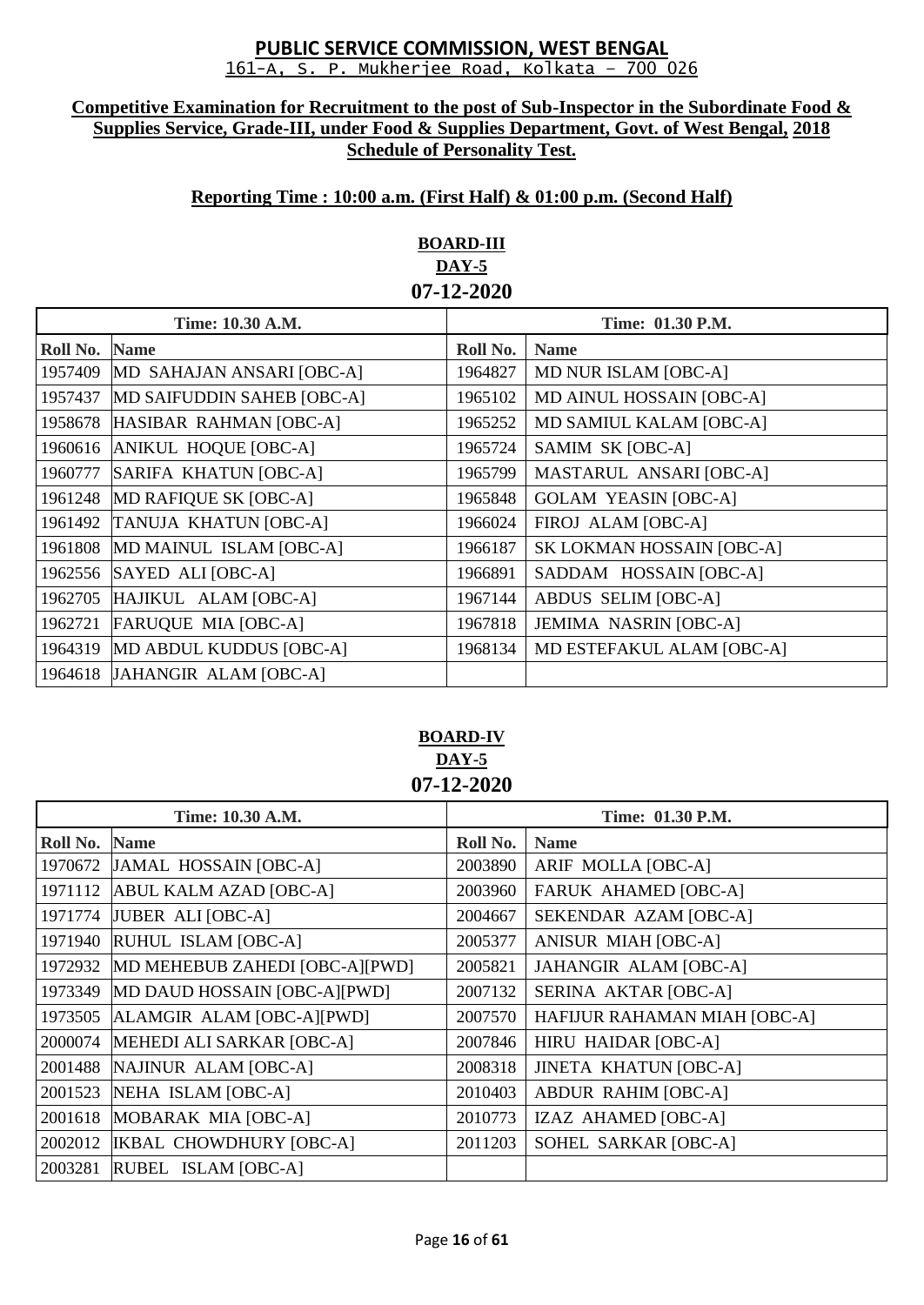#### **Competitive Examination for Recruitment to the post of Sub-Inspector in the Subordinate Food & Supplies Service, Grade-III, under Food & Supplies Department, Govt. of West Bengal, 2018 Schedule of Personality Test.**

## **Reporting Time : 10:00 a.m. (First Half) & 01:00 p.m. (Second Half)**

# **BOARD-V DAY-5 07-12-2020**

| Time: 10.30 A.M. |                                   | Time: 01.30 P.M. |                                 |
|------------------|-----------------------------------|------------------|---------------------------------|
| Roll No.         | <b>Name</b>                       | Roll No.         | <b>Name</b>                     |
| 2011322          | HAIDAR MONDAL [OBC-A]             | 2018931          | SABANA YASMIN [OBC-A]           |
| 2011421          | <b>REPON ALAMGIR [OBC-A]</b>      | 2019057          | ABDUR ROUF SAMIM SARKAR [OBC-A] |
| 2011618          | <b>IYARUL MIAH [OBC-A]</b>        | 2019980          | <b>ABDUL MATIN [OBC-A]</b>      |
| 2011696          | MD MAHAMMAD ALI [OBC-A]           | 2019983          | <b>HABIB SARKAR [OBC-A]</b>     |
| 2012765          | JAHANGIR SARKAR [OBC-A]           | 2020209          | <b>INUR SARKAR [OBC-A]</b>      |
| 2012996          | <b>ABDUL MAMUN SARKAR [OBC-A]</b> | 2020299          | ALAMGIR ISLAM [OBC-A]           |
| 2013931          | RAKIB SARKAR [OBC-A]              | 2021086          | <b>MAMUN RAHAMAN [OBC-A]</b>    |
| 2014169          | REAJUL ISLAM [OBC-A]              | 2021536          | HUMAYUN MONDAL [OBC-A]          |
| 2016091          | RABBANI SARKAR [OBC-A]            | 2021674          | MAFIZUR RAHAMAN [OBC-A]         |
| 2016435          | USUB ALI SARKAR [OBC-A]           | 2021772          | <b>IKBAL HOSSAIN [OBC-A]</b>    |
| 2016543          | MITHUN KHAN [OBC-A]               | 2022451          | JAHANGIR MANDAL [OBC-A]         |
| 2016936          | WASEB KABIR [OBC-A]               | 2022633          | MEHERAB HOSSAIN MOLLA [OBC-A]   |
| 2018647          | MAMUN SARKAR [OBC-A]              |                  |                                 |

## **BOARD-VI DAY-5 07-12-2020**

|          | Time: 10.30 A.M.               | Time: 01.30 P.M. |                                      |  |
|----------|--------------------------------|------------------|--------------------------------------|--|
| Roll No. | <b>Name</b>                    | Roll No.         | <b>Name</b>                          |  |
| 2023221  | JAHANGIR KABIR [OBC-A]         | 2100141          | SAFIJUL ISLAM [OBC-A]                |  |
| 2024220  | <b>ABDUL MANNAN [OBC-A]</b>    | 2100238          | FERDOS KHAN [OBC-A]                  |  |
| 2024297  | LUTFOR ROHAMAN [OBC-A]         | 2101461          | MINHAJUL HOQUE [OBC-A]               |  |
| 2024465  | SOHEL RANA [OBC-A]             | 2101976          | ABDUS SUVAN [OBC-A]                  |  |
| 2025399  | SULTANA REJINA [OBC-A]         | 2102877          | <b>ABEDIN ALI [OBC-A]</b>            |  |
| 2026249  | MABUD ALOM [OBC-A]             | 2103224          | <b>AMINUL HOQUE [OBC-A]</b>          |  |
| 2027279  | <b>MAMUN HOSSEN [OBC-A]</b>    | 2103322          | <b>NABAB PATAUDI PRADHAN [OBC-A]</b> |  |
| 2027775  | SAUNOWAJ AHMED [OBC-A]         | 2103631          | <b>ABDUL HASIM [OBC-A]</b>           |  |
| 2027790  | <b>ARIF SARKAR [OBC-A]</b>     | 2103823          | SAFIQUL ISLAM [OBC-A]                |  |
| 2028696  | MOSARAF HOSSAIN [OBC-A]        | 2103856          | <b>RABINA KHATUN [OBC-A]</b>         |  |
| 2029688  | KAJEL SARKAR [OBC-A]           | 2104014          | TARIK JOMIL AHAMMED [OBC-A]          |  |
| 2030022  | YAD ALI SARKAR [OBC-A]         | 2104310          | <b>MAJIBUR RAHAMAN [OBC-A]</b>       |  |
|          | 2030298 ILIAS ALI [OBC-A][PWD] |                  |                                      |  |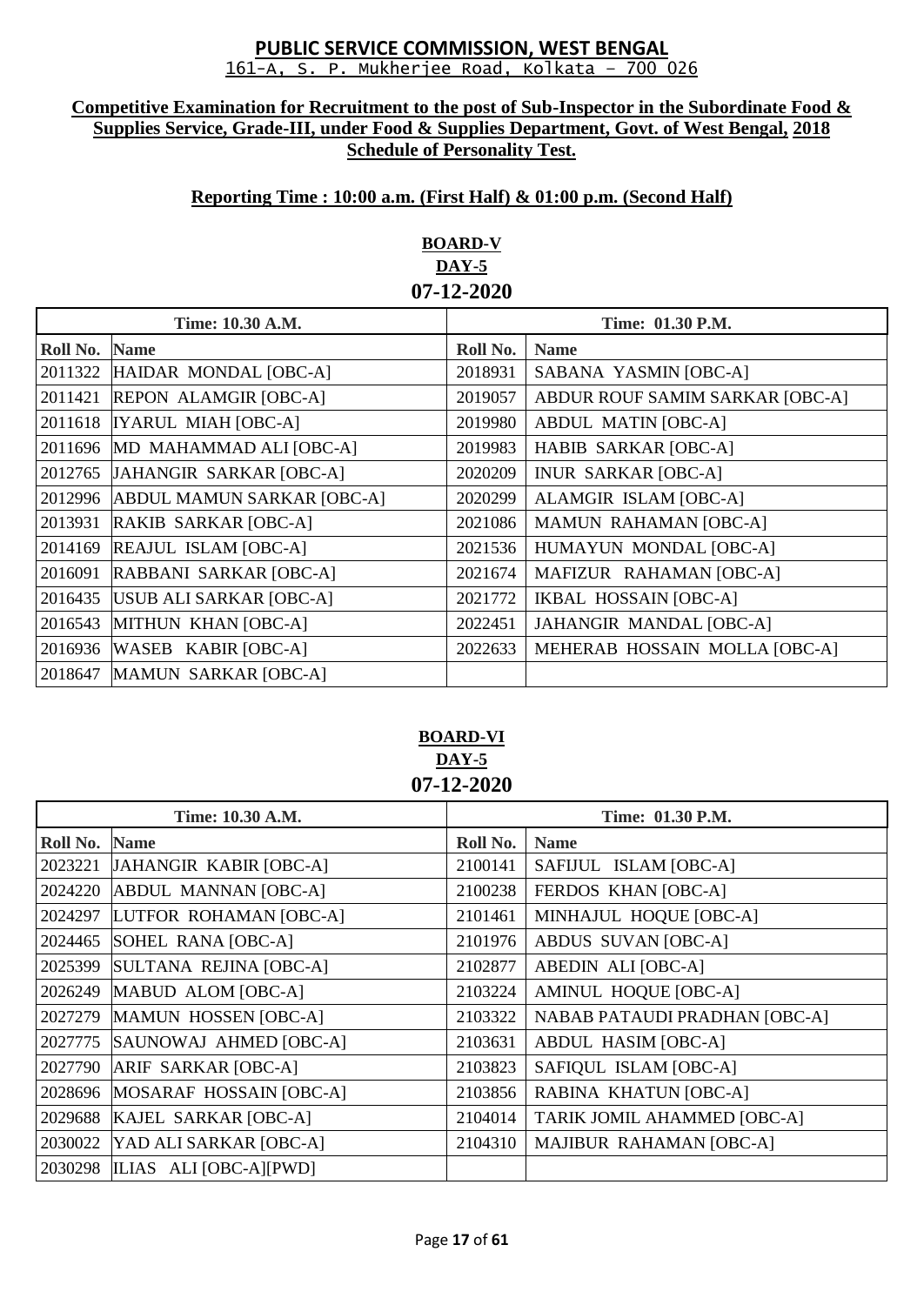#### **Competitive Examination for Recruitment to the post of Sub-Inspector in the Subordinate Food & Supplies Service, Grade-III, under Food & Supplies Department, Govt. of West Bengal, 2018 Schedule of Personality Test.**

### **Reporting Time : 10:00 a.m. (First Half) & 01:00 p.m. (Second Half)**

# **BOARD-VII DAY-5 07-12-2020**

| Time: 10.30 A.M. |                              | Time: 01.30 P.M. |                            |
|------------------|------------------------------|------------------|----------------------------|
| Roll No.         | <b>Name</b>                  | Roll No.         | <b>Name</b>                |
| 2104324          | MONJUR ALAM [OBC-A]          | 2111237          | AKBAR ALI [OBC-A]          |
| 2105013          | SAMIM AKHTAR [OBC-A]         | 2111491          | MINARUL HOQUE [OBC-A]      |
| 2105289          | MD USMAN [OBC-A]             | 2112098          | <b>JAINUDDIN</b> [OBC-A]   |
| 2105715          | MD MAKLESHAR RAHAMAN [OBC-A] | 2112107          | MOKLESH SEKH [OBC-A]       |
| 2106753          | <b>REAJUL SARKAR [OBC-A]</b> | 2112315          | KABILUDDIN AHAMMED [OBC-A] |
| 2106947          | AZAD ALI [OBC-A]             | 2112385          | ALAMGIR SARKAR [OBC-A]     |
| 2107023          | JAHANDAR HOSSAIN [OBC-A]     | 2112494          | SONE ALAM [OBC-A]          |
| 2107254          | ALIFUR SARKAR [OBC-A]        | 2112547          | SIULY PARVIN [OBC-A]       |
| 2107272          | MD REHAN ALI [OBC-A]         | 2112701          | JAHANGIR ALAM [OBC-A]      |
| 2107599          | MD SALAUDDIN [OBC-A]         | 2113133          | TABARAK HOSSAIN [OBC-A]    |
| 2109588          | RUBINA KHATUN [OBC-A]        | 2113517          | MD ABEDULLA SARKAR [OBC-A] |
| 2111117          | SADDAM HOSSAIN [OBC-A]       | 2113973          | MD SARFARAJ [OBC-A]        |
| 2111207          | RUHUL AMIN [OBC-A]           |                  |                            |

## **BOARD-I DAY-6 08-12-2020**

| Time: 10.30 A.M. |                                  | Time: 01.30 P.M. |                              |
|------------------|----------------------------------|------------------|------------------------------|
| Roll No.         | <b>Name</b>                      | Roll No.         | <b>Name</b>                  |
| 2114381          | <b>JAMALUDDIN</b> [OBC-A]        | 2118089          | ANSAR ALI [OBC-A]            |
|                  | 2114772 AMIR KHAN [OBC-A]        | 2118462          | MOSLIM ALI [OBC-A]           |
| 2115121          | MOSLEUL AJAM [OBC-A]             | 2119077          | MUJAFFAR MOHAMMAD [OBC-A]    |
|                  | 2115398 SURAIYA KHATUN [OBC-A]   | 2119753          | <b>FARIDUL ISLAM [OBC-A]</b> |
| 2115666          | SAHAJAHAN BADSHA [OBC-A]         | 2120394          | <b>MAHIDUR ALAM [OBC-A]</b>  |
| 2115777          | RABEYA KHATUN [OBC-A]            | 2120548          | REJAUL KARIM [OBC-A]         |
|                  | 2115931 ADARI KHATUN [OBC-A]     | 2121171          | <b>MANIKUL ISLAM [OBC-A]</b> |
|                  | 2117329 RAISUDDIN MIA [OBC-A]    | 2121285          | <b>GOLAM SAMDANI [OBC-A]</b> |
| 2117449          | JAMIL AKTAR [OBC-A]              | 2121395          | MAJIDUR RAHAMAN [OBC-A]      |
|                  | 2117623 MEHER HOSSAIN [OBC-A]    | 2121435          | SAYEED AKTAR [OBC-A]         |
|                  | 2117680 SAHIM HOSSAIN [OBC-A]    | 2122277          | MEHERGUL ALAM [OBC-A]        |
|                  | 2117744 <b>IMRAN ALI</b> [OBC-A] | 2122339          | <b>FOREZA KHATUN [OBC-A]</b> |
|                  | 2117771 AFROJA BILKISH [OBC-A]   |                  |                              |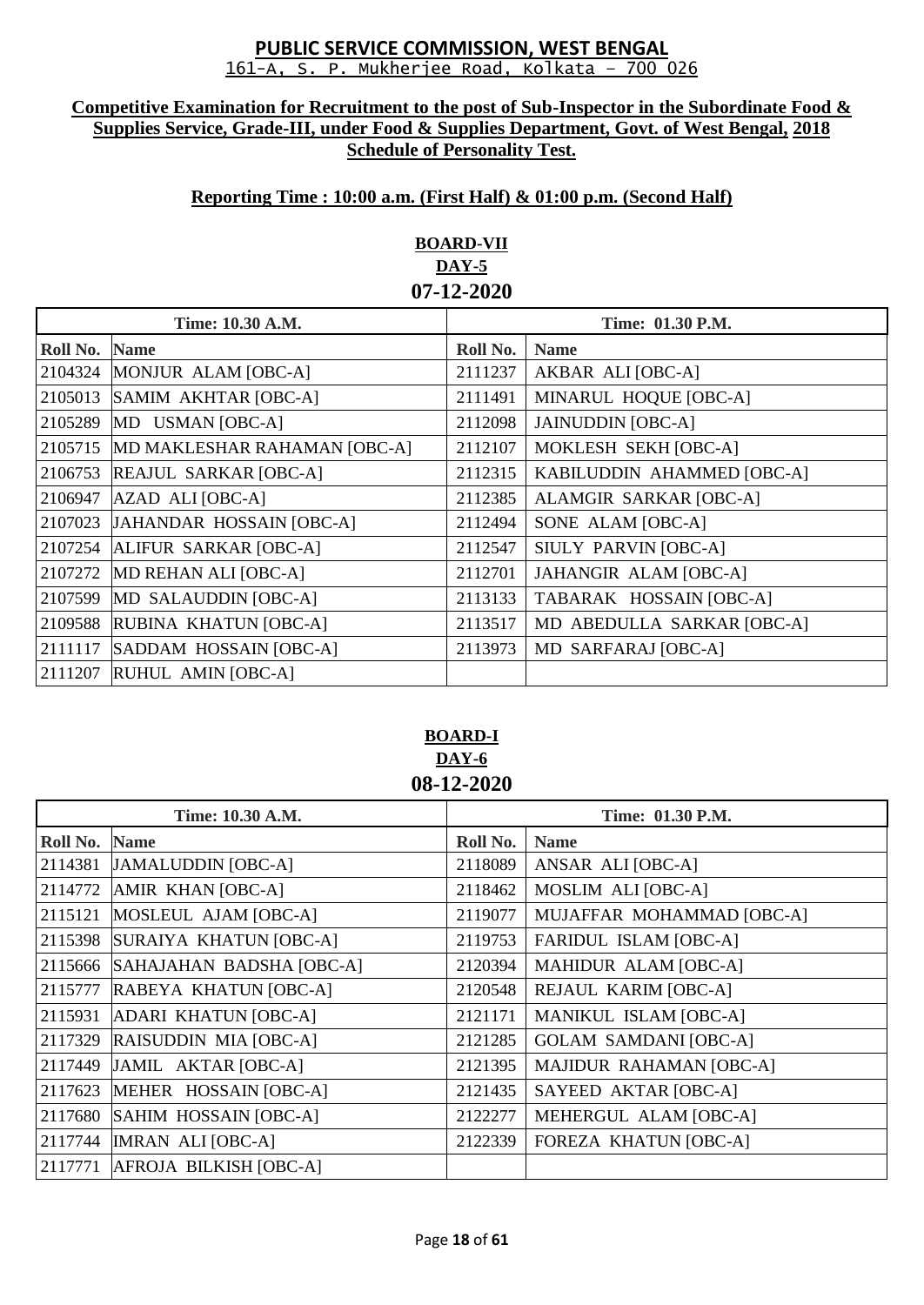#### **Competitive Examination for Recruitment to the post of Sub-Inspector in the Subordinate Food & Supplies Service, Grade-III, under Food & Supplies Department, Govt. of West Bengal, 2018 Schedule of Personality Test.**

## **Reporting Time : 10:00 a.m. (First Half) & 01:00 p.m. (Second Half)**

# **BOARD-II DAY-6 08-12-2020**

| Time: 10.30 A.M. |                                 | Time: 01.30 P.M. |                               |
|------------------|---------------------------------|------------------|-------------------------------|
| Roll No.         | <b>Name</b>                     | Roll No.         | <b>Name</b>                   |
| 2122415          | AZIZ ALAM [OBC-A]               | 2126764          | AJMIRA KHATUN [OBC-A]         |
| 2122958          | HAIDAR ALI [OBC-A]              | 2127552          | JAHARUL MOHAMED [OBC-A]       |
| 2123399          | NUR ALAM [OBC-A]                | 2127612          | MAJEDUR RAHAMAN [OBC-A]       |
| 2124076          | ARJAUL HOQUE [OBC-A]            | 2127957          | <b>ASRAFUL HOQUE [OBC-A]</b>  |
| 2124214          | SAHIN EKBAL [OBC-A]             | 2128153          | RIYA PARWEEN [OBC-A]          |
| 2124324          | MD MURSALIN [OBC-A]             | 2128312          | MUNNA AZIZ [OBC-A]            |
| 2124513          | MANJUR ALAM [OBC-A]             | 2128479          | <b>DILWAR HOSSAIN [OBC-A]</b> |
| 2124525          | MOJAMMEL HOSSAIN [OBC-A]        | 2128877          | <b>ABUL KALAM [OBC-A]</b>     |
| 2125560          | NADIM ASRAF ANAM SARKAR [OBC-A] | 2129389          | TOHIDUR RAHAMAN [OBC-A]       |
| 2125922          | MAMTAJ ALI [OBC-A]              | 2129803          | <b>ABU KALAM [OBC-A]</b>      |
| 2125934          | MD REJJAK [OBC-A]               | 2129867          | <b>WASHIM BARI [OBC-A]</b>    |
|                  | 2125946 MD TALUT [OBC-A]        | 2129897          | RAJUL ISLAM [OBC-A]           |
| 2126427          | ALAMGIR BADSHA [OBC-A]          |                  |                               |

### **BOARD-III DAY-6 08-12-2020**

|          | Time: 10.30 A.M.              | Time: 01.30 P.M. |                                |  |
|----------|-------------------------------|------------------|--------------------------------|--|
| Roll No. | <b>Name</b>                   | Roll No.         | <b>Name</b>                    |  |
| 2129989  | <b>GULJAR HOSSAIN [OBC-A]</b> | 2215957          | <b>NUR MAKCHHED [OBC-A]</b>    |  |
| 2130347  | <b>IDRISH ALI [OBC-A]</b>     | 2216483          | LATIFUL ISLAM [OBC-A]          |  |
| 2130493  | MD ABDUL AJIZ [OBC-A]         | 2219915          | CHHAPIKUL ISLAM [OBC-A]        |  |
| 2132191  | <b>ABDUL KUTUB</b> [OBC-A]    | 2220871          | <b>JAKIR HOSSIAN [OBC-A]</b>   |  |
| 2132294  | AMANULLA [OBC-A]              | 2223826          | AMIR HOSSAIN [OBC-A]           |  |
| 2132357  | JEJAUL AHESAN [OBC-A]         | 2229368          | <b>BULET RAHAMAN [OBC-A]</b>   |  |
| 2132911  | JAHIR ALI [OBC-A][PWD]        | 2232438          | SOHEL SIDDIQUE [OBC-A]         |  |
| 2133042  | UMME KULSUM [OBC-A][PWD]      | 2232957          | RINKI SARKAR [OBC-A]           |  |
| 2201362  | MD RAMIJ ANAWAR [OBC-A]       | 2301048          | SABBIR ALAM [OBC-A]            |  |
| 2204259  | AMINUR HAQUE [OBC-A]          | 2302301          | SARIFUL ALAM KHANDAKAR [OBC-A] |  |
| 2212997  | HABIBAR RAHAMAN [OBC-A]       | 2305592          | RAJESH MIAH [OBC-A]            |  |
|          | 2215233 LUCKY SARKAR [OBC-A]  | 2310473          | AMJAD ALI [OBC-A]              |  |
|          | 2215356 AZAD HOSSAIN [OBC-A]  |                  |                                |  |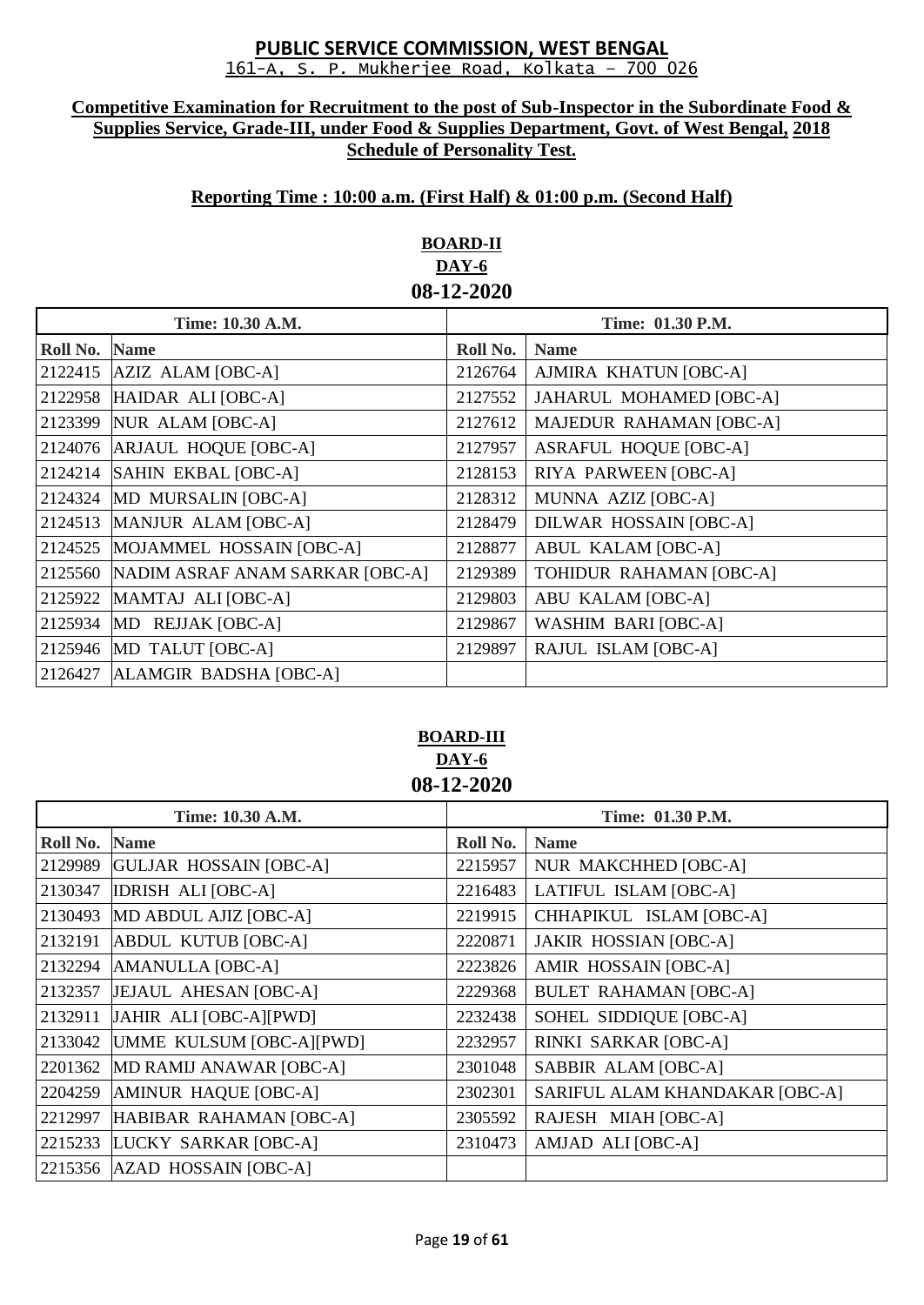#### **Competitive Examination for Recruitment to the post of Sub-Inspector in the Subordinate Food & Supplies Service, Grade-III, under Food & Supplies Department, Govt. of West Bengal, 2018 Schedule of Personality Test.**

## **Reporting Time : 10:00 a.m. (First Half) & 01:00 p.m. (Second Half)**

# **BOARD-IV DAY-6 08-12-2020**

| Time: 10.30 A.M. |                                     | Time: 01.30 P.M. |                                |
|------------------|-------------------------------------|------------------|--------------------------------|
| Roll No.         | <b>Name</b>                         | Roll No.         | <b>Name</b>                    |
| 2310750          | ABIBUL ISLAM [OBC-A]                | 2421778          | MIJANUR ISLAM [OBC-A]          |
| 2310882          | AKMAUL HOQUE [OBC-A]                | 2425173          | FIROJ HOSSAIN [OBC-A]          |
| 2323133          | NASIM ALAM [OBC-A]                  | 2439366          | <b>HAMIDUL HOQUE [OBC-A]</b>   |
| 2400630          | ANARUL HOQUE [OBC-A]                | 2439921          | SAMIM ALI [OBC-A]              |
| 2400806          | <b>ENJAMUL HOQUE SARKAR [OBC-A]</b> | 2440772          | <b>AMANUL HOQUE [OBC-A]</b>    |
| 2403425          | HABIBUR RAHAMAN [OBC-A]             | 2440981          | NURNOBI HOSSAIN [OBC-A]        |
| 2403476          | <b>BELAL HOSSAIN [OBC-A]</b>        | 2501587          | <b>NAJIMUL HOSSAIN [OBC-A]</b> |
| 2406267          | SAHEB HOSSAIN [OBC-A]               | 2505251          | <b>RABBUL AMIN [OBC-A]</b>     |
| 2408921          | NUR JAMAL MIAH [OBC-A]              | 2507710          | <b>HARUN RASHID [OBC-A]</b>    |
| 2411489          | MIZANUR ALI [OBC-A]                 | 2507779          | MD HASIBUL RAHAMAN [OBC-A]     |
| 2413014          | SIRAJ AHAMED [OBC-A]                | 2508262          | SOHEL RANA SARKAR [OBC-A]      |
| 2415529          | NURJAMAL MD [OBC-A]                 | 2508959          | MD. WAESH ALI [OBC-A]          |
|                  | 2417408 ASHIK HOSSAIN [OBC-A]       |                  |                                |

### **BOARD-V DAY-6 08-12-2020**

|          | Time: 10.30 A.M.               | Time: 01.30 P.M. |                                 |  |  |
|----------|--------------------------------|------------------|---------------------------------|--|--|
| Roll No. | <b>Name</b>                    | Roll No.         | <b>Name</b>                     |  |  |
| 2510163  | AMIT KUMAR MANDAL [OBC-A]      | 2532539          | <b>MUKHTAR ALAM [OBC-A]</b>     |  |  |
| 2510457  | <b>REJAUL ISLAM [OBC-A]</b>    | 2533501          | ZAHANGIR ALAM [OBC-A]           |  |  |
| 2513433  | <b>SK ALAUDDIN [OBC-A]</b>     | 1803857          | HAJRAT ALI [OBC-A][MSP]         |  |  |
| 2514616  | <b>JAINAL ABEDIN [OBC-A]</b>   | 1869129          | ROUSAN ALAM [OBC-A][MSP]        |  |  |
| 2519480  | SADDAM HUSSAIN [OBC-A]         | 1930932          | ZEESHAN KABIR [OBC-A][MSP]      |  |  |
| 2520390  | ZAHEDUL ISLAM [OBC-A]          | 1938025          | KARIM SK [OBC-A][MSP]           |  |  |
| 2520718  | <b>ABDUL KUDDUS [OBC-A]</b>    | 1947516          | MOJAMMEL HOQUE [OBC-A][MSP]     |  |  |
| 2520747  | RUHUL AMIN SARKAR [OBC-A]      | 1950600          | SADDAM HOSSAIN [OBC-A][MSP]     |  |  |
| 2525602  | DARAJUDDIN HOQUE [OBC-A]       | 1967674          | ILIYAS SABJI [OBC-A][MSP]       |  |  |
| 2525766  | <b>ABDUL KARIM [OBC-A]</b>     | 1855633          | IMRAN ALI [OBC-A][ESM]          |  |  |
| 2527374  | MD MEHBOOB ALAM [OBC-A]        | 1859257          | MD MOSTOFA HOSSAIN [OBC-A][ESM] |  |  |
| 2529298  | <b>RASHINUR KHATUN [OBC-A]</b> | 0104728          | SHUBHA DEBNATH [OBC-B]          |  |  |
| 2530678  | MAFUZ ALAM [OBC-A]             |                  |                                 |  |  |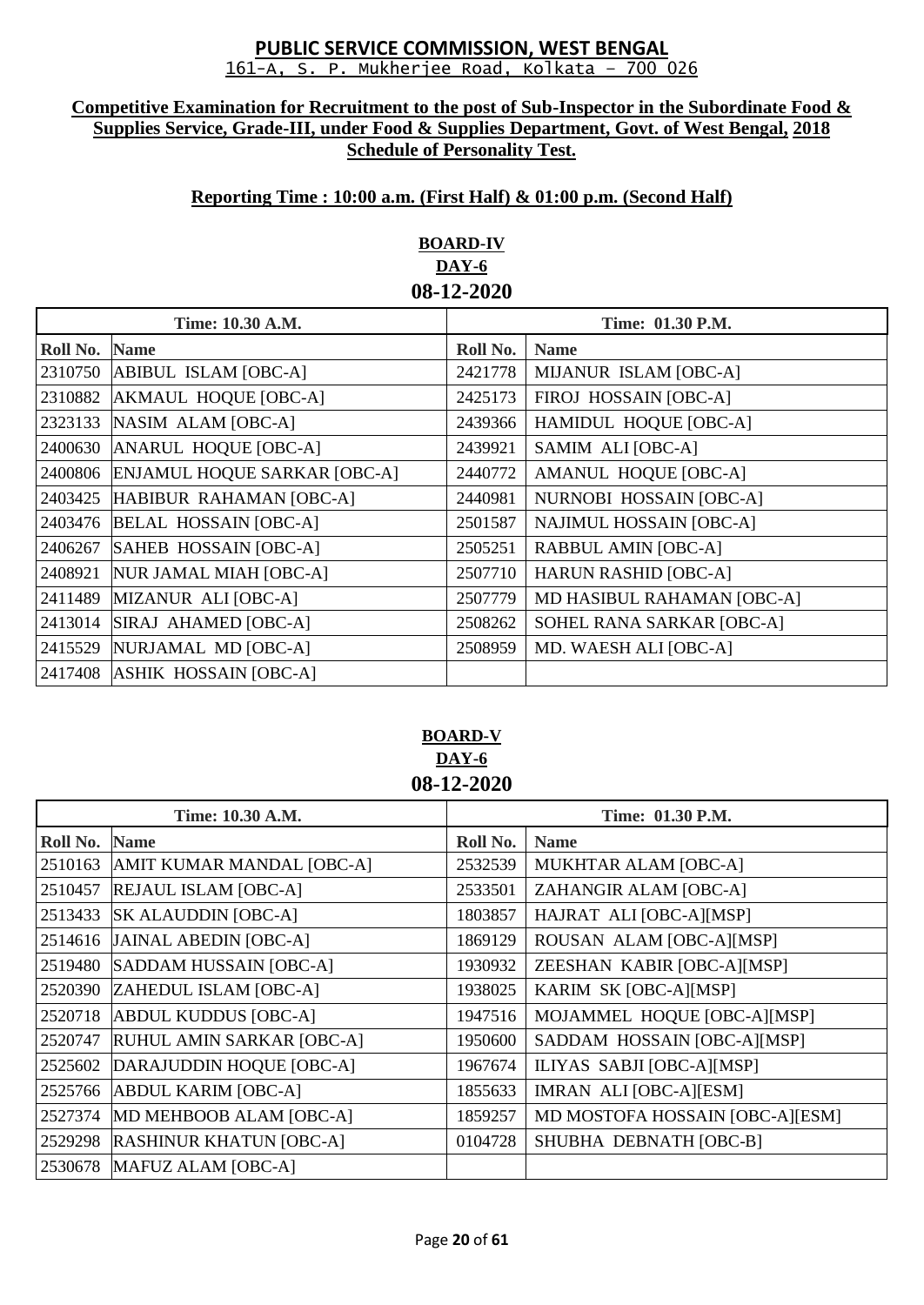#### **Competitive Examination for Recruitment to the post of Sub-Inspector in the Subordinate Food & Supplies Service, Grade-III, under Food & Supplies Department, Govt. of West Bengal, 2018 Schedule of Personality Test.**

### **Reporting Time : 10:00 a.m. (First Half) & 01:00 p.m. (Second Half)**

# **BOARD-VI DAY-6 08-12-2020**

| Time: 10.30 A.M. |                                  | Time: 01.30 P.M. |                              |
|------------------|----------------------------------|------------------|------------------------------|
| Roll No.         | <b>Name</b>                      | Roll No.         | <b>Name</b>                  |
| 0107895          | SUJATA PRAMANIK [OBC-B]          | 0141122          | SUBRATA SAHOO [OBC-B]        |
| 0109260          | SURAJIT GHOSH [OBC-B]            | 0145094          | AVIJIT DEY [OBC-B]           |
| 0109571          | <b>DIP NARAYAN KUNDU [OBC-B]</b> | 0145528          | PRASENJIT GHOSH [OBC-B]      |
| 0111895          | AKASH KUNDU [OBC-B]              | 0200713          | PAPIA DEBNATH [OBC-B]        |
| 0116117          | PUJA PRASAD [OBC-B]              | 0206978          | AMIT BISWAS [OBC-B]          |
| 0117160          | PALLAB PAL [OBC-B]               | 0207870          | KAZI RAZZAK HOSSAIN [OBC-B]  |
| 0120367          | ANIMESH LAHA [OBC-B]             | 0212706          | SUDIP SAU [OBC-B]            |
| 0124018          | ASIT KARMAKAR [OBC-B]            | 0214692          | SAMPA SWARNOKER [OBC-B]      |
| 0127257          | <b>BHASKAR KARMAKAR [OBC-B]</b>  | 0218278          | <b>BISHAL YADAV [OBC-B]</b>  |
| 0131947          | SANDIP BASAK [OBC-B]             | 0224445          | PRABIR MAHATO [OBC-B]        |
| 0136504          | UTPAL ROY [OBC-B]                | 0300697          | <b>AVIJIT HALDAR [OBC-B]</b> |
| 0136561          | <b>GOURAB PAL [OBC-B]</b>        | 0303618          | <b>SAYAN HALDER [OBC-B]</b>  |
| 0137488          | <b>BIVASH GHOSH [OBC-B]</b>      |                  |                              |

# **BOARD-VII DAY-6 08-12-2020**

| Time: 10.30 A.M. |                                 | Time: 01.30 P.M. |                              |
|------------------|---------------------------------|------------------|------------------------------|
| Roll No.         | <b>Name</b>                     | Roll No.         | <b>Name</b>                  |
| 0317763          | GOUTAM BHOWMICK [OBC-B]         | 0505477          | SOMNATH RAKSHIT [OBC-B]      |
| 0320087          | MALAY KANSARY [OBC-B]           | 0507887          | ARINDAM GHOSH [OBC-B]        |
| 0322199          | <b>ASMAT PAIK [OBC-B]</b>       | 0508693          | PULAKESH GHOSH [OBC-B]       |
| 0400598          | <b>PRADIP MONDAL [OBC-B]</b>    | 0510224          | TARIT SHIL [OBC-B]           |
| 0402872          | AVIJIT MONDAL [OBC-B]           | 0510996          | <b>SUBIR GHOSH [OBC-B]</b>   |
| 0500076          | <b>ARPITA KOYAL [OBC-B]</b>     | 0516939          | SUBHAJIT SARKAR [OBC-B]      |
| 0500317          | ARINDAM GHOSH [OBC-B]           | 0518305          | SUBHANKAR DHARA [OBC-B]      |
| 0501083          | BISWAJIT GARAI [OBC-B]          | 0521658          | PRAKASH BISWAS [OBC-B]       |
| 0501347          | UJJAL DAS [OBC-B]               | 0524197          | SHRABANI MONDAL [OBC-B]      |
| 0502071          | SAIFUL DAPTARI [OBC-B]          | 0525290          | <b>AVIJIT SARKAR [OBC-B]</b> |
| 0503200          | <b>KRISHNO KARMAKAR [OBC-B]</b> | 0531339          | SAIKAT GHOSH [OBC-B]         |
| 0504618          | SUBHADEEP GHOSH [OBC-B]         | 0532045          | <b>SUJOY KUNDU [OBC-B]</b>   |
| 0504681          | SUBHASIS SIL [OBC-B]            |                  |                              |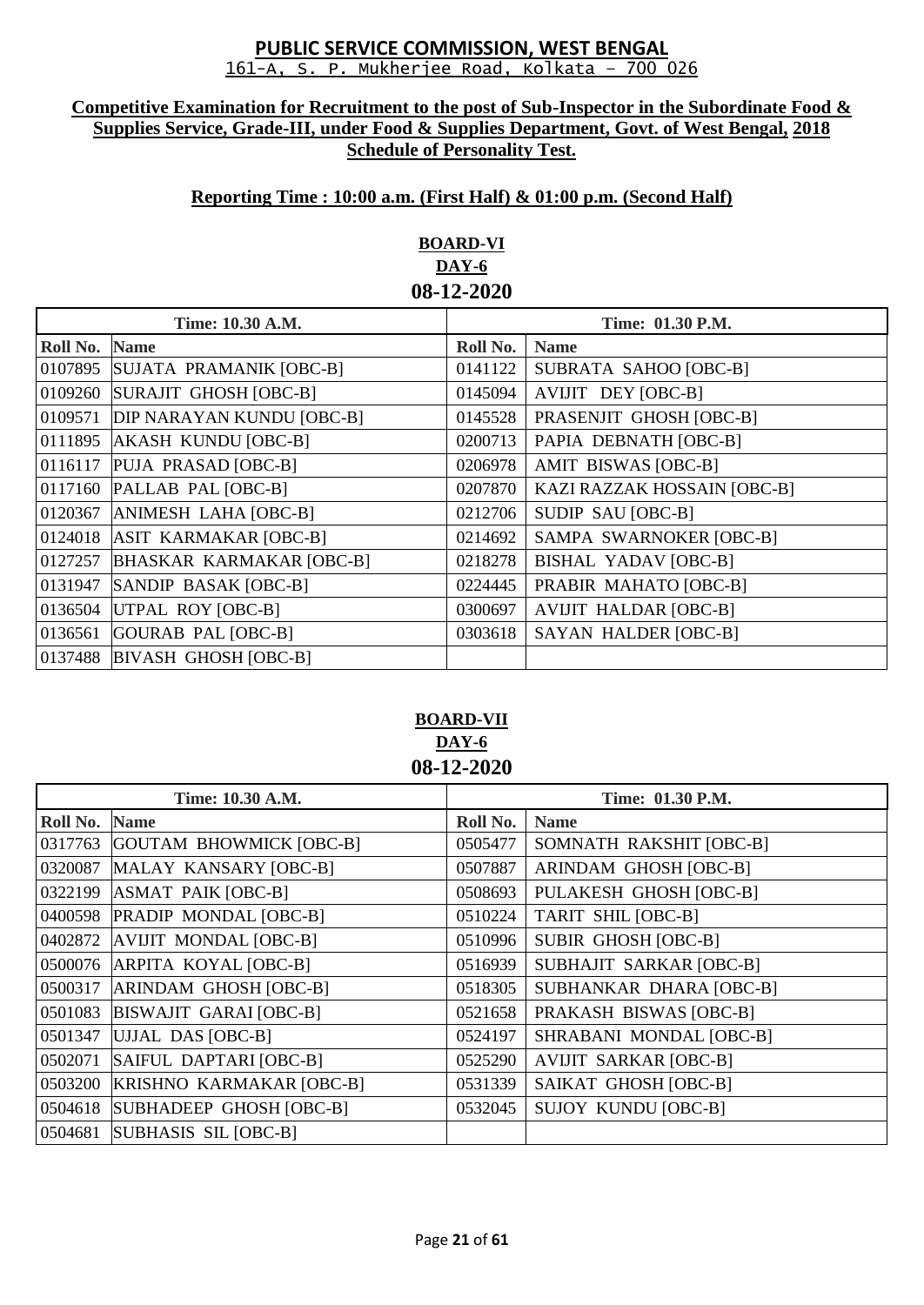#### **Competitive Examination for Recruitment to the post of Sub-Inspector in the Subordinate Food & Supplies Service, Grade-III, under Food & Supplies Department, Govt. of West Bengal, 2018 Schedule of Personality Test.**

# **Reporting Time : 10:00 a.m. (First Half) & 01:00 p.m. (Second Half)**

# **BOARD-I DAY-7 09-12-2020**

| Time: 10.30 A.M. |                             | Time: 01.30 P.M. |                                  |
|------------------|-----------------------------|------------------|----------------------------------|
| Roll No.         | <b>Name</b>                 | Roll No.         | <b>Name</b>                      |
| 0533673          | DEBASIS PAL [OBC-B]         | 0618122          | SAGAR DEBNATH [OBC-B]            |
| 0536706          | SUJAY DEY [OBC-B]           | 0618541          | <b>TARPAN MANDAL [OBC-B]</b>     |
| 0537222          | SUSOVAN BISWAS [OBC-B]      | 0618892          | SRIKRISHNA PAUL [OBC-B]          |
| 0537729          | RAJDIP PATRA [OBC-B]        | 0620468          | <b>SHYAM SUNDAR PAUL [OBC-B]</b> |
| 0539794          | <b>ASHISH GUPTA [OBC-B]</b> | 0631538          | RAHUL KUMAR YADAV [OBC-B]        |
| 0542921          | JAGANNATH BHASKAR [OBC-B]   | 0633489          | <b>GOUTAM DEBNATH [OBC-B]</b>    |
| 0544969          | MANOJIT SEN [OBC-B]         | 0638222          | <b>BISWAJIT HARI [OBC-B]</b>     |
| 0546315          | GOURAB BASAK [OBC-B]        | 0645880          | <b>SUBIR NANDI [OBC-B]</b>       |
| 0549834          | ALOK SUTRADHAR [OBC-B]      | 0648849          | SAIKAT GHOSH [OBC-B]             |
| 0551905          | AMIT GHOSH [OBC-B][PWD]     | 0649322          | <b>RUP NANDI [OBC-B]</b>         |
| 0607632          | MUKUL BHADRA [OBC-B]        | 0659028          | <b>BISWAJIT GHOSH [OBC-B]</b>    |
| 0609343          | RAJU GHOSH [OBC-B]          | 0660613          | <b>JAYANTA MONDAL [OBC-B]</b>    |
| 0609743          | SURAJ MONDAL [OBC-B]        |                  |                                  |

# **BOARD-II DAY-7 09-12-2020**

| Time: 10.30 A.M. |                                | Time: 01.30 P.M. |                                      |
|------------------|--------------------------------|------------------|--------------------------------------|
| Roll No.         | <b>Name</b>                    | Roll No.         | <b>Name</b>                          |
| 0664411          | ARNAB DAS. [OBC-B]             | 0706153          | BISWAJIT GHOSH [OBC-B]               |
| 0665842          | CHINMOY BISWAS [OBC-B]         | 0707542          | <b>SURAJ BISWAS [OBC-B]</b>          |
| 0665965          | <b>PROSUN KR GHOSH [OBC-B]</b> | 0713896          | <b>SUSANTA PAUL [OBC-B]</b>          |
| 0667214          | <b>GOPAL PAUL [OBC-B]</b>      | 0714758          | ANIMESH GHOSH [OBC-B]                |
| 0668234          | <b>INDRAJIT NANDI [OBC-B]</b>  | 0719146          | <b>RINTU PRAMANICK [OBC-B]</b>       |
| 0668336          | <b>BIPUL BISWAS [OBC-B]</b>    | 0722107          | <b>ASHIS BISWAS [OBC-B]</b>          |
| 0669082          | SIDDHARTHA GHOSH [OBC-B]       | 0723142          | <b>RAJAT KUMAR PRAMANICK [OBC-B]</b> |
| 0702268          | <b>BAPI SHARMA [OBC-B]</b>     | 0723506          | DEBABRATA GHOSH [OBC-B]              |
| 0702313          | RANJIT PAUL [OBC-B]            | 0725011          | <b>SWAPAN GHOSH [OBC-B]</b>          |
| 0702558          | ALAM TARAFDER [OBC-B]          | 0726189          | NEPAL GHOSH [OBC-B]                  |
| 0702642          | SUBRATA KUMAR DAS [OBC-B]      | 0726616          | <b>SUTANU MAJUMDAR [OBC-B]</b>       |
| 0705952          | RAJESH GHOSH [OBC-B]           | 0728807          | APURBA BASAK [OBC-B]                 |
| 0706030          | <b>BABUSONA GHOSH [OBC-B]</b>  |                  |                                      |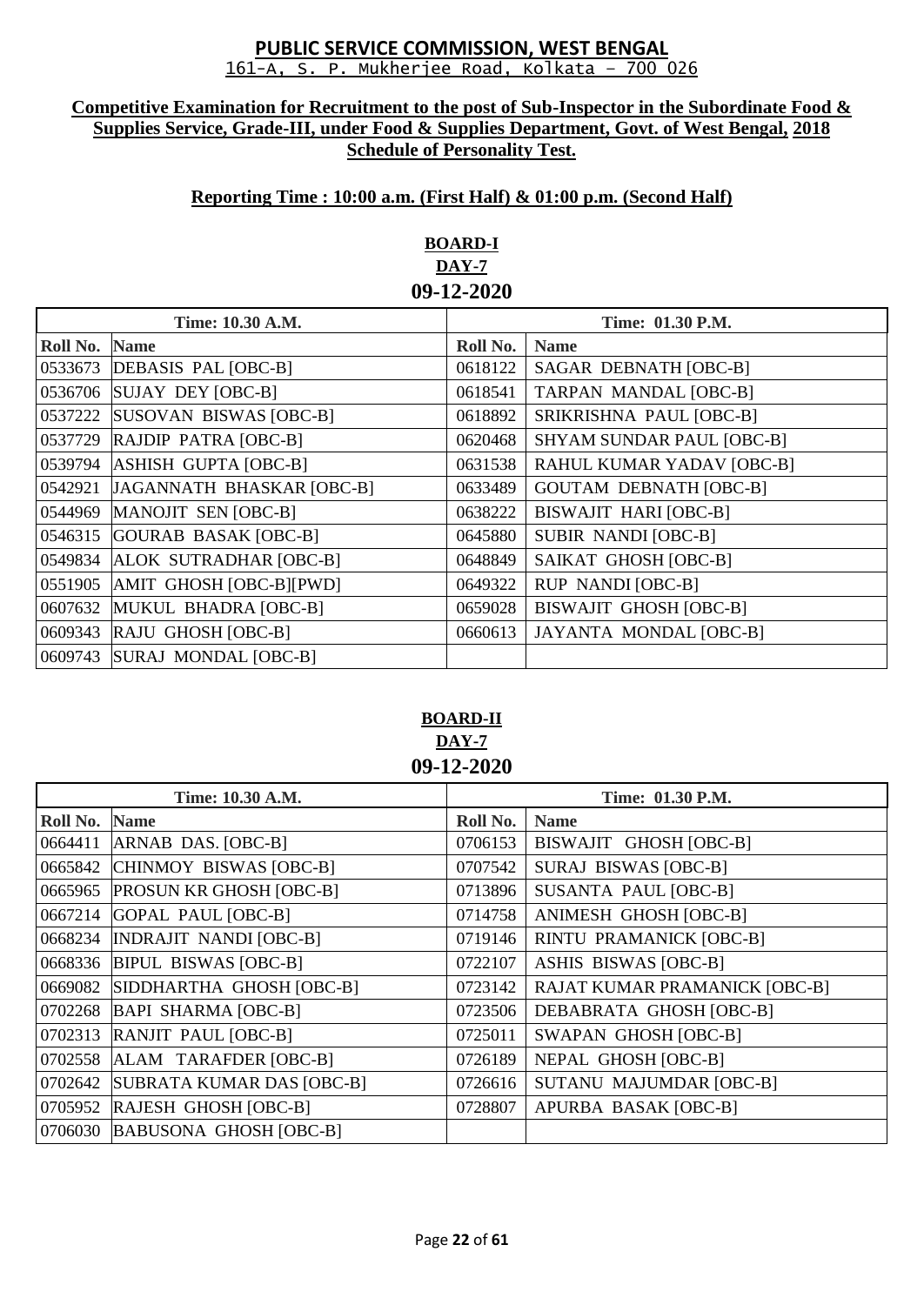#### **Competitive Examination for Recruitment to the post of Sub-Inspector in the Subordinate Food & Supplies Service, Grade-III, under Food & Supplies Department, Govt. of West Bengal, 2018 Schedule of Personality Test.**

# **Reporting Time : 10:00 a.m. (First Half) & 01:00 p.m. (Second Half)**

# **BOARD-III DAY-7 09-12-2020**

| Time: 10.30 A.M. |                                   | Time: 01.30 P.M. |                                 |
|------------------|-----------------------------------|------------------|---------------------------------|
| Roll No.         | <b>Name</b>                       | Roll No.         | <b>Name</b>                     |
|                  | 0734099 AMAR KARMAKAR [OBC-B]     | 0749923          | SATANU DEBNATH [OBC-B]          |
| 0734142          | <b>ARUP GHOSH [OBC-B]</b>         | 0756617          | ALIP BISWAS [OBC-B]             |
| 0734514          | SOURAV SHIL [OBC-B]               | 0757452          | KRISHNA GHOSH [OBC-B]           |
|                  | 0740236 MANOJIT GHOSH [OBC-B]     | 0758998          | <b>SUJIT GHOSH [OBC-B]</b>      |
| 0740776          | SANJIB GARAI [OBC-B]              | 0762492          | <b>BODHISATTWA NATH [OBC-B]</b> |
|                  | 0741256 SARBOTTAM GHOSH [OBC-B]   | 0765929          | SUPRIYA MANDAL [OBC-B]          |
| 0742688          | CHAITALI ROY [OBC-B]              | 0766244          | SUBHAJIT PRAMANICK [OBC-B]      |
|                  | 0744845 SAJAL MODAK [OBC-B]       | 0767986          | <b>BARUN GHOSH [OBC-B]</b>      |
| 0746470          | <b>SUMAN BISWAS [OBC-B]</b>       | 0769258          | <b>BABAN GHOSH [OBC-B]</b>      |
| 0746527          | GOPAL GHOSH [OBC-B]               | 0777463          | ARNAB PAL [OBC-B]               |
|                  | 0747288 ALOK KUMAR BISWAS [OBC-B] | 0778306          | SMARAJIT MODAK [OBC-B]          |
|                  | 0748356 SUJOY SHARMA [OBC-B]      | 0780145          | PRONAB SARKAR [OBC-B]           |
| 0748411          | <b>RAKESH MONDAL [OBC-B]</b>      |                  |                                 |

## **BOARD-IV DAY-7 09-12-2020**

| Time: 10.30 A.M. |                                | Time: 01.30 P.M. |                                |
|------------------|--------------------------------|------------------|--------------------------------|
| Roll No.         | <b>Name</b>                    | Roll No.         | <b>Name</b>                    |
| 0780788          | SUDEB GHOSH [OBC-B]            | 0945874          | <b>ARGHYA DAS [OBC-B]</b>      |
| 0815247          | DIBYENDU PAL [OBC-B]           | 1000797          | PORITOSH PODDAR [OBC-B]        |
| 0816893          | GOBINDA DAS [OBC-B]            | 1000916          | LAXMI KARMAKAR [OBC-B]         |
| 0823850          | PRIYANKA SIL [OBC-B]           | 1002466          | ANUP GHOSH [OBC-B]             |
| 0825303          | SUMAN KARMAKAR [OBC-B]         | 1004623          | <b>BIJAY GHOSH [OBC-B]</b>     |
| 0825845          | SAYAN DEY [OBC-B]              | 1005990          | PRASANTA SHARMA [OBC-B]        |
| 0907277          | <b>ARITRI ROY [OBC-B]</b>      | 1008144          | <b>ATASI GHOSH [OBC-B]</b>     |
| 0908137          | SOMNATH KUNDU [OBC-B]          | 1009383          | <b>UJJWAL GHOSH [OBC-B]</b>    |
| 0921264          | <b>DIPANKAR GHOSH [OBC-B]</b>  | 1016546          | MD MAHASIN ALI DAPTARI [OBC-B] |
| 0922889          | <b>PROSENJIT GHOSH [OBC-B]</b> | 1018929          | PROSENJIT GHOSH [OBC-B]        |
| 0923634          | <b>SUFAL SADHUKHAN [OBC-B]</b> | 1026584          | <b>SUJOY GHOSH [OBC-B]</b>     |
| 0925440          | <b>SUBIR BHAR [OBC-B]</b>      | 1028020          | ANI DEY [OBC-B]                |
| 0933275          | <b>SAIKAT PAUL [OBC-B]</b>     |                  |                                |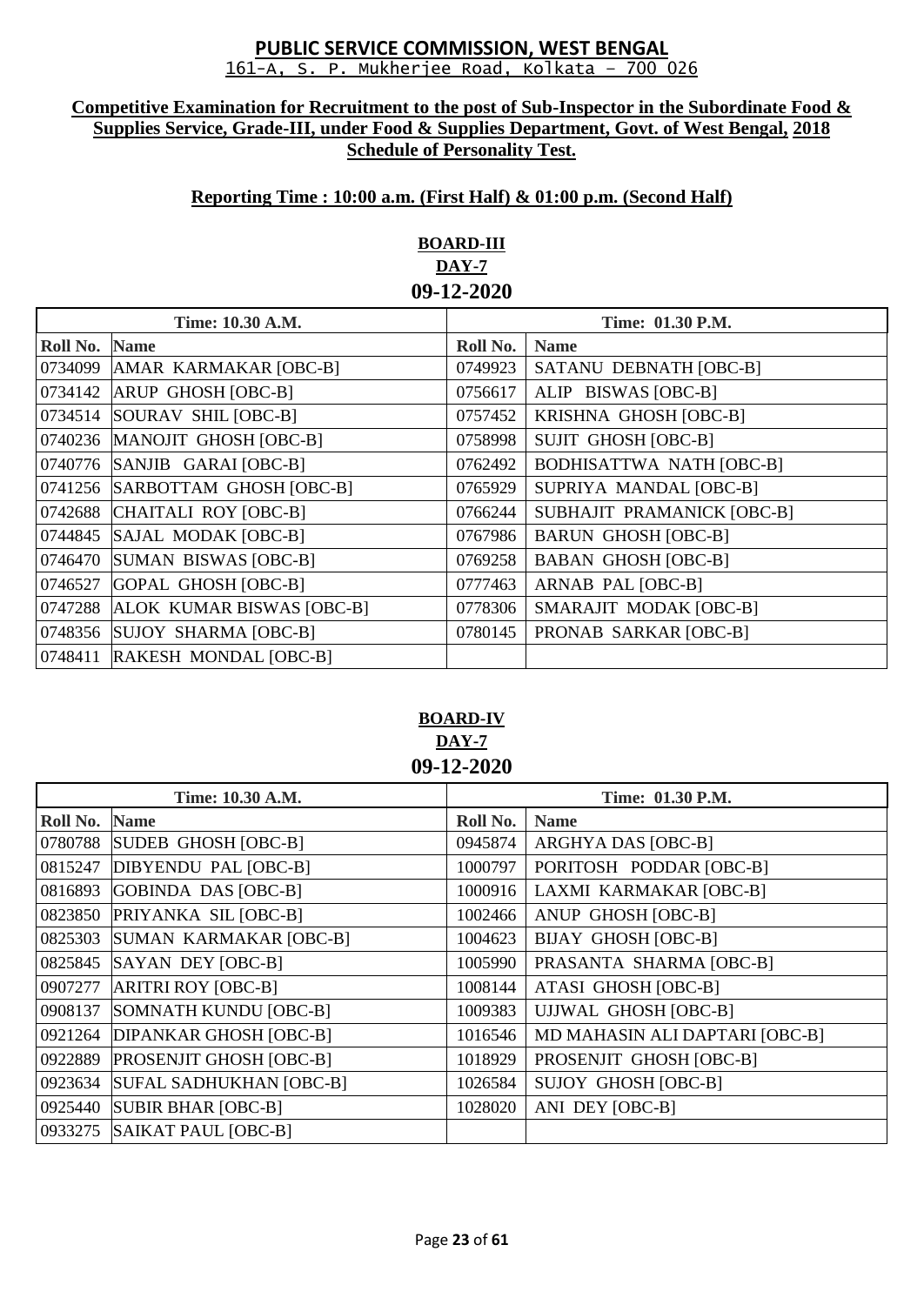#### **Competitive Examination for Recruitment to the post of Sub-Inspector in the Subordinate Food & Supplies Service, Grade-III, under Food & Supplies Department, Govt. of West Bengal, 2018 Schedule of Personality Test.**

# **Reporting Time : 10:00 a.m. (First Half) & 01:00 p.m. (Second Half)**

# **BOARD-V DAY-7 09-12-2020**

| Time: 10.30 A.M. |                                | Time: 01.30 P.M. |                               |
|------------------|--------------------------------|------------------|-------------------------------|
| Roll No.         | <b>Name</b>                    | Roll No.         | <b>Name</b>                   |
|                  | 1031698 BABLU GHOSH [OBC-B]    | 1200825          | UMAKANTA MAHATO [OBC-B]       |
| 1034443          | AMIT KUMAR GHOSH [OBC-B]       | 1212101          | RITA MAHATO [OBC-B]           |
| 1036743          | <b>BAPPA BASAK [OBC-B]</b>     | 1219300          | <b>DIBAKAR MAHATO [OBC-B]</b> |
| 1038617          | SOURABH BAG [OBC-B]            | 1219323          | SOURAV GORAI [OBC-B]          |
|                  | 1043936 NIVA GHATAK [OBC-B]    | 1230991          | <b>RAMESH GORAIN [OBC-B]</b>  |
| 1044701          | <b>KRISHNA BHASKAR [OBC-B]</b> | 1231407          | RAKSHAKAR MAHATO [OBC-B]      |
| 1053814          | MOHUA GHOSH [OBC-B]            | 1428716          | <b>BAPI MAITY [OBC-B]</b>     |
| 1104941          | <b>BABAN PAL [OBC-B]</b>       | 1611896          | PRASANTA DATTA [OBC-B]        |
| 1108037          | PURNACHANDRA KARMAKAR [OBC-B]  | 1614615          | <b>ABHIJIT GHOSH [OBC-B]</b>  |
| 1120034          | AMIT GHOSH [OBC-B]             | 1621264          | RAJ KUMAR MANDAL [OBC-B]      |
| 1122076          | SUMANTA MAJI [OBC-B]           | 1623199          | ARNAB PAL [OBC-B]             |
| 1124201          | SHANTIMOY DEY [OBC-B]          | 1633542          | SANDIP GHOSH [OBC-B]          |
|                  | 1126288 PRABHUDEV SHAW [OBC-B] |                  |                               |

# **BOARD-VI DAY-7 09-12-2020**

| Time: 10.30 A.M. |                                    | Time: 01.30 P.M. |                                 |
|------------------|------------------------------------|------------------|---------------------------------|
| Roll No.         | <b>Name</b>                        | Roll No.         | <b>Name</b>                     |
| 1635347          | PARTHA SARATHI GHOSH [OBC-B]       | 1832868          | <b>RAJESH GHOSH [OBC-B]</b>     |
| 1644669          | RANJITA MAHATA [OBC-B]             | 1841340          | PROSENJIT PAUL [OBC-B]          |
| 1644735          | MINTU DUTTA [OBC-B]                | 1843800          | SOURAV GHOSH [OBC-B]            |
| 1647883          | <b>BANAMALI DATTA [OBC-B]</b>      | 1851334          | <b>BITTU GHOSH [OBC-B]</b>      |
|                  | 1722164 KISHOR DEBNATH [OBC-B]     | 1853031          | SAKSHI GOPAL GHOSH [OBC-B]      |
| 1727147          | POLY PRAMANIK [OBC-B]              | 1854189          | JITENDRA NATH MAHATO [OBC-B]    |
| 1738403          | DIBAKAR SARKAR [OBC-B]             | 1855142          | <b>CHHOTAN SAHA [OBC-B]</b>     |
| 1801992          | RAJDEEP DAS [OBC-B]                | 1862328          | <b>BASANTI PRAMANIK [OBC-B]</b> |
| 1808263          | SUBHANKAR SAHA [OBC-B]             | 1863806          | ANINDYA PAL [OBC-B]             |
| 1812859          | DEBASISH PAL [OBC-B]               | 1867106          | <b>AVIK GHOSH [OBC-B]</b>       |
| 1815596          | SUVANKAR GHOSH [OBC-B]             | 1872787          | PRABIR SARKAR [OBC-B]           |
|                  | 1817138 PADMALOCHAN MONDAL [OBC-B] | 1874561          | SONIA MONDAL [OBC-B]            |
|                  | 1828516 TAHAJUL ISLAM [OBC-B]      |                  |                                 |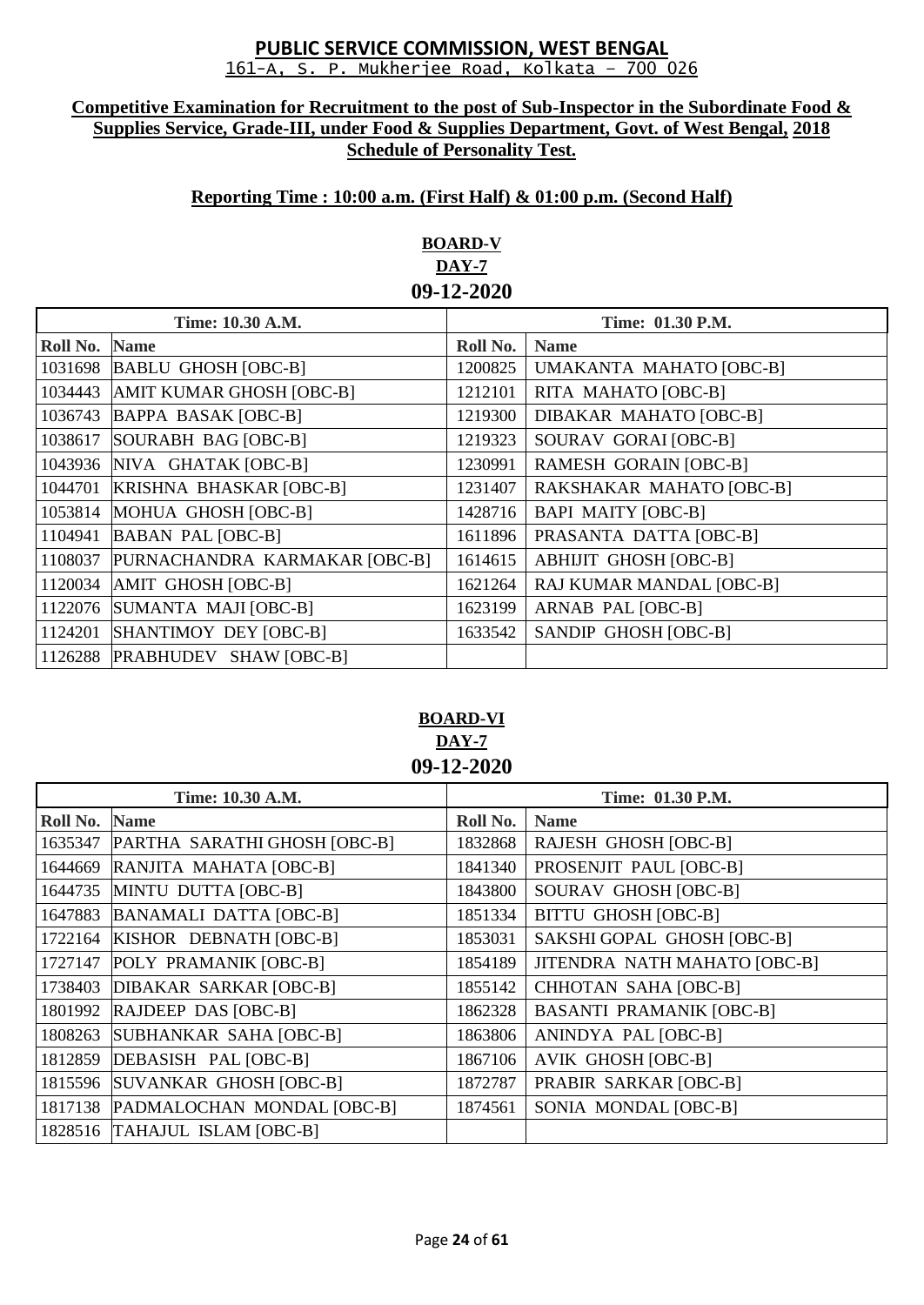#### **Competitive Examination for Recruitment to the post of Sub-Inspector in the Subordinate Food & Supplies Service, Grade-III, under Food & Supplies Department, Govt. of West Bengal, 2018 Schedule of Personality Test.**

# **Reporting Time : 10:00 a.m. (First Half) & 01:00 p.m. (Second Half)**

# **BOARD-VII DAY-7 09-12-2020**

| Time: 10.30 A.M. |                                | Time: 01.30 P.M. |                              |
|------------------|--------------------------------|------------------|------------------------------|
| Roll No.         | <b>Name</b>                    | Roll No.         | <b>Name</b>                  |
| 1876064          | SUBENDU SARKAR [OBC-B][PWD]    | 1906767          | RAJU GHOSH [OBC-B]           |
| 1900914          | SUDIP GHOSH [OBC-B]            | 1907322          | NITYANANDA ROY [OBC-B]       |
| 1901859          | SAMIRAN SAHA [OBC-B]           | 1908636          | <b>SUBRATA GHOSH [OBC-B]</b> |
| 1902090          | SAMIT KUMAR MANDAL [OBC-B]     | 1909350          | <b>BIBEK MANDAL [OBC-B]</b>  |
| 1903112          | CHANDI BASAK [OBC-B]           | 1910975          | SUDIPTA PRAMANIK [OBC-B]     |
| 1903128          | SHEKHAR MANDAL [OBC-B]         | 1911461          | <b>GOPAL GHOSH [OBC-B]</b>   |
| 1903560          | PULAK MANDAL [OBC-B]           | 1915327          | <b>BAPI SAHA [OBC-B]</b>     |
| 1903980          | <b>ARJUN BASAK [OBC-B]</b>     | 1915574          | SANJOY GHOSH [OBC-B]         |
|                  | 1904466 AJIT SAHA [OBC-B]      | 1916058          | SANTOSH GHOSH [OBC-B]        |
| 1904490          | PAPAI SAHA [OBC-B]             | 1916269          | BISWAJIT GHOSH [OBC-B]       |
|                  | 1904780 NAYAN KR SAHA [OBC-B]  | 1916403          | SANJU SAHA [OBC-B]           |
| 1904787          | AMIT BASAK [OBC-B]             | 1916579          | ANANDA DAS [OBC-B]           |
|                  | 1904916 SUBRATA MANDAL [OBC-B] |                  |                              |

# **BOARD-I DAY-8 10-12-2020**

| Time: 10.30 A.M. |                                 | Time: 01.30 P.M. |                                |
|------------------|---------------------------------|------------------|--------------------------------|
| Roll No.         | <b>Name</b>                     | Roll No.         | <b>Name</b>                    |
| 1917384          | KARNA MANDAL [OBC-B]            | 1933824          | <b>RITAM ROY [OBC-B]</b>       |
| 1917454          | <b>PRASHANTA MANDAL [OBC-B]</b> | 1933833          | MOUSUMI SAHA [OBC-B]           |
| 1919054          | GOPAL SARKAR [OBC-B]            | 1934393          | SHOUVIK GHOSH [OBC-B]          |
| 1919794          | MADHUSUDAN PRAMANIK [OBC-B]     | 1934460          | JAYDIP KUMAR SWARNAKAR [OBC-B] |
| 1920342          | ANANTA CHANDRA SARKAR [OBC-B]   | 1936843          | <b>RUPAK MANDAL [OBC-B]</b>    |
| 1920456          | <b>BARUN GHOSH [OBC-B]</b>      | 1938024          | PRATIK DASGUPTA [OBC-B]        |
| 1921823          | ARUP GHOSH [OBC-B]              | 1938546          | RINTU PRAMANIK [OBC-B]         |
| 1921909          | <b>TOTON KARMAKAR [OBC-B]</b>   | 1940299          | NIBARAN GHOSH [OBC-B]          |
| 1925903          | SHYAMAL KR PAL [OBC-B]          | 1940776          | PROKASH BALO [OBC-B]           |
| 1926570          | SRIMANTA SAHA [OBC-B]           | 1942781          | <b>BAPON GHOSH [OBC-B]</b>     |
| 1926918          | <b>DULAL GHOSH [OBC-B]</b>      | 1943303          | SUSMITA KARMAKAR [OBC-B]       |
| 1928761          | <b>ABHIJIT MANDAL [OBC-B]</b>   | 1947038          | PROSANTA SHIL [OBC-B]          |
| 1931302          | <b>ABHIJIT PRAMANIK [OBC-B]</b> |                  |                                |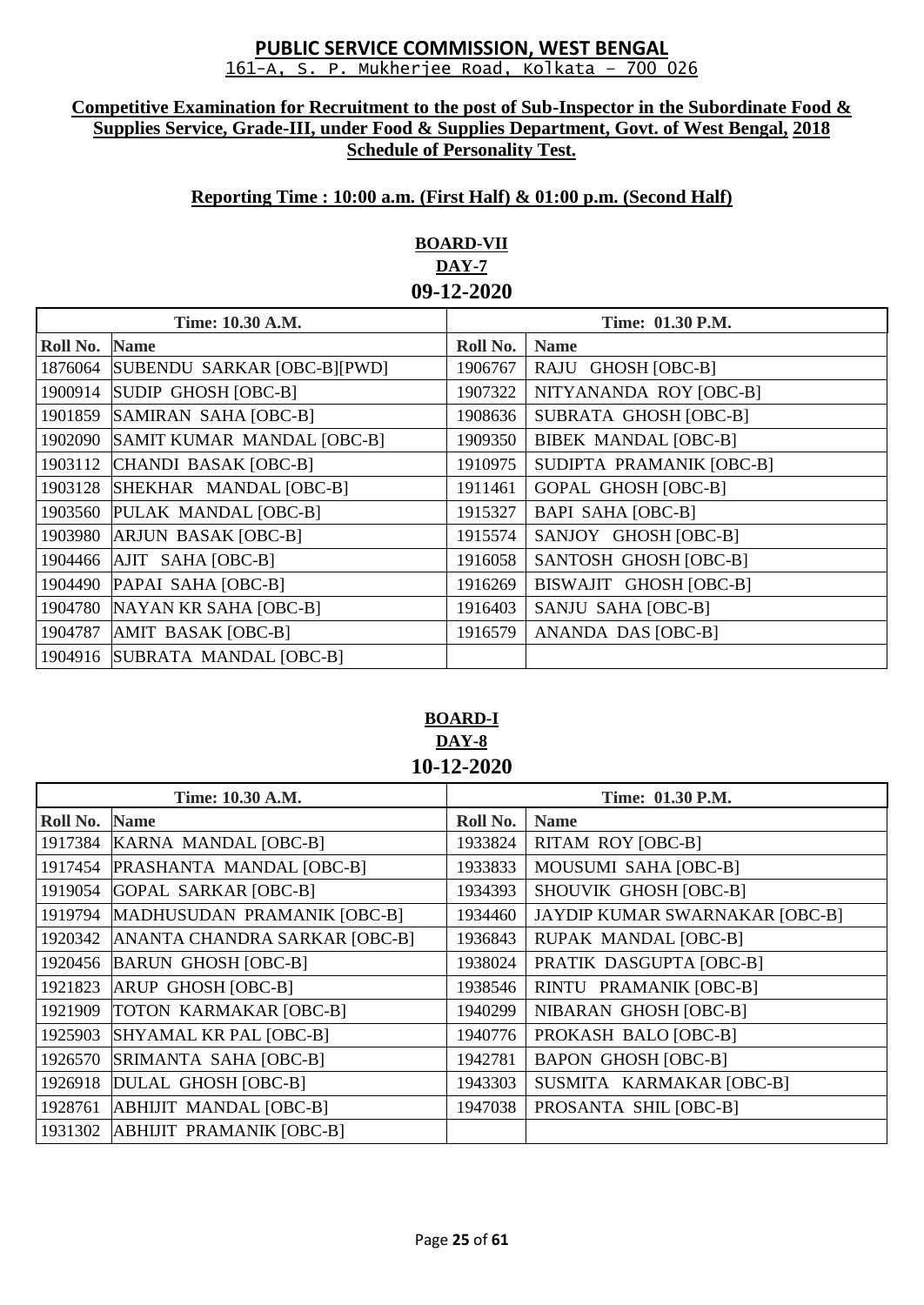#### **Competitive Examination for Recruitment to the post of Sub-Inspector in the Subordinate Food & Supplies Service, Grade-III, under Food & Supplies Department, Govt. of West Bengal, 2018 Schedule of Personality Test.**

## **Reporting Time : 10:00 a.m. (First Half) & 01:00 p.m. (Second Half)**

# **BOARD-II DAY-8 10-12-2020**

| Time: 10.30 A.M. |                             | <b>Time: 01.30 P.M.</b> |                                |
|------------------|-----------------------------|-------------------------|--------------------------------|
| Roll No.         | <b>Name</b>                 | Roll No.                | <b>Name</b>                    |
| 1948508          | <b>RATAN PODDER [OBC-B]</b> | 1961810                 | <b>SURAJIT MANDAL [OBC-B]</b>  |
| 1949071          | SUMIT SARKAR [OBC-B]        | 1963754                 | KRISHNA SAHA [OBC-B]           |
| 1950497          | SANKU DAS [OBC-B]           | 1964617                 | SHYAMAL BASAK [OBC-B]          |
| 1951338          | SANJOY SHIL [OBC-B]         | 1965169                 | <b>JOY SHEE [OBC-B]</b>        |
| 1951671          | JAYANTA MANDAL [OBC-B]      | 1970873                 | <b>IMRAN SARKAR [OBC-B]</b>    |
| 1951744          | SHYAMAL SAHA [OBC-B]        | 1971126                 | <b>SUMAN GHOSH [OBC-B]</b>     |
| 1953944          | SUJIT GHOSH [OBC-B]         | 1972042                 | <b>ABHIJIT DUTTA [OBC-B]</b>   |
| 1956676          | SUBHANKAR DEY [OBC-B]       | 1972420                 | <b>NETAJI GHOSH [OBC-B]</b>    |
| 1956911          | <b>DIPAK MANDAL [OBC-B]</b> | 1973508                 | ANJANA SARKAR [OBC-B][PWD]     |
| 1959948          | SAMARESH PRAMANIK [OBC-B]   | 2000881                 | SUPEN SARKAR [OBC-B]           |
| 1960112          | SANJAY SHIL [OBC-B]         | 2000998                 | SUBIR SUTRADHAR [OBC-B]        |
| 1960472          | SANJIB PROSAD [OBC-B]       | 2001160                 | <b>JAYANTA DEBNATH [OBC-B]</b> |
| 1960925          | SUBHANKAR SHIL [OBC-B]      |                         |                                |

# **BOARD-III DAY-8 10-12-2020**

| Time: 10.30 A.M. |                                    | Time: 01.30 P.M. |                                   |
|------------------|------------------------------------|------------------|-----------------------------------|
| Roll No.         | <b>Name</b>                        | Roll No.         | <b>Name</b>                       |
|                  | 2001356 KHOKAN DEBNATH [OBC-B]     | 2012076          | SUBIR KARMAKAR [OBC-B]            |
| 2001529          | TAPASH PAUL [OBC-B]                | 2012707          | SAHARAF SARKAR [OBC-B]            |
| 2002186          | PRANAB KARMAKAR [OBC-B]            | 2012945          | SAYANTAN BASAK [OBC-B]            |
| 2003025          | MAKLESUR SARKAR [OBC-B]            | 2013072          | <b>BISWAJIT PAUL [OBC-B]</b>      |
| 2003450          | SOMNATH BASAK [OBC-B]              | 2015395          | MRITYUNJOY GHOSH [OBC-B]          |
| 2003932          | SONJIT DAS [OBC-B]                 | 2017232          | <b>FARHAN SARKAR [OBC-B]</b>      |
| 2004198          | BAPI SHIL [OBC-B]                  | 2019247          | <b>SAGAR DEBNATH [OBC-B]</b>      |
| 2004335          | PANKAJ SARKAR [OBC-B]              | 2019914          | PINAK BASAK [OBC-B]               |
| 2006126          | <b>BHASKAR DAS [OBC-B]</b>         | 2020686          | LIPI GHOSH [OBC-B]                |
| 2008041          | SAMIRAN SAHA [OBC-B]               | 2021532          | <b>WASIM AKRAM SARKAR [OBC-B]</b> |
| 2008149          | PINTU KR PAUL [OBC-B]              | 2022019          | AMAR PAUL [OBC-B]                 |
| 2008581          | SUJAN MANDAL [OBC-B]               | 2022917          | BISHWAJIT SARKAR [OBC-B]          |
| 2010030          | <b>IFTAKAR ALAM SARKAR [OBC-B]</b> |                  |                                   |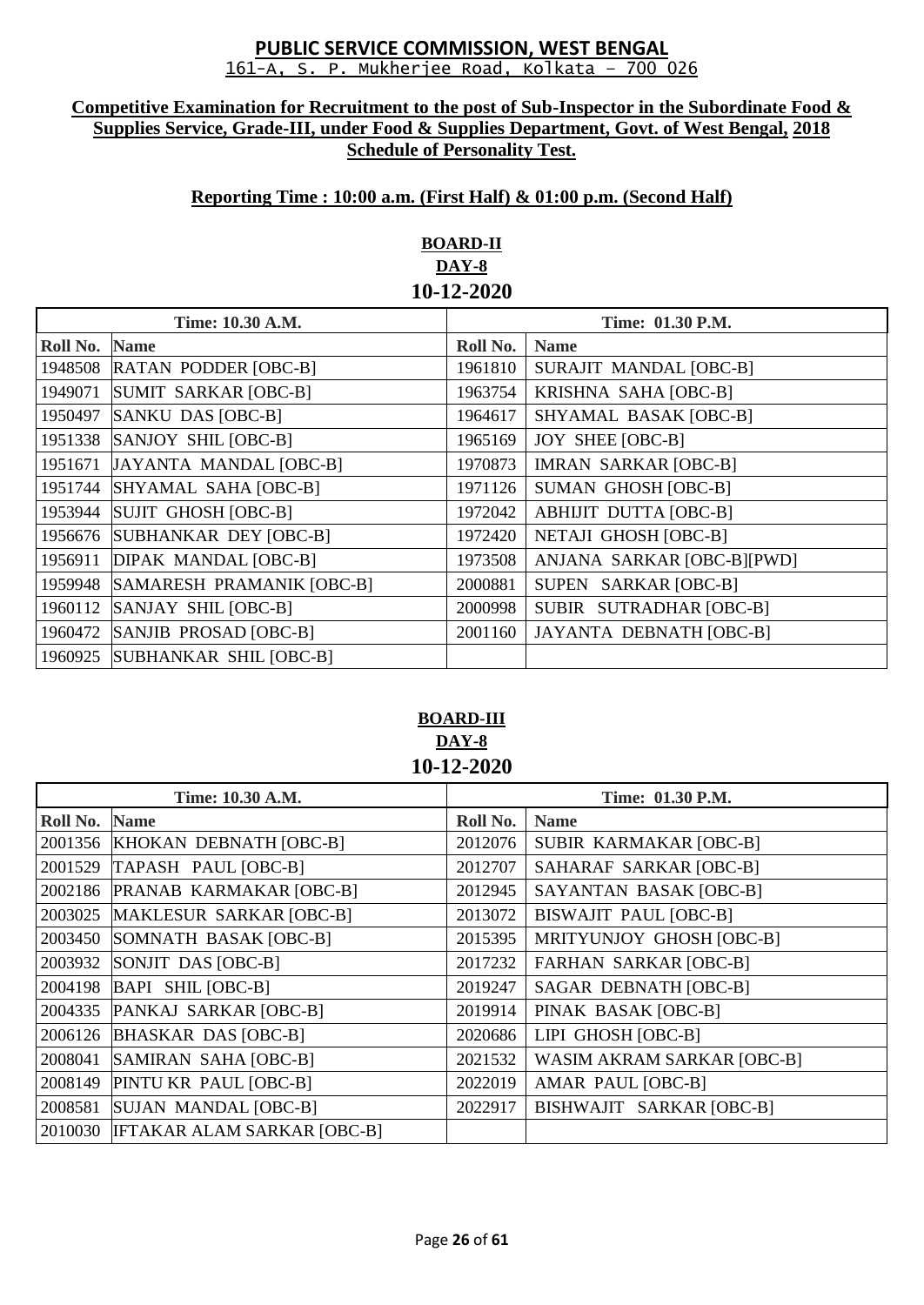#### **Competitive Examination for Recruitment to the post of Sub-Inspector in the Subordinate Food & Supplies Service, Grade-III, under Food & Supplies Department, Govt. of West Bengal, 2018 Schedule of Personality Test.**

# **Reporting Time : 10:00 a.m. (First Half) & 01:00 p.m. (Second Half)**

# **BOARD-IV DAY-8 10-12-2020**

| Time: 10.30 A.M. |                                  | Time: 01.30 P.M. |                                  |
|------------------|----------------------------------|------------------|----------------------------------|
| Roll No.         | <b>Name</b>                      | Roll No.         | <b>Name</b>                      |
| 2023602          | MILI MONDAL [OBC-B]              | 2110852          | <b>SUROJ MAHATO [OBC-B]</b>      |
| 2023627          | CHHOTAN MONDAL [OBC-B]           | 2112336          | <b>GOBINDA SARKAR [OBC-B]</b>    |
| 2026914          | MASHIDUR SARKAR [OBC-B]          | 2112609          | <b>RAJU MAHATO [OBC-B]</b>       |
| 2029798          | SURAJIT SAHA [OBC-B]             | 2114050          | <b>SWADHIN KUMAR DAS [OBC-B]</b> |
| 2102780          | SUKANTO MONDAL [OBC-B]           | 2118655          | MRINAL KANTI SARKAR [OBC-B]      |
| 2102899          | <b>BARNALI MONDAL [OBC-B]</b>    | 2119679          | <b>LAXMAN PAUL [OBC-B]</b>       |
| 2103639          | GOUTAM SHIL [OBC-B]              | 2119894          | SANDIP PRAMANIK [OBC-B]          |
| 2104294          | SANJIB DEBNATH [OBC-B]           | 2122101          | SANJOY SARKAR [OBC-B]            |
| 2104534          | GOURANGA PAUL [OBC-B]            | 2122988          | <b>BHOLANATH ROY [OBC-B]</b>     |
| 2104999          | <b>BISWADIP DAS [OBC-B]</b>      | 2123304          | SUBRATA SARKAR [OBC-B]           |
| 2105766          | KHAGESWAR MAHATO [OBC-B]         | 2123773          | ANIRUDHYA TARAFDER [OBC-B]       |
| 2107189          | SANJAY BISWAS [OBC-B]            | 2125564          | ANITA KUMARI MAHATO [OBC-B]      |
|                  | 2110730 SUPHAL KUMAR ROY [OBC-B] |                  |                                  |

# **BOARD-V DAY-8 10-12-2020**

| Time: 10.30 A.M. |                                    | <b>Time: 01.30 P.M.</b> |                                 |
|------------------|------------------------------------|-------------------------|---------------------------------|
| Roll No.         | <b>Name</b>                        | Roll No.                | <b>Name</b>                     |
| 2126606          | SUJAN ROY [OBC-B]                  | 2426479                 | <b>SUBRATA MODAK [OBC-B]</b>    |
| 2201320          | JHANTU SEN [OBC-B]                 | 2437359                 | SHIBAM DEY [OBC-B]              |
| 2211757          | PRASENJIT GHOSH [OBC-B]            | 2501626                 | <b>BIPLAB PAUL [OBC-B]</b>      |
| 2217308          | <b>PROSENJIT SUTRADHAR [OBC-B]</b> | 2504351                 | <b>ARCHISMAN NATH [OBC-B]</b>   |
| 2222544          | DILIP SEN [OBC-B]                  | 2507209                 | <b>GAJEN DEBNATH [OBC-B]</b>    |
| 2305937          | MANAB GHOSH [OBC-B]                | 2517430                 | <b>BUBAI GHOSH [OBC-B]</b>      |
| 2307159          | ASHIM MAJUMDAR [OBC-B]             | 2519965                 | <b>MITHUN PAUL [OBC-B]</b>      |
| 2321490          | SAMRAT KARMAKAR [OBC-B]            | 2520249                 | <b>SUBASH KARMOKAR [OBC-B]</b>  |
| 2409540          | NITYANANDA ROY [OBC-B]             | 2522899                 | <b>SUCHITRA MANDAL [OBC-B]</b>  |
| 2411458          | <b>BARIN BHOWMIK [OBC-B]</b>       | 2527127                 | PAPUL MANDAL [OBC-B]            |
| 2413349          | JYOTIRMAY SUTRADHAR [OBC-B]        | 0140688                 | SINTU KUMAR SHAW [OBC-B][MSP]   |
| 2418812          | SHANKAR SARKAR [OBC-B]             | 0309221                 | <b>BIMAN SAHOO [OBC-B][MSP]</b> |
| 2423272          | RAJU DEBNATH [OBC-B]               |                         |                                 |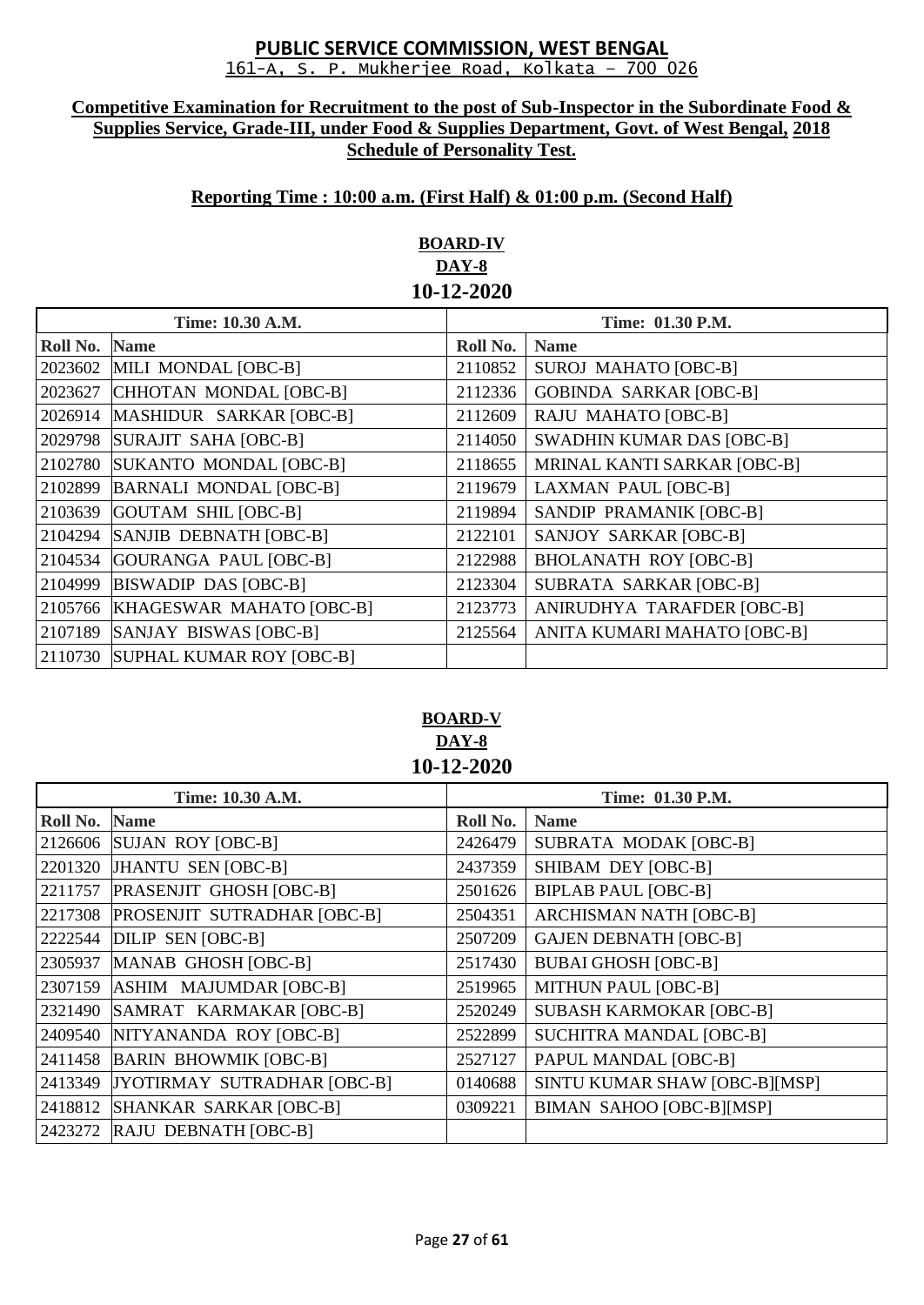#### **Competitive Examination for Recruitment to the post of Sub-Inspector in the Subordinate Food & Supplies Service, Grade-III, under Food & Supplies Department, Govt. of West Bengal, 2018 Schedule of Personality Test.**

# **Reporting Time : 10:00 a.m. (First Half) & 01:00 p.m. (Second Half)**

# **BOARD-VI DAY-8 10-12-2020**

| Time: 10.30 A.M. |                                  | Time: 01.30 P.M. |                               |
|------------------|----------------------------------|------------------|-------------------------------|
| Roll No.         | <b>Name</b>                      | Roll No.         | <b>Name</b>                   |
| 0802314          | ARGHA MALLICK [OBC-B][MSP]       | 2115842          | HARI SHANKAR RAM [OBC-B][ESM] |
| 0813191          | ARINDAM KUNDU [OBC-B][MSP]       | 0100343          | SARASWATI BISWAS [SC]         |
| 1117321          | KAISER IMAM KHAN [OBC-B][MSP]    | 0100779          | TRISHNA SARKAR [SC]           |
| 1120162          | RAJIB KUMAR GIRI [OBC-B][MSP]    | 0101581          | <b>TANMAY BISWAS [SC]</b>     |
| 1940352          | RANAJIT LALA [OBC-B][MSP]        | 0102178          | <b>ARUNA ROY [SC]</b>         |
| 1957932          | TAPAS MANDAL [OBC-B][MSP]        | 0104534          | <b>RAKHAL BISWAS [SC]</b>     |
| 0503965          | DIPAK KUMAR DEY [OBC-B][ESM]     | 0105228          | PRANESH KARMAKAR [SC]         |
| 0615143          | KAUSHIK KUMAR DAS [OBC-B][ESM]   | 0106489          | SUDHANGSU SARKAR [SC]         |
| 0707567          | ANIRUDDHA BASAK [OBC-B][ESM]     | 0107113          | <b>AMIT BAGCHI [SC]</b>       |
| 1612742          | $AYUIT$ DE $[OBC-B][ESM]$        | 0107546          | KRISHNA RAJBANSHI [SC]        |
| 1708442          | CHIRANJEEB PRAMANIK [OBC-B][ESM] | 0107845          | <b>SHUVA ROY [SC]</b>         |
| 1734098          | JANARDAN GHOSH [OBC-B][ESM]      | 0109706          | <b>ASHIT MANDAL [SC]</b>      |
| 1925178          | AKHIL KR GHOSH [OBC-B][ESM]      |                  |                               |

### **BOARD-VII DAY-8 10-12-2020**

|               | Time: 10.30 A.M.              | Time: 01.30 P.M. |                                  |
|---------------|-------------------------------|------------------|----------------------------------|
| Roll No. Name |                               | Roll No.         | <b>Name</b>                      |
|               | 0111310 TAUSHIB ROY [SC]      | 0123239          | PALAS BISWAS [SC]                |
|               | 0112456 $ANUP$ BISWAS $[SC]$  | 0124336          | SUBHAJIT MONDAL [SC]             |
|               | 0113656 SANTOSH SARKAR [SC]   | 0124625          | <b>LALIT KANTA ROY [SC]</b>      |
|               | 0114362 PABITRA SARKAR [SC]   | 0125550          | SUBRATA BISWAS [SC]              |
|               | 0115333 ARUN SARKAR [SC]      | 0127760          | <b>KRISHANU MALLICK [SC]</b>     |
|               | 0117284 SHANKHA MAHALDAR [SC] | 0128062          | <b>SWAPAN KUMAR BISWAS [SC]</b>  |
|               | 0118548 BABUL ROY [SC]        | 0129785          | ALOK BISWAS [SC]                 |
|               | 0118924 SUDESH BARAL [SC]     | 0130426          | <b>BILASH THAKUR [SC]</b>        |
|               | 0120864 UJJWAL BISWAS [SC]    | 0130520          | <b>BAMIL CHANDRA SARKAR [SC]</b> |
|               | 0121554 SUPRIYO NASKAR [SC]   | 0131176          | <b>RAJU BALA [SC]</b>            |
|               | $0121789$ SANJAY BOSE [SC]    | 0133169          | SAMAR BHAKTA [SC]                |
|               | 0121942 ATANU MAITRA [SC]     | 0133292          | <b>BISNU BISWAS [SC]</b>         |
|               | 0123014 RAJU SARKAR [SC]      |                  |                                  |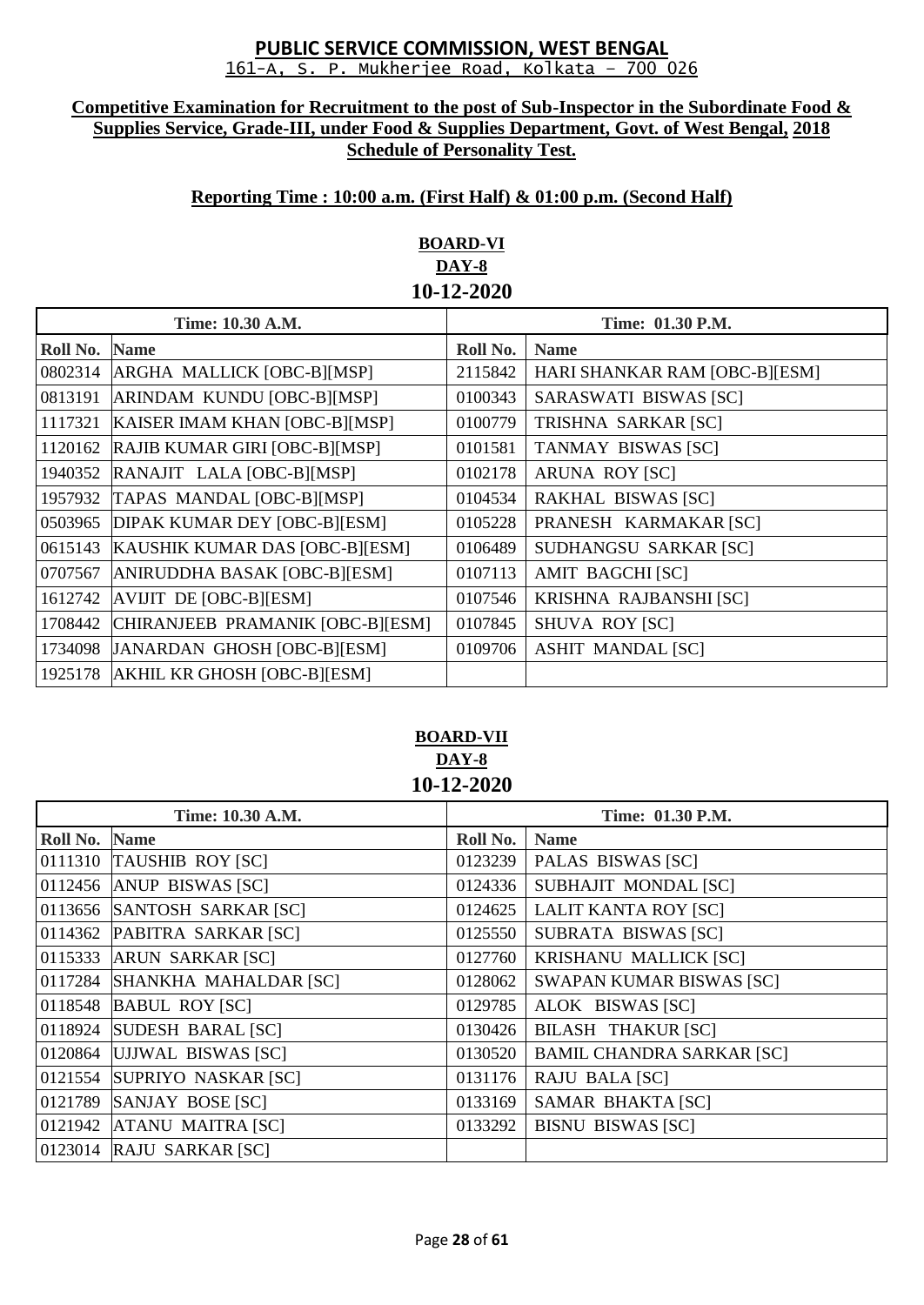#### **Competitive Examination for Recruitment to the post of Sub-Inspector in the Subordinate Food & Supplies Service, Grade-III, under Food & Supplies Department, Govt. of West Bengal, 2018 Schedule of Personality Test.**

## **Reporting Time : 10:00 a.m. (First Half) & 01:00 p.m. (Second Half)**

# **BOARD-I DAY-9 11-12-2020**

|          | Time: 10.30 A.M.                  |          | Time: 01.30 P.M.                 |
|----------|-----------------------------------|----------|----------------------------------|
|          |                                   |          |                                  |
| Roll No. | <b>Name</b>                       | Roll No. | <b>Name</b>                      |
|          | 0133695 JYOTI BISWAS [SC]         | 0145276  | <b>SUDIP BALA [SC]</b>           |
| 0134870  | RAMANATH BISWAS [SC]              | 0145487  | PALASH MONDAL [SC]               |
|          | 0136578 SHYAMAL MAZUMDAR [SC]     | 0145565  | RAJIB BALA [SC]                  |
|          | 0137368 TARUN CHANDRA MANDAL [SC] | 0145963  | <b>MANAJIT BISWAS [SC]</b>       |
|          | 0137776 ACHINTA KUMAR BISWAS [SC] | 0146929  | <b>BIPUL SARKAR [SC][PWD]</b>    |
| 0138522  | SUJIT KUMAR DAS [SC]              | 0200744  | <b>DIPALI DAS [SC]</b>           |
|          | 0138976 ABHISHEK BISWAS [SC]      | 0202100  | NANIGOPAL SIKDER [SC]            |
|          | 0139570 BALAI BISWAS [SC]         | 0204696  | <b>BHOLANATH BISWAS [SC]</b>     |
|          | 0139710 PRONAY SARKAR [SC]        | 0211920  | <b>DIPENDRA BISWAS [SC]</b>      |
| 0140053  | SANJIT BHAKTA [SC]                | 0213474  | ANJANA SHIKARY [SC]              |
|          | 0140853 SURANJIT BISWAS [SC]      | 0213702  | <b>BIDHU BHUSHAN HALDER [SC]</b> |
|          | 0142765 KANIKA BISWAS [SC]        | 0214718  | <b>DIPAK SARKAR [SC]</b>         |
|          | 0144944 PRASANTA PANDEY [SC]      |          |                                  |

## **BOARD-II DAY-9 11-12-2020**

| Time: 10.30 A.M. |                              | Time: 01.30 P.M. |                            |
|------------------|------------------------------|------------------|----------------------------|
| Roll No.         | <b>Name</b>                  | Roll No.         | <b>Name</b>                |
| 0214840          | <b>URMI RANI SHEET [SC]</b>  | 0231817          | SOMENATH SARKAR [SC]       |
| 0216470          | <b>PRODIP KR BAIDYA [SC]</b> | 0237087          | SHEKHAR NASKAR [SC]        |
| 0219396          | SANJAY MAJUMDAR [SC]         | 0237744          | <b>SAMARESH DAS [SC]</b>   |
| 0219720          | <b>DEBDUT MANDAL [SC]</b>    | 0307832          | <b>AMIT NASKAR [SC]</b>    |
| 0220687          | MONOJIT SARKAR [SC]          | 0313909          | <b>AKASH NASKAR [SC]</b>   |
| 0222671          | NIMAI ROY [SC]               | 0320484          | <b>ABHIJIT SARDAR [SC]</b> |
| 0222719          | <b>ABHIJIT SARKAR [SC]</b>   | 0402180          | PALASH RANG [SC]           |
| 0222906          | NIRMAL BISWAS [SC]           | 0502044          | <b>NAYAN BISWAS [SC]</b>   |
| 0223272          | PARAMITA NASKAR [SC]         | 0502291          | SUVANKAR MALAKAR [SC]      |
| 0224481          | <b>GOUTAM MANDAL [SC]</b>    | 0502681          | <b>BIPLAB MONDAL [SC]</b>  |
| 0227896          | AMITAVA RAJAK [SC]           | 0506387          | SHRABANI HAZRA [SC]        |
| 0228910          | PINAKI SARKAR [SC]           | 0507353          | APURBA MANDAL [SC]         |
| 0230512          | RANA BISWAS [SC]             |                  |                            |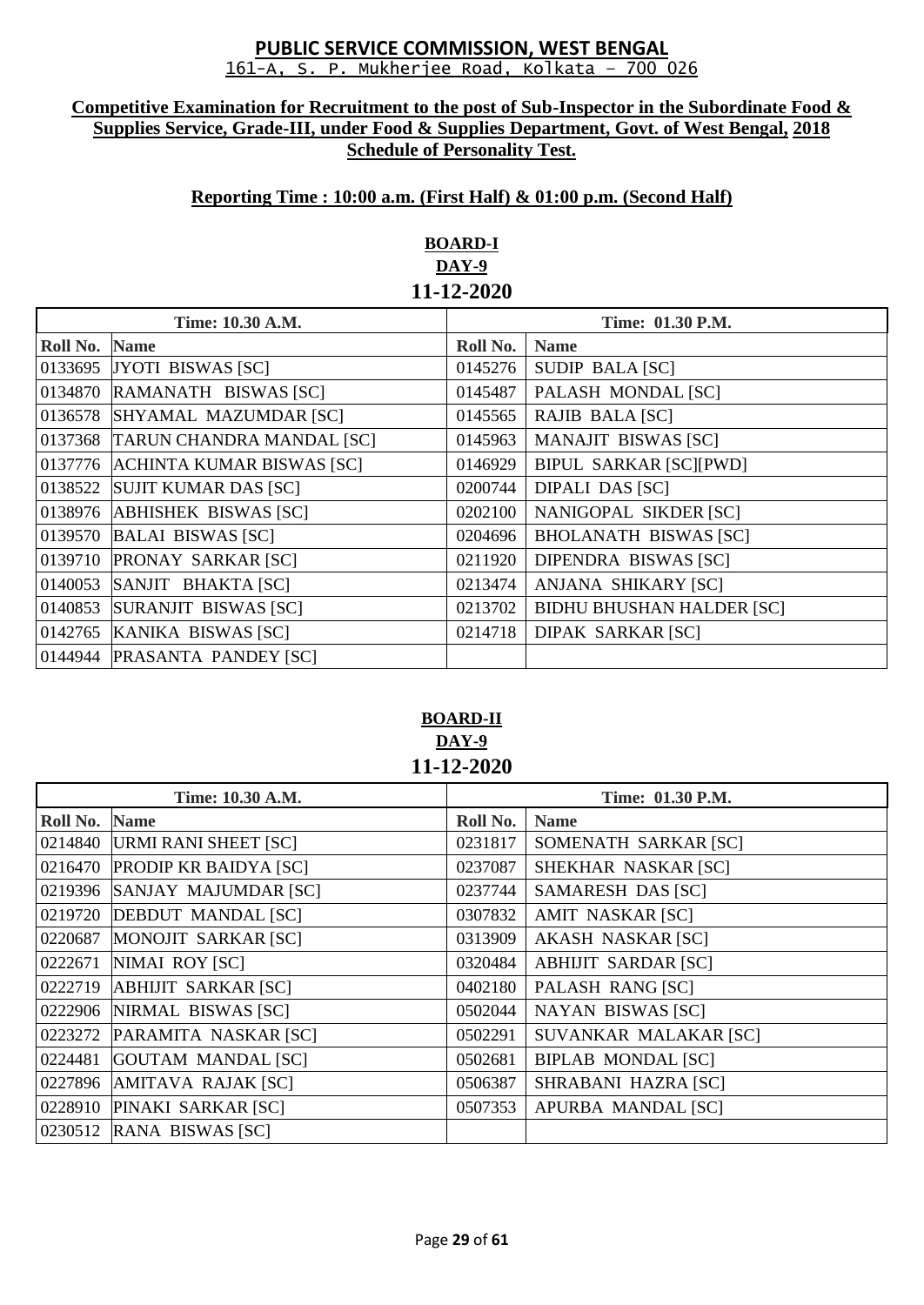#### **Competitive Examination for Recruitment to the post of Sub-Inspector in the Subordinate Food & Supplies Service, Grade-III, under Food & Supplies Department, Govt. of West Bengal, 2018 Schedule of Personality Test.**

# **Reporting Time : 10:00 a.m. (First Half) & 01:00 p.m. (Second Half)**

# **BOARD-III DAY-9 11-12-2020**

| Time: 10.30 A.M. |                                | Time: 01.30 P.M. |                             |
|------------------|--------------------------------|------------------|-----------------------------|
| Roll No.         | <b>Name</b>                    | Roll No.         | <b>Name</b>                 |
|                  | 0508352 PRASENJIT DAS [SC]     | 0513752          | SHELLY SARKAR [SC]          |
|                  | 0508748 MAHADEB CH BISWAS [SC] | 0513862          | SANTU MONDAL [SC]           |
|                  | 0510100 SANGITA MONDAL [SC]    | 0513936          | <b>RUBI SIKDER [SC]</b>     |
|                  | 0510227 MITA BARAL [SC]        | 0514294          | <b>JHUMA BISWAS [SC]</b>    |
|                  | 0510420 MANOJIT BISWAS [SC]    | 0514425          | <b>MANATOSH MANDAL [SC]</b> |
|                  | 0511548 BILTU ROY [SC]         | 0516016          | <b>RUMA BISWAS [SC]</b>     |
|                  | 0511871 APU BISWAS [SC]        | 0516212          | <b>MOUSUMI SARKAR [SC]</b>  |
|                  | 0511950 KHOKAN DAS [SC]        | 0516979          | TAPAS DAS [SC]              |
|                  | 0512390 SUBHANKAR BISWAS [SC]  | 0517307          | <b>RATAN SARKAR [SC]</b>    |
|                  | 0512636 SHEULI HIRA [SC]       | 0518244          | <b>TAPAN BISWAS [SC]</b>    |
|                  | 0512708 ADITYA MONDAL [SC]     | 0518250          | KUNAL ADHIKARY [SC]         |
|                  | 0512987 PROSENJIT MONDAL [SC]  | 0518379          | <b>ARUN MONDAL [SC]</b>     |
|                  | 0513609 PINTU BISWAS [SC]      |                  |                             |

# **BOARD-IV DAY-9 11-12-2020**

| Time: 10.30 A.M. |                              | Time: 01.30 P.M. |                               |
|------------------|------------------------------|------------------|-------------------------------|
| Roll No.         | <b>Name</b>                  | Roll No.         | <b>Name</b>                   |
|                  | 0519209 RAJAT BISWAS [SC]    | 0530931          | <b>AMIT MONDAL [SC]</b>       |
|                  | 0520842 RAJDIP BISWAS [SC]   | 0531868          | <b>SANJAY SARKAR [SC]</b>     |
|                  | 0520901 PRATIK SARKAR [SC]   | 0533927          | <b>GOURANGA MAJUMDER [SC]</b> |
|                  | 0521740 TANMAY SHARMA [SC]   | 0536934          | <b>GOUTAM HALDER [SC]</b>     |
|                  | 0523456 SOUMITRA BISWAS [SC] | 0538628          | GOUR DAS [SC]                 |
| 0524290          | <b>BISWAJIT BISWAS [SC]</b>  | 0538846          | SANJAY BISWAS [SC]            |
|                  | 0524498 SUBRATA MONDAL [SC]  | 0539081          | MRIGANKA SARKAR [SC]          |
| 0525127          | <b>AYAN SARKAR [SC]</b>      | 0542972          | SUBODH CHANDRA SARKAR [SC]    |
| 0525129          | <b>ABHISHEK ROY [SC]</b>     | 0543991          | <b>BIPLAB BISWAS [SC]</b>     |
| 0525973          | <b>ANIRBAN ROY [SC]</b>      | 0545773          | <b>SUJAY BEPARI [SC]</b>      |
| 0527224          | SOUMEN BISWAS [SC]           | 0546327          | SAJAL BISWAS [SC]             |
| 0527253          | <b>BALARAM BISWAS [SC]</b>   | 0548890          | <b>AMIT DHALI [SC]</b>        |
|                  | 0527449 PROVASH PODDER [SC]  |                  |                               |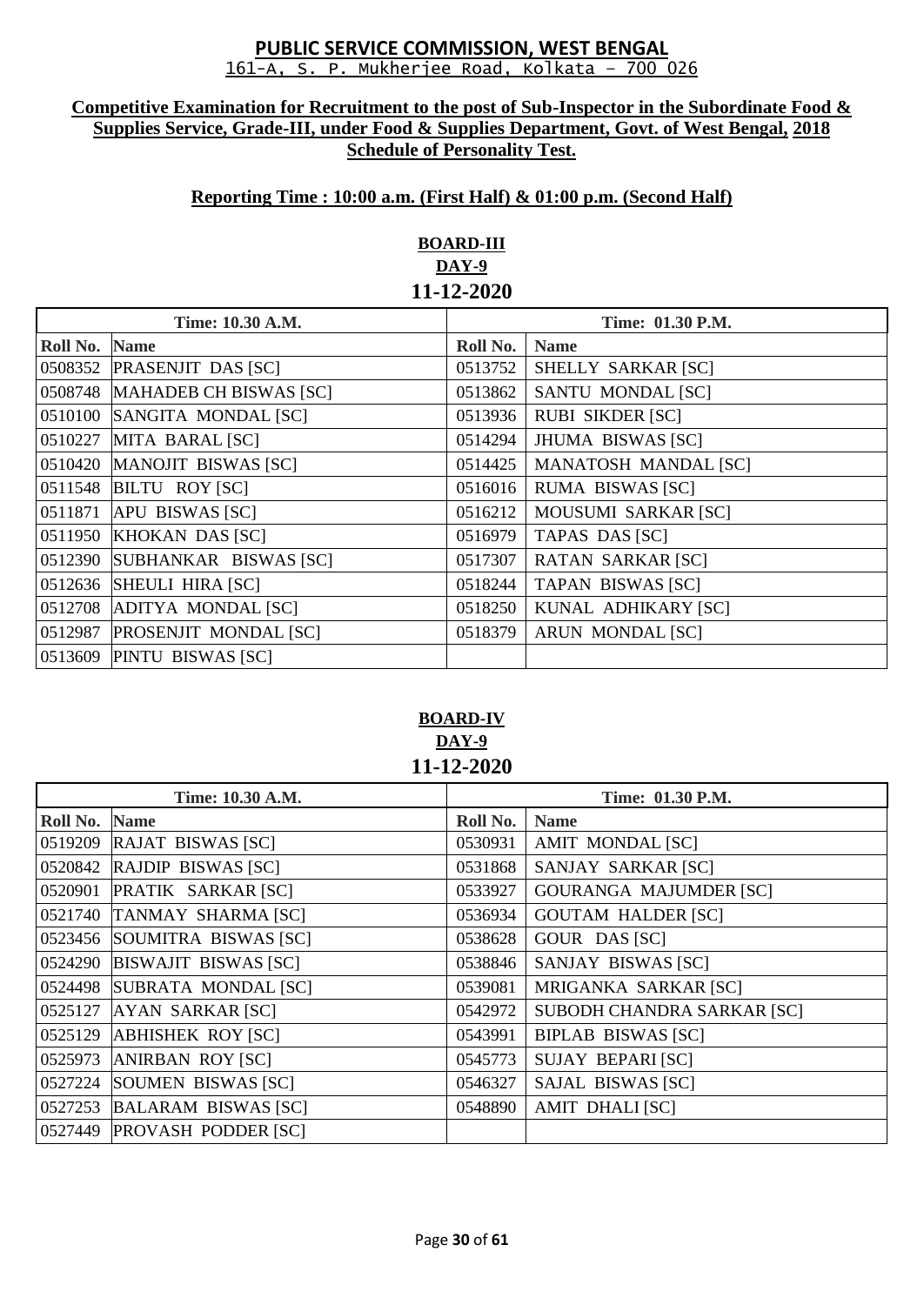#### **Competitive Examination for Recruitment to the post of Sub-Inspector in the Subordinate Food & Supplies Service, Grade-III, under Food & Supplies Department, Govt. of West Bengal, 2018 Schedule of Personality Test.**

## **Reporting Time : 10:00 a.m. (First Half) & 01:00 p.m. (Second Half)**

# **BOARD-V DAY-9 11-12-2020**

| Time: 10.30 A.M. |                                 | Time: 01.30 P.M. |                              |
|------------------|---------------------------------|------------------|------------------------------|
| Roll No.         | <b>Name</b>                     | Roll No.         | <b>Name</b>                  |
|                  | 0548935 SWARNALI BISWAS [SC]    | 0622310          | NANDITA ROY [SC]             |
|                  | 0549416 RONI KIRTANIA [SC]      | 0627408          | <b>SANTU PANDAY [SC]</b>     |
| 0549537          | <b>BISWAJIT SHIL [SC]</b>       | 0630854          | <b>JOYANTA BISWAS [SC]</b>   |
|                  | 0550956 AMIT MONDAL [SC]        | 0631216          | <b>JAYANTA SIKDER [SC]</b>   |
|                  | 0551496 SHRIBAS DAS [SC]        | 0634683          | <b>RABIN SARKAR [SC]</b>     |
|                  | 0551713 AMIT SIKDER [SC]        | 0635296          | <b>GOURANGA TIKADER [SC]</b> |
|                  | 0606402 ALOKE SARKAR [SC]       | 0639159          | <b>DINESH GAIN [SC]</b>      |
|                  | 0607416 NIBEDITA MALLICK [SC]   | 0643914          | <b>UJJAL TIKADER [SC]</b>    |
|                  | 0609132 DEBABRATA BALA [SC]     | 0645224          | <b>SUBHAJIT SAHA [SC]</b>    |
|                  | 0610416 KAUSHIK SARKAR [SC]     | 0645722          | SUMAN BISWAS [SC]            |
| 0618924          | ARABINDA BISWAS [SC]            | 0647942          | SUBRATA MAJUMDER [SC]        |
|                  | 0620502 PRAKASH BISWAS [SC]     | 0648500          | CHIRANJIT DUTTA [SC]         |
|                  | 0622275 KAMANASHISH MONDAL [SC] |                  |                              |

## **BOARD-VI DAY-9 11-12-2020**

| Time: 10.30 A.M. |                             | Time: 01.30 P.M. |                            |
|------------------|-----------------------------|------------------|----------------------------|
| Roll No.         | <b>Name</b>                 | Roll No.         | <b>Name</b>                |
|                  | 0650612 JAYDEB MANDAL [SC]  | 0707472          | <b>ASHIM SARKAR [SC]</b>   |
| 0651507          | SOUMITRA MONDAL [SC]        | 0707672          | PIULI DAS [SC]             |
| 0659121          | <b>BIPUL BISWAS [SC]</b>    | 0707920          | MITA ADHIKARI [SC]         |
| 0659471          | <b>DIPANKAR GAIN [SC]</b>   | 0709068          | <b>RAJU BISWAS [SC]</b>    |
|                  | 0660536 TANAY KIRTANIA [SC] | 0711126          | PRONAB BISWAS [SC]         |
| 0663846          | <b>APURBA DHALI [SC]</b>    | 0711272          | RANJAN KIRTANIYA [SC]      |
|                  | 0701140 ABHIJIT BISWAS [SC] | 0711624          | <b>MILTAN BAIDYA [SC]</b>  |
|                  | 0704838 SHIBANI BISWAS [SC] | 0711963          | <b>ABHIJIT BISWAS [SC]</b> |
| 0705205          | <b>RAJASHREE ROY [SC]</b>   | 0712890          | SANAT BISWAS [SC]          |
| 0705281          | <b>MANIK BARAI [SC]</b>     | 0714398          | PRITAM DAS [SC]            |
| 0706029          | UJJAL DAS [SC]              | 0714407          | <b>BHASKAR HALDER [SC]</b> |
| 0706793          | <b>BIPLAB ROY [SC]</b>      | 0714582          | PROSENJIT BISWAS [SC]      |
|                  | 0707314 SANDEEP BISWAS [SC] |                  |                            |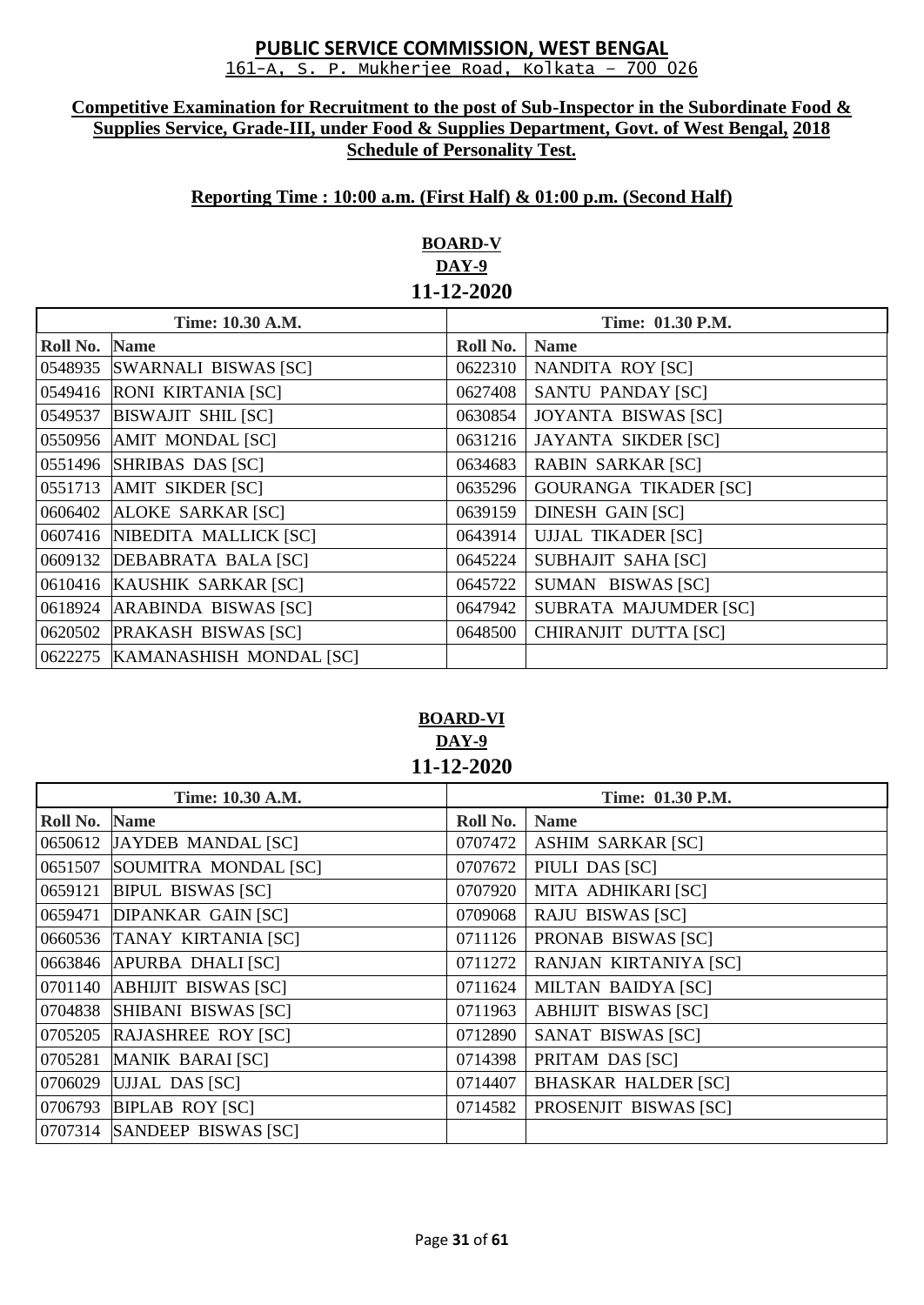#### **Competitive Examination for Recruitment to the post of Sub-Inspector in the Subordinate Food & Supplies Service, Grade-III, under Food & Supplies Department, Govt. of West Bengal, 2018 Schedule of Personality Test.**

# **Reporting Time : 10:00 a.m. (First Half) & 01:00 p.m. (Second Half)**

# **BOARD-VII DAY-9 11-12-2020**

| Time: 10.30 A.M. |                                | Time: 01.30 P.M. |                                |
|------------------|--------------------------------|------------------|--------------------------------|
| Roll No.         | <b>Name</b>                    | Roll No.         | <b>Name</b>                    |
|                  | 0715425 SANJIT KUMAR BALA [SC] | 0721878          | <b>RUPAK KUMAR SIKDER [SC]</b> |
|                  | 0716090 SAJAL DATTA [SC]       | 0722117          | <b>BIPLAB MANDAL [SC]</b>      |
|                  | 0716592 MONOJIT BISWAS [SC]    | 0722902          | <b>KINKAR BISWAS [SC]</b>      |
|                  | 0718048 SUBIR DAS [SC]         | 0723033          | <b>SANJOY SARKAR [SC]</b>      |
|                  | 0718250 ARINDAM BISWAS [SC]    | 0725498          | <b>BISWAJIT BISWAS [SC]</b>    |
| 0719854          | <b>RINKU BISWAS [SC]</b>       | 0727602          | <b>BIPLAB SARKAR [SC]</b>      |
|                  | 0720699 SUKDEB MONDAL [SC]     | 0727766          | SOURAV BISWAS [SC]             |
|                  | 0720720 NITISH BISWAS [SC]     | 0728727          | <b>TANMOY TIKADER [SC]</b>     |
|                  | 0720732 TUTU ROY [SC]          | 0728943          | SIMA BISWAS [SC]               |
|                  | 0721102 RAJU BISWAS [SC]       | 0730347          | <b>BISWAJIT SARKAR [SC]</b>    |
|                  | 0721132 REBA SARKAR [SC]       | 0730660          | <b>AMIT MONDAL [SC]</b>        |
|                  | 0721616 KISHORE THAKUR [SC]    | 0733312          | <b>SUKESH BISWAS [SC]</b>      |
|                  | 0721632 SUNANDA BISWAS [SC]    |                  |                                |

**BOARD-I DAY-10 14-12-2020**

| Time: 10.30 A.M. |                              | Time: 01.30 P.M. |                             |
|------------------|------------------------------|------------------|-----------------------------|
| Roll No. Name    |                              | Roll No.         | <b>Name</b>                 |
|                  | 0736338 RAJU SARKAR [SC]     | 0752873          | <b>SAJAL TIKADAR [SC]</b>   |
|                  | 0738119 AMIYA BISWAS [SC]    | 0753596          | <b>BABU JOARDAR [SC]</b>    |
|                  | 0738842 UTPAL SARKAR [SC]    | 0753610          | <b>JAYANTA BISWAS [SC]</b>  |
|                  | 0739504 ARNAB BISWAS [SC]    | 0754956          | <b>GOPAL MONDAL [SC]</b>    |
|                  | 0740259 MUKESH RAY [SC]      | 0755239          | SADHANA BISWAS [SC]         |
|                  | 0742054 RAHUL MOLLICK [SC]   | 0755363          | <b>KANCHAN HALDER [SC]</b>  |
|                  | 0743009 MAINAK ROY [SC]      | 0755456          | <b>MITHUN BISWAS [SC]</b>   |
|                  | 0743698 DHANANOY BISWAS [SC] | 0756135          | <b>UJJWAL BISWAS [SC]</b>   |
|                  | 0745892 MIHIR MANDAL [SC]    | 0758097          | <b>CHAITALI ROY [SC]</b>    |
|                  | 0748937 MANOJ BALA [SC]      | 0758220          | <b>TAPAN BISWAS [SC]</b>    |
|                  | 0749108 PRABIR BALA [SC]     | 0758758          | <b>JYOTIRMAYEE DAS [SC]</b> |
|                  | 0749207 SUSANTA THAKUR [SC]  | 0758923          | <b>ABHISEK BISWAS [SC]</b>  |
|                  | 0750969 TAPAS SARKAR [SC]    |                  |                             |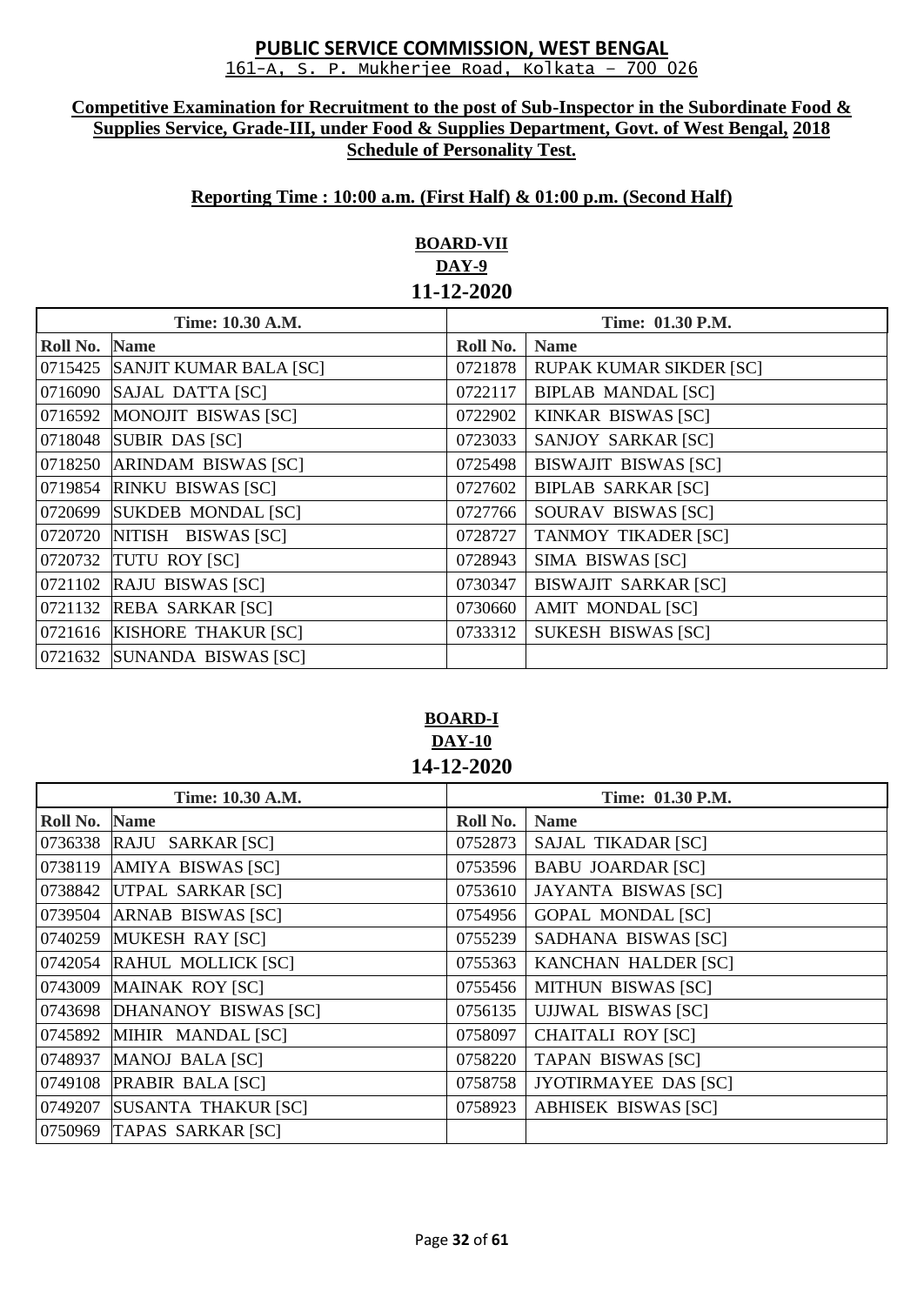#### **Competitive Examination for Recruitment to the post of Sub-Inspector in the Subordinate Food & Supplies Service, Grade-III, under Food & Supplies Department, Govt. of West Bengal, 2018 Schedule of Personality Test.**

## **Reporting Time : 10:00 a.m. (First Half) & 01:00 p.m. (Second Half)**

# **BOARD-II DAY-10 14-12-2020**

| Time: 10.30 A.M. |                                   | <b>Time: 01.30 P.M.</b> |                              |
|------------------|-----------------------------------|-------------------------|------------------------------|
| Roll No.         | <b>Name</b>                       | Roll No.                | <b>Name</b>                  |
|                  | 0759782 BABLU BAGCHI [SC]         | 0767181                 | <b>MANIK MANDAL [SC]</b>     |
|                  | 0759790 BISWANATH BISWAS [SC]     | 0769250                 | <b>SAJAL BISWAS [SC]</b>     |
|                  | 0759946 RABINDRA NATH MISTRY [SC] | 0769266                 | <b>BISWAJIT BISWAS [SC]</b>  |
|                  | 0759983 SUSANTA SARKAR [SC]       | 0770383                 | SHUBHRA HALDER [SC]          |
|                  | 0762186 KUSHAL BISWAS [SC]        | 0770910                 | ANJALI BISWAS MANDAL [SC]    |
|                  | 0762535 SOUVIK MONDAL [SC]        | 0774454                 | <b>DEBDULAL ROY [SC]</b>     |
|                  | 0763709 AMRITA LAL BISWAS [SC]    | 0775277                 | KALU MANDAL [SC]             |
|                  | 0763802 JOYANTA BISWAS [SC]       | 0778052                 | <b>TANUP SARKAR [SC]</b>     |
|                  | 0764336 KUMARESH BISWAS [SC]      | 0778125                 | <b>BHULU MADHU [SC]</b>      |
|                  | 0765930 BIPLAB KIRTANIA [SC]      | 0778394                 | <b>SAKHA MAZUMDAR [SC]</b>   |
|                  | 0766095 SOURAV SARKAR [SC]        | 0778801                 | PRIYARANJAN BISWAS [SC]      |
|                  | 0766145 BISWAJIT BISWAS [SC]      | 0778965                 | <b>BASUDEB KANJILAL [SC]</b> |
|                  | 0766958 SUBHAJIT BISWAS [SC]      |                         |                              |

# **BOARD-III DAY-10 14-12-2020**

| Time: 10.30 A.M. |                                 | Time: 01.30 P.M. |                                |
|------------------|---------------------------------|------------------|--------------------------------|
| Roll No.         | <b>Name</b>                     | Roll No.         | <b>Name</b>                    |
|                  | 0779810 DIPANKAR MONDAL [SC]    | 0916428          | <b>ARINDAM MONDAL [SC]</b>     |
| 0780997          | <b>DIPANKAR HALDER [SC]</b>     | 0921034          | <b>ATISH MONDAL [SC]</b>       |
|                  | 0781105 MANOJIT BISWAS [SC]     | 0923304          | <b>APARNA BASU BISWAS [SC]</b> |
|                  | 0781396 ASHIM BARAI [SC]        | 0924708          | <b>TONIYA DAS [SC]</b>         |
|                  | 0781718 AMAL DAS [SC]           | 0936326          | <b>NARAYAN MANDAL [SC]</b>     |
|                  | 0782455 DIBYENDU CHOWDHURY [SC] | 0944229          | <b>ARUP ROY [SC]</b>           |
|                  | 0782852 BIPLAB BISWAS [SC]      | 0946339          | <b>BAPI SARKAR [SC][PWD]</b>   |
| 0783412          | GOBINDA BISWAS [SC]             | 1001381          | <b>RIPON BISWAS. [SC]</b>      |
|                  | 0800534 PURABI BEJ [SC]         | 1002198          | <b>RAKESH MALLICK [SC]</b>     |
|                  | 0808818 SANKAR MALIK [SC]       | 1002422          | <b>BISWAJIT DAS [SC]</b>       |
| 0826553          | KAJAL LATA MANDAL [SC]          | 1002854          | <b>AJAY SARKAR [SC]</b>        |
| 0903745          | <b>SUBHANKAR DAS [SC]</b>       | 1003726          | <b>SUBHENDU MONDAL [SC]</b>    |
|                  | 0906672 KALIPADA BISWAS [SC]    |                  |                                |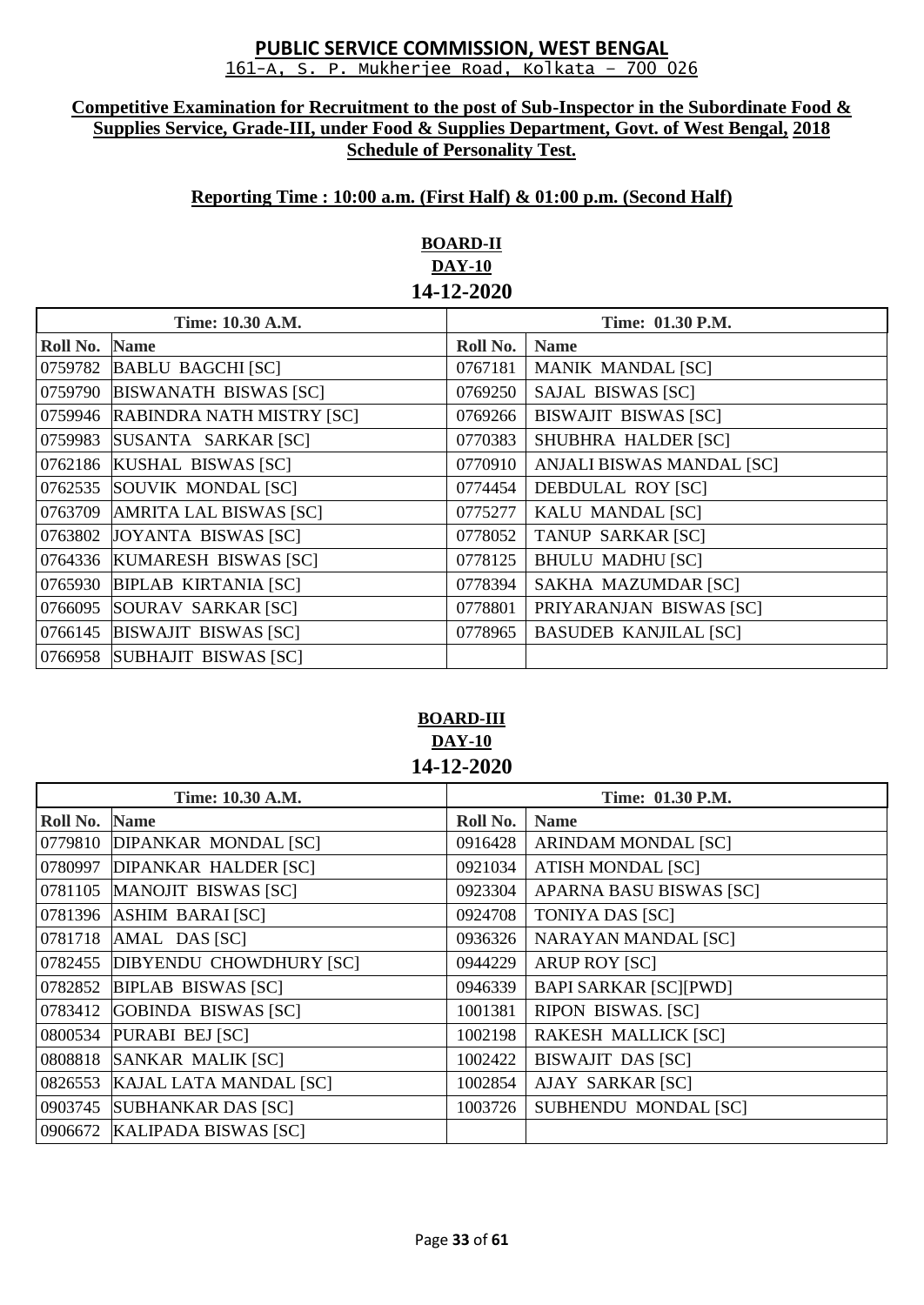#### **Competitive Examination for Recruitment to the post of Sub-Inspector in the Subordinate Food & Supplies Service, Grade-III, under Food & Supplies Department, Govt. of West Bengal, 2018 Schedule of Personality Test.**

## **Reporting Time : 10:00 a.m. (First Half) & 01:00 p.m. (Second Half)**

# **BOARD-IV DAY-10 14-12-2020**

| Time: 10.30 A.M. |                               | Time: 01.30 P.M. |                             |
|------------------|-------------------------------|------------------|-----------------------------|
| Roll No.         | <b>Name</b>                   | Roll No.         | <b>Name</b>                 |
|                  | 1004565 SWADESH BISWAS [SC]   | 1012635          | SUVANKAR MISTRY [SC]        |
| 1004974          | <b>AVIJIT ROY [SC]</b>        | 1013208          | <b>DAVID BISWAS [SC]</b>    |
|                  | 1005392 BISWAJIT BISWAS [SC]  | 1013660          | <b>TAPAS BISWAS [SC]</b>    |
|                  | 1005609 ANUPAM BISWAS [SC]    | 1014413          | <b>SUVAM DAS [SC]</b>       |
|                  | 1006285 SHUVA MAITRA [SC]     | 1015018          | DIP BISWAS [SC]             |
| 1006512          | <b>SHANU SARKAR [SC]</b>      | 1015214          | PROTAP ROY [SC]             |
|                  | 1007345 DIPANKAR ROY [SC]     | 1017410          | <b>TANAY KUMAR ROY [SC]</b> |
|                  | 1009933 HARASIT MONDAL [SC]   | 1019396          | <b>BABUSONA MALIK [SC]</b>  |
|                  | 1010192 KAMAL OJHA [SC]       | 1019523          | <b>ABHIJIT THAKUR [SC]</b>  |
| 1010482          | GOUTAM BISWAS [SC]            | 1023211          | <b>SUJIT BALA [SC]</b>      |
|                  | 1010522 BAPAN SARKAR [SC]     | 1024514          | CHIRONJIT ROY [SC]          |
|                  | 1011137 TRINATH ADHIKARY [SC] | 1025288          | RAJAT SAMAJPATI [SC]        |
|                  | 1011396 CHANDANA BISWAS [SC]  |                  |                             |

# **BOARD-V DAY-10 14-12-2020**

| Time: 10.30 A.M. |                                     | Time: 01.30 P.M. |                             |
|------------------|-------------------------------------|------------------|-----------------------------|
| Roll No.         | <b>Name</b>                         | Roll No.         | <b>Name</b>                 |
|                  | 1025606 BADAL MAJUMDAR [SC]         | 1031952          | <b>SAMRAT ROY [SC]</b>      |
| 1026495          | PROSHANTA BISWAS [SC]               | 1032292          | <b>SUKHEN BISWAS [SC]</b>   |
|                  | 1026978 SANJAY DATTA [SC]           | 1033256          | ALIK THAKUR [SC]            |
|                  | 1027273 TUSAR MONDAL [SC]           | 1033324          | SADANANDA DAS [SC]          |
|                  | 1028034 MANABENDRA NATH SARKAR [SC] | 1033990          | MRITYUNJAY MAJHI [SC]       |
|                  | 1028066 UTTAM SARKAR [SC]           | 1034389          | <b>TANMAY MALO [SC]</b>     |
|                  | 1028475 MOHIT KUMAR MAJUMDER [SC]   | 1035637          | DASHARATH MANDAL [SC]       |
| 1029477          | PRIYASI MONDAL [SC]                 | 1036225          | SOURAV BISWAS [SC]          |
| 1029830          | <b>SUBRATA THAKUR [SC]</b>          | 1036749          | APURBA BISWAS [SC]          |
| 1029851          | SANJAY BISWAS [SC]                  | 1038112          | <b>DHANADEB BARMAN [SC]</b> |
|                  | 1030708 PROLAY. SARKAR [SC]         | 1038510          | DILIP BOR [SC]              |
|                  | 1031640 RANAJIT MALLICK [SC]        | 1039785          | PRASENJIT BARMAN [SC]       |
|                  | 1031682 PIJUSH BISWAS [SC]          |                  |                             |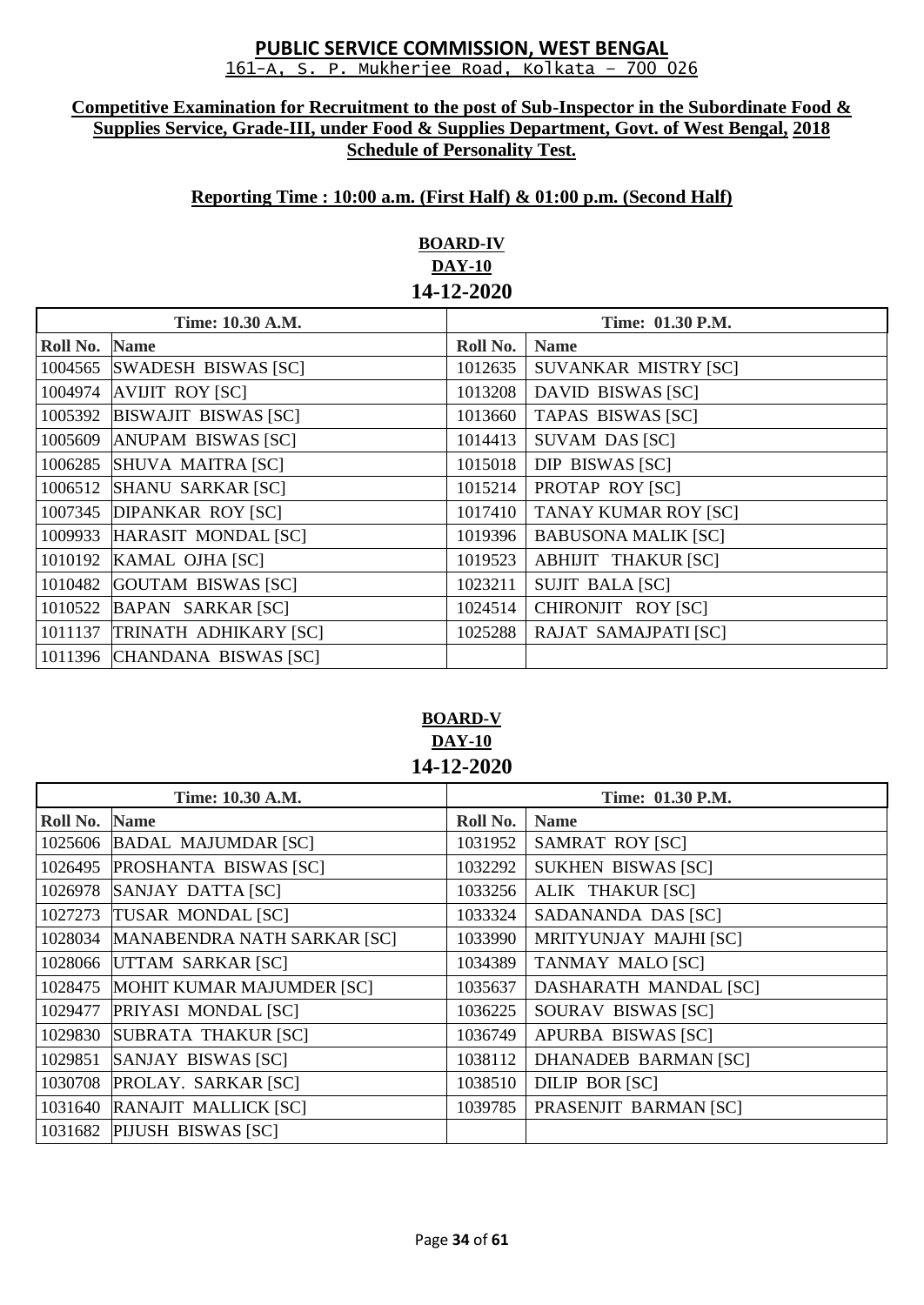#### **Competitive Examination for Recruitment to the post of Sub-Inspector in the Subordinate Food & Supplies Service, Grade-III, under Food & Supplies Department, Govt. of West Bengal, 2018 Schedule of Personality Test.**

## **Reporting Time : 10:00 a.m. (First Half) & 01:00 p.m. (Second Half)**

# **BOARD-VI DAY-10 14-12-2020**

| Time: 10.30 A.M. |                              | Time: 01.30 P.M. |                            |
|------------------|------------------------------|------------------|----------------------------|
| Roll No.         | <b>Name</b>                  | Roll No.         | <b>Name</b>                |
| 1040010          | ASHIS DAS [SC]               | 1054150          | <b>ABHIJIT ROY [SC]</b>    |
| 1040994          | PRASANTA MANDAL [SC]         | 1055074          | ATESH DEBSHARMA. [SC]      |
|                  | 1041145 SUKAMAL BHAKTA [SC]  | 1055250          | AKASH ROY [SC]             |
| 1041875          | <b>BANIBRATA MONDAL [SC]</b> | 1055397          | <b>TAPAN BISWAS [SC]</b>   |
|                  | 1042976 BIKRAM MANDAL [SC]   | 1055844          | SUKANTA BAROI [SC]         |
| 1045263          | SUJIT ROY [SC]               | 1056124          | SUBHAMOY MONDAL [SC]       |
| 1045272          | MADHU SUDAN MALLICK [SC]     | 1117744          | <b>GOVINDA MAJI [SC]</b>   |
|                  | 1046955 JIBAN DEBSARMA [SC]  | 1120342          | <b>BIKRAM SARKAR [SC]</b>  |
|                  | 1047460 NIKHIL SARKAR [SC]   | 1122681          | <b>NEERAJ SHARMA [SC]</b>  |
| 1050114          | <b>MILON BISWAS [SC]</b>     | 1122993          | <b>SWADESH MONDAL [SC]</b> |
| 1051631          | <b>ASIM SIKDER [SC]</b>      | 1126684          | <b>ANUP ROY [SC]</b>       |
| 1051697          | <b>BIDHAN MANDAL [SC]</b>    | 1205812          | <b>BIDYUT BISWAS [SC]</b>  |
|                  | 1053250 NIKHIL MANDAL [SC]   |                  |                            |

# **BOARD-VII DAY-10 14-12-2020**

| Time: 10.30 A.M. |                                 | Time: 01.30 P.M. |                            |
|------------------|---------------------------------|------------------|----------------------------|
| Roll No.         | <b>Name</b>                     | Roll No.         | <b>Name</b>                |
|                  | 1207979 MOHAN RAY [SC]          | 1349669          | LAXMIKANTA HAZARI [SC]     |
|                  | 1216482 TAPAS BAURI [SC]        | 1351377          | NITAI KUILYA [SC]          |
| 1225608          | <b>BIKASH MANDAL [SC]</b>       | 1354503          | SUJAN BISWAS [SC][PWD]     |
|                  | 1227117 ASTIK RAJWAR [SC]       | 1501424          | BISWARUP SARKAR [SC]       |
| 1233364          | JAGADISH BAURI [SC]             | 1510450          | <b>ANIKET SAHA [SC]</b>    |
|                  | 1235008 SATHI BISWAS [SC]       | 1601056          | <b>SUMAN MANDAL [SC]</b>   |
|                  | 1235218 BRIHASPATI RUHIDAS [SC] | 1604480          | <b>DHIMAN BISWAS [SC]</b>  |
| 1240088          | <b>PRADIP MANDAL [SC]</b>       | 1606978          | <b>RINTU SINGHA [SC]</b>   |
| 1240699          | MANIK BARMAN [SC]               | 1617381          | PROSANNA BISWAS [SC]       |
| 1241869          | ANKIT MANDAL [SC]               | 1620305          | <b>DIPAK SINGHA [SC]</b>   |
|                  | 1307838 SUJIT KUMAR BISWAS [SC] | 1621862          | <b>ACHINTA BISWAS [SC]</b> |
| 1318407          | KAJAL MAJUMDER [SC]             | 1621994          | <b>DULAL BISWAS [SC]</b>   |
| 1321177          | KAJOL KABIRAJ [SC]              |                  |                            |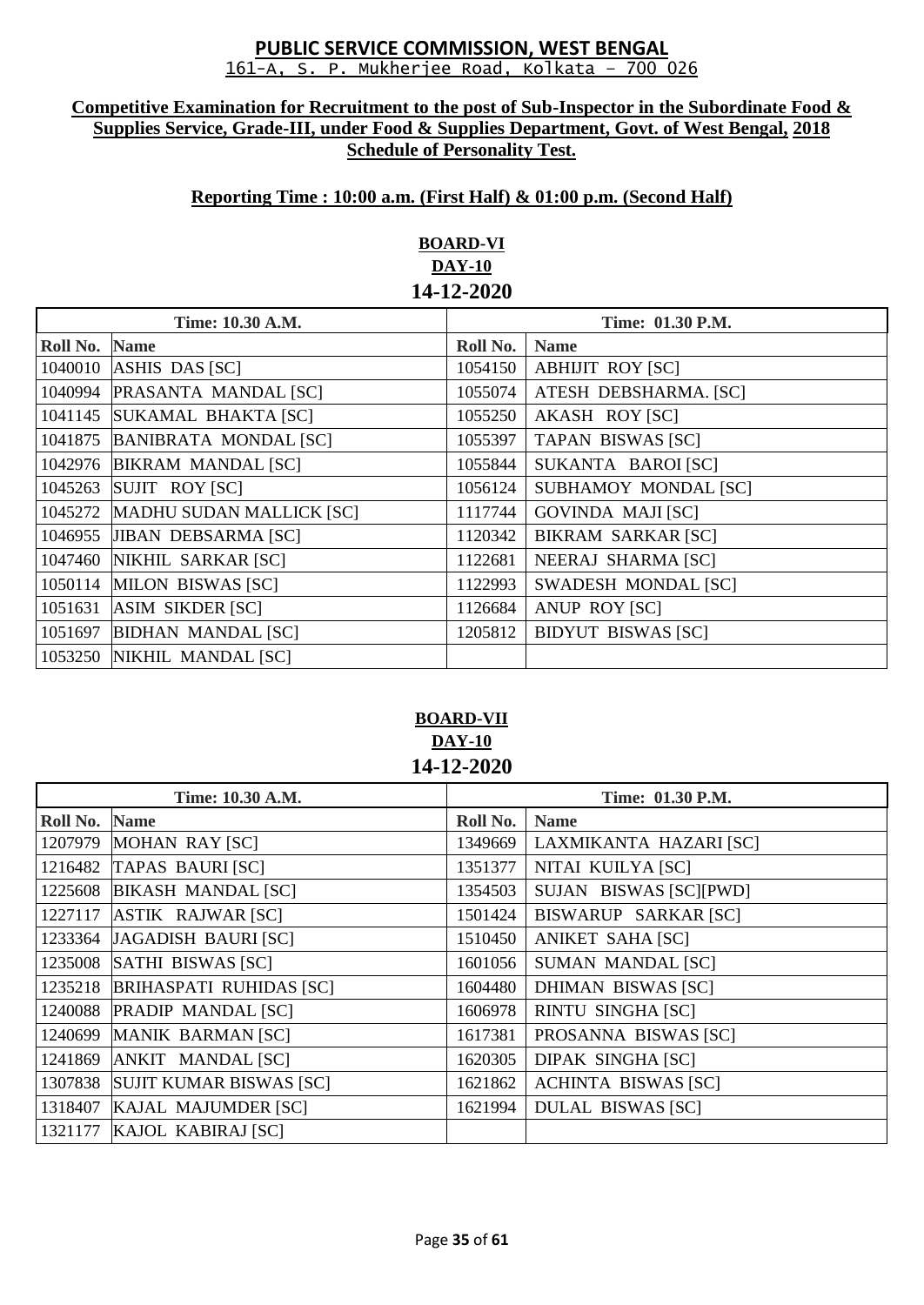#### **Competitive Examination for Recruitment to the post of Sub-Inspector in the Subordinate Food & Supplies Service, Grade-III, under Food & Supplies Department, Govt. of West Bengal, 2018 Schedule of Personality Test.**

## **Reporting Time : 10:00 a.m. (First Half) & 01:00 p.m. (Second Half)**

# **BOARD-I DAY-11 15-12-2020**

|          | Time: 10.30 A.M.              |          | Time: 01.30 P.M.                  |  |
|----------|-------------------------------|----------|-----------------------------------|--|
| Roll No. | <b>Name</b>                   | Roll No. | <b>Name</b>                       |  |
|          | 1622786 RAJKUMAR MANDAL [SC]  | 1713854  | <b>GOUTAM ROY [SC]</b>            |  |
| 1623788  | SOUMEN BISWAS [SC]            | 1715954  | LITAN SARKAR [SC]                 |  |
| 1627474  | SATYAJIT MOI [SC]             | 1719638  | SATYA RANJAN MANDAL [SC]          |  |
|          | 1630006 DWIPCHAND SINGHA [SC] | 1729284  | <b>GOBINDA BISWAS [SC]</b>        |  |
|          | 1637843 RAJESH BISWAS [SC]    | 1729320  | SHUBHANKAR ROY [SC]               |  |
| 1644762  | SUBRATA ROY [SC]              | 1735590  | RAMPRASAD SARKAR [SC]             |  |
|          | 1645306 BISWANATH BISWAS [SC] | 1800209  | <b>BIDHAN CHANDRA SARKAR [SC]</b> |  |
|          | 1707892 JAYANTA SARKAR [SC]   | 1800629  | <b>KRISHNA BISWAS [SC]</b>        |  |
| 1708239  | SUBHOMAY MANDAL [SC]          | 1800839  | SUBANKAR ROY [SC]                 |  |
|          | 1708242 DINESH RAY [SC]       | 1801485  | <b>BIDYUT BARAI [SC]</b>          |  |
| 1709428  | SUBRATA MONDAL [SC]           | 1801771  | NILKAMAL MANDAL [SC]              |  |
| 1709931  | ANJAN DAS [SC]                | 1803169  | KARTICK MONDAL [SC]               |  |
|          | 1713850 SANTU BISWAS [SC]     |          |                                   |  |

# **BOARD-II DAY-11 15-12-2020**

| Time: 10.30 A.M. |                             | Time: 01.30 P.M. |                            |
|------------------|-----------------------------|------------------|----------------------------|
| Roll No.         | <b>Name</b>                 | Roll No.         | <b>Name</b>                |
| 1803298          | <b>SWARNALI MANDAL [SC]</b> | 1811996          | <b>PUJA BISWAS [SC]</b>    |
| 1805257          | RADHARANI MONDAL [SC]       | 1812237          | <b>BABLU ROY [SC]</b>      |
| 1805416          | NITYANANDA BISWAS [SC]      | 1812922          | <b>BAPAN MANDAL [SC]</b>   |
| 1805835          | <b>BAPI BISWAS [SC]</b>     | 1812983          | SULEKHA SARKAR [SC]        |
| 1805858          | <b>BIJAN MADHU [SC]</b>     | 1817066          | SUPRABHAT MANDAL [SC]      |
| 1806262          | <b>AVIJIT MANDAL [SC]</b>   | 1817521          | <b>ARUP SARKAR [SC]</b>    |
| 1807585          | <b>BIKRAM ROY [SC]</b>      | 1817736          | <b>UTPAL MONDAL [SC]</b>   |
| 1808681          | DIPANKAR MANDAL [SC]        | 1817744          | <b>MANOJIT BISWAS [SC]</b> |
|                  | 1808916 MANOJ MANDAL [SC]   | 1817936          | SUVANKAR MONDAL [SC]       |
| 1809182          | SAJAL ROY [SC]              | 1818698          | RAJA MAJUMDER [SC]         |
| 1809492          | NISHIT HALDER [SC]          | 1819413          | SOURAV SARKAR [SC]         |
| 1810908          | <b>SUJIT MONDAL [SC]</b>    | 1820226          | <b>MAHADEB MONDAL [SC]</b> |
|                  | 1811557 SASANKA MANDAL [SC] |                  |                            |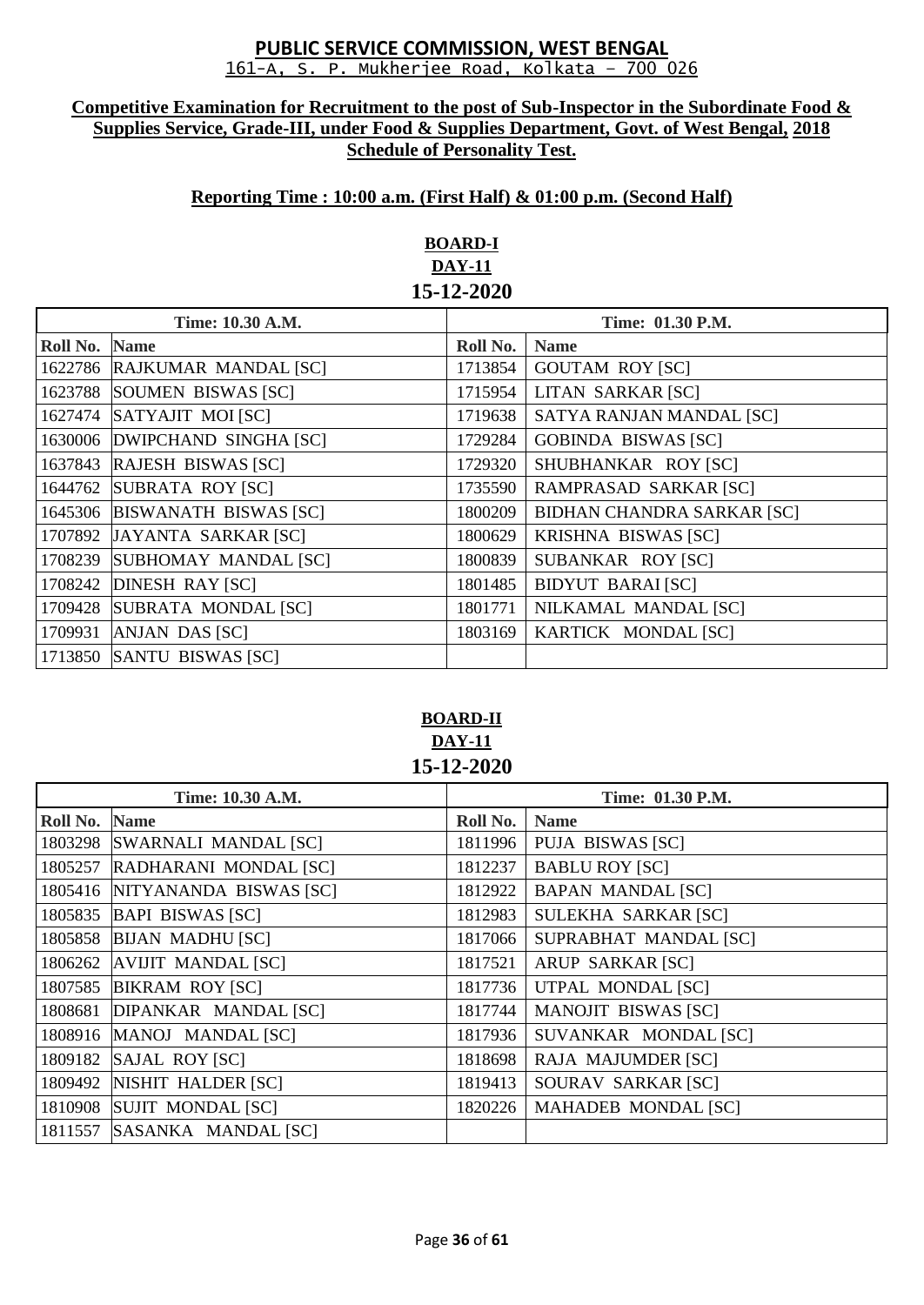#### **Competitive Examination for Recruitment to the post of Sub-Inspector in the Subordinate Food & Supplies Service, Grade-III, under Food & Supplies Department, Govt. of West Bengal, 2018 Schedule of Personality Test.**

## **Reporting Time : 10:00 a.m. (First Half) & 01:00 p.m. (Second Half)**

# **BOARD-III DAY-11 15-12-2020**

| Time: 10.30 A.M. |                             | Time: 01.30 P.M. |                              |
|------------------|-----------------------------|------------------|------------------------------|
| Roll No.         | <b>Name</b>                 | Roll No.         | <b>Name</b>                  |
| 1820621          | TINKARI HALDER [SC]         | 1825113          | SOVAN BISWAS [SC]            |
| 1821613          | SATYAJIT MANDAL [SC]        | 1825622          | APARNA BISWAS [SC]           |
| 1821783          | <b>AMRITA ROY [SC]</b>      | 1826190          | RINA BALA [SC]               |
| 1821841          | ANINDYA CHAUDHURI [SC]      | 1826526          | SUBRATA KUMAR MONDAL [SC]    |
| 1822625          | <b>RAJU HALDER [SC]</b>     | 1827151          | <b>BIPLOB MANDAL [SC]</b>    |
| 1823276          | <b>BISWAJIT MONDAL [SC]</b> | 1828609          | PRANOY KUMAR BHOWMIK [SC]    |
| 1823521          | <b>PRAKASH ROY [SC]</b>     | 1828798          | <b>BABLU SINGHA [SC]</b>     |
| 1823707          | <b>BISWAJIT SARKAR [SC]</b> | 1830601          | <b>BIKI SAHA [SC]</b>        |
| 1823857          | SUSANTA SINGHA [SC]         | 1831246          | <b>MRITUNJOY BISWAS [SC]</b> |
| 1823908          | SOMA DAS [SC]               | 1831486          | <b>DEBASHIS MANDAL [SC]</b>  |
| 1824970          | <b>ANIMESH BISWAS [SC]</b>  | 1831623          | PRITAM BHOWMICK [SC]         |
| 1824981          | SAHADEB MONDAL [SC]         | 1832183          | <b>SUJAN SARKAR [SC]</b>     |
| 1825081          | <b>ARABINDA MANDAL [SC]</b> |                  |                              |

# **BOARD-IV DAY-11 15-12-2020**

| Time: 10.30 A.M. |                            | Time: 01.30 P.M. |                              |
|------------------|----------------------------|------------------|------------------------------|
| Roll No.         | <b>Name</b>                | Roll No.         | <b>Name</b>                  |
| 1832284          | <b>SUMAN HALDER [SC]</b>   | 1850037          | <b>JITTU MANDAL [SC]</b>     |
| 1833953          | AMIR SARKAR [SC]           | 1850557          | <b>BILTU MANDAL [SC]</b>     |
| 1838789          | <b>ANIMESH MANDAL [SC]</b> | 1850573          | PRABHAT SARKAR [SC]          |
| 1839532          | <b>SUBIR BISWAS [SC]</b>   | 1851992          | SANDIP MONDAL [SC]           |
|                  | 1842478 SUDEB BHUIYA [SC]  | 1853140          | ALINDRA BISWAS [SC]          |
| 1842493          | <b>MANABESH ROY [SC]</b>   | 1853347          | <b>RAJU UKIL [SC]</b>        |
| 1842873          | SOMEN RAJAK [SC]           | 1854046          | SANTOSH HALDER [SC]          |
| 1844163          | ARABINDA MONDAL [SC]       | 1854992          | <b>SANJOY KUMAR ROY [SC]</b> |
|                  | 1844728 AMIT MANDAL [SC]   | 1857547          | PALASH SINGHA [SC]           |
| 1845311          | AMRITA MANDAL [SC]         | 1858552          | <b>SUBHAS ROY [SC]</b>       |
| 1845724          | <b>TAPASI DAS [SC]</b>     | 1859781          | SANATAN MANDAL [SC]          |
| 1849597          | ADAWITA BISWAS [SC]        | 1860711          | SRIPARNA MONDAL [SC]         |
|                  | 1849809 LIPIKA MANDAL [SC] |                  |                              |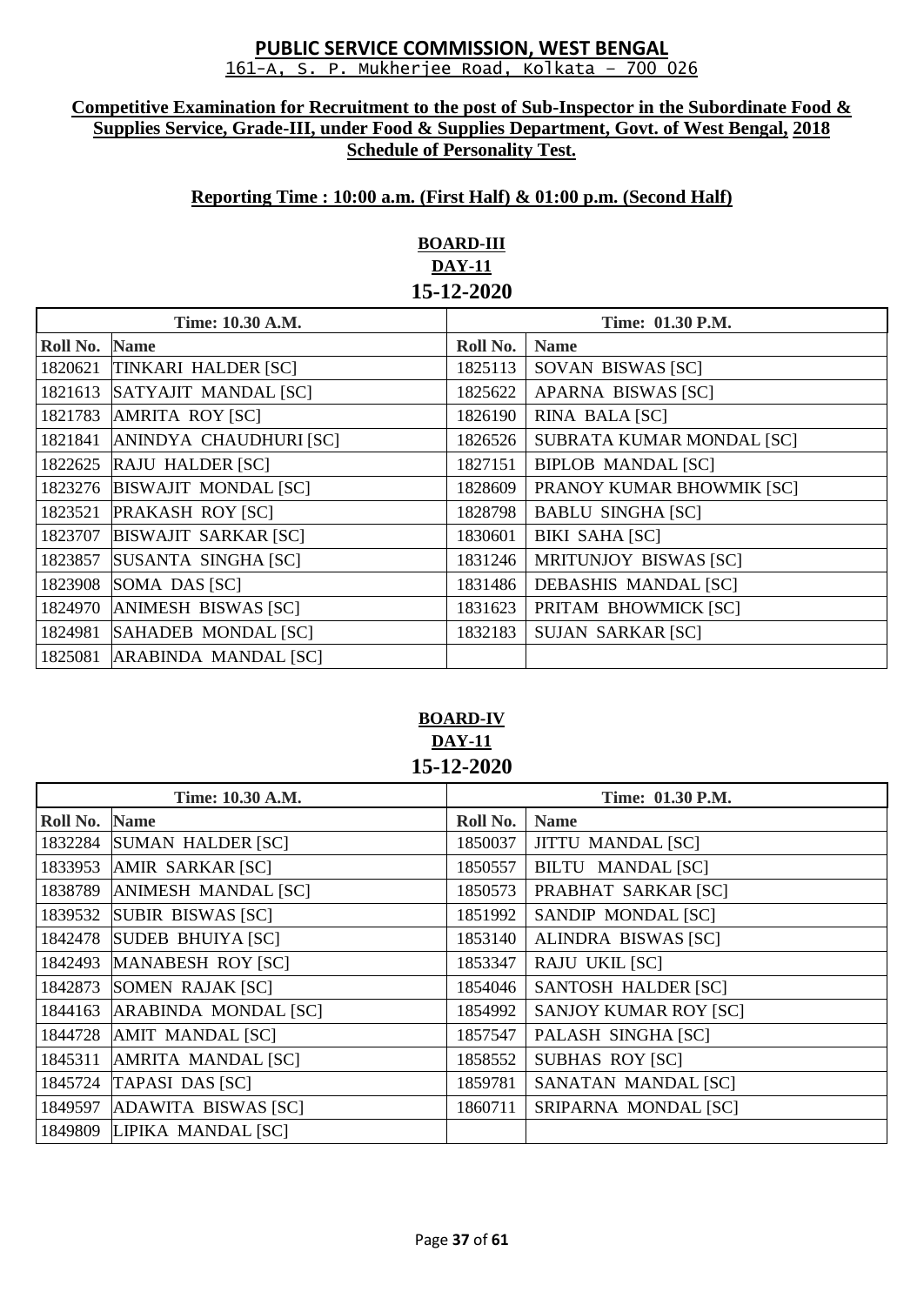#### **Competitive Examination for Recruitment to the post of Sub-Inspector in the Subordinate Food & Supplies Service, Grade-III, under Food & Supplies Department, Govt. of West Bengal, 2018 Schedule of Personality Test.**

## **Reporting Time : 10:00 a.m. (First Half) & 01:00 p.m. (Second Half)**

# **BOARD-V DAY-11 15-12-2020**

| Time: 10.30 A.M. |                                  | Time: 01.30 P.M. |                                 |
|------------------|----------------------------------|------------------|---------------------------------|
| Roll No.         | <b>Name</b>                      | Roll No.         | <b>Name</b>                     |
| 1860777          | NRIPEN BALA [SC]                 | 1865730          | SUSMITA MANDAL [SC]             |
| 1860819          | CHOTON DAS [SC]                  | 1866901          | <b>SUJAY BHAKTA [SC]</b>        |
|                  | 1861496 MANASH KUMAR SARKAR [SC] | 1866976          | <b>MAUSUMI BISWAS [SC]</b>      |
|                  | 1862028 JUEL BISWAS [SC]         | 1867732          | <b>BABAN BARAI [SC]</b>         |
|                  | 1862100 RAJESH MANDAL [SC]       | 1867786          | APURBA BISWAS [SC]              |
|                  | 1862465 TANMAY DUTTA [SC]        | 1868524          | <b>MINTU BISWAS [SC]</b>        |
| 1862751          | <b>BIMAN SARKAR [SC]</b>         | 1868840          | ANANDA MANDAL [SC]              |
|                  | 1862783 SANJIT UKIL [SC]         | 1868977          | <b>MADHUSUDAN ROY [SC]</b>      |
|                  | 1863826 AMIT BASU [SC]           | 1870116          | <b>RAJESHWER SUTRADHAR [SC]</b> |
|                  | 1864438 PROSENJIT BISWAS [SC]    | 1870146          | <b>DIPANKAR BARMAN [SC]</b>     |
|                  | 1864726 DIPANKAR BISWAS [SC]     | 1870755          | <b>BASUDEB SARKAR [SC]</b>      |
| 1865451          | <b>BISWAJIT BISWAS [SC]</b>      | 1871688          | <b>MANIK ROY [SC]</b>           |
|                  | 1865566 SANKAR BISWAS [SC]       |                  |                                 |

## **BOARD-VI DAY-11 15-12-2020**

| Time: 10.30 A.M. |                                   | Time: 01.30 P.M. |                             |
|------------------|-----------------------------------|------------------|-----------------------------|
| Roll No.         | <b>Name</b>                       | Roll No.         | <b>Name</b>                 |
|                  | 1871928 SARAT CHANDRA MANDAL [SC] | 1901722          | <b>SUPREEM MANDAL [SC]</b>  |
|                  | 1872028 MONALISA BISWAS [SC]      | 1902027          | SUSANTA MANDAL [SC]         |
| 1872366          | <b>SUVANKAR MONDAL [SC]</b>       | 1902592          | MONOJIT MANDAL [SC]         |
|                  | 1872716 SUMAN SARKAR [SC]         | 1902821          | <b>GOPAL BISWAS [SC]</b>    |
|                  | 1873124  INDRAJIT MANDAL [SC]     | 1902933          | RAM MANDAL [SC]             |
|                  | 1873164 SAIKAT SARKAR [SC]        | 1902954          | SUPRIYA RABIDAS [SC]        |
|                  | 1874285 PROSENJIT BISWAS [SC]     | 1902972          | JATINDRA NATH MANDAL [SC]   |
|                  | 1874846 ATIN BISWAS [SC]          | 1903139          | <b>DIPANKAR HALDER [SC]</b> |
| 1875052          | RATAN MANDAL [SC]                 | 1903674          | <b>APU MANDAL [SC]</b>      |
|                  | 1900055 SWAPAN KUMAR MANDAL [SC]  | 1903871          | <b>ATOM BISWAS [SC]</b>     |
| 1900761          | SNEHASISH BISWAS [SC]             | 1904880          | SOUMEN DAS [SC]             |
| 1900950          | SOMENATH DAS [SC]                 | 1905218          | <b>DIPAK CHOWDHURY [SC]</b> |
| 1901287          | <b>BRAJESH MANDAL [SC]</b>        |                  |                             |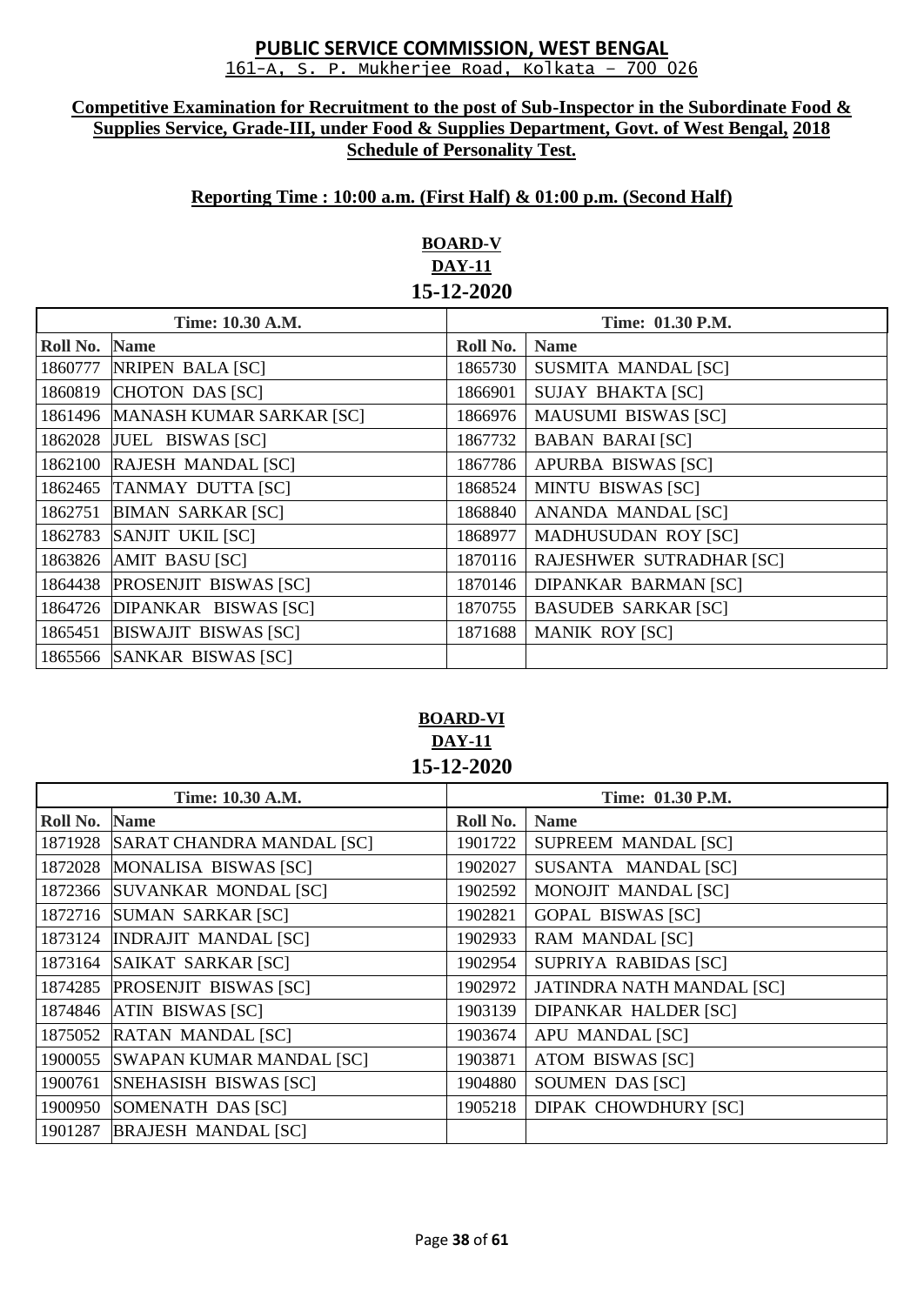#### **Competitive Examination for Recruitment to the post of Sub-Inspector in the Subordinate Food & Supplies Service, Grade-III, under Food & Supplies Department, Govt. of West Bengal, 2018 Schedule of Personality Test.**

## **Reporting Time : 10:00 a.m. (First Half) & 01:00 p.m. (Second Half)**

# **BOARD-VII DAY-11 15-12-2020**

| Time: 10.30 A.M. |                             | Time: 01.30 P.M. |                                |
|------------------|-----------------------------|------------------|--------------------------------|
| Roll No.         | <b>Name</b>                 | Roll No.         | <b>Name</b>                    |
| 1905282          | SAHEB MANDAL [SC]           | 1907022          | CHIRANJIT BARMAN [SC]          |
| 1905369          | NAYAN MANDAL [SC]           | 1907049          | <b>APARNA HALDER [SC]</b>      |
| 1905684          | UJJWAL MANDAL [SC]          | 1907120          | <b>MOHITOSH MANDAL [SC]</b>    |
| 1905714          | SUDIPTA BARMAN [SC]         | 1907253          | <b>DULAL RABIDAS [SC]</b>      |
| 1906074          | LUSI MANDAL [SC]            | 1907254          | PROSENJIT SARKAR [SC]          |
| 1906188          | <b>DIPALI KIRTANIA [SC]</b> | 1907569          | <b>TAPAN KUMAR MANDAL [SC]</b> |
| 1906215          | <b>DIPANKAR MANDAL [SC]</b> | 1907581          | <b>BIKRAM ROY [SC]</b>         |
| 1906282          | SUSHANTA KUMAR MANDAL [SC]  | 1907818          | <b>BIPLAB SARKAR [SC]</b>      |
| 1906316          | UJJWAL MANDAL [SC]          | 1908059          | ANIMA BISWAS [SC]              |
| 1906496          | SURAJ MANDAL [SC]           | 1908304          | <b>BIDHAN SARKAR [SC]</b>      |
| 1906615          | SUBRATA SARKAR [SC]         | 1908438          | <b>BAPI SHIKDAR [SC]</b>       |
| 1906959          | JAYANTA MANDAL [SC]         | 1908462          | TUFAN MANDAL [SC]              |
| 1906979          | <b>ASHIM SARKAR [SC]</b>    |                  |                                |

**BOARD-I DAY-12 16-12-2020**

| Time: 10.30 A.M.     |                              | Time: 01.30 P.M. |                            |
|----------------------|------------------------------|------------------|----------------------------|
| <b>Roll No. Name</b> |                              | Roll No.         | <b>Name</b>                |
| 1909217              | TANMOY SINGHA [SC]           | 1911843          | HIMANGSHU MANDAL [SC]      |
| 1909457              | APURBA SARKAR [SC]           | 1912120          | PALASH BISWAS [SC]         |
| 1909850              | SHYAMALA BISWAS [SC]         | 1912283          | <b>RAKESH HALDAR [SC]</b>  |
| 1910434              | SATYAJIT MANDAL [SC]         | 1912357          | <b>GOPAL RABIDAS [SC]</b>  |
| 1910462              | <b>SUJAY SARKAR [SC]</b>     | 1912394          | SHIPRA BISWAS [SC]         |
| 1910525              | <b>BIMAL SARKAR [SC]</b>     | 1912534          | <b>PROTAP RABIDAS [SC]</b> |
|                      | 1910726 BISWAJIT MANDAL [SC] | 1912736          | PABAN MANDAL [SC]          |
|                      | 1910798 TAPOS SAHA [SC]      | 1913618          | KARUNA SINDHU MANDAL [SC]  |
| 1910953              | <b>BIKRAM HALDER [SC]</b>    | 1913684          | NARAYAN RAJBANSHI [SC]     |
|                      | 1911012 PRADIP MANDAL [SC]   | 1914117          | SUJAN BAIRAGI [SC]         |
| 1911487              | DIP SARKAR [SC]              | 1914255          | <b>BAPI MANDAL [SC]</b>    |
|                      | 1911614 TAPAN SINGHA [SC]    | 1914562          | <b>RATAN BISWAS [SC]</b>   |
|                      | 1911818 PRADIP MANDAL [SC]   |                  |                            |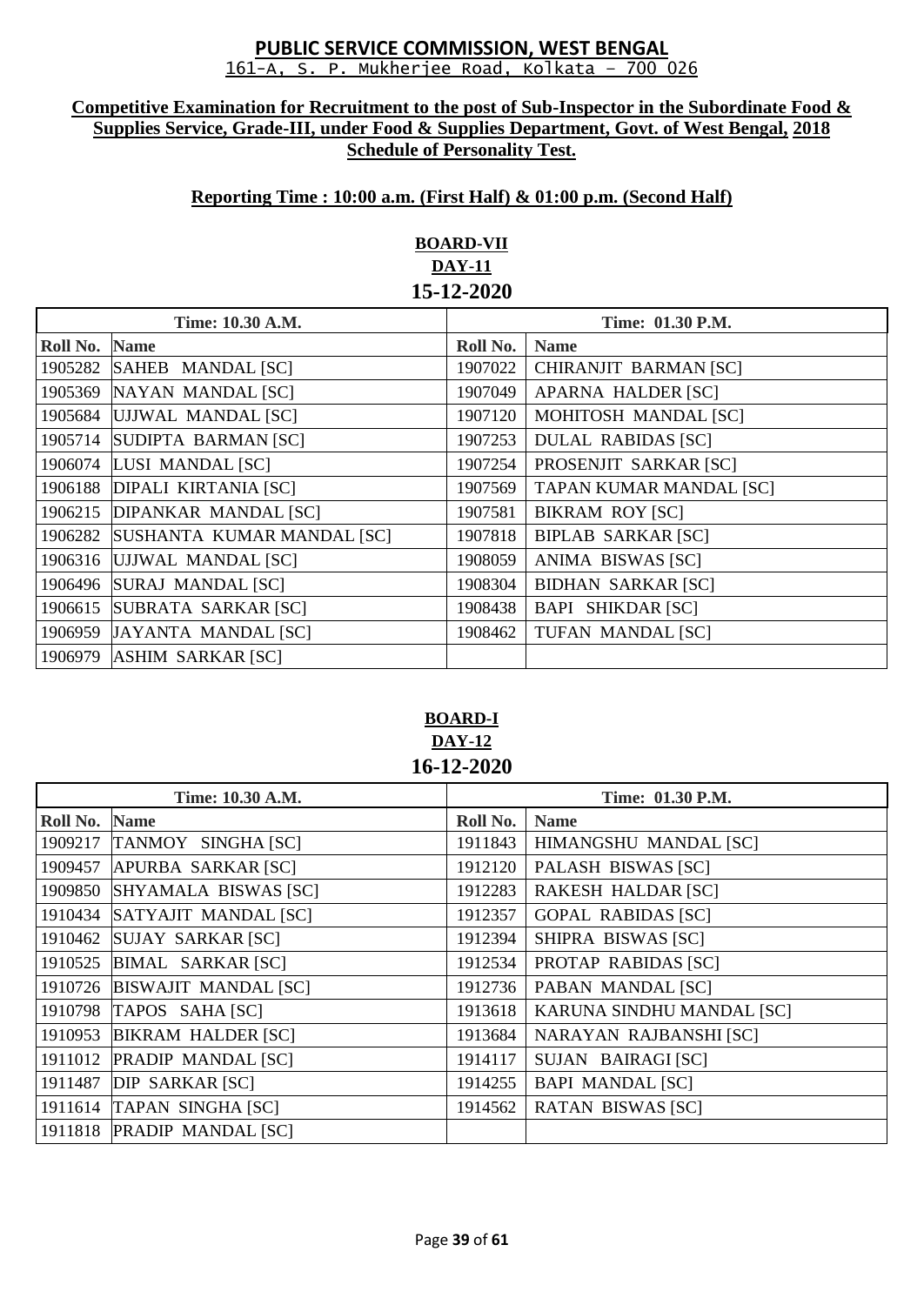#### **Competitive Examination for Recruitment to the post of Sub-Inspector in the Subordinate Food & Supplies Service, Grade-III, under Food & Supplies Department, Govt. of West Bengal, 2018 Schedule of Personality Test.**

# **Reporting Time : 10:00 a.m. (First Half) & 01:00 p.m. (Second Half)**

# **BOARD-II DAY-12 16-12-2020**

| Time: 10.30 A.M. |                                   | Time: 01.30 P.M. |                                 |
|------------------|-----------------------------------|------------------|---------------------------------|
| Roll No.         | <b>Name</b>                       | Roll No.         | <b>Name</b>                     |
|                  | 1914620 SUMAN DAS [SC]            | 1916870          | MINTU SARKAR [SC]               |
|                  | 1914876 PRAN KUMAR MANDAL [SC]    | 1917031          | <b>BUDDHADEB BISWAS [SC]</b>    |
|                  | 1914914 AMIT MANDAL [SC]          | 1917165          | SOHEN SARKAR [SC]               |
|                  | 1914936 KOUSHIK SARKAR [SC]       | 1917287          | <b>BAPI SINGHA [SC]</b>         |
|                  | 1914994 DIPANKAR BARMAN [SC]      | 1917364          | SUMAN DAS [SC]                  |
|                  | 1915238 RAM BISWAS [SC]           | 1917532          | <b>SANJOY KUMAR BISWAS [SC]</b> |
|                  | 1915334 BABON RAJBANSHI [SC]      | 1917640          | <b>GOURANGA MANDAL [SC]</b>     |
|                  | 1915596 SANATAN MANDAL [SC]       | 1917744          | <b>SUJAN MANDAL [SC]</b>        |
|                  | 1915655 BIKASH ROY [SC]           | 1917801          | <b>MANOJ CHOWDHURY [SC]</b>     |
|                  | 1915702 KAMAL KRISHNA MANDAL [SC] | 1917871          | PROBHA ROY [SC]                 |
|                  | 1915932 NISHITH SARKAR [SC]       | 1917950          | <b>TAPAS BISWAS [SC]</b>        |
|                  | 1916206 SAYANI SARKAR [SC]        | 1918006          | SONATAN RABIDAS [SC]            |
|                  | 1916437 SUJIT KUMAR MANDAL [SC]   |                  |                                 |

# **BOARD-III DAY-12 16-12-2020**

| Time: 10.30 A.M. |                               | Time: 01.30 P.M. |                                |
|------------------|-------------------------------|------------------|--------------------------------|
| Roll No.         | <b>Name</b>                   | Roll No.         | <b>Name</b>                    |
| 1918265          | SUSHANTA HIRA [SC]            | 1920785          | SUVANKAR MANDAL [SC]           |
| 1918379          | SUDIPTA BASU [SC]             | 1920885          | <b>HEMANTA MANDAL [SC]</b>     |
|                  | 1918565 RAJESH CHOUDHURY [SC] | 1921175          | DHANESWAR MANDAL [SC]          |
| 1918604          | <b>SHYAM MANDAL [SC]</b>      | 1921300          | <b>ATOSH BARMAN [SC]</b>       |
| 1918641          | SUSHANTA MANDAL [SC]          | 1921885          | <b>DURGACHARAN MANDAL [SC]</b> |
|                  | 1918706 RUPESH MANDAL [SC]    | 1922066          | <b>BIREN MANDAL [SC]</b>       |
|                  | 1920032 PULAK MANDAL [SC]     | 1922354          | PRIYANKA MANDAL [SC]           |
| 1920075          | <b>BAPI MANDAL [SC]</b>       | 1922502          | <b>MITHUN MANDAL [SC]</b>      |
| 1920091          | MITHUN MANDAL [SC]            | 1922628          | <b>RINTU CHOWDHURY [SC]</b>    |
|                  | 1920248 SUDHANSU MANDAL [SC]  | 1922669          | <b>BHASKAR MANDAL [SC]</b>     |
| 1920408          | DIPANNITA KARMAKAR [SC]       | 1922749          | <b>TULI MANDAL [SC]</b>        |
| 1920506          | RAJKUMAR KARMAKAR [SC]        | 1923037          | <b>SUKESH MANDAL [SC]</b>      |
|                  | 1920658 MANOJ MANDAL [SC]     |                  |                                |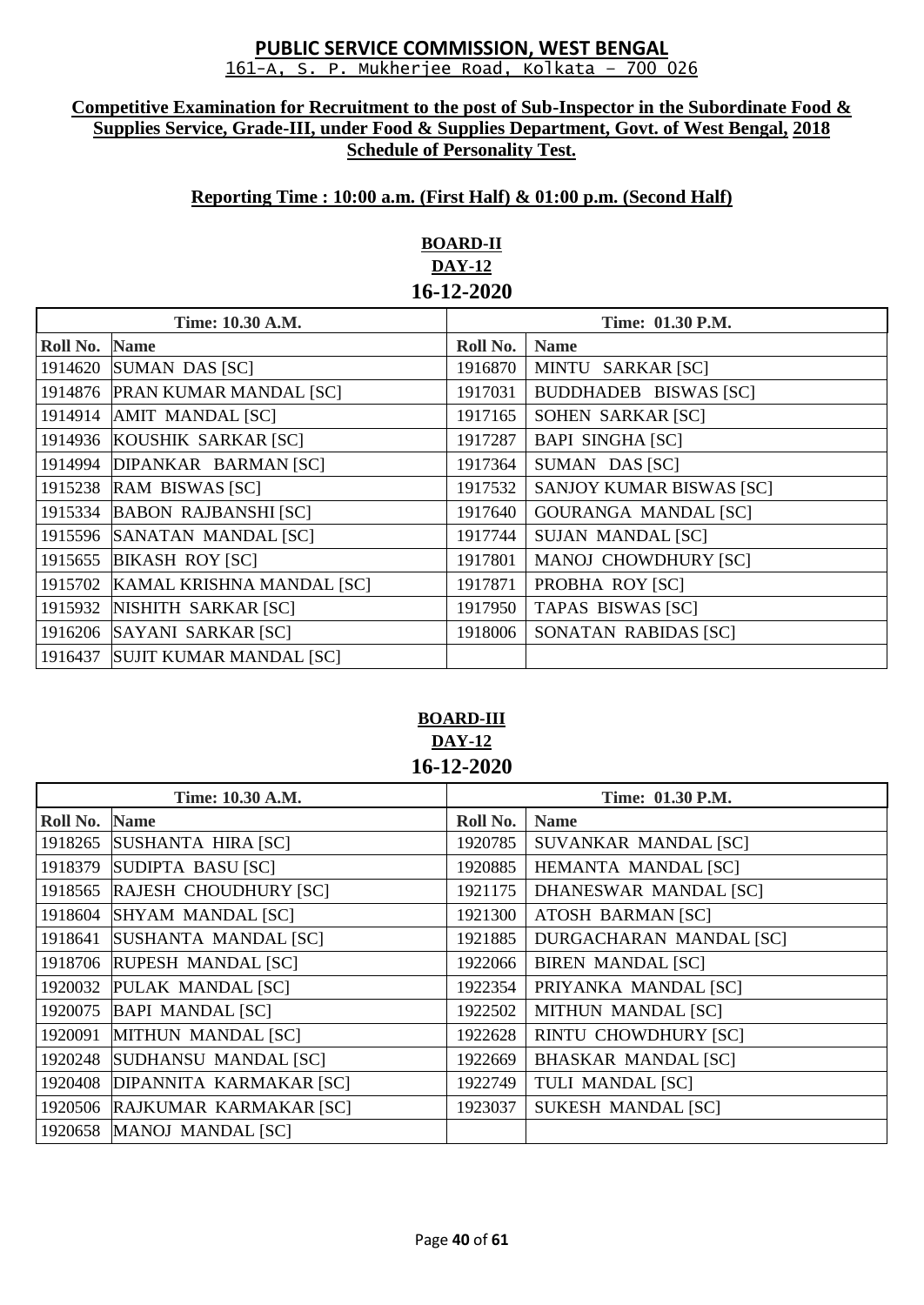#### **Competitive Examination for Recruitment to the post of Sub-Inspector in the Subordinate Food & Supplies Service, Grade-III, under Food & Supplies Department, Govt. of West Bengal, 2018 Schedule of Personality Test.**

## **Reporting Time : 10:00 a.m. (First Half) & 01:00 p.m. (Second Half)**

# **BOARD-IV DAY-12 16-12-2020**

| Time: 10.30 A.M. |                               | Time: 01.30 P.M. |                             |
|------------------|-------------------------------|------------------|-----------------------------|
| Roll No.         | <b>Name</b>                   | Roll No.         | <b>Name</b>                 |
|                  | 1923168 ASHIM HALDAR [SC]     | 1926841          | PINTU MANDAL [SC]           |
| 1924093          | <b>BIPUL BARMAN [SC]</b>      | 1926896          | SHIBSANKAR MANDAL [SC]      |
| 1924393          | <b>RAJU SARKAR [SC]</b>       | 1926966          | SUROJIT SARKAR [SC]         |
| 1925042          | MALAY SARKAR [SC]             | 1927021          | <b>SUJOY ROY [SC]</b>       |
| 1925114          | <b>ANIMESH SARKAR [SC]</b>    | 1927049          | <b>BISHNU MANDAL [SC]</b>   |
| 1925142          | <b>SUMONTO RAJBANSHI [SC]</b> | 1927691          | SOURAV MANDAL [SC]          |
| 1925218          | <b>PRANATI SARKAR [SC]</b>    | 1928321          | JITEN DAS [SC]              |
|                  | 1925270 UJJWAL DEWAN [SC]     | 1928348          | <b>CHAMPA BISWAS [SC]</b>   |
|                  | 1926218 MITHUN MANDAL [SC]    | 1928803          | <b>JAYANTA MANDAL [SC]</b>  |
| 1926421          | <b>SUJOY BARMAN [SC]</b>      | 1928842          | <b>SUJAL BARAY [SC]</b>     |
|                  | 1926542 JAYANTA BISWAS [SC]   | 1929068          | <b>TRIDEB SARKAR [SC]</b>   |
|                  | 1926606 BANKIM SARKAR [SC]    | 1929261          | <b>DIPANKAR MANDAL [SC]</b> |
|                  | 1926718 AJIT SARKAR [SC]      |                  |                             |

# **BOARD-V DAY-12 16-12-2020**

| Time: 10.30 A.M. |                              | Time: 01.30 P.M. |                             |
|------------------|------------------------------|------------------|-----------------------------|
| Roll No.         | <b>Name</b>                  | Roll No.         | <b>Name</b>                 |
| 1929291          | MIRA SARKAR [SC]             | 1932568          | <b>GOUTAM MANDAL [SC]</b>   |
| 1929354          | PARTHA SARKAR [SC]           | 1933537          | <b>SUBHAM CHOWHAN [SC]</b>  |
| 1929560          | ARUN KUMAR MISTRY [SC]       | 1933558          | <b>BAPPAJIT SARKAR [SC]</b> |
| 1929914          | <b>BIRANJAN SARKAR [SC]</b>  | 1933980          | SUJIT MANDAL [SC]           |
| 1929953          | RAMCHANDRA SARKAR [SC]       | 1934291          | SHYAMAL MANDAL [SC]         |
| 1930455          | <b>BABY MANDAL [SC]</b>      | 1934453          | SUBROTA MANDAL [SC]         |
|                  | 1930540 LALCHAND MANDAL [SC] | 1934495          | PROKASH CHANDRA MANDAL [SC] |
| 1931024          | <b>BIDHAN MANDAL [SC]</b>    | 1934541          | PROSHANTA MANDAL [SC]       |
| 1931097          | SABUJ DUTTA [SC]             | 1935162          | NARAYAN SARKAR [SC]         |
|                  | 1931223 TANUSHRI DAS [SC]    | 1935276          | PRAKASH HALDAR [SC]         |
| 1931289          | KALIPADA MANDAL [SC]         | 1935333          | PINTU DAS [SC]              |
| 1931319          | SHYAMPADA BISWAS [SC]        | 1935920          | CHIRANJIT CHOWDHURY [SC]    |
|                  | 1932112 DEBASISH RAJAK [SC]  |                  |                             |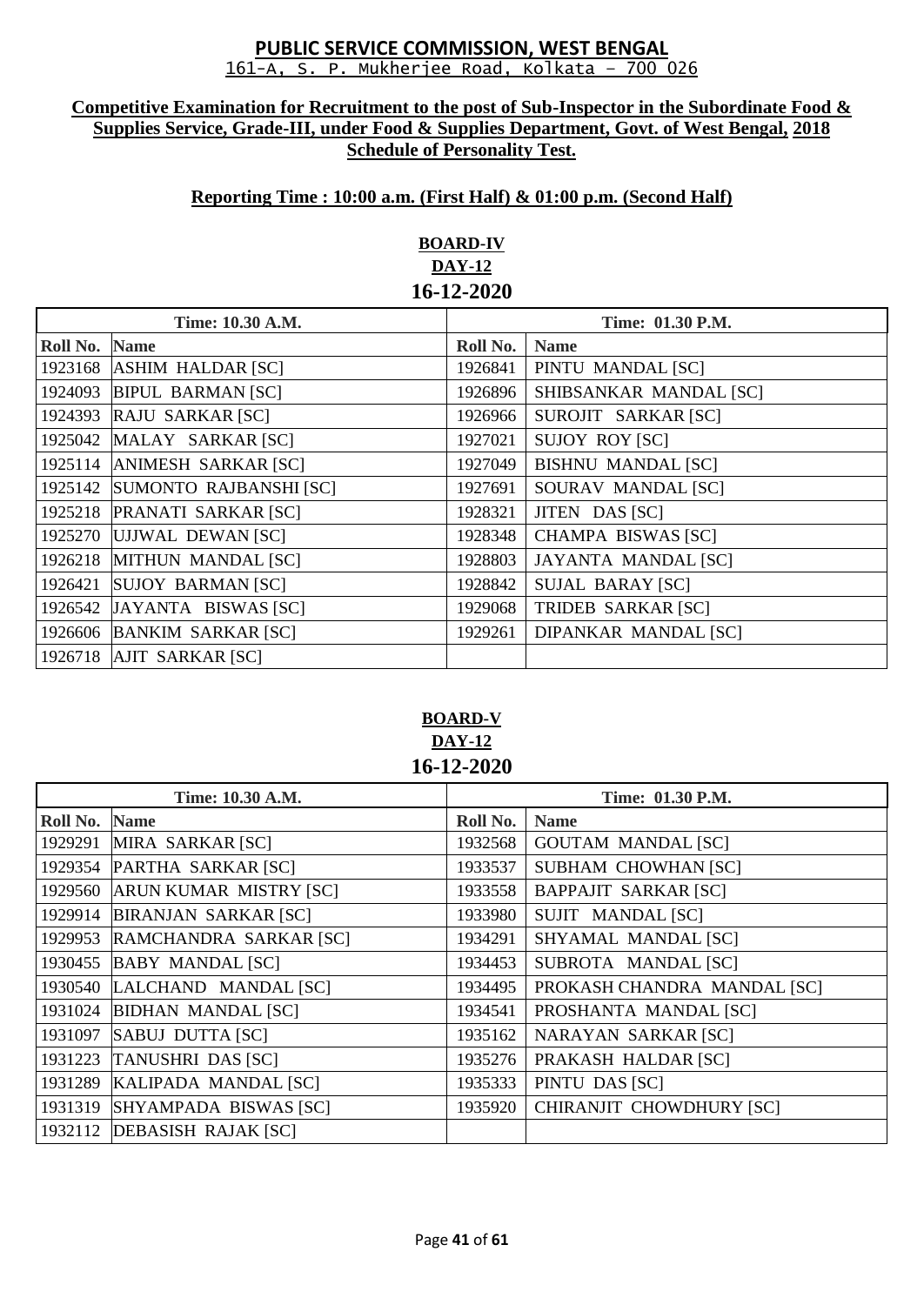#### **Competitive Examination for Recruitment to the post of Sub-Inspector in the Subordinate Food & Supplies Service, Grade-III, under Food & Supplies Department, Govt. of West Bengal, 2018 Schedule of Personality Test.**

## **Reporting Time : 10:00 a.m. (First Half) & 01:00 p.m. (Second Half)**

# **BOARD-VI DAY-12 16-12-2020**

| Time: 10.30 A.M. |                            | Time: 01.30 P.M. |                             |
|------------------|----------------------------|------------------|-----------------------------|
| Roll No.         | <b>Name</b>                | Roll No.         | <b>Name</b>                 |
| 1936007          | MITHUN HALDAR [SC]         | 1938737          | <b>RANJAN ROY [SC]</b>      |
| 1936115          | MANGAL MANDAL [SC]         | 1938892          | PRADIP RAJBANSHI [SC]       |
|                  | 1936206 SUJIT MANDAL [SC]  | 1939070          | <b>BISHU RAJBANSHI [SC]</b> |
| 1936244          | SADHAN MANDAL [SC]         | 1939103          | MITHUN RAJBANSHI [SC]       |
| 1936275          | TAPESH MANDAL [SC]         | 1939247          | UTTAM MANDAL [SC]           |
| 1936419          | DHANANJAI MANDAL [SC]      | 1939991          | SNEHASISH SAHA [SC]         |
| 1937528          | PRIYANKA MANDAL [SC]       | 1940033          | PARASHMANI MANDAL [SC]      |
| 1937632          | SUBRATA MANDAL [SC]        | 1940113          | <b>MANOSI MANDAL [SC]</b>   |
| 1937926          | NAGARDIP MANDAL [SC]       | 1940196          | KANCHIRAM SIKDAR [SC]       |
| 1938079          | <b>BAPAN PODDER [SC]</b>   | 1940311          | <b>TAPAS BAIN [SC]</b>      |
| 1938210          | SAMPA SARKAR [SC]          | 1940555          | <b>ASHISH DAS [SC]</b>      |
|                  | 1938238 BIJAY MANDAL [SC]  | 1940745          | <b>AMIT MANDAL [SC]</b>     |
|                  | 1938479 DIPANKAR BOSE [SC] |                  |                             |

# **BOARD-VII DAY-12 16-12-2020**

| Time: 10.30 A.M. |                                | Time: 01.30 P.M. |                            |
|------------------|--------------------------------|------------------|----------------------------|
| Roll No.         | <b>Name</b>                    | Roll No.         | <b>Name</b>                |
|                  | 1941510 GOUTAM SAHA [SC]       | 1945939          | SUJIT KUMAR MANDAL [SC]    |
| 1942137          | PANKAJ CHANDRA MANDAL [SC]     | 1945999          | SUBHODEB CHAUDHURI [SC]    |
| 1942142          | <b>ARUN MANDAL [SC]</b>        | 1946047          | <b>CHITTA RABIDAS [SC]</b> |
| 1942230          | TUSHAR SARKAR [SC]             | 1946401          | SUPRIYA MRIDHA [SC]        |
| 1942502          | <b>ANUP MANDAL [SC]</b>        | 1946586          | SANATAN RAJAK [SC]         |
| 1942790          | <b>DIPANKAR CHAUDHURI [SC]</b> | 1946700          | KINKAR KUMAR MANDAL [SC]   |
| 1943543          | <b>TANMOY ROY [SC]</b>         | 1946717          | SANAT MANDAL [SC]          |
| 1944860          | SHYAMAL DAS [SC]               | 1946721          | HEMANTA RAJBANSHI [SC]     |
| 1944986          | APARNA SARKAR [SC]             | 1946908          | RABINDRANATH BISWAS [SC]   |
| 1945161          | HARIBILAS CHOUDHURY [SC]       | 1946939          | <b>AMIT MANDAL [SC]</b>    |
| 1945306          | <b>ASIT MANDAL [SC]</b>        | 1947115          | <b>BIKRAM SARKAR [SC]</b>  |
| 1945320          | MITHUN MANDAL [SC]             | 1947408          | <b>BIMAL MANDAL [SC]</b>   |
|                  | 1945323 RAHUL SARKAR [SC]      |                  |                            |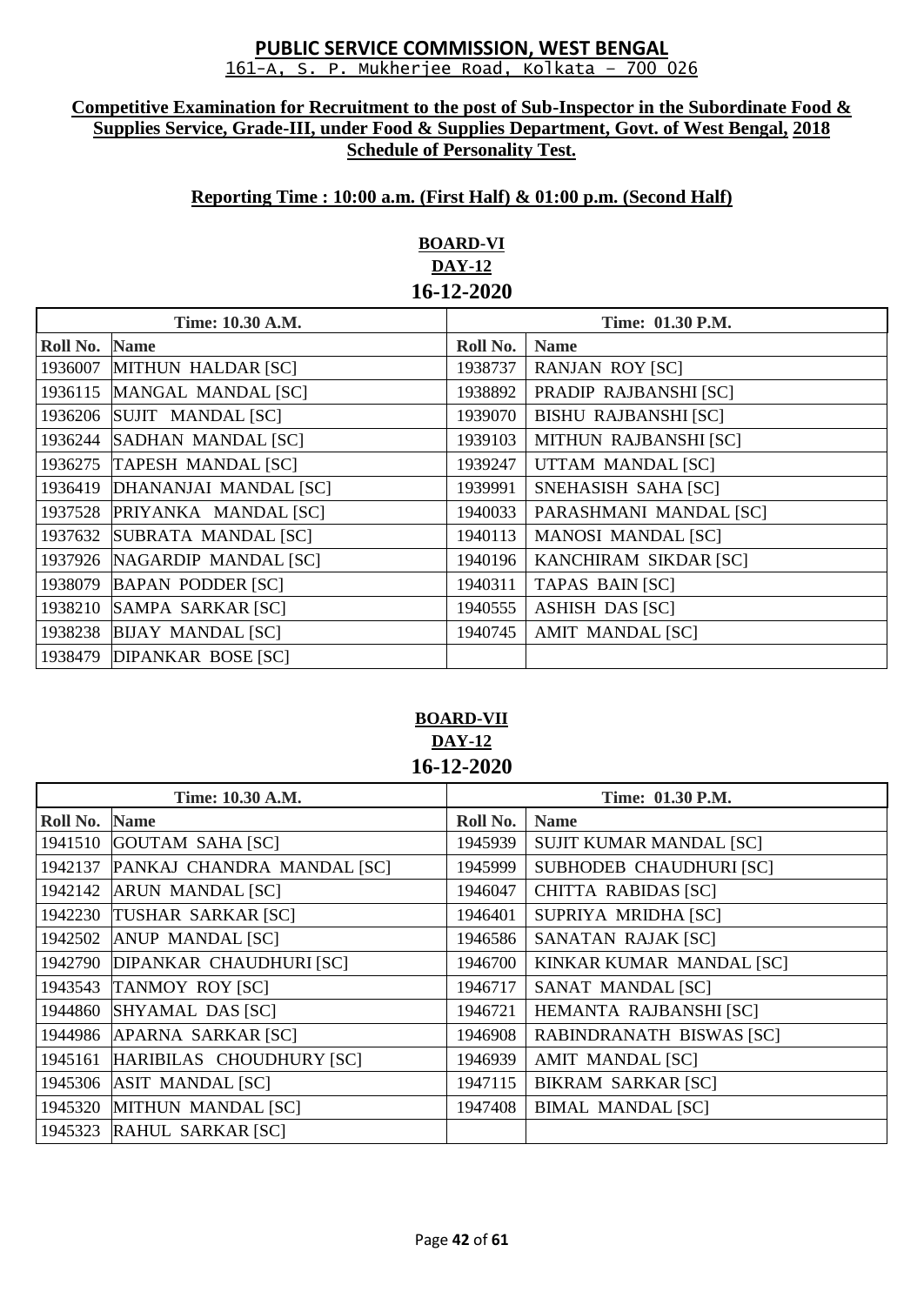#### **Competitive Examination for Recruitment to the post of Sub-Inspector in the Subordinate Food & Supplies Service, Grade-III, under Food & Supplies Department, Govt. of West Bengal, 2018 Schedule of Personality Test.**

## **Reporting Time : 10:00 a.m. (First Half) & 01:00 p.m. (Second Half)**

# **BOARD-I DAY-13 17-12-2020**

| Time: 10.30 A.M. |                                    | Time: 01.30 P.M. |                              |
|------------------|------------------------------------|------------------|------------------------------|
| Roll No.         | <b>Name</b>                        | Roll No.         | <b>Name</b>                  |
|                  | 1947483 NISHIT MANDAL [SC]         | 1949314          | <b>BIDYUT MANDAL [SC]</b>    |
| 1947576          | SANAT MANDAL [SC]                  | 1949493          | PABITRA SARKAR [SC]          |
| 1947634          | <b>MANOJ KUMAR MANDAL [SC]</b>     | 1950358          | <b>BIBHAS BASU [SC]</b>      |
|                  | 1947640 PRIYA CHOWDHURY [SC]       | 1950412          | <b>SUDIP CHOWDHURY [SC]</b>  |
|                  | 1947739 JYOTSNA MANDAL [SC]        | 1950416          | KANCHAN KUMAR MANDAL [SC]    |
| 1948085          | HARAN SARKAR [SC]                  | 1950451          | <b>BANDANA BOSE [SC]</b>     |
| 1948404          | <b>MITU SARKAR [SC]</b>            | 1950458          | <b>ARATI BISWAS [SC]</b>     |
|                  | 1948552 SATYAJIT MANDAL [SC]       | 1950462          | <b>DASHRATH SARKAR [SC]</b>  |
| 1948726          | ASIM KUMAR SAHA [SC]               | 1950942          | <b>CHANDU CHOWDHURY [SC]</b> |
| 1948792          | <b>DIPAK BARMAN [SC]</b>           | 1951085          | PRANAB DUTTA [SC]            |
| 1948888          | <b>SANJOY KUMAR ROY [SC]</b>       | 1951317          | MILI ROY [SC]                |
| 1949141          | <b>SHAILENDRA NATH MALLIK [SC]</b> | 1951366          | PRODIP MANDAL [SC]           |
| 1949202          | <b>ASHIM KUMAR SINGHA [SC]</b>     |                  |                              |

## **BOARD-II DAY-13 17-12-2020**

| Time: 10.30 A.M. |                               | Time: 01.30 P.M. |                               |
|------------------|-------------------------------|------------------|-------------------------------|
| Roll No.         | <b>Name</b>                   | Roll No.         | <b>Name</b>                   |
| 1952430          | CHIRANJIT MANDAL [SC]         | 1955387          | <b>ABHISEK KUMAR DAS [SC]</b> |
| 1952610          | <b>SAMAR KHARATI [SC]</b>     | 1955457          | JOYPROKASH DAS [SC]           |
| 1952658          | KALICHARAN CHOUDHURY [SC]     | 1955458          | CHIRANJIT HIRA [SC]           |
| 1952908          | SOURAV DAS [SC]               | 1955464          | ANUPAMA ROY [SC]              |
|                  | 1953028 BANKIM BARMAN [SC]    | 1955756          | <b>BISHNU BISWAS [SC]</b>     |
| 1953127          | PRIYANKAR MANDAL [SC]         | 1955826          | <b>TANMOY SARKAR [SC]</b>     |
| 1953289          | PIJUSH SARKAR [SC]            | 1956485          | CHIRANJIT MANDAL [SC]         |
|                  | 1953765 PRASENJIT SINGHA [SC] | 1956494          | SAMPA BISWAS [SC]             |
| 1954070          | <b>INDRAJIT MANDAL [SC]</b>   | 1956995          | SUSMITA MANDAL [SC]           |
| 1954332          | SAMIR MANDAL [SC]             | 1957357          | PABAN HALDER [SC]             |
| 1954449          | <b>DIBASH MANDAL [SC]</b>     | 1957500          | PARTHADEB MANDAL [SC]         |
| 1954543          | <b>SUMAN SARKAR [SC]</b>      | 1957701          | <b>SUSANTA SINGHA [SC]</b>    |
|                  | 1954999 SAMAR CHOWDHURY [SC]  |                  |                               |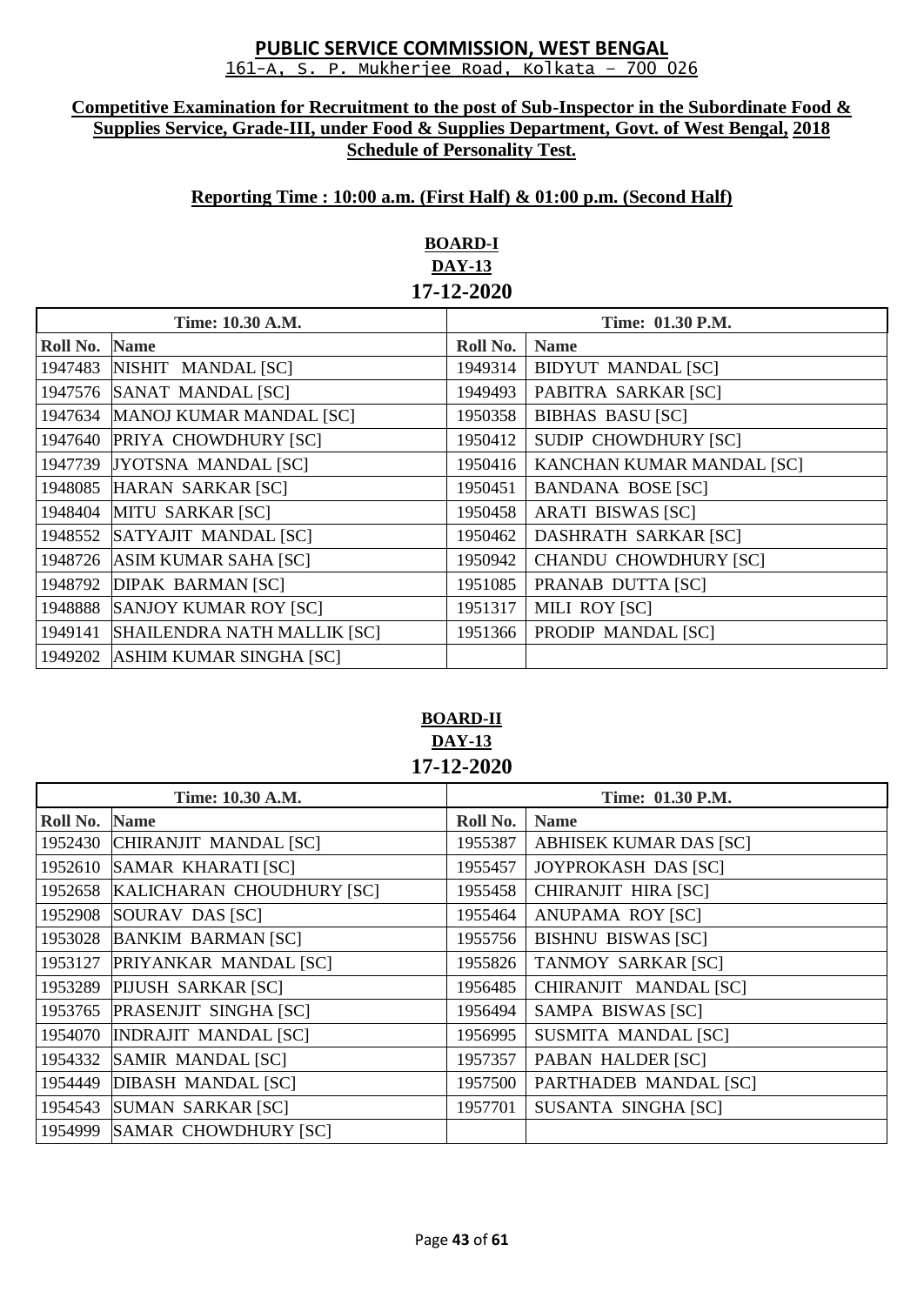#### **Competitive Examination for Recruitment to the post of Sub-Inspector in the Subordinate Food & Supplies Service, Grade-III, under Food & Supplies Department, Govt. of West Bengal, 2018 Schedule of Personality Test.**

## **Reporting Time : 10:00 a.m. (First Half) & 01:00 p.m. (Second Half)**

# **BOARD-III DAY-13 17-12-2020**

|          | Time: 10.30 A.M.                 |          | Time: 01.30 P.M.             |  |
|----------|----------------------------------|----------|------------------------------|--|
| Roll No. | <b>Name</b>                      | Roll No. | <b>Name</b>                  |  |
| 1957757  | SHIBANI MANDAL [SC]              | 1959774  | <b>BASUDEV ROY [SC]</b>      |  |
| 1957793  | TUMPA SARKAR [SC]                | 1959958  | NILKANTHA SARKAR [SC]        |  |
| 1958075  | <b>MRITYUNJOY KR MANDAL [SC]</b> | 1960120  | KOUSHIK SARKAR [SC]          |  |
| 1958087  | <b>SUDIP MANDAL [SC]</b>         | 1960123  | HAREKRISHNA BISWAS [SC]      |  |
| 1958286  | <b>PROSENJIT MANDAL [SC]</b>     | 1960398  | SONOJIT KARMAKAR [SC]        |  |
| 1958358  | CHINMAY MANDAL [SC]              | 1960493  | <b>DURJADHAN SARKAR [SC]</b> |  |
|          | 1958568 PAPON RAJBANSHI [SC]     | 1960576  | SAMIR BALA [SC]              |  |
| 1958624  | CHAMPA BISWAS [SC]               | 1960768  | <b>SAMBHU SAHA [SC]</b>      |  |
| 1958738  | RUMPA BISWAS [SC]                | 1961182  | <b>AJOY ROY [SC]</b>         |  |
| 1958802  | GOBINDA BISWAS [SC]              | 1961564  | KALLAL BOSE [SC]             |  |
| 1959209  | JAGGA HALDAR [SC]                | 1961602  | JAYANTA KUMAR MANDAL [SC]    |  |
|          | 1959528 APARAJITA MANDAL [SC]    | 1961671  | SAROJ KUMAR MANDAL [SC]      |  |
|          | 1959580 SUBODH SARKAR [SC]       |          |                              |  |

# **BOARD-IV DAY-13 17-12-2020**

| Time: 10.30 A.M. |                            | Time: 01.30 P.M. |                               |
|------------------|----------------------------|------------------|-------------------------------|
| Roll No.         | <b>Name</b>                | Roll No.         | <b>Name</b>                   |
| 1961709          | <b>BIDYUT SARKAR [SC]</b>  | 1963608          | SRIKANTA MANDAL [SC]          |
| 1961967          | <b>BAPI MALLIK [SC]</b>    | 1963649          | <b>GANESH BASU [SC]</b>       |
| 1962286          | KAMAL RAJBANSHI [SC]       | 1963877          | <b>TARACHAND MANDAL [SC]</b>  |
| 1962627          | <b>BISHNU MANDAL [SC]</b>  | 1964577          | SANJIB CHOWDHURY [SC]         |
| 1962685          | ALOK SARKAR [SC]           | 1965131          | <b>GOPAL RABIDAS [SC]</b>     |
| 1963034          | <b>BAPI MANDAL [SC]</b>    | 1965375          | <b>BISWAJIT MANDAL [SC]</b>   |
| 1963081          | RUPALI MANDAL [SC]         | 1965638          | <b>DOLI BARMAN [SC]</b>       |
| 1963265          | NARENDRA NATH ROY [SC]     | 1965647          | RANJIT MANDAL [SC]            |
| 1963357          | <b>BIDYUT DUTTA [SC]</b>   | 1965784          | <b>RAMESH RAY [SC]</b>        |
| 1963421          | SUBHASH MANDAL [SC]        | 1965788          | <b>ABHIJIT CHOWDHURY [SC]</b> |
| 1963425          | JOYDEB BARMAN [SC]         | 1965838          | <b>BIKRAM DAS [SC]</b>        |
| 1963469          | KOUSHIK CHOWDHURI [SC]     | 1965887          | <b>RAKESH MANDAL [SC]</b>     |
|                  | 1963514 PANKAJ MANDAL [SC] |                  |                               |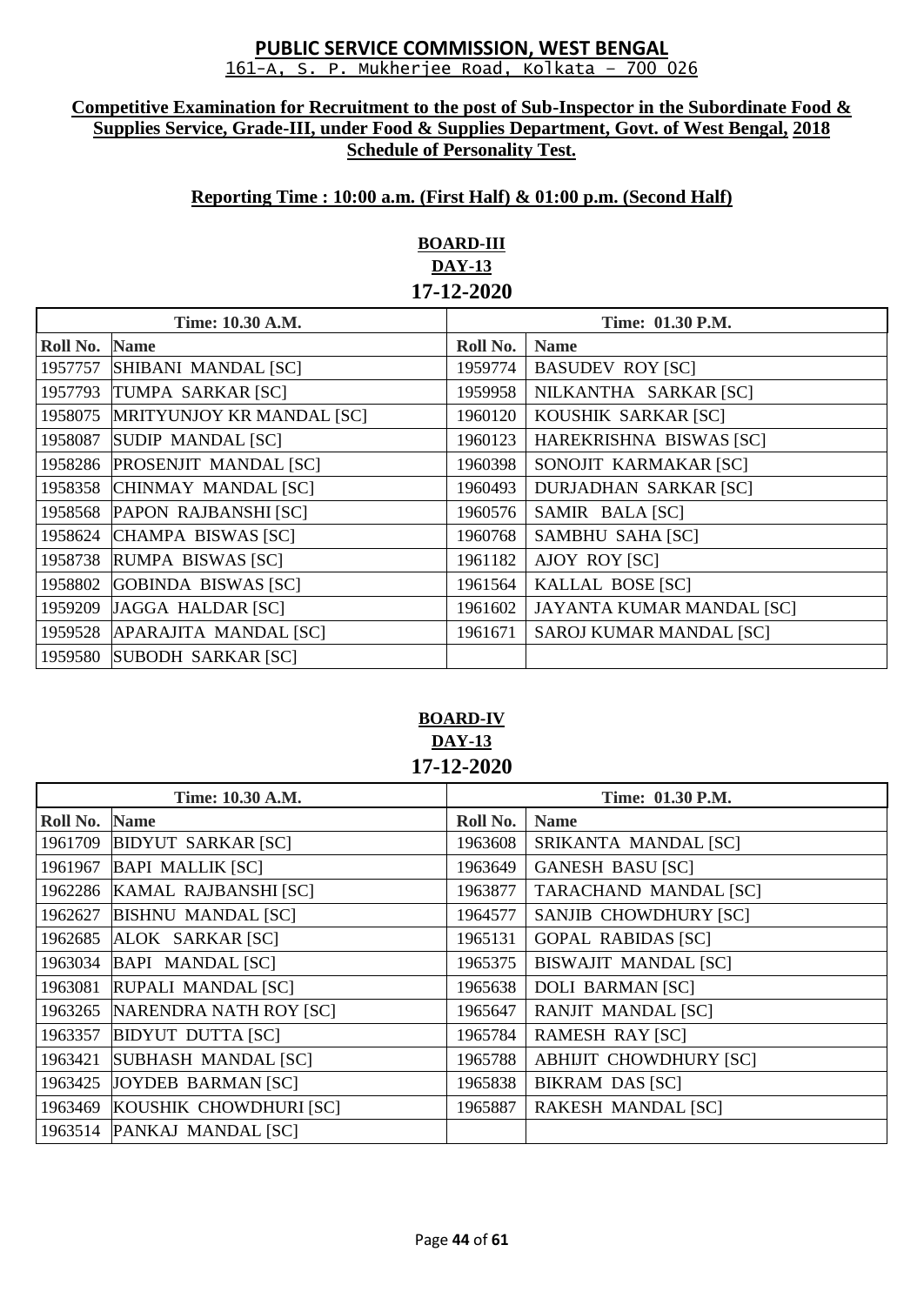#### **Competitive Examination for Recruitment to the post of Sub-Inspector in the Subordinate Food & Supplies Service, Grade-III, under Food & Supplies Department, Govt. of West Bengal, 2018 Schedule of Personality Test.**

## **Reporting Time : 10:00 a.m. (First Half) & 01:00 p.m. (Second Half)**

# **BOARD-V DAY-13 17-12-2020**

| Time: 10.30 A.M. |                                | Time: 01.30 P.M. |                            |
|------------------|--------------------------------|------------------|----------------------------|
| Roll No.         | <b>Name</b>                    | Roll No.         | <b>Name</b>                |
| 1966190          | AMIT MANDAL [SC]               | 1967852          | SOUMENDU ROY [SC]          |
| 1966211          | SOURAV SINGHA [SC]             | 1967994          | <b>CHANDAN MANDAL [SC]</b> |
| 1966230          | <b>RINTU MANDAL [SC]</b>       | 1968046          | <b>RAMEN MANDAL [SC]</b>   |
| 1966283          | GOBINDA BARMAN [SC]            | 1968434          | <b>ABHIJIT MANDAL [SC]</b> |
| 1966344          | ANJU SIKDAR [SC]               | 1968494          | SANJOY MAJUMDAR [SC]       |
| 1966909          | SOURAV SARKAR [SC]             | 1968550          | <b>SUMAN HALDAR [SC]</b>   |
| 1966995          | JHANTU MANDAL [SC]             | 1968553          | <b>RINTU BISWAS [SC]</b>   |
| 1967184          | SAROJIT ROY [SC]               | 1968832          | UTPAL MANDAL [SC]          |
| 1967373          | RAHIT MANDAL [SC]              | 1969138          | <b>BABLU MANDAL [SC]</b>   |
| 1967390          | CHIRANJIT MANDAL [SC]          | 1969304          | <b>CHHOTAN MANDAL [SC]</b> |
| 1967392          | MITHUN MANDAL [SC]             | 1969331          | KANAILAL SARKAR [SC]       |
| 1967775          | <b>BIBEKANANDA MANDAL [SC]</b> | 1969472          | SAMAR MANDAL [SC]          |
| 1967830          | <b>BAPI LAL MANDAL [SC]</b>    |                  |                            |

## **BOARD-VI DAY-13 17-12-2020**

| Time: 10.30 A.M. |                             | Time: 01.30 P.M. |                                  |
|------------------|-----------------------------|------------------|----------------------------------|
| Roll No.         | <b>Name</b>                 | Roll No.         | <b>Name</b>                      |
| 1969504          | CHHATON BISWAS [SC]         | 1971696          | <b>BABLU MANDAL [SC]</b>         |
| 1969767          | <b>SAMIRAN SARKAR [SC]</b>  | 1971831          | <b>SWAPAN SARKAR [SC]</b>        |
| 1969835          | <b>DUSSASAN MANDAL [SC]</b> | 1971936          | SATYAJIT MANDAL [SC]             |
|                  | 1970113 POPI MANDAL [SC]    | 1971958          | <b>BIMAN MANDAL [SC]</b>         |
| 1970449          | <b>ASHOK MANDAL [SC]</b>    | 1972023          | <b>MITHUN MANDAL [SC]</b>        |
| 1970546          | SUBRATA SARKAR [SC]         | 1972444          | SANJAY SARKAR [SC]               |
| 1970751          | <b>BARNALI BISWAS [SC]</b>  | 1972741          | <b>BABLU MANDAL [SC]</b>         |
| 1970770          | <b>BAPAN RISHI [SC]</b>     | 1972857          | <b>BIPUL ROY [SC]</b>            |
| 1970782          | CHINMAY CHOWDHURY [SC]      | 1973177          | <b>INDRAJIT MANDAL [SC][PWD]</b> |
| 1970900          | SATYAJIT MANDAL [SC]        | 2000083          | PAYEL DAS [SC]                   |
| 1971382          | SHAMBHU MANDAL [SC]         | 2000395          | <b>SUDEB BARMAN [SC]</b>         |
| 1971437          | <b>ANUP CHOWDHURY [SC]</b>  | 2000612          | NIRMAL ROY [SC]                  |
|                  | 1971656 APARNA SARKAR [SC]  |                  |                                  |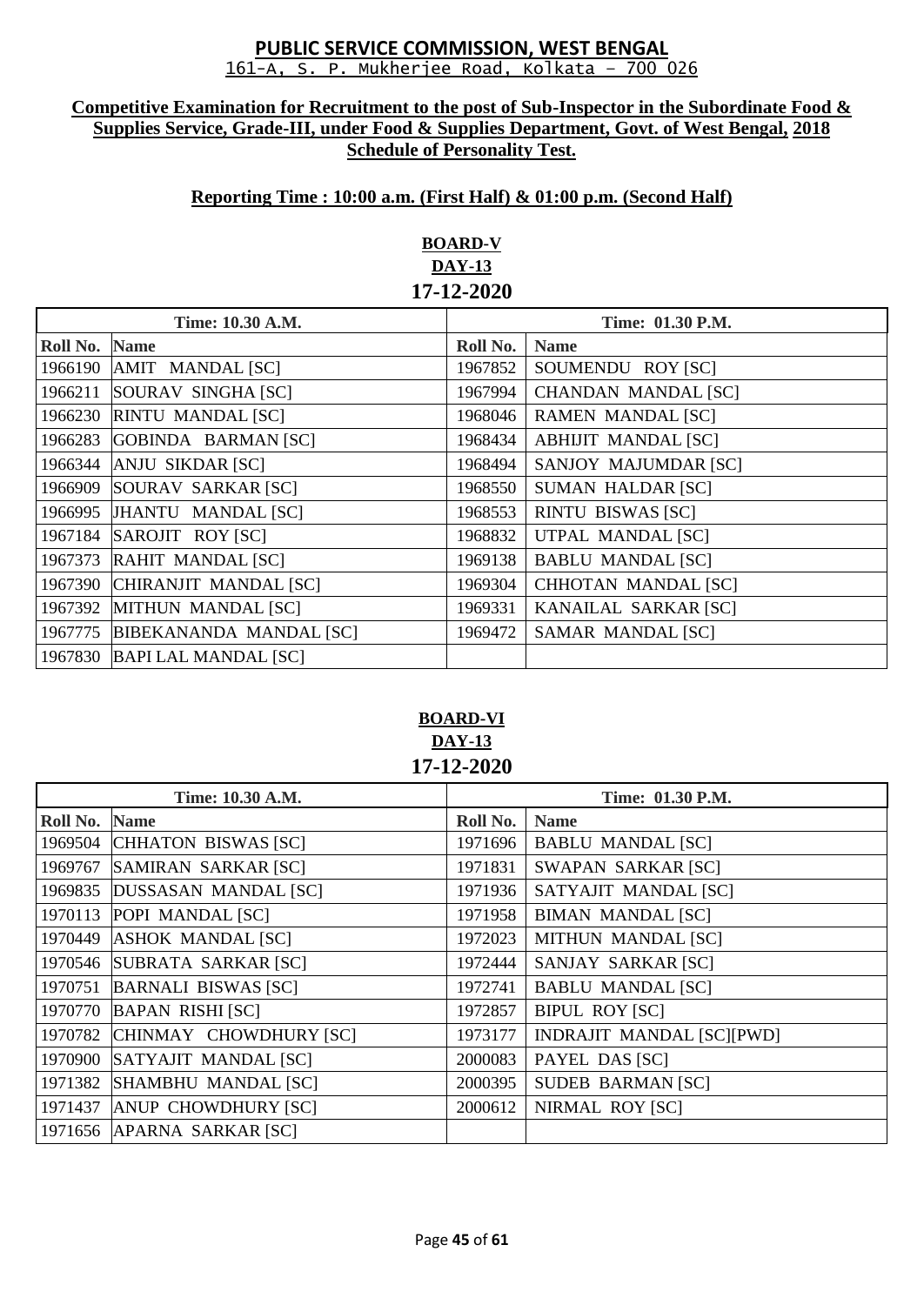#### **Competitive Examination for Recruitment to the post of Sub-Inspector in the Subordinate Food & Supplies Service, Grade-III, under Food & Supplies Department, Govt. of West Bengal, 2018 Schedule of Personality Test.**

## **Reporting Time : 10:00 a.m. (First Half) & 01:00 p.m. (Second Half)**

# **BOARD-VII DAY-13 17-12-2020**

| Time: 10.30 A.M. |                             | Time: 01.30 P.M. |                                 |
|------------------|-----------------------------|------------------|---------------------------------|
| Roll No.         | <b>Name</b>                 | Roll No.         | <b>Name</b>                     |
| 2000853          | PRASHANTA BARMAN [SC]       | 2002867          | <b>BIPLAB BARMAN [SC]</b>       |
| 2000859          | KRISHNA CHANDRA BARMAN [SC] | 2003014          | <b>MANTOSH ROY [SC]</b>         |
| 2001094          | <b>ANIMESH HAZRA [SC]</b>   | 2003145          | SHUVAJIT BARMAN [SC]            |
| 2001232          | <b>RATAN ROY [SC]</b>       | 2003158          | RIKTA ROY [SC]                  |
| 2001308          | UTPAL BARMAN [SC]           | 2003648          | PRASANTA ROY [SC]               |
|                  | 2001556 DINABANDHU ROY [SC] | 2003688          | TINKU KUMAR DAS [SC]            |
| 2001855          | <b>SHIBU SARKAR [SC]</b>    | 2004055          | PAPI MANDAL [SC]                |
| 2001933          | RISHAB SARKAR [SC]          | 2004190          | SANJIB HALDAR [SC]              |
| 2002173          | <b>BIPLAB ROY [SC]</b>      | 2004259          | PALI SARKAR [SC]                |
| 2002217          | <b>DIPANKAR SARKAR [SC]</b> | 2004331          | <b>BASANTI SARKAR [SC]</b>      |
| 2002268          | <b>BIPUL ROY [SC]</b>       | 2004426          | SAHEB MANDAL [SC]               |
| 2002423          | <b>BISWAJIT ROY [SC]</b>    | 2004507          | <b>GOUR CHANDRA BISWAS [SC]</b> |
|                  | 2002756 ANJALI MANDAL [SC]  |                  |                                 |

## **BOARD-I DAY-14 18-12-2020**

| Time: 10.30 A.M. |                                 | Time: 01.30 P.M. |                             |
|------------------|---------------------------------|------------------|-----------------------------|
| Roll No.         | <b>Name</b>                     | Roll No.         | <b>Name</b>                 |
|                  | 2004546 SUBRATA RAJBANGSHI [SC] | 2006017          | <b>GOUTAM PAUL [SC]</b>     |
| 2004575          | PRASANNA HAZRA [SC]             | 2006277          | <b>RAKI BARMAN [SC]</b>     |
| 2004601          | SANGITA MANDAL [SC]             | 2006714          | PABITRA BISWAS [SC]         |
| 2004700          | <b>BITUN ROY [SC]</b>           | 2006971          | <b>DEBASISH BARMAN [SC]</b> |
| 2004916          | ANIMA ROY [SC]                  | 2007383          | PROSENJIT SARKAR [SC]       |
| 2004955          | NIROD BARMAN [SC]               | 2007490          | PROBADH KUMAR SARKAR [SC]   |
| 2005195          | NIRANJAN BARMAN [SC]            | 2008164          | <b>ABHIJIT SARKAR [SC]</b>  |
| 2005213          | <b>KRISHNAPADA ROY [SC]</b>     | 2008310          | <b>RAJU SARKAR [SC]</b>     |
| 2005387          | <b>BAPI KUMAR CHOWHAN [SC]</b>  | 2008683          | KRISHNA SARKAR [SC]         |
| 2005398          | <b>SUJAN SARKAR [SC]</b>        | 2008790          | <b>RANJAN ROY [SC]</b>      |
| 2005516          | <b>BAPAN ROY [SC]</b>           | 2009211          | SANJIT SINGH [SC]           |
| 2005755          | DAYANANDA ROY [SC]              | 2009579          | PALTU DAS [SC]              |
|                  | 2005822 SAYAN BARAI [SC]        |                  |                             |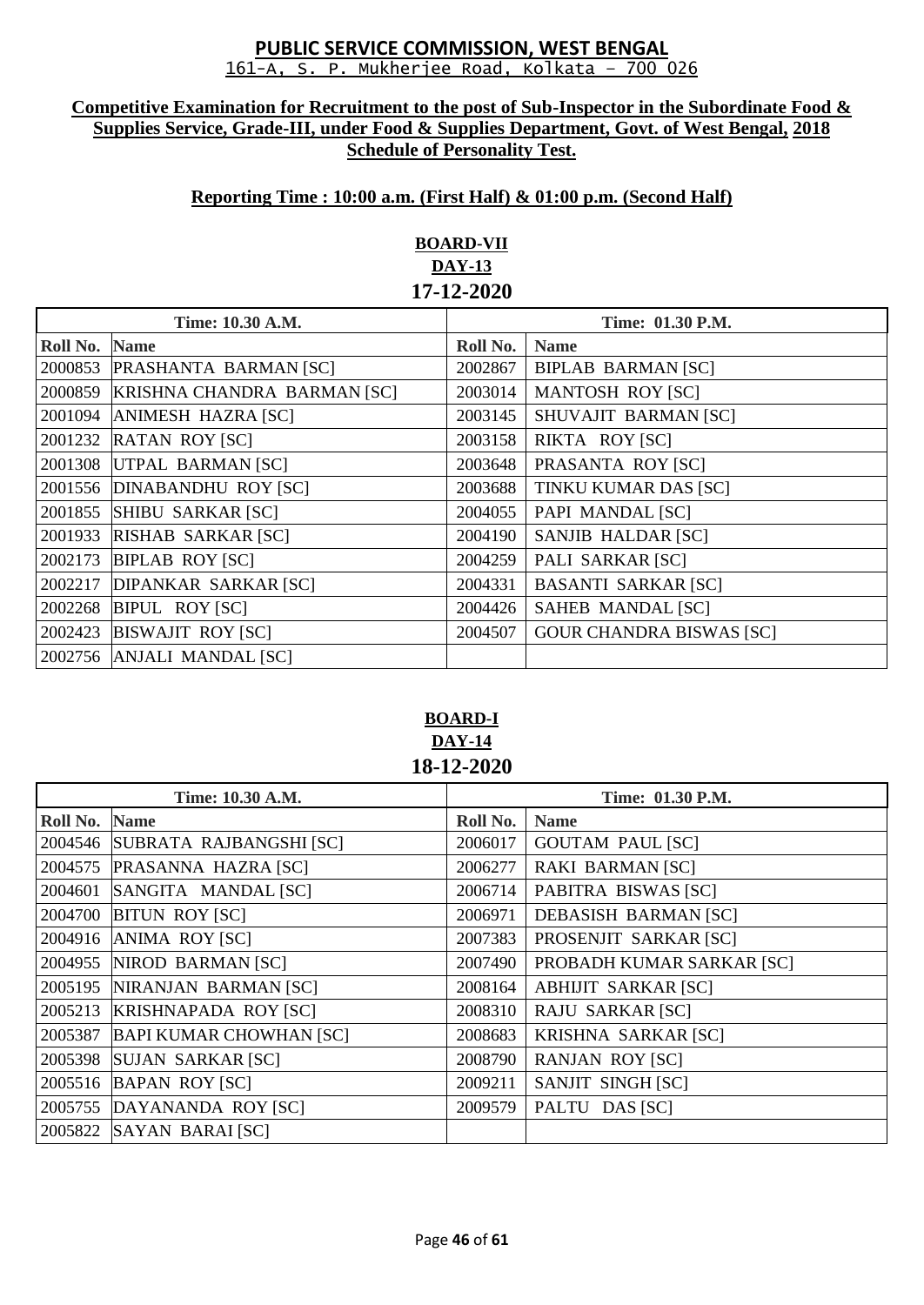#### **Competitive Examination for Recruitment to the post of Sub-Inspector in the Subordinate Food & Supplies Service, Grade-III, under Food & Supplies Department, Govt. of West Bengal, 2018 Schedule of Personality Test.**

# **Reporting Time : 10:00 a.m. (First Half) & 01:00 p.m. (Second Half)**

# **BOARD-II DAY-14 18-12-2020**

| Time: 10.30 A.M. |                                 | Time: 01.30 P.M. |                             |
|------------------|---------------------------------|------------------|-----------------------------|
| Roll No.         | <b>Name</b>                     | Roll No.         | <b>Name</b>                 |
|                  | 2010014 TAPASH SARKAR [SC]      | 2013773          | RABINDRA. DEBSHARMA [SC]    |
|                  | 2010664 HAREKRISHNA SARKAR [SC] | 2014139          | <b>BHABATOSH ROY [SC]</b>   |
|                  | 2010928 RINTU DAS [SC]          | 2014245          | <b>TAPAN ROY [SC]</b>       |
|                  | 2011038 SANJAY BARMAN [SC]      | 2014456          | MRINMAY DAS [SC]            |
|                  | 2011112 AMBORISH ROY [SC]       | 2014475          | <b>SUKANTA ROY [SC]</b>     |
|                  | 2011495 ALOK DAS [SC]           | 2014581          | <b>ANUP DAS [SC]</b>        |
|                  | 2011552 BISWJIT ROY [SC]        | 2014923          | <b>ASHUTOSH SARKAR [SC]</b> |
|                  | 2011786 NIPA ROY [SC]           | 2015087          | <b>BIMAN DAS [SC]</b>       |
|                  | 2011915 PUTUL ROY [SC]          | 2015315          | <b>AISHI SARKAR [SC]</b>    |
|                  | 2012186 ALOK SARKAR [SC]        | 2015320          | SHUBHA BISWAS [SC]          |
|                  | 2012309 BHOLANATH ROY [SC]      | 2015324          | <b>RAJIB ROY [SC]</b>       |
|                  | 2012606 <b>DEBU ROY [SC]</b>    | 2015704          | PABITRA BISWAS [SC]         |
|                  | 2013065 JAYANTA BARMAN [SC]     |                  |                             |

## **BOARD-III DAY-14 18-12-2020**

| Time: 10.30 A.M. |                                  | Time: 01.30 P.M. |                             |
|------------------|----------------------------------|------------------|-----------------------------|
| Roll No.         | <b>Name</b>                      | Roll No.         | <b>Name</b>                 |
|                  | 2015725 PABITRA ROY [SC]         | 2017174          | <b>SAMIR ROY [SC]</b>       |
|                  | 2016064 SANTOSHI BARMON [SC]     | 2017270          | <b>SWAPON MONDAL [SC]</b>   |
|                  | 2016165 BIPUL SARKAR [SC]        | 2017607          | <b>GOPAL ROY [SC]</b>       |
|                  | 2016264 JAYANTA BARMAN [SC]      | 2017629          | PRIYAJIT BARMAN [SC]        |
|                  | 2016315 BISWAJIT HALDER [SC]     | 2018360          | <b>ARATI BARMAN [SC]</b>    |
| 2016374          | <b>BIFAL CHANDRA SINGHA [SC]</b> | 2018558          | LAXMI DAS [SC]              |
| 2016507          | UTTAM HALDER [SC]                | 2018723          | CHIRANJIT SARKAR [SC]       |
| 2016537          | HIRAK SARKAR [SC]                | 2018786          | KAMAL KARMAKAR [SC]         |
| 2016592          | <b>MITHUN ROY [SC]</b>           | 2019418          | <b>MINTU SARKAR [SC]</b>    |
|                  | 2016786 JAYATI BARMAN ROY [SC]   | 2019542          | <b>SAMIR ROY [SC]</b>       |
| 2016862          | ANANDA BARMAN [SC]               | 2019752          | PURNIMA ROY [SC]            |
|                  | 2016875 KAKALI ROY [SC]          | 2020041          | <b>GOURAB MAJUMDAR [SC]</b> |
|                  | 2017115 SOURAV SARKAR [SC]       |                  |                             |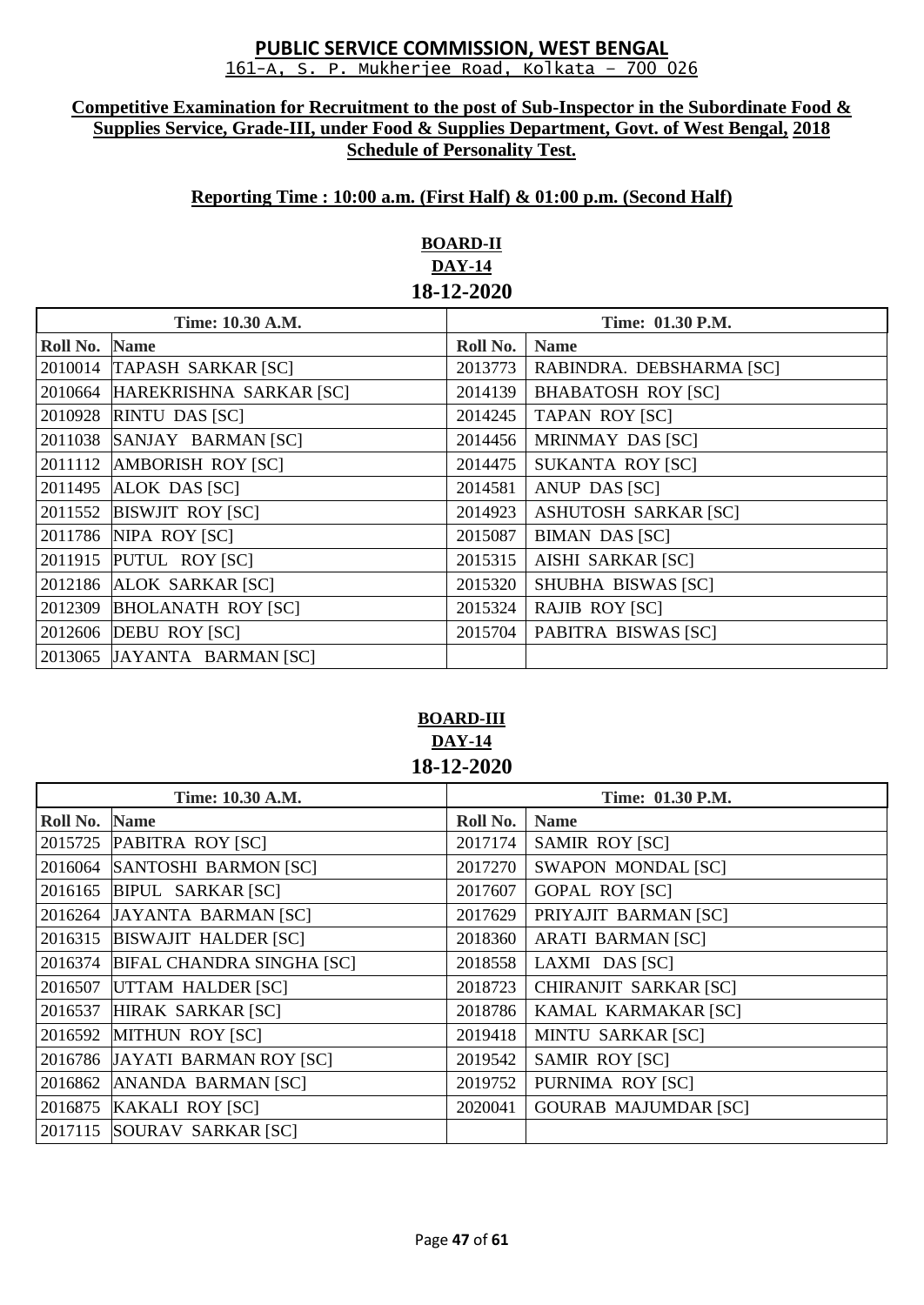#### **Competitive Examination for Recruitment to the post of Sub-Inspector in the Subordinate Food & Supplies Service, Grade-III, under Food & Supplies Department, Govt. of West Bengal, 2018 Schedule of Personality Test.**

## **Reporting Time : 10:00 a.m. (First Half) & 01:00 p.m. (Second Half)**

# **BOARD-IV DAY-14 18-12-2020**

| Time: 10.30 A.M. |                                | Time: 01.30 P.M. |                               |
|------------------|--------------------------------|------------------|-------------------------------|
| Roll No.         | <b>Name</b>                    | Roll No.         | <b>Name</b>                   |
|                  | 2020544 DIPANKAR BARMAN [SC]   | 2021687          | <b>NARENDRA NATH ROY [SC]</b> |
| 2020562          | <b>BINOY SARKAR [SC]</b>       | 2021832          | MITHUN SARKAR [SC]            |
| 2020627          | <b>APURBA BARMAN [SC]</b>      | 2021868          | <b>ASIT SARKAR [SC]</b>       |
| 2020772          | <b>ARUN BARMAN [SC]</b>        | 2021971          | <b>RAJESWAR ROY [SC]</b>      |
|                  | 2020996 MANGAL ROY [SC]        | 2022013          | <b>KHOKON SARKAR [SC]</b>     |
|                  | 2021132 MANORANJAN SARKAR [SC] | 2022168          | SANTU BARMAN [SC]             |
|                  | 2021139 JAGANNATH MANDAL [SC]  | 2022171          | <b>RAMJAY HALDER [SC]</b>     |
| 2021194          | <b>MADHAB ROY [SC]</b>         | 2022308          | <b>BRINDABAN MONDAL [SC]</b>  |
|                  | 2021280 SUKUMAR BARMAN [SC]    | 2022333          | <b>ASISH KABIRAJ [SC]</b>     |
|                  | 2021335 TAPAN BISWAS [SC]      | 2022736          | ASIT SARKAR [SC]              |
| 2021408          | SUBHANKAR SARKAR [SC]          | 2023203          | PRADIP KUMAR MANDAL [SC]      |
|                  | 2021500 BIDHAN MAJUMDER [SC]   | 2023231          | <b>RAJIB BARMAN [SC]</b>      |
| 2021631          | <b>GAYATRI BISWAS [SC]</b>     |                  |                               |

# **BOARD-V DAY-14 18-12-2020**

| Time: 10.30 A.M. |                             | Time: 01.30 P.M. |                                |
|------------------|-----------------------------|------------------|--------------------------------|
| Roll No.         | <b>Name</b>                 | Roll No.         | <b>Name</b>                    |
| 2023618          | <b>BISWAJIT BARMAN [SC]</b> | 2026232          | <b>JAYA SARKAR [SC]</b>        |
| 2023860          | SUJAY SARKAR [SC]           | 2026311          | SHUBHENDU SAHA [SC]            |
|                  | 2024198 UTTAM SARKAR [SC]   | 2026689          | <b>BIKRAM DAS [SC]</b>         |
|                  | 2024578 SUDAB SARKAR [SC]   | 2027189          | <b>KISHOR BARMAN [SC]</b>      |
|                  | 2024706 AMIT SARKAR [SC]    | 2028203          | <b>BISWAJIT CHOWDHURY [SC]</b> |
|                  | 2024786 RAKESH DAS [SC]     | 2028209          | PROSENJIT HALDAR [SC]          |
|                  | 2024876 CHANDANA BOSU [SC]  | 2028744          | <b>NALU ROY [SC]</b>           |
|                  | 2025119 MRINAL BARMAN [SC]  | 2029142          | <b>BARUN ROY [SC]</b>          |
| 2025851          | <b>BANDANA SINGHA [SC]</b>  | 2029262          | <b>ASHOK KUMAR DAS [SC]</b>    |
| 2025907          | RATNA BARMAN [SC]           | 2029947          | <b>RATAN ROY [SC]</b>          |
| 2025945          | ASHIM BISWAS [SC]           | 2030303          | <b>BENU ROY [SC][PWD]</b>      |
| 2026057          | <b>SUBRATA ROY [SC]</b>     | 2030378          | NIRMAL BARMAN [SC][PWD]        |
|                  | 2026126 PRASANJIT ROY [SC]  |                  |                                |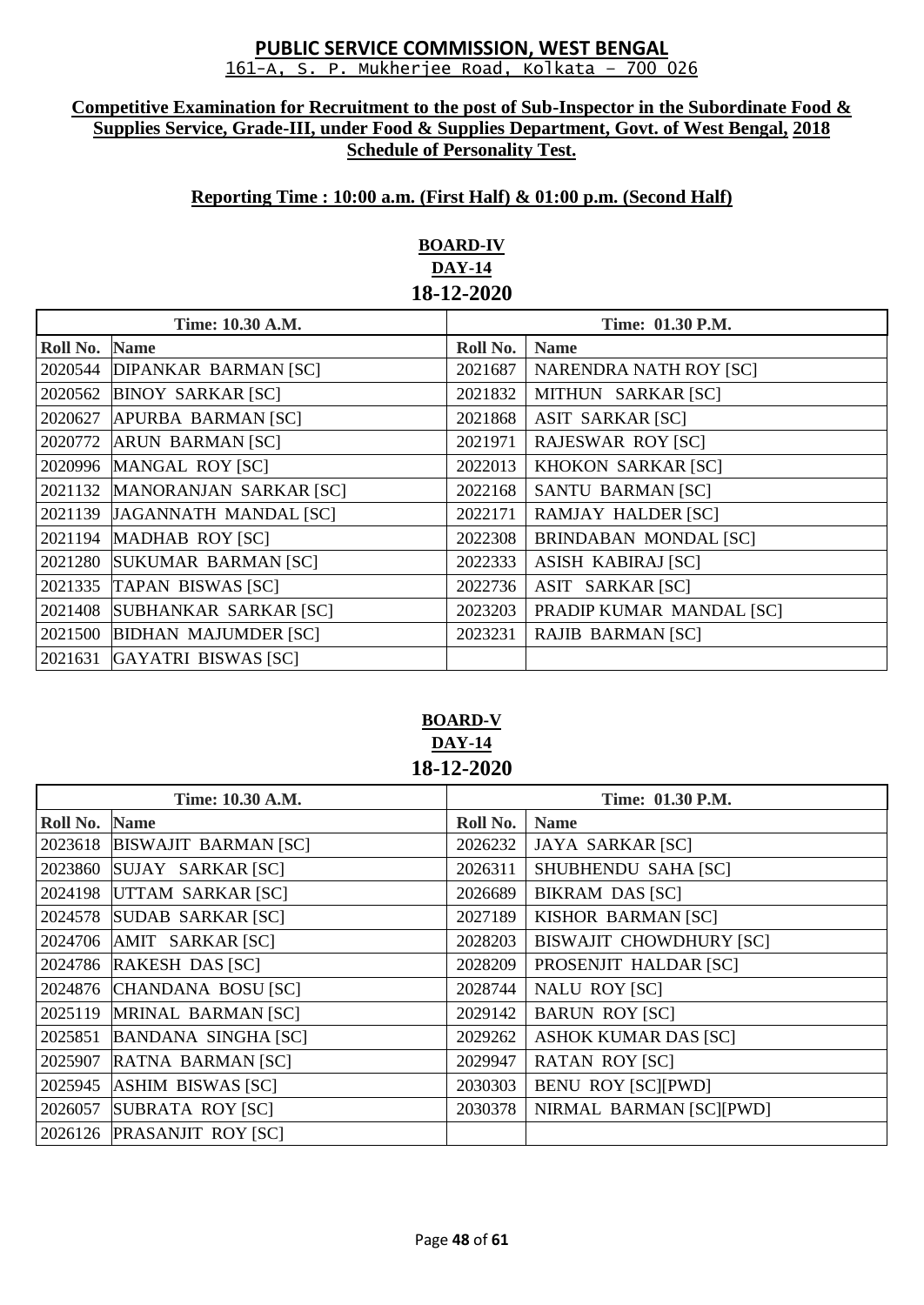#### **Competitive Examination for Recruitment to the post of Sub-Inspector in the Subordinate Food & Supplies Service, Grade-III, under Food & Supplies Department, Govt. of West Bengal, 2018 Schedule of Personality Test.**

## **Reporting Time : 10:00 a.m. (First Half) & 01:00 p.m. (Second Half)**

# **BOARD-VI DAY-14 18-12-2020**

| Time: 10.30 A.M. |                                 | Time: 01.30 P.M. |                           |
|------------------|---------------------------------|------------------|---------------------------|
| Roll No.         | <b>Name</b>                     | Roll No.         | <b>Name</b>               |
| 2100513          | <b>RAJU BARMAN [SC]</b>         | 2104972          | <b>SWAPAN SARKAR [SC]</b> |
| 2101034          | <b>ANITA ROY [SC]</b>           | 2104993          | THAKURDAS SARKAR [SC]     |
| 2101161          | MONIKA ADHIKARY [SC]            | 2105117          | PANKAJ KUMAR SINGHA [SC]  |
| 2102268          | JAGEN BARMAN [SC]               | 2105156          | <b>MITHUN BARMAN [SC]</b> |
| 2102343          | NARESH BARMAN . [SC]            | 2105539          | <b>SHISIR ROY [SC]</b>    |
|                  | 2102446 KHIROD BARMAN [SC]      | 2105586          | ARJUN KUMAR BARMAN [SC]   |
| 2102540          | <b>BISHU BARMAN [SC]</b>        | 2105891          | MADHU KARMAKAR [SC]       |
| 2103039          | <b>BHARATI BISWAS [SC]</b>      | 2106027          | SUMAN KUMAR SINHA [SC]    |
| 2103052          | DWIJO DAS [SC]                  | 2106058          | <b>BINESWAR ROY [SC]</b>  |
| 2103124          | UTTAM BARMAN [SC]               | 2106189          | <b>JOYASHREE ROY [SC]</b> |
| 2103526          | <b>BIKASH BARMAN [SC]</b>       | 2106225          | <b>MANDAL BARMAN [SC]</b> |
| 2103654          | <b>GOUR CHANDRA SINGHA [SC]</b> | 2106563          | NITAI HALDAR [SC]         |
|                  | 2104685 TUSHAR MANDAL [SC]      |                  |                           |

# **BOARD-VII DAY-14 18-12-2020**

| Time: 10.30 A.M. |                                    | Time: 01.30 P.M. |                               |
|------------------|------------------------------------|------------------|-------------------------------|
| Roll No.         | <b>Name</b>                        | Roll No.         | <b>Name</b>                   |
| 2106731          | <b>SUBODH BARMAN [SC]</b>          | 2109059          | <b>ADHIR SARKAR [SC]</b>      |
|                  | 2107564 GOBINDA SARKAR [SC]        | 2109062          | MANOJ BARMAN [SC]             |
|                  | 2108013 MAMANI BARMAN [SC]         | 2109930          | PURABI SARKAR [SC]            |
| 2108100          | ANANDA MAJUMDAR [SC]               | 2109974          | PRAKASH BARMAN [SC]           |
|                  | 2108136 BHUDEB BARMAN [SC]         | 2110053          | <b>BIPLAB CH BARMAN [SC]</b>  |
| 2108139          | SHRIKANTA DAS [SC]                 | 2110356          | PRAKASH BISWAS [SC]           |
|                  | 2108235 BISHNU BARMAN [SC]         | 2110543          | <b>SUKUMAR BARMAN [SC]</b>    |
|                  | 2108294 DIPESH KUMAR SINGHA [SC]   | 2110634          | <b>SAJEN SINGHA [SC]</b>      |
| 2108321          | RANA BARMAN [SC]                   | 2111089          | <b>RAKESH DAS [SC]</b>        |
| 2108409          | <b>BISWAJIT SARKAR [SC]</b>        | 2111577          | <b>BAPAN DAS [SC]</b>         |
| 2108472          | RABILAL BARMAN [SC]                | 2111732          | <b>BISWAJIT DEBSARMA [SC]</b> |
|                  | 2108583 BIKAL DEBSHARMA [SC]       | 2111847          | <b>SUKUMAR ROY [SC]</b>       |
|                  | 2108618 PRODIP CHANDRA BARMAN [SC] |                  |                               |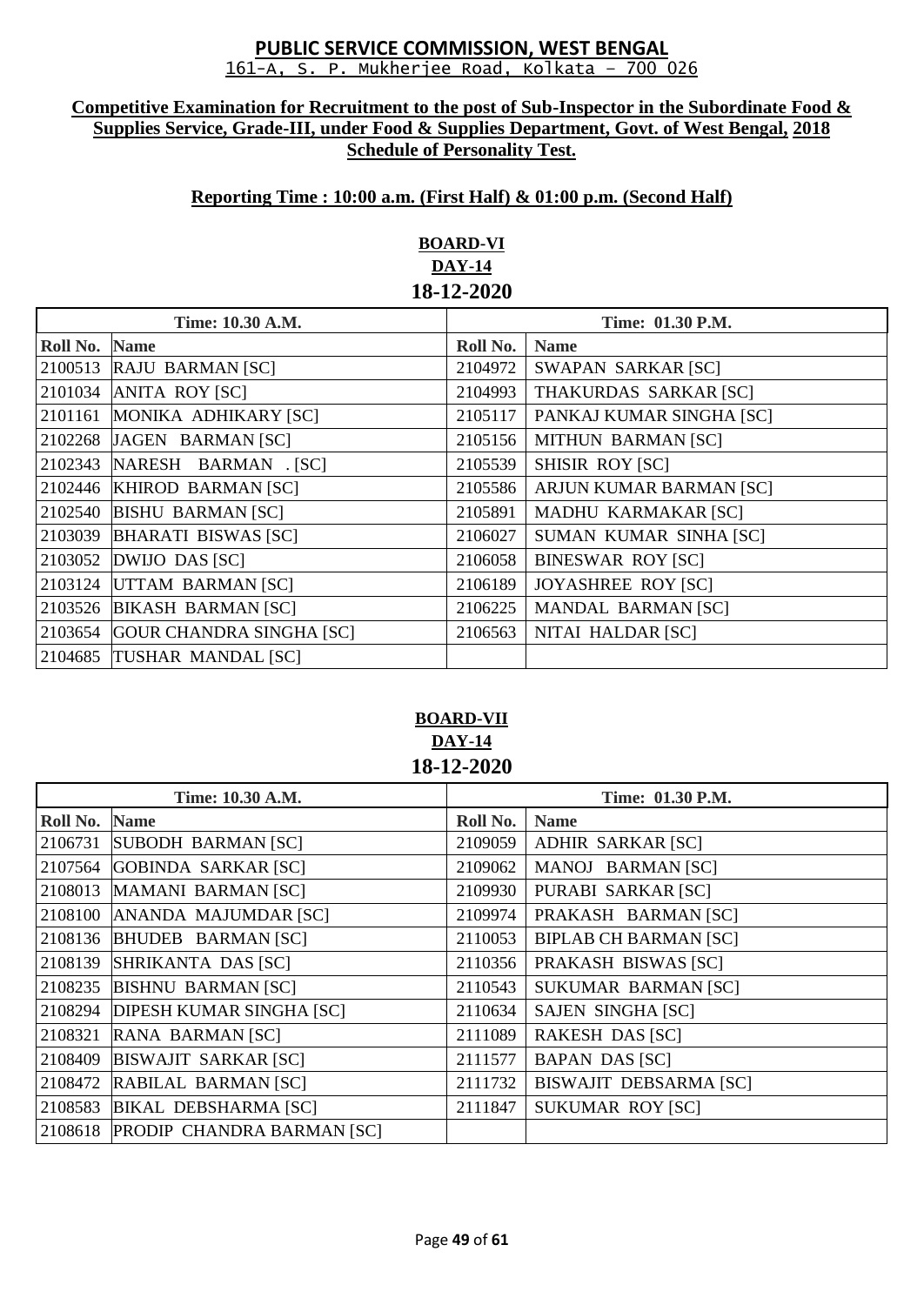#### **Competitive Examination for Recruitment to the post of Sub-Inspector in the Subordinate Food & Supplies Service, Grade-III, under Food & Supplies Department, Govt. of West Bengal, 2018 Schedule of Personality Test.**

## **Reporting Time : 10:00 a.m. (First Half) & 01:00 p.m. (Second Half)**

# **BOARD-I DAY-15 21-12-2020**

| Time: 10.30 A.M. |                                | Time: 01.30 P.M. |                                   |
|------------------|--------------------------------|------------------|-----------------------------------|
| Roll No.         | <b>Name</b>                    | Roll No.         | <b>Name</b>                       |
|                  | 2111913 KAMALESH BARMAN [SC]   | 2113227          | KANAI BARMAN [SC]                 |
|                  | 2111993 MAHADEB BARMAN [SC]    | 2113416          | <b>BIJAY BARMAN [SC]</b>          |
|                  | 2112004 AMIT KUMAR SARKAR [SC] | 2114854          | <b>DILIP BARMAN [SC]</b>          |
|                  | 2112136 CHIRANJIT BARMAN [SC]  | 2114873          | KUMARESH BARMAN [SC]              |
|                  | 2112230 SHIPUL BARMAN [SC]     | 2114883          | SHYAMAL CH DAS [SC]               |
|                  | 2112255 PARIMAL KR ROY [SC]    | 2114908          | <b>SAMARESH CH BARMAN [SC]</b>    |
|                  | 2112279 BIPUL SARKAR [SC]      | 2115260          | <b>MONAJ KUMAR SINGHA [SC]</b>    |
|                  | 2112553 PRASANTA DEBSARMA [SC] | 2115383          | KARTIKE DEBSARMA [SC]             |
|                  | 2112580 BHOLA DAS [SC]         | 2115407          | NIPEN BARMAN [SC]                 |
|                  | 2112649 RITA DEBSHARMA [SC]    | 2116201          | <b>NABYENDU BARMAN [SC]</b>       |
|                  | 2112661 ASHIM DEBSHARMA [SC]   | 2116369          | <b>MADHAI CHANDRA BARMAN [SC]</b> |
|                  | 2112896 ANJAY DEBSARMA [SC]    | 2116661          | SANTOSH DEBSARMA [SC]             |
|                  | 2113103 SANJIT DEBSHARMA [SC]  |                  |                                   |

# **BOARD-II DAY-15 21-12-2020**

| Time: 10.30 A.M. |                                 | Time: 01.30 P.M. |                                 |
|------------------|---------------------------------|------------------|---------------------------------|
| Roll No.         | <b>Name</b>                     | Roll No.         | <b>Name</b>                     |
|                  | 2116696 SUJALA ROY [SC]         | 2118811          | <b>BHASKAR CHANDRA DAS [SC]</b> |
|                  | 2116989 NIREN BARMAN [SC]       | 2118841          | <b>MANOJ KR BARMAN [SC]</b>     |
| 2116991          | SUBIPRA SARKAR [SC]             | 2119218          | ANANTA SIKDAR [SC]              |
|                  | 2117451 SUSMITA BISWAS [SC]     | 2119309          | <b>CHARAN BALA [SC]</b>         |
|                  | 2117605 REKHA BARMAN [SC]       | 2119581          | <b>DIPEN BARMAN [SC]</b>        |
|                  | 2117749 LAKHAN DEBSHARMA [SC]   | 2119921          | SUDEEP DAS [SC]                 |
|                  | 2117922 HIRALAL BARMAN [SC]     | 2119974          | <b>TUMPI ROY [SC]</b>           |
|                  | 2118226 SAHADEV SARKAR [SC]     | 2120017          | MULIT SARKAR [SC]               |
|                  | 2118238 RAJAT KUMAR PASWAN [SC] | 2120070          | <b>GOBINDA SARKAR [SC]</b>      |
|                  | 2118248 JANARDAN BARMAN [SC]    | 2120142          | <b>ARJUN BARMAN [SC]</b>        |
| 2118292          | <b>GOBINDA BARMAN [SC]</b>      | 2120321          | <b>JOYANTA BARMAN [SC]</b>      |
|                  | 2118473 GAPEN CHANDRA DAS [SC]  | 2120398          | HARIPADA SARKAR [SC]            |
|                  | 2118783 PRABIR SARKAR [SC]      |                  |                                 |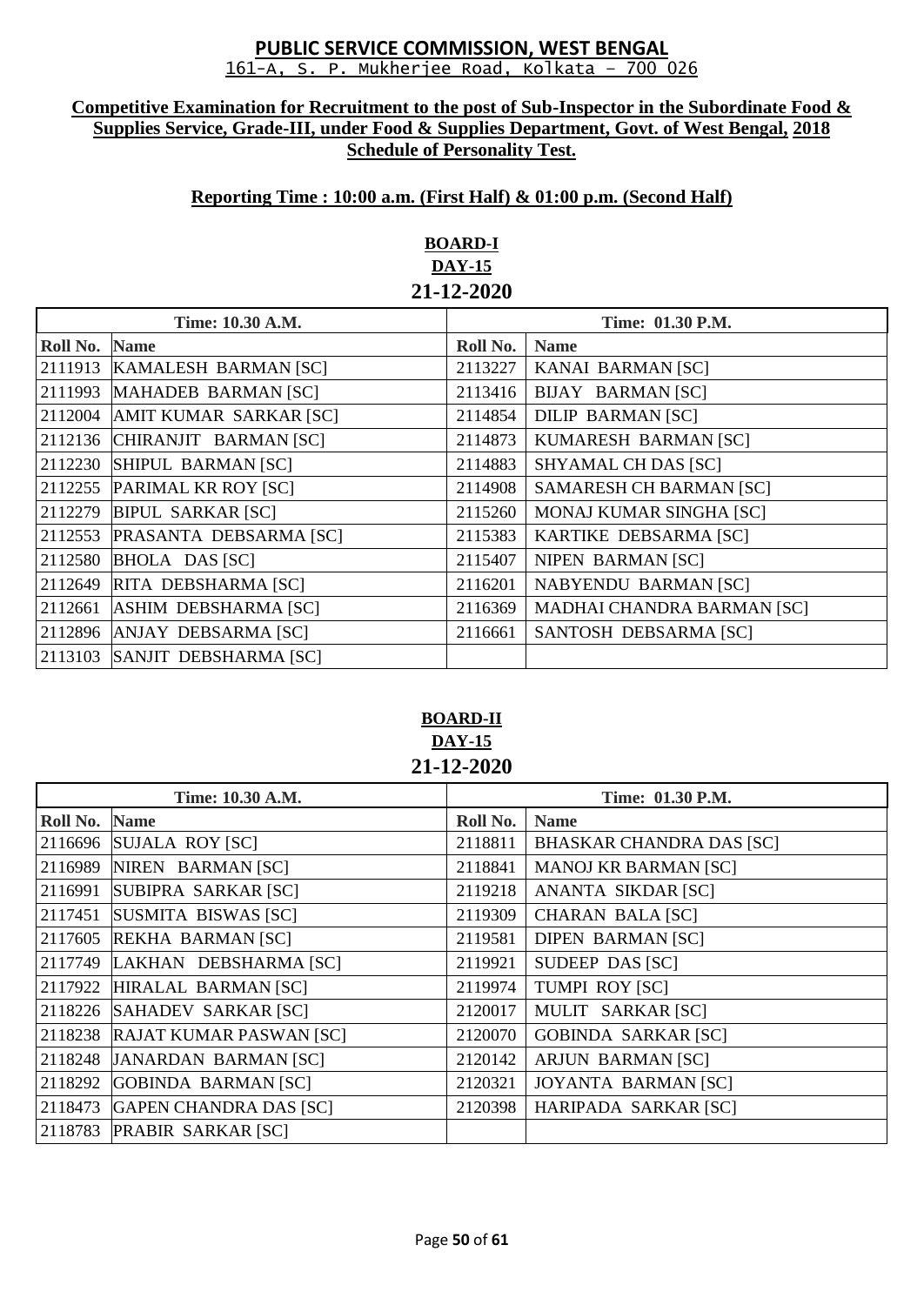#### **Competitive Examination for Recruitment to the post of Sub-Inspector in the Subordinate Food & Supplies Service, Grade-III, under Food & Supplies Department, Govt. of West Bengal, 2018 Schedule of Personality Test.**

## **Reporting Time : 10:00 a.m. (First Half) & 01:00 p.m. (Second Half)**

# **BOARD-III DAY-15 21-12-2020**

| Time: 10.30 A.M. |                                  | Time: 01.30 P.M. |                                 |
|------------------|----------------------------------|------------------|---------------------------------|
| Roll No.         | <b>Name</b>                      | Roll No.         | <b>Name</b>                     |
|                  | 2120406 NARAYAN BARMAN [SC]      | 2122611          | <b>DIPANKAR ROY [SC]</b>        |
| 2120443          | <b>ACLOB BARMAN [SC]</b>         | 2122694          | SUBRATA SARKAR [SC]             |
|                  | 2120518 JAYBROTO BISWAS [SC]     | 2122766          | NITAI CHANDRA SARKAR [SC]       |
| 2120648          | MITHU BARMAN [SC]                | 2122787          | <b>SAMAR RANJAN BARMAN [SC]</b> |
|                  | 2120749 KALYAN BARMAN [SC]       | 2122797          | <b>UPASANA ROY [SC]</b>         |
| 2120898          | <b>KALYAN KUMAR ROY [SC]</b>     | 2122986          | <b>MANTU BARMAN [SC]</b>        |
| 2121187          | SANJIB DAS [SC]                  | 2123384          | UTTAM SARKAR [SC]               |
|                  | 2121249 KIREN BARMAN [SC]        | 2123603          | <b>BARUN BARMAN [SC]</b>        |
| 2121852          | <b>JIBAN DAS [SC]</b>            | 2123627          | <b>ABHAY SINGHA [SC]</b>        |
| 2121919          | APURBA CHANDRA BARMAN [SC]       | 2123663          | PRATIVA BARMAN [SC]             |
| 2122269          | <b>SHYAMAL KUMAR BARMAN [SC]</b> | 2123760          | NISHIKANTA BISWAS [SC]          |
|                  | 2122336 ARJUN SARKAR [SC]        | 2123847          | <b>DULAL KUMAR SINGHA [SC]</b>  |
|                  | 2122508 DIPANKAR DAS [SC]        |                  |                                 |

# **BOARD-IV DAY-15 21-12-2020**

| Time: 10.30 A.M. |                                   | Time: 01.30 P.M. |                             |
|------------------|-----------------------------------|------------------|-----------------------------|
| Roll No.         | <b>Name</b>                       | Roll No.         | <b>Name</b>                 |
|                  | 2124425 PABAN BARMAN [SC]         | 2128563          | DIPAK BARMAN [SC]           |
| 2124712          | SUSHANTA DAS [SC]                 | 2128567          | PRASANJIT BARMAN [SC]       |
| 2124993          | NANDAN BARMAN [SC]                | 2129099          | SUSHANTA MANDAL [SC]        |
|                  | 2125018 PANKOJ KUMAR SARKAR [SC]  | 2129394          | <b>JIBAN SARKAR [SC]</b>    |
|                  | 2125444 JAYANTA KUMAR SARKAR [SC] | 2129814          | <b>SANTU SARKAR [SC]</b>    |
| 2125793          | <b>BITTU BARMAN [SC]</b>          | 2130012          | ANJANA BISWAS [SC]          |
|                  | 2127256 NRIPEN HALDAR [SC]        | 2130042          | <b>BAPI BARMAN [SC]</b>     |
| 2127289          | <b>BHOLA BARMAN [SC]</b>          | 2130094          | <b>RANJIT MONDAL [SC]</b>   |
| 2127602          | <b>PRASANJIT SARKAR [SC]</b>      | 2130355          | <b>ABANI KUMAR DAS [SC]</b> |
| 2127820          | CHANDAN BARMAN [SC]               | 2130459          | PROSENJIT ROY [SC]          |
| 2127935          | UTPAL BARMAN [SC]                 | 2130793          | <b>SAGAR BARMAN [SC]</b>    |
| 2128041          | <b>AJOY BARMAN [SC]</b>           | 2130982          | <b>MAMUL DEBSARMA [SC]</b>  |
| 2128095          | SANATAN BARMAN [SC]               |                  |                             |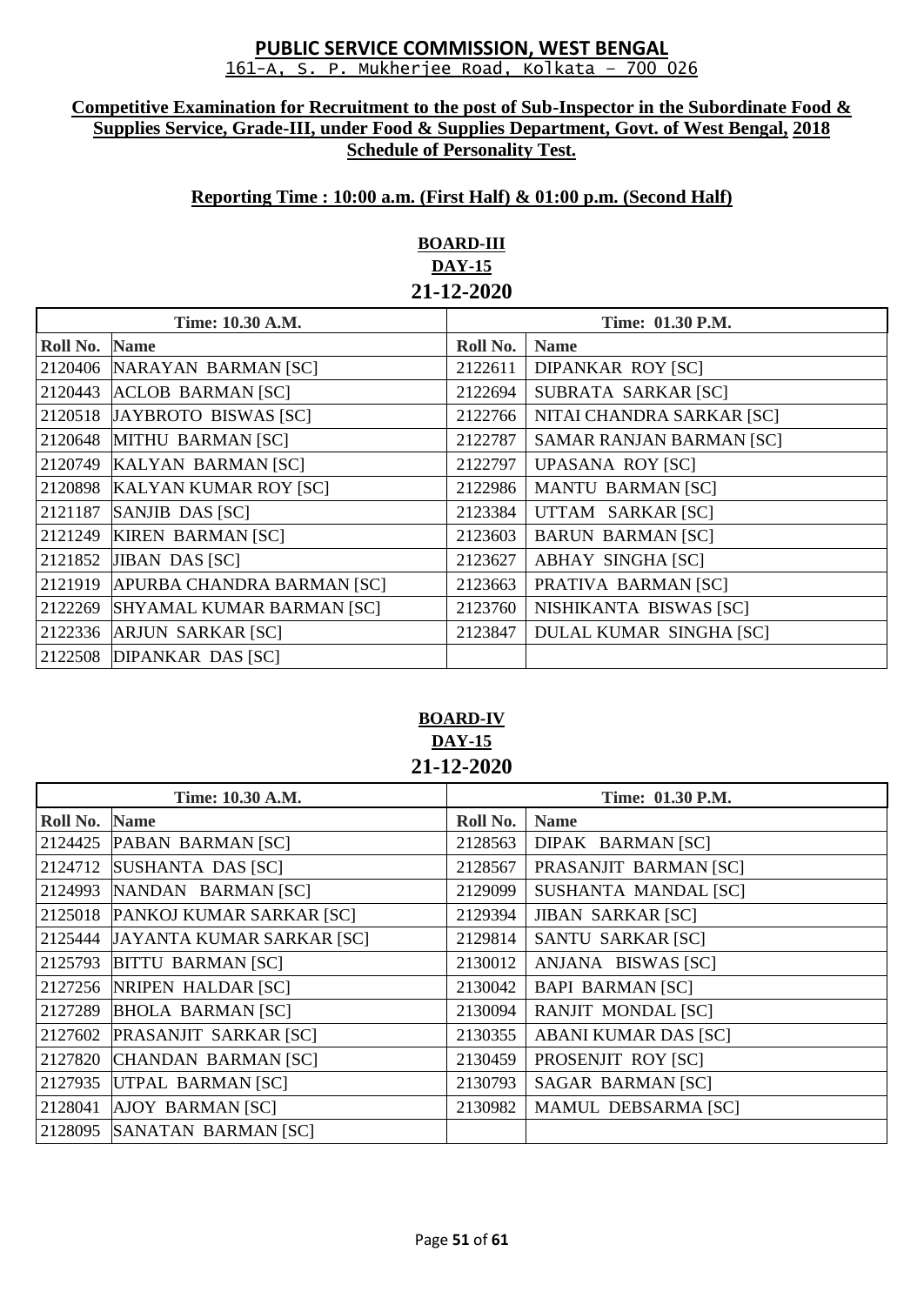#### **Competitive Examination for Recruitment to the post of Sub-Inspector in the Subordinate Food & Supplies Service, Grade-III, under Food & Supplies Department, Govt. of West Bengal, 2018 Schedule of Personality Test.**

# **Reporting Time : 10:00 a.m. (First Half) & 01:00 p.m. (Second Half)**

# **BOARD-V DAY-15 21-12-2020**

| Time: 10.30 A.M. |                                | Time: 01.30 P.M. |                              |
|------------------|--------------------------------|------------------|------------------------------|
| Roll No.         | <b>Name</b>                    | Roll No.         | <b>Name</b>                  |
| 2131151          | <b>BIPUL SARKAR [SC]</b>       | 2202257          | <b>UPEN ROY [SC]</b>         |
| 2131175          | TAPAS ROY [SC]                 | 2204005          | LOKENATH CHOUDHURY [SC]      |
| 2131368          | ALPANA BARMAN [SC]             | 2204895          | KAMALESH BASUNIA [SC]        |
| 2131523          | GHANASHYAM DEBSARMA [SC]       | 2205002          | ANJANA ROY [SC]              |
|                  | 2131836 JAYANTA SARKAR [SC]    | 2205426          | <b>GOURANGA ROY [SC]</b>     |
| 2132716          | <b>ALOKE KUMAR MANDAL [SC]</b> | 2205951          | <b>KARTIK ROY [SC]</b>       |
| 2133009          | KIRAN CHANDRA SARKAR [SC][PWD] | 2206155          | <b>BINOY ROY [SC]</b>        |
| 2133013          | RAJESH BARMAN [SC][PWD]        | 2206528          | <b>NAYAN ROY [SC]</b>        |
| 2133101          | PREMANANDA MAJUMDAR [SC][PWD]  | 2206914          | <b>BASANTI MAJUMDAR [SC]</b> |
| 2200647          | KANIKA BISWAS [SC]             | 2207162          | PARITOSH RAY [SC]            |
|                  | 2200814 DIPANKAR BISWAS [SC]   | 2207392          | PARIMAL ROY [SC]             |
|                  | 2201719 JUTHIKA ROY [SC]       | 2208011          | <b>SUBHASH SARKAR [SC]</b>   |
|                  | 2202119 MANAB ROY [SC]         |                  |                              |

# **BOARD-VI DAY-15 21-12-2020**

| Time: 10.30 A.M. |                                  | Time: 01.30 P.M. |                              |
|------------------|----------------------------------|------------------|------------------------------|
| Roll No.         | <b>Name</b>                      | Roll No.         | <b>Name</b>                  |
|                  | 2208178 SUBHASISH SARKAR [SC]    | 2216196          | <b>TARUN KUMAR ROY [SC]</b>  |
| 2209587          | PARITOSH RAY [SC]                | 2216487          | PRADIP ROY [SC]              |
|                  | 2210168 BIMAL ROY [SC]           | 2216937          | <b>RUPCHARAN BARMAN [SC]</b> |
|                  | 2210176 SANTONU ROY [SC]         | 2217040          | DEBABRATA BISWAS [SC]        |
|                  | 2210561 SANJAY ROY [SC]          | 2217405          | PROFULLA ROY [SC]            |
|                  | 2211451 PRODIP ROY [SC]          | 2217764          | <b>UJJAL ROY [SC]</b>        |
|                  | 2211978 ANUP KUMAR ROY [SC]      | 2217870          | KHOKAN SARKAR [SC]           |
|                  | 2212445 AMIT SARKAR [SC]         | 2218394          | PRASANJIT BISWAS [SC]        |
|                  | 2212582 PRASENJIT RAJBANSHI [SC] | 2219655          | <b>BIKASH BARMAN [SC]</b>    |
|                  | 2213176 RAKESH MANDAL [SC]       | 2219677          | <b>TAPAN SARKAR [SC]</b>     |
|                  | 2214762 PRASANJIT ROY [SC]       | 2220207          | <b>MONI SARKAR [SC]</b>      |
|                  | 2214950 ANUP ROY [SC]            | 2221486          | RANA SARKAR [SC]             |
|                  | 2214984 MITHUN BARMAN [SC]       |                  |                              |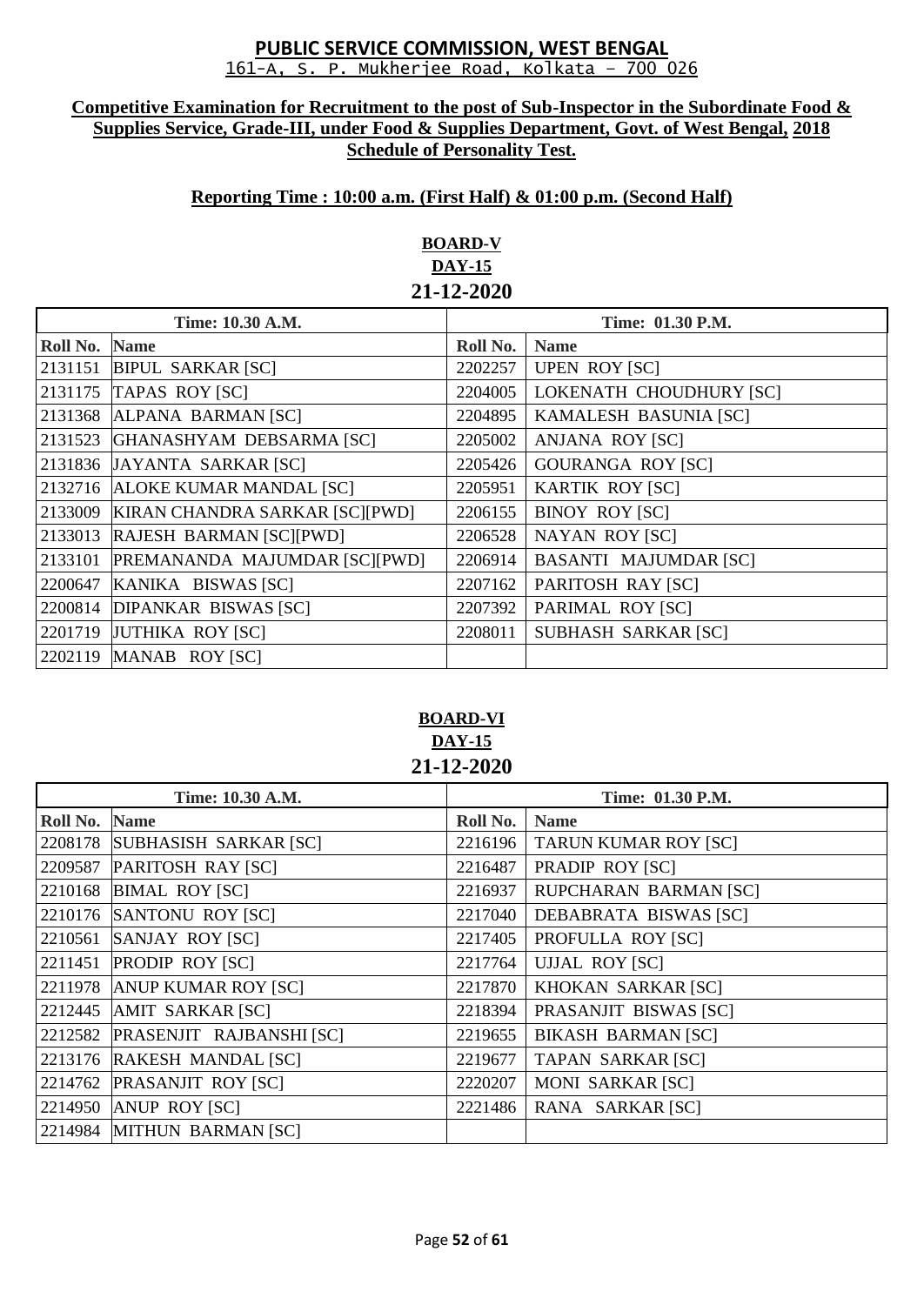#### **Competitive Examination for Recruitment to the post of Sub-Inspector in the Subordinate Food & Supplies Service, Grade-III, under Food & Supplies Department, Govt. of West Bengal, 2018 Schedule of Personality Test.**

# **Reporting Time : 10:00 a.m. (First Half) & 01:00 p.m. (Second Half)**

# **BOARD-VII DAY-15 21-12-2020**

| Time: 10.30 A.M. |                                  | Time: 01.30 P.M. |                               |
|------------------|----------------------------------|------------------|-------------------------------|
| Roll No.         | <b>Name</b>                      | Roll No.         | <b>Name</b>                   |
|                  | 2221976 PINTU MONDAL [SC]        | 2231311          | SANJIT SARKAR [SC]            |
| 2223437          | <b>BHAIRAB ROY [SC]</b>          | 2232361          | <b>JAYANTA KUMAR ROY [SC]</b> |
| 2223950          | <b>GOBINDA MANDAL [SC]</b>       | 2300450          | <b>SUJIT RAY [SC]</b>         |
| 2225272          | <b>AJOY ROY [SC]</b>             | 2301622          | MITHUN ROY DALAI [SC]         |
|                  | 2225432 PARITUSH BHAKAT [SC]     | 2301956          | TUHIN BARMAN [SC]             |
|                  | 2225920 DIBAKAR MAITRA [SC]      | 2302085          | KHOKAN MAHANTA [SC]           |
|                  | 2227266 RANJANA MANDAL [SC]      | 2302861          | <b>ASIM ROY [SC]</b>          |
|                  | 2227366 SWAPAN KUMAR MANDAL [SC] | 2303479          | PRASENJIT RAY [SC]            |
|                  | 2227706 SANJIT ROY [SC]          | 2303594          | KUMAR SANJOY NARAYAN [SC]     |
| 2229064          | <b>KAMAL RANJAN ROY [SC]</b>     | 2303762          | <b>BILTU DAS [SC]</b>         |
|                  | 2229884 MRITYUNJOY ROY [SC]      | 2303851          | MRINMAY BARMAN [SC]           |
|                  | 2230363 PRAKASH ROY [SC]         | 2304384          | <b>SAJAL ROY [SC]</b>         |
|                  | 2230452 PRABIR MANDAL [SC]       |                  |                               |

**BOARD-I DAY-16 22-12-2020**

| Time: 10.30 A.M. |                              | Time: 01.30 P.M. |                                |
|------------------|------------------------------|------------------|--------------------------------|
| Roll No. Name    |                              | Roll No.         | <b>Name</b>                    |
|                  | 2305395 MALAY RAY [SC]       | 2315331          | <b>BIPUL BARMAN [SC]</b>       |
|                  | 2306394 JAGADISH BARMAN [SC] | 2315493          | PROVAS BISWAS [SC]             |
|                  | 2306613 BHUPESH ROY [SC]     | 2315810          | <b>ASHIM ROY [SC]</b>          |
| 2306659          | <b>BIKASH BASUNIA [SC]</b>   | 2316170          | <b>RAJKIRAN ROY [SC]</b>       |
|                  | 2307158 SWAPAN RAY [SC]      | 2316171          | <b>DIPANKAR RAY [SC]</b>       |
|                  | 2310610 PRABIR BARMAN [SC]   | 2319377          | <b>MANOJ KUMAR BARMAN [SC]</b> |
|                  | 2310846 SARAT MANDAL [SC]    | 2320087          | NIRMAL KUMAR RAY [SC]          |
|                  | 2311750 KOUSHIK HALDAR [SC]  | 2320440          | <b>BIPUL ROY [SC]</b>          |
|                  | 2311917 DEBASHISH ROY [SC]   | 2321073          | <b>PUSANATH ROY [SC]</b>       |
|                  | 2313002 ABHIJIT BISWAS [SC]  | 2321253          | <b>TANMAY SARKAR [SC]</b>      |
|                  | 2313427 ANUP KIRTONIA [SC]   | 2322086          | <b>APURBA DAS [SC]</b>         |
|                  | 2314294 MRIDUL MONDAL [SC]   | 2322115          | <b>DIPAK BARMAN [SC]</b>       |
|                  | 2314578 DHANANJOY ROY [SC]   |                  |                                |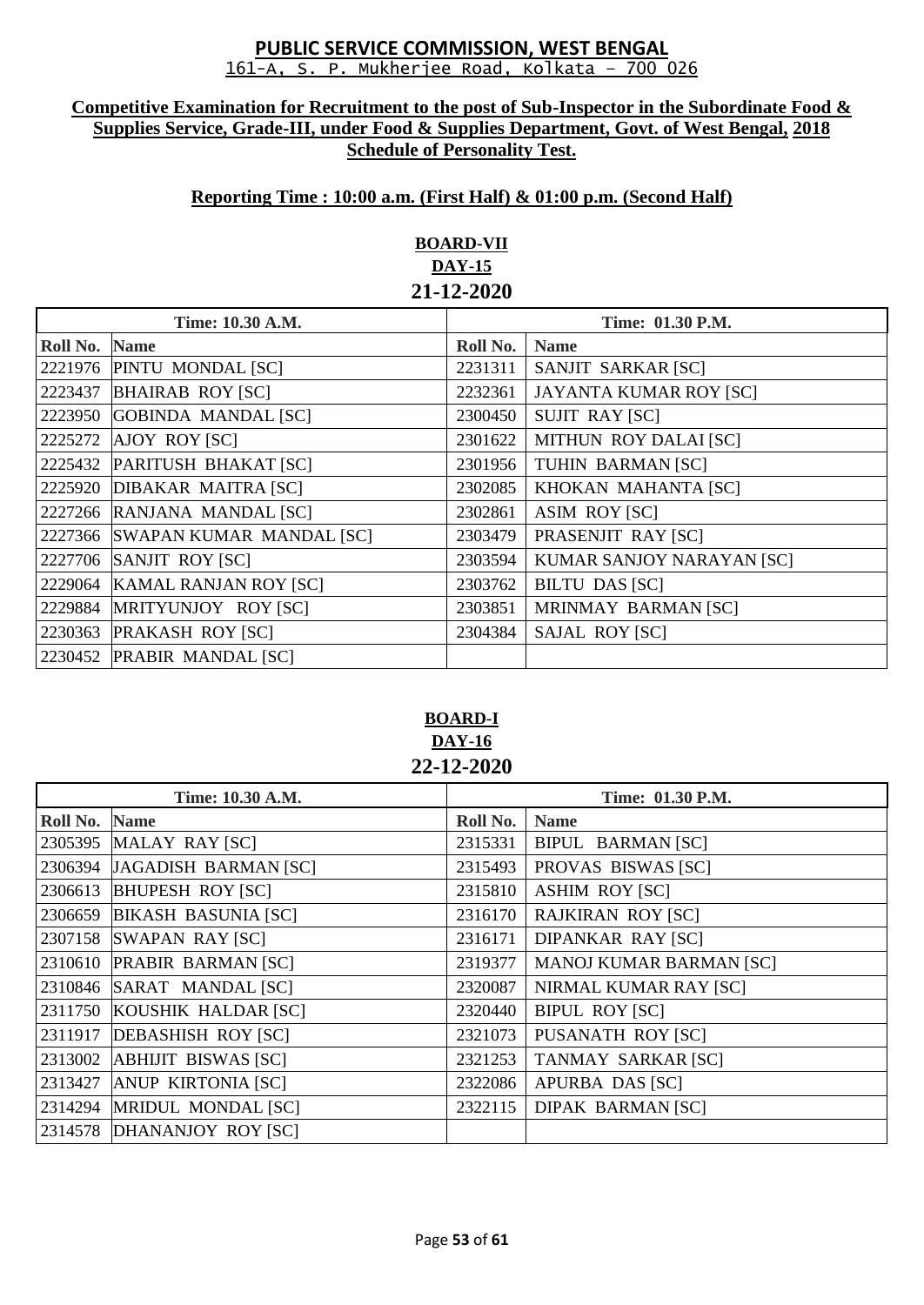#### **Competitive Examination for Recruitment to the post of Sub-Inspector in the Subordinate Food & Supplies Service, Grade-III, under Food & Supplies Department, Govt. of West Bengal, 2018 Schedule of Personality Test.**

## **Reporting Time : 10:00 a.m. (First Half) & 01:00 p.m. (Second Half)**

# **BOARD-II DAY-16 22-12-2020**

| Time: 10.30 A.M. |                                    | Time: 01.30 P.M. |                               |
|------------------|------------------------------------|------------------|-------------------------------|
| Roll No.         | <b>Name</b>                        | Roll No.         | <b>Name</b>                   |
| 2322508          | PARTHA SARAR [SC]                  | 2406526          | <b>PUJA ROY [SC]</b>          |
| 2323112          | SUMIT ROY [SC]                     | 2407054          | <b>SUMAN SARKAR [SC]</b>      |
| 2323161          | <b>PRASENJIT BARMAN [SC]</b>       | 2407318          | <b>SUMITRA BARMAN [SC]</b>    |
| 2323656          | <b>MRIDUL ROY [SC]</b>             | 2407356          | <b>JAYOTTAM ROY [SC]</b>      |
| 2323672          | TAPASH RAY [SC]                    | 2409432          | <b>SUSHANTA BARMAN [SC]</b>   |
| 2323741          | MINTU SINHA [SC]                   | 2410573          | ANIMESH SARKAR [SC]           |
| 2400321          | <b>BEAUTY ROY [SC]</b>             | 2411098          | <b>DIPAK BARMAN [SC]</b>      |
| 2400953          | LOUKIK DAS [SC]                    | 2411453          | PARITOSH BARMAN [SC]          |
| 2403332          | <b>AMARESH SARKAR [SC]</b>         | 2411967          | <b>TAPU RAY [SC]</b>          |
| 2404303          | <b>ASHOKE KUMAR KARJEE [SC]</b>    | 2416217          | PRODIP KUMAR SINGHA [SC]      |
| 2405060          | <b>KRISHNA CHANDRA BARMAN [SC]</b> | 2416284          | <b>DURJYODHAN HALDAR [SC]</b> |
| 2405540          | <b>ALOKESH ROY [SC]</b>            | 2418430          | SANJIT SARKAR [SC]            |
|                  | 2405906 MAMATA BARMAN [SC]         |                  |                               |

# **BOARD-III DAY-16 22-12-2020**

| Time: 10.30 A.M. |                               | <b>Time: 01.30 P.M.</b> |                             |
|------------------|-------------------------------|-------------------------|-----------------------------|
| Roll No.         | <b>Name</b>                   | Roll No.                | <b>Name</b>                 |
|                  | 2419536 SHAMBHU MAHANTA [SC]  | 2431958                 | <b>DEBAJYOTI SAHA [SC]</b>  |
|                  | 2421338 UTPAL ROY [SC]        | 2433504                 | <b>TAPAS ROY [SC]</b>       |
| 2422575          | SAJAL ADHIKARI [SC]           | 2436086                 | PARITOSH SARKAR [SC]        |
| 2424174          | KOUSHIK ROY [SC]              | 2436117                 | <b>MALAY BISWAS [SC]</b>    |
| 2424422          | <b>SUSHANTA ROY [SC]</b>      | 2436279                 | NIRANJAN BEPARI [SC]        |
| 2424843          | <b>ABHIJIT ROY [SC]</b>       | 2437175                 | <b>BHASKAR SARKAR [SC]</b>  |
| 2425609          | <b>SUJIT ROY [SC]</b>         | 2438749                 | HIRENDRA MANI PATOWARY [SC] |
| 2426891          | <b>PRANAY BARMAN [SC]</b>     | 2438827                 | <b>CHANDAN ROY [SC]</b>     |
| 2427411          | <b>SALIT CHANDRA ROY [SC]</b> | 2440166                 | <b>RAKESH SARKAR [SC]</b>   |
| 2427421          | ANAMIKA BARMAN [SC]           | 2440332                 | SHYAMALI BISWAS [SC]        |
| 2428242          | <b>BHASKAR SARKAR [SC]</b>    | 2442062                 | DEEPAYAN SAHA [SC][PWD]     |
| 2428401          | <b>SWAPAN DAS [SC]</b>        | 2500156                 | <b>MITHUN BARMAN [SC]</b>   |
| 2429629          | <b>BISWAJIT ROY [SC]</b>      |                         |                             |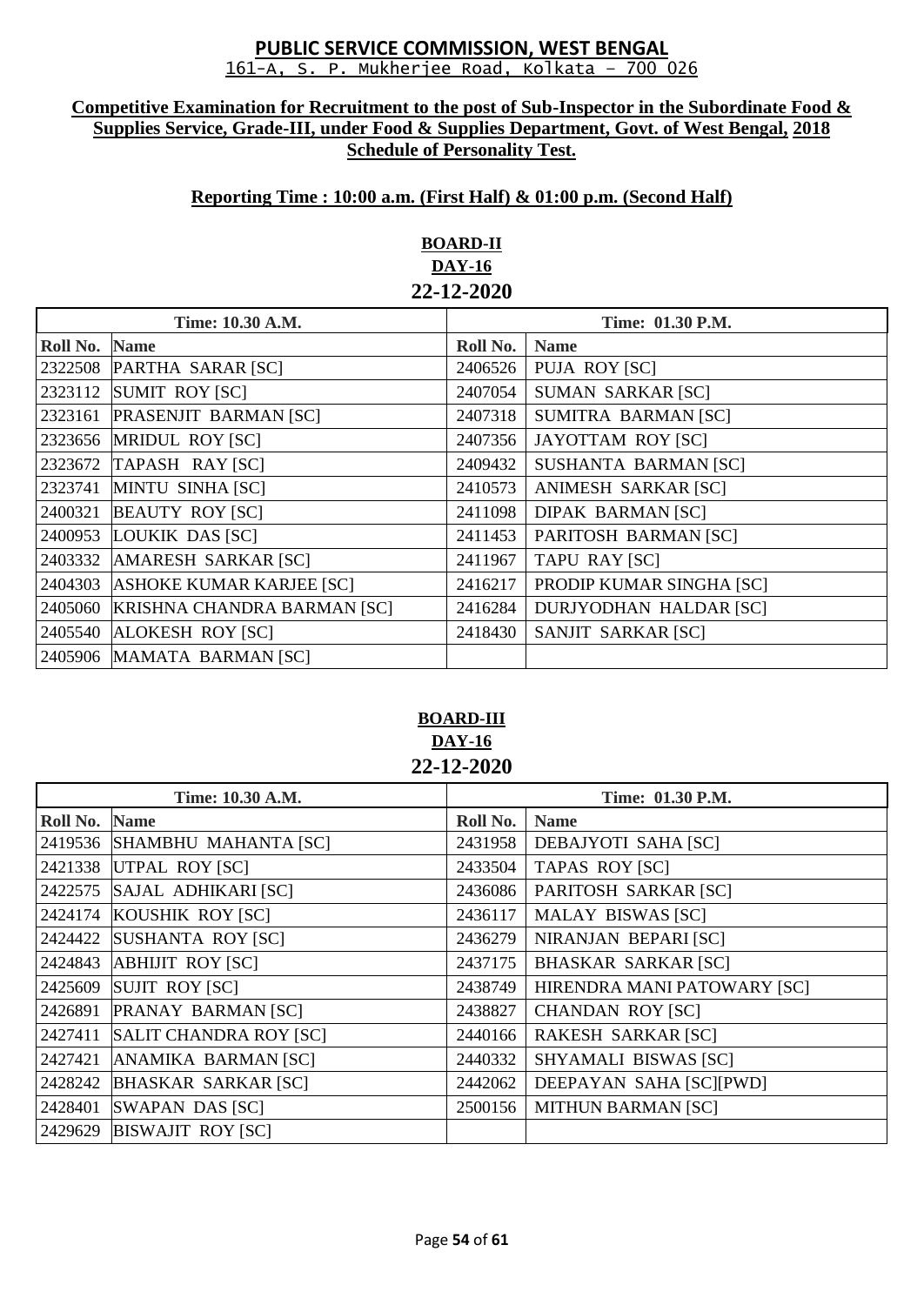#### **Competitive Examination for Recruitment to the post of Sub-Inspector in the Subordinate Food & Supplies Service, Grade-III, under Food & Supplies Department, Govt. of West Bengal, 2018 Schedule of Personality Test.**

# **Reporting Time : 10:00 a.m. (First Half) & 01:00 p.m. (Second Half)**

# **BOARD-IV DAY-16 22-12-2020**

| Time: 10.30 A.M. |                                | Time: 01.30 P.M. |                             |
|------------------|--------------------------------|------------------|-----------------------------|
| Roll No.         | <b>Name</b>                    | Roll No.         | <b>Name</b>                 |
| 2501922          | <b>SAMIR MANDAL [SC]</b>       | 2507020          | <b>BIKRAM HALDAR [SC]</b>   |
| 2502820          | MITHUN MANDAL [SC]             | 2507337          | <b>ABHIJIT SARKAR [SC]</b>  |
| 2502978          | <b>PRAN NATH BARMAN [SC]</b>   | 2507402          | PINKI SARKAR [SC]           |
| 2503944          | PRIYARANJAN MAJUMDER [SC]      | 2509702          | <b>BARUN ROY [SC]</b>       |
| 2504164          | <b>MUKESH SINGHA [SC]</b>      | 2510922          | <b>ASIT BAIRAGGYA [SC]</b>  |
| 2504508          | <b>BISHNUPADA SARKAR [SC]</b>  | 2511396          | <b>APURBO SARKAR [SC]</b>   |
| 2504578          | <b>BIPLAB BISWAS [SC]</b>      | 2512236          | <b>SUSHANTA MANDAL [SC]</b> |
| 2504774          | <b>GOURANGA PURBEY [SC]</b>    | 2512255          | <b>KAMAL MANDAL [SC]</b>    |
| 2505249          | <b>SUBHANKAR BARMAN [SC]</b>   | 2512334          | <b>MANIP MANDAL [SC]</b>    |
| 2506420          | <b>BIKASH DAS [SC]</b>         | 2512718          | <b>SENTU SARKAR [SC]</b>    |
| 2506589          | DIPAK KR. MANDAL [SC]          | 2513485          | <b>UJJAL BISWAS [SC]</b>    |
| 2506798          | <b>DILIP KUMAR BAIDYA [SC]</b> | 2513883          | <b>UTPAL BARMAN [SC]</b>    |
| 2506966          | <b>ROHIT BHAGAT [SC]</b>       |                  |                             |

# **BOARD-V DAY-16 22-12-2020**

| Time: 10.30 A.M. |                             | Time: 01.30 P.M. |                              |
|------------------|-----------------------------|------------------|------------------------------|
| Roll No.         | <b>Name</b>                 | Roll No.         | <b>Name</b>                  |
| 2514076          | PRAKASH SARKAR [SC]         | 2518021          | <b>SUBRATA HALDER [SC]</b>   |
| 2514259          | SUBHRA PRAKASH MONDAL [SC]  | 2518188          | <b>CHANCHAL ROY [SC]</b>     |
| 2514936          | <b>ASIM SARKAR [SC]</b>     | 2518381          | <b>KAMALESH BALA [SC]</b>    |
| 2515379          | <b>SUDAS SARKAR [SC]</b>    | 2519277          | SHEKHAR MANDAL [SC]          |
| 2515557          | SIDHARTHA SANKAR ROY [SC]   | 2520651          | <b>DIPU CHANDRA ROY [SC]</b> |
| 2515568          | UTTAM KUMAR MANDAL [SC]     | 2520901          | SANJIB DEBSARMA [SC]         |
| 2515616          | <b>BIPLAB ADHIKARY [SC]</b> | 2520907          | <b>SUMAN GAIN [SC]</b>       |
| 2515937          | <b>AKSHOY DAS [SC]</b>      | 2521104          | PABITRA ROY [SC]             |
| 2516085          | <b>SUBAL BAIDYA [SC]</b>    | 2521860          | SADHU CHARAN SARKAR [SC]     |
| 2516324          | MINTU MANDAL [SC]           | 2525019          | <b>CHHABI BARMAN [SC]</b>    |
| 2516929          | <b>SUBHANKAR BAIN [SC]</b>  | 2526072          | PARITOSH MANDAL [SC]         |
| 2517575          | SANJOY CHINTAPATRA [SC]     | 2526711          | <b>KAMAL MANDAL [SC]</b>     |
| 2517925          | <b>MIRA KABIRAJ [SC]</b>    |                  |                              |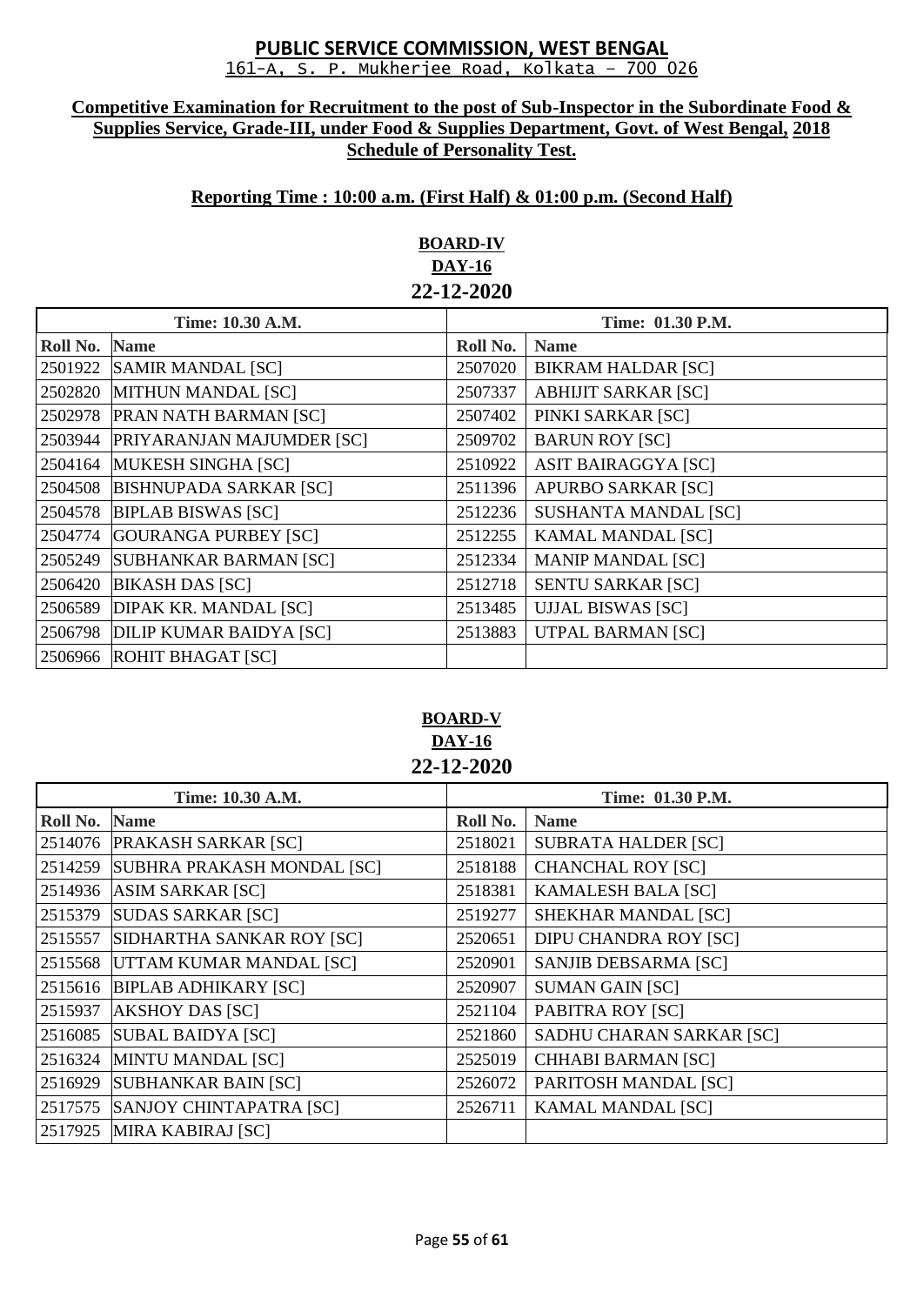#### **Competitive Examination for Recruitment to the post of Sub-Inspector in the Subordinate Food & Supplies Service, Grade-III, under Food & Supplies Department, Govt. of West Bengal, 2018 Schedule of Personality Test.**

## **Reporting Time : 10:00 a.m. (First Half) & 01:00 p.m. (Second Half)**

# **BOARD-VI DAY-16 22-12-2020**

| Time: 10.30 A.M. |                                 | Time: 01.30 P.M. |                                       |
|------------------|---------------------------------|------------------|---------------------------------------|
| Roll No.         | <b>Name</b>                     | Roll No.         | <b>Name</b>                           |
| 2527227          | <b>SAHADEB RAJBANSHI [SC]</b>   | 2701265          | <b>SUBIR SARKAR [SC]</b>              |
| 2528284          | <b>DIPAYAN RAM [SC]</b>         | 2702848          | <b>KAKULI ROY [SC]</b>                |
| 2528595          | <b>DULAL SARKAR [SC]</b>        | 0142933          | SANJIB KUMAR SARKAR [SC][MSP]         |
| 2529688          | <b>DIBAS SARKAR [SC]</b>        | 0207957          | SOMENATH SARDAR [SC][MSP]             |
| 2530430          | <b>BIVEKANANDA BISWAS [SC]</b>  | 0211170          | SUBHAM KANJILAL [SC][MSP]             |
| 2531560          | <b>SHANKAR MANDAL [SC]</b>      | 0232273          | <b>SUBHAYAN DAS [SC][MSP]</b>         |
| 2531986          | <b>TAPAS ROY [SC]</b>           | 0313907          | SOURAV MONDAL [SC][MSP]               |
| 2532340          | <b>JIBAN HALDAR [SC]</b>        | 0318054          | MANOJIT SARKAR [SC][MSP]              |
| 2532435          | MONOTOSH SARKAR [SC]            | 0323531          | SUDIPTA SARDAR [SC][MSP]              |
| 2533095          | <b>BABY MANDAL [SC]</b>         | 0520486          | JYOTIRMAY SARKAR [SC][MSP]            |
| 2533526          | <b>SATARUPA ROY [SC]</b>        | 0525531          | <b>BAIDYA NATH ROY [SC][MSP][ESM]</b> |
| 2533723          | CHHATTU RAJAK [SC]              | 0614329          | NIMAI SARKAR [SC][MSP]                |
| 2700093          | <b>SWAPAN KUMAR MANDAL [SC]</b> |                  |                                       |

# **BOARD-VII DAY-16 22-12-2020**

| Time: 10.30 A.M. |                                   | Time: 01.30 P.M. |                                       |
|------------------|-----------------------------------|------------------|---------------------------------------|
| Roll No.         | <b>Name</b>                       | Roll No.         | <b>Name</b>                           |
| 0647803          | KRISHNA MAZUMDER [SC][MSP]        | 0203136          | RAJU SHEE [SC][ESM]                   |
| 0654137          | ASHIT KUMAR MAJHI [SC][MSP]       | 0216559          | BISWAJIT BISWAS [SC][ESM]             |
| 0823456          | <b>DEBASISH MALIK [SC][MSP]</b>   | 0307848          | SUSOVAN PANDIT [SC][ESM]              |
| 0825205          | SANGITA MISTRI [SC][MSP]          | 0400235          | SURAJIT MONDAL [SC][ESM]              |
| 0932776          | SUPORNO KANTI DAS [SC][MSP]       | 0506230          | SURAPATI SARKAR [SC][ESM]             |
| 1050337          | <b>BHASKAR MAJUMDAR [SC][MSP]</b> | 0511812          | <b>GOPAL CHANDRA BISWAS [SC][ESM]</b> |
| 1808708          | <b>PROKASH BISWAS [SC][MSP]</b>   | 0519825          | KAJAL MONDAL [SC][ESM]                |
| 1970424          | <b>BECHAN MANDAL [SC][MSP]</b>    | 0520446          | <b>BIJAN BISWAS [SC][ESM]</b>         |
| 2001043          | SUDAY ROY [SC][MSP]               | 0522740          | <b>BINOD KUMAR SAH [SC][ESM]</b>      |
| 2029441          | RANJIT SARKAR [SC][MSP]           | 0526937          | <b>BAPI MANDAL [SC][ESM]</b>          |
| 2113273          | JOGANNATH MAJUMDER [SC][MSP]      | 0531127          | BISWARUP SANTRA [SC][ESM]             |
| 2707971          | <b>ABHIJIT MANDAL [SC][MSP]</b>   | 0535129          | <b>JOYDEB BISWAS [SC][ESM]</b>        |
| 0117675          | PRONOY MONDAL [SC][ESM]           |                  |                                       |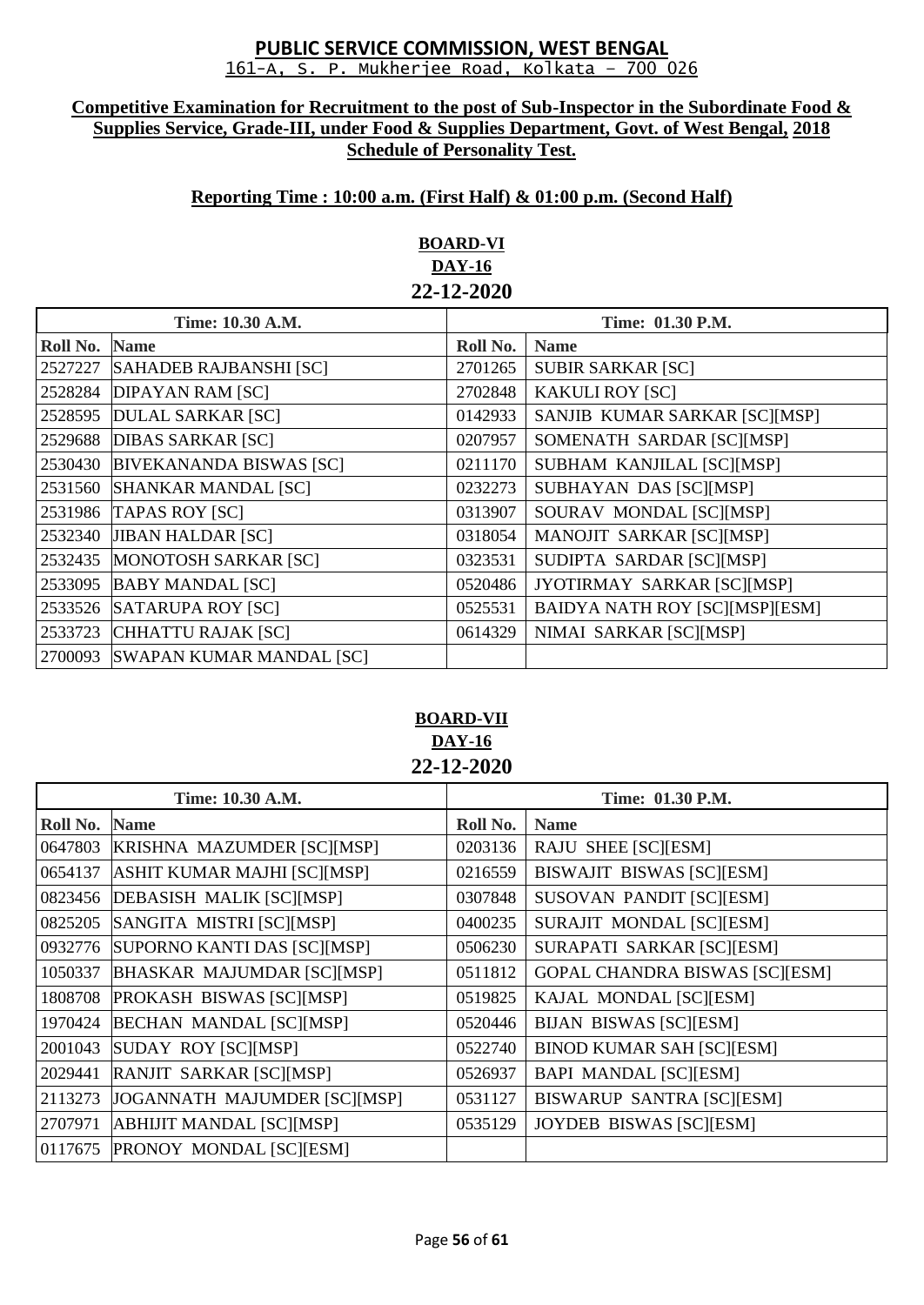#### **Competitive Examination for Recruitment to the post of Sub-Inspector in the Subordinate Food & Supplies Service, Grade-III, under Food & Supplies Department, Govt. of West Bengal, 2018 Schedule of Personality Test.**

# **Reporting Time : 10:00 a.m. (First Half) & 01:00 p.m. (Second Half)**

# **BOARD-I DAY-17 23-12-2020**

| Time: 10.30 A.M. |                                 | Time: 01.30 P.M. |                                            |
|------------------|---------------------------------|------------------|--------------------------------------------|
| Roll No.         | <b>Name</b>                     | Roll No.         | <b>Name</b>                                |
| 0535987          | SUVANKAR SARKAR [SC][ESM]       | 0724142          | PRASENJIT SARKAR [SC][ESM]                 |
| 0538044          | SUJAN BISWAS [SC][ESM]          | 0730520          | DEBASIS SARKAR [SC][ESM]                   |
| 0540139          | <b>DEBILAL BALA [SC][ESM]</b>   | 0735244          | ANANTA KAR [SC][ESM]                       |
| 0541282          | JAY PRAKASH CHOWDHARY [SC][ESM] | 0739696          | HARASIT BISWAS [SC][ESM]                   |
| 0545064          | SUJOY ROY [SC][ESM]             | 0762906          | <b>KESHAB CHANDRA BISWAS [SC][ESM]</b>     |
| 0549356          | SAMIR KUMAR MONDAL [SC][ESM]    | 0768175          | SAMESH CHANDRA BISWAS [SC][ESM]            |
| 0617068          | KAMALESH MANDAL [SC][ESM]       | 0923084          | SWAPAN KUMAR BIJALI [SC][ESM]              |
| 0637773          | KESHAB MONDAL [SC][ESM]         | 0934020          | <b>MANNU CHOWDHARY [SC][ESM]</b>           |
| 0648973          | CHIRAJIT BEPARI [SC][ESM]       | 1124892          | <b>ASHOK KUMAR BAURI [SC][ESM]</b>         |
| 0661146          | DIPANKAR SARKAR [SC][ESM]       | 1919695          | DEBANGSHU BHUSHAN MANDAL<br>$[SC]$ $[ESM]$ |
| 0662440          | SUSANTA ROY [SC][ESM]           | 2305506          | <b>SUSOVAN ROY [SC][ESM]</b>               |
| 0668648          | <b>INDRAJIT ROY [SC][ESM]</b>   | 0102382          | <b>RAMEN TUDU [ST]</b>                     |
| 0721188          | TUSAR BARMAN [SC][ESM]          |                  |                                            |

## **BOARD-II DAY-17 23-12-2020**

|          | Time: 10.30 A.M.              | Time: 01.30 P.M. |                              |
|----------|-------------------------------|------------------|------------------------------|
| Roll No. | <b>Name</b>                   | Roll No.         | <b>Name</b>                  |
|          | 0110304 PRAKASH SINGH [ST]    | 0501684          | <b>VIBHA SINGH [ST]</b>      |
| 0115130  | <b>GOBINDA HANSDA [ST]</b>    | 0503038          | <b>CHANDAN KUMAR [ST]</b>    |
| 0115643  | SHAMIK SARDAR [ST]            | 0504834          | <b>ASISH ROY [ST]</b>        |
|          | 0121788 BISWAJIT HEMBRAM [ST] | 0511323          | RANA SING [ST]               |
| 0127147  | <b>GYALSEN LEPCHA [ST]</b>    | 0522699          | <b>CHIRANJIT SARDAR [ST]</b> |
|          | 0129498 BHARAT BESRA [ST]     | 0525002          | PRASHANT SHARMA [ST]         |
|          | 0142563 ROHIT KUMAR RAI [ST]  | 0526797          | <b>AVIJIT SARDAR [ST]</b>    |
|          | 0146346 SAMRAT MANDI [ST]     | 0544751          | UTTAM KUMAR GOND [ST]        |
| 0215945  | SURAJIT URAW [ST]             | 0706106          | <b>ABHIJIT ROY [ST]</b>      |
| 0216036  | AMIT NANDI SARDAR [ST]        | 0710895          | <b>BIKASH ORAW [ST]</b>      |
| 0234581  | AVISEKH BARUA [ST]            | 0710905          | SARAJIT SARDAR [ST]          |
|          | 0319164 DULALI MAHATO [ST]    | 0716390          | <b>SAKHI ROY [ST]</b>        |
| 0330099  | PABITRA SARDAR [ST]           |                  |                              |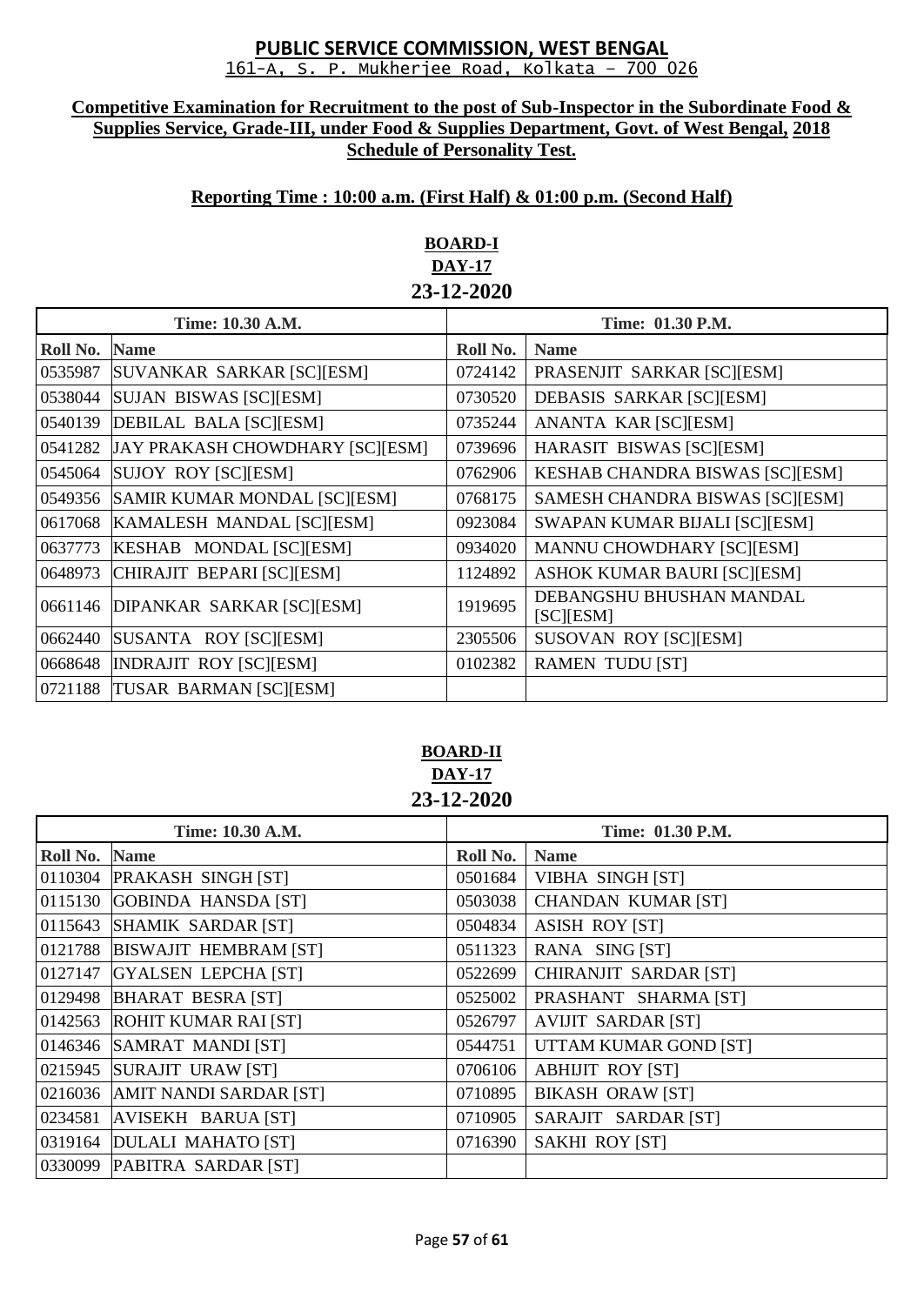#### **Competitive Examination for Recruitment to the post of Sub-Inspector in the Subordinate Food & Supplies Service, Grade-III, under Food & Supplies Department, Govt. of West Bengal, 2018 Schedule of Personality Test.**

## **Reporting Time : 10:00 a.m. (First Half) & 01:00 p.m. (Second Half)**

# **BOARD-III DAY-17 23-12-2020**

| Time: 10.30 A.M. |                                 | Time: 01.30 P.M. |                               |
|------------------|---------------------------------|------------------|-------------------------------|
| Roll No.         | <b>Name</b>                     | Roll No.         | <b>Name</b>                   |
| 0723427          | <b>SUDIP KUMAR SARDAR [ST]</b>  | 1101790          | <b>RANJIT HANSDA [ST]</b>     |
| 0740260          | <b>MAMPI SARDAR [ST]</b>        | 1104842          | <b>ABHI BARUA [ST]</b>        |
| 0749478          | DEBASHISH SARDAR [ST]           | 1105431          | RAJESH MAJHI [ST]             |
| 0903352          | NILMANI KUMARI [ST]             | 1108114          | <b>MANIK HANSDA [ST]</b>      |
|                  | 0912720 TOTAN KUMAR MAHATO [ST] | 1109108          | PRASEN HANSDA [ST]            |
| 0915779          | RADHA KANTA MURMU [ST]          | 1109175          | ANANDA MARANDI [ST]           |
| 0917463          | <b>AMIT ROY [ST]</b>            | 1112127          | SANDIP KUMAR SHAW [ST]        |
| 0926664          | <b>KISHUN MANDI [ST]</b>        | 1117762          | SOMEN KISKU [ST]              |
| 0939891          | <b>SUBHANKAR SARDAR [ST]</b>    | 1121618          | <b>LAXMI MURMU [ST]</b>       |
| 0943964          | <b>MANIK KISKU [ST]</b>         | 1123895          | <b>SACHIN KUMAR SHAW [ST]</b> |
| 1043776          | <b>BUDDHADEV SINGH [ST]</b>     | 1126166          | <b>RAJAT SHAW [ST]</b>        |
| 1044899          | SUSHIL KOLE [ST]                | 1236923          | CHIRANJIT SING SARDAR [ST]    |
| 1051067          | <b>PRADIP TUDU [ST]</b>         |                  |                               |

# **BOARD-IV DAY-17 23-12-2020**

| Time: 10.30 A.M. |                                | Time: 01.30 P.M. |                           |
|------------------|--------------------------------|------------------|---------------------------|
| Roll No.         | <b>Name</b>                    | Roll No.         | <b>Name</b>               |
| 1237791          | RAMESH CHANDRA MURMU [ST]      | 1833624          | NIRMAL MAHATO [ST]        |
| 1309048          | <b>KANAN KUMAR SING [ST]</b>   | 1841455          | ARPAN SARDAR [ST]         |
|                  | 1502146 MANORANJAN HANSDA [ST] | 1858085          | <b>SUNIRAM MURMU [ST]</b> |
| 1509301          | DHARAMBIR KISKU [ST]           | 1858266          | <b>TAPAN ROY [ST]</b>     |
|                  | 1509699 SARNA MANDI [ST]       | 1868382          | <b>SANJIT MARDI [ST]</b>  |
| 1803614          | <b>ALOKE MAHATO [ST]</b>       | 1872258          | PRAVAT SARDAR [ST]        |
| 1804267          | <b>BABLU SARDAR [ST]</b>       | 1903495          | <b>CHANDAN MURMU [ST]</b> |
|                  | 1807230 SOUVIK MUNDA [ST]      | 1903556          | ANUP KUMAR DAS [ST]       |
|                  | 1807380 PRASENJIT ROY [ST]     | 1903852          | <b>ASHIM MANDAL [ST]</b>  |
| 1810467          | SUKURMANI SARDAR [ST]          | 1905790          | SOILEN KISKU [ST]         |
| 1812324          | <b>KAMAL ROY [ST]</b>          | 1907372          | TAPAS KUMAR MANDAL [ST]   |
| 1816132          | SUBHANKAR SARDAR [ST]          | 1909873          | <b>GOUTAM MANDAL [ST]</b> |
|                  | 1825778 KUNAL SARDAR [ST]      |                  |                           |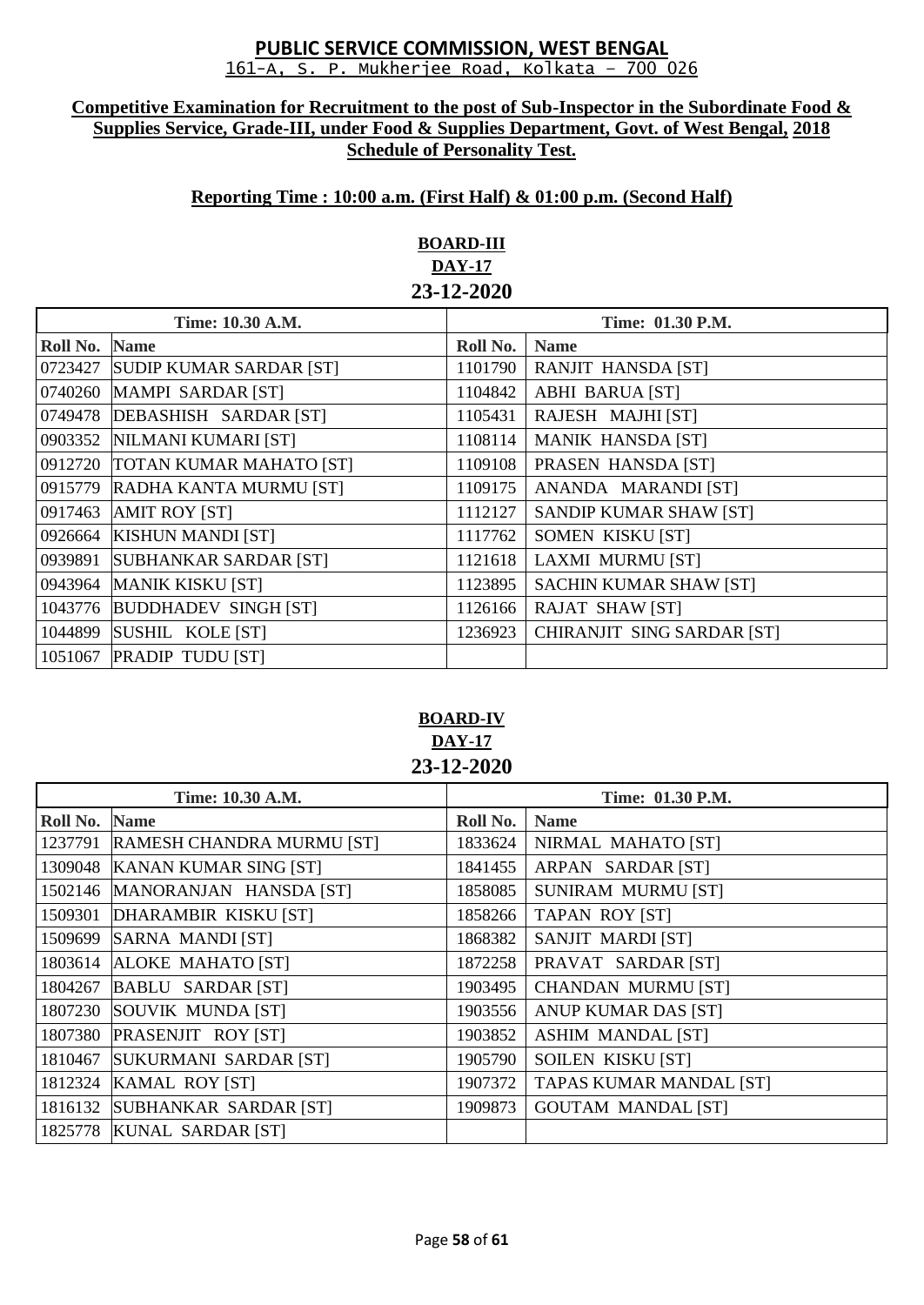#### **Competitive Examination for Recruitment to the post of Sub-Inspector in the Subordinate Food & Supplies Service, Grade-III, under Food & Supplies Department, Govt. of West Bengal, 2018 Schedule of Personality Test.**

## **Reporting Time : 10:00 a.m. (First Half) & 01:00 p.m. (Second Half)**

# **BOARD-V DAY-17 23-12-2020**

| Time: 10.30 A.M. |                                  | Time: 01.30 P.M. |                              |
|------------------|----------------------------------|------------------|------------------------------|
| Roll No.         | <b>Name</b>                      | Roll No.         | <b>Name</b>                  |
| 1910678          | <b>BIPUL SOREN [ST]</b>          | 1929999          | <b>LAKHIN HANSDA [ST]</b>    |
| 1911824          | MITHUN MANDAL [ST]               | 1931054          | MITHLESH MONDAL [ST]         |
| 1911921          | <b>RUNU MANDAL [ST]</b>          | 1931504          | NIRMAL HANSDA [ST]           |
| 1912632          | PINTU MANDAL [ST]                | 1932403          | <b>ARJUN MANDAL [ST]</b>     |
| 1915787          | <b>AVIRAM MANDAL [ST]</b>        | 1933324          | AMRIT MUDI [ST]              |
| 1916249          | <b>AJOY ORAON [ST]</b>           | 1935670          | <b>SRILAL SOREN [ST]</b>     |
| 1916280          | <b>TOTON MANDAL [ST]</b>         | 1935918          | <b>CHHOTAN MANDAL [ST]</b>   |
| 1918505          | SANCHITA HEMBRAM [ST]            | 1935967          | <b>JAY KUMAR MANDAL [ST]</b> |
| 1919804          | <b>PRAVASH MANDAL [ST]</b>       | 1937781          | <b>KANAK MANDAL [ST]</b>     |
| 1922776          | <b>SHUKDEV ORAW [ST]</b>         | 1937799          | PORIMOL MANDAL [ST]          |
| 1923030          | <b>TAPAN CHANDRA MANDAL [ST]</b> | 1938800          | PRASANNA MANDAL [ST]         |
| 1923483          | AMIYA SINHA [ST]                 | 1939219          | <b>MUKESH MANDAL [ST]</b>    |
| 1924193          | <b>SAILEN TUDU [ST]</b>          |                  |                              |

# **BOARD-VI DAY-17 23-12-2020**

| Time: 10.30 A.M. |                                    | Time: 01.30 P.M. |                           |
|------------------|------------------------------------|------------------|---------------------------|
| Roll No.         | <b>Name</b>                        | Roll No.         | <b>Name</b>               |
|                  | 1939630 NOREN BESRA [ST]           | 1957097          | <b>ARUP MANDAL [ST]</b>   |
| 1940940          | <b>MOHINI MANDAL [ST]</b>          | 1957183          | <b>HELENA HANSDA [ST]</b> |
| 1942411          | SINTU MANDAL [ST]                  | 1958727          | <b>ASIM MANDAL [ST]</b>   |
|                  | 1943224 PABAN KUMAR MANDAL [ST]    | 1959306          | <b>SUDIP MANDAL [ST]</b>  |
|                  | 1943261 SANJAY KUMAR MANDAL [ST]   | 1960867          | <b>BARNABAS DUDU [ST]</b> |
| 1943517          | <b>BAPPY HANSDA [ST]</b>           | 1961081          | <b>JAYDEB MANDAL [ST]</b> |
| 1943983          | <b>BABLU MANDAL [ST]</b>           | 1961591          | LUCKY MANDAL [ST]         |
|                  | 1944159 DILIP MURMU [ST]           | 1962449          | <b>RABI MANDAL [ST]</b>   |
|                  | 1946256 TAPASH CHANDRA MANDAL [ST] | 1963234          | <b>MOTILAL SOREN [ST]</b> |
| 1947929          | BIDYUT MANDAL [ST]                 | 1963548          | <b>BIKRAM MANDAL [ST]</b> |
|                  | 1949136 RAJESH MANDAL [ST]         | 1963640          | SUMITRA MURMU [ST]        |
|                  | 1951614 SADHANA MANDAL [ST]        | 1964613          | SUKANTA MANDAL [ST]       |
|                  | 1955380 APON KOL [ST]              |                  |                           |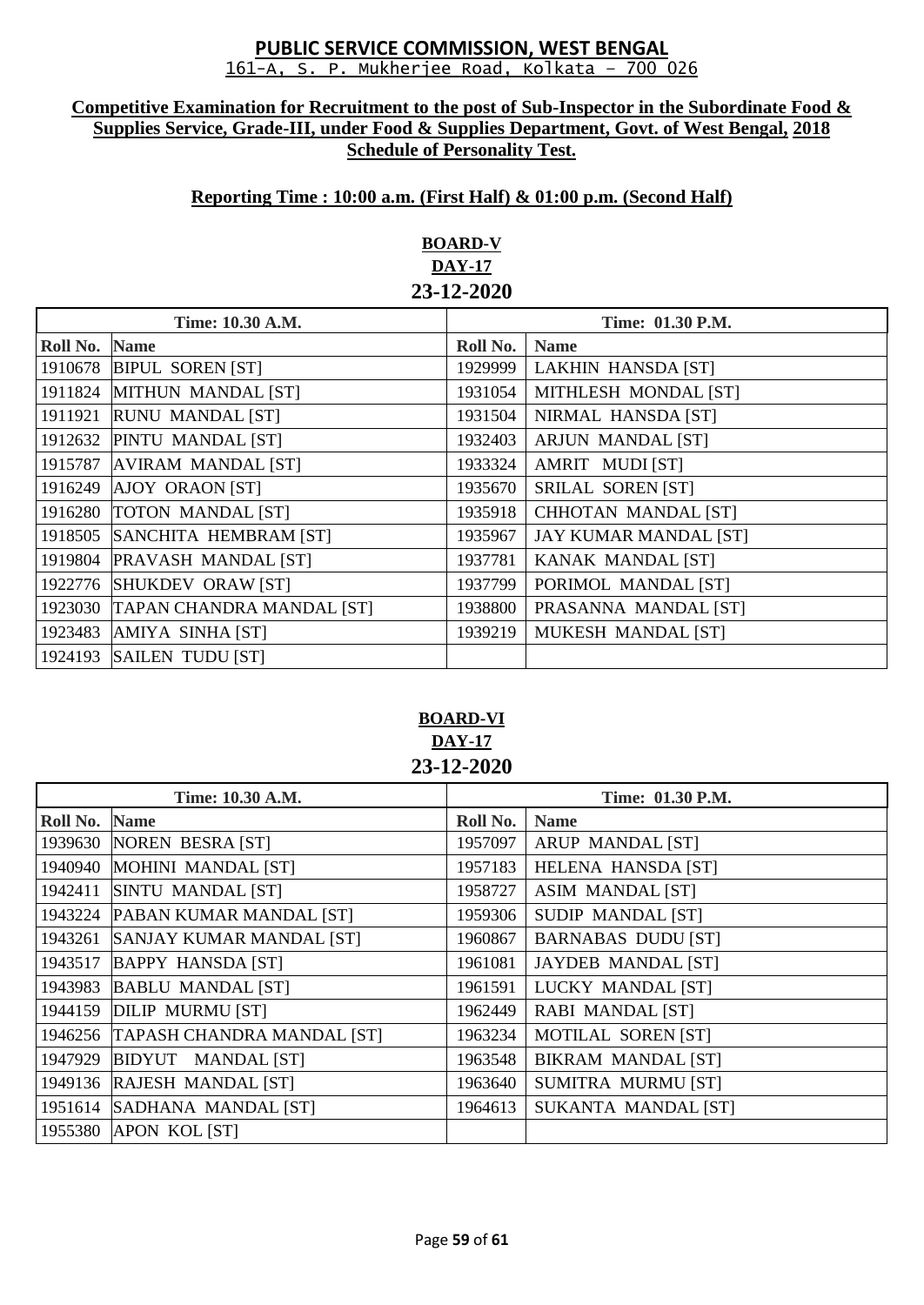#### **Competitive Examination for Recruitment to the post of Sub-Inspector in the Subordinate Food & Supplies Service, Grade-III, under Food & Supplies Department, Govt. of West Bengal, 2018 Schedule of Personality Test.**

## **Reporting Time : 10:00 a.m. (First Half) & 01:00 p.m. (Second Half)**

# **BOARD-VII DAY-17 23-12-2020**

| Time: 10.30 A.M. |                               | Time: 01.30 P.M. |                               |
|------------------|-------------------------------|------------------|-------------------------------|
| Roll No.         | <b>Name</b>                   | Roll No.         | <b>Name</b>                   |
| 1965129          | SOUMIK ORAON [ST]             | 2007135          | SUBODH TUDU [ST]              |
| 1968199          | <b>BIREN MANDAL [ST]</b>      | 2009089          | <b>MANOJ KUMAR HASDA [ST]</b> |
| 1968220          | <b>BABU RAM TUDU [ST]</b>     | 2009473          | NIRMAL PAHAN [ST]             |
| 1970262          | SOMA MARDI [ST]               | 2009509          | <b>JOYDEV ORAW [ST]</b>       |
| 1971260          | <b>SHYAMAL MURMU [ST]</b>     | 2011930          | <b>BASUDEV KISKU [ST]</b>     |
| 1973284          | DEBASHIS LAKRA [ST][PWD]      | 2015328          | <b>BAPPI ORAON [ST]</b>       |
|                  | 2000426 DEBASHIS HEMBROM [ST] | 2017945          | PARIMAL MURMU [ST]            |
| 2001098          | <b>BABLU HANSDA [ST]</b>      | 2018673          | <b>SIMON MARDI [ST]</b>       |
| 2002022          | <b>RAKESH EKKA [ST]</b>       | 2020503          | <b>SUSMITA HEMBROM [ST]</b>   |
| 2003229          | <b>TAPAN SOREN [ST]</b>       | 2021412          | <b>BIGAL URAW [ST]</b>        |
| 2004456          | <b>BISWAJIT ORAW [ST]</b>     | 2021859          | <b>ANJALI ORAW [ST]</b>       |
| 2006247          | DHIREN MURMU [ST]             | 2029370          | <b>BIMAL HEMRAM [ST]</b>      |
|                  | 2006814 SUNIL ORAW [ST]       |                  |                               |

**BOARD-I DAY-18 24-12-2020**

| Time: 10.30 A.M. |                                 | Time: 01.30 P.M. |                            |
|------------------|---------------------------------|------------------|----------------------------|
| Roll No.         | <b>Name</b>                     | Roll No.         | <b>Name</b>                |
|                  | 2030087 NAYAN ORAON [ST]        | 2308049          | <b>BAPAN KARJEE [ST]</b>   |
|                  | 2102444 BISWAJIT MAHATO [ST]    | 2310577          | <b>BIKASH SAIBYA [ST]</b>  |
|                  | 2102990 ARUN MAHATO [ST]        | 2315020          | <b>JIBAN KARJEE [ST]</b>   |
|                  | 2108620 PRASANTA MANDAL [ST]    | 2315184          | <b>BIPLAB ORAON [ST]</b>   |
|                  | 2114770 MITHUN KISKU [ST]       | 2319528          | <b>MILAN KHARIA [ST]</b>   |
|                  | 2117947 SUMIT KUMAR MAHATO [ST] | 2323685          | SHIBU ORAON [ST]           |
|                  | 2123636 SONA MURMU [ST]         | 2411760          | SANJAY ORAON [ST]          |
|                  | 2127474 SONAI TOPPO [ST]        | 2424352          | PANCHAMI ORAON [ST]        |
|                  | 2209469 RAMJIT HEMBRAM [ST]     | 2428742          | <b>SUNU ORAON [ST]</b>     |
|                  | 2301017 SANGAM LAMA [ST]        | 2430718          | <b>TAPASH ORAON [ST]</b>   |
|                  | 2303649 SUMI MUNDA [ST]         | 2504272          | SIV TSHERING SHERPA [ST]   |
|                  | 2304394 BIKASH LAMA [ST]        | 2505442          | <b>SHAMBHU MANDAL [ST]</b> |
|                  | 2307502 INDRAJIT RAVA [ST]      |                  |                            |